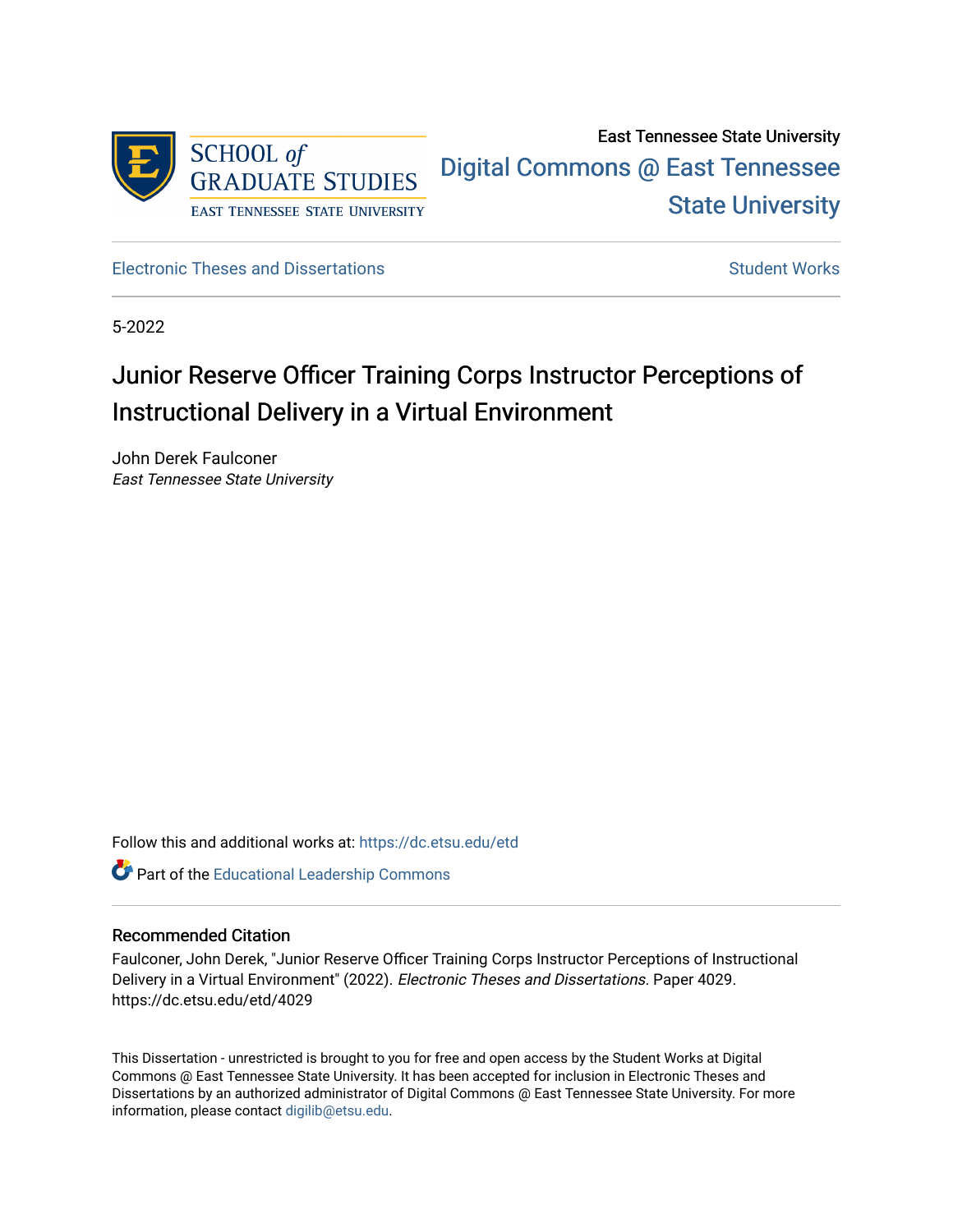Junior Reserve Officer Training Corps Instructor Perceptions of Instructional Delivery in a

Virtual Environment

\_\_\_\_\_\_\_\_\_\_\_\_\_\_\_\_\_\_\_\_\_\_\_\_

A dissertation

presented to

the faculty of the Department of Educational Leadership and Policy Analysis

East Tennessee State University

In partial fulfillment

of the requirements for the degree

Doctor of Education in Educational Leadership

\_\_\_\_\_\_\_\_\_\_\_\_\_\_\_\_\_\_\_\_\_\_

by

John Derek Faulconer

May 2022

\_\_\_\_\_\_\_\_\_\_\_\_\_\_\_\_\_\_\_\_\_

Dr. Pam Scott

Dr. William Flora

Dr. Virginia Foley

Dr. Richard Griffin

Keywords: virtual, instruction, method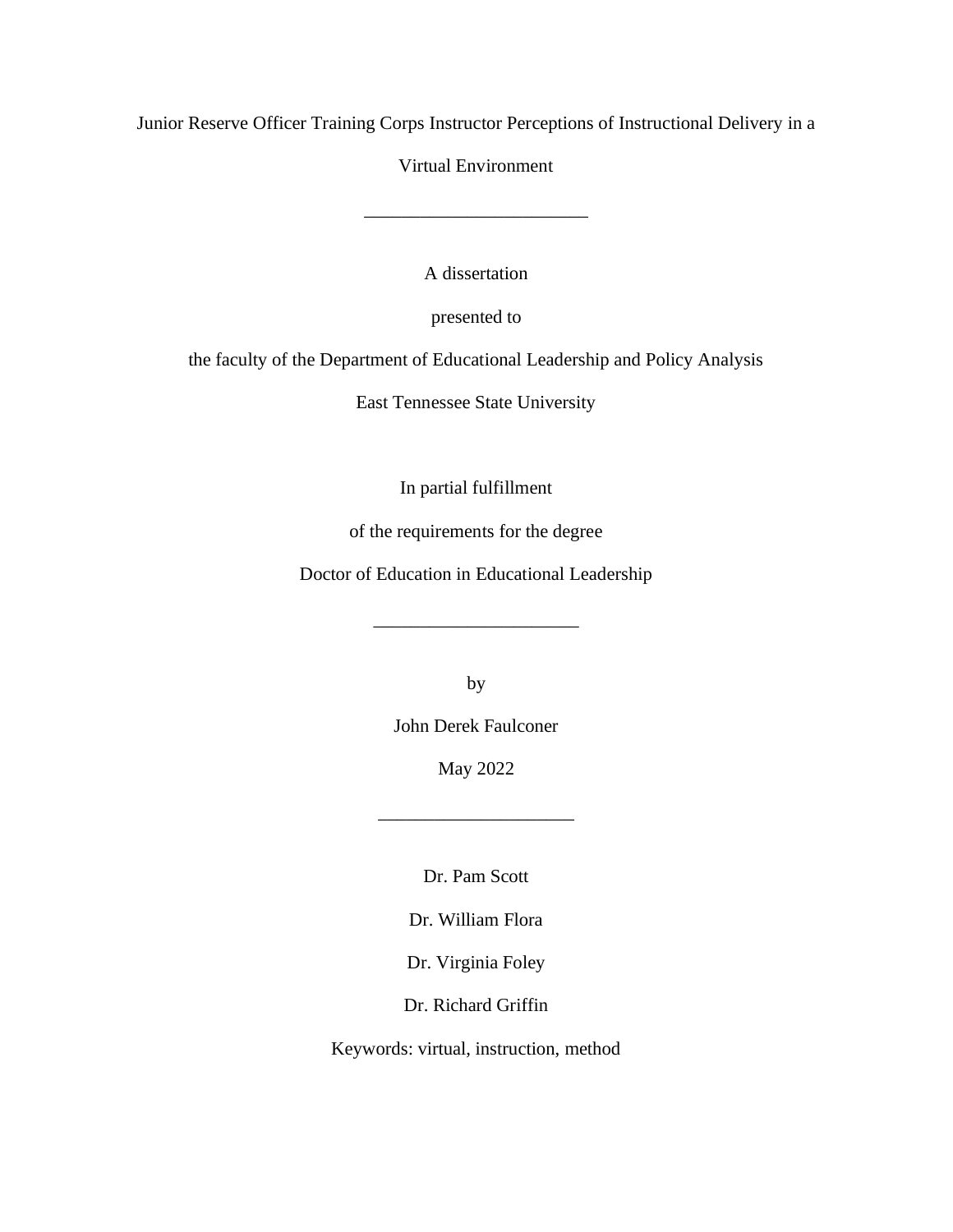## ABSTRACT

# Junior Reserve Officer Training Corps Instructor Perceptions of Instructional Delivery in a Virtual Environment

by

# John Derek Faulconer

The purpose of this study was to examine the perceptions of Junior Reserve Officer Training Corps (JROTC) instructors at the secondary level as they adapted to teaching in a virtual environment during the COVID-19 global pandemic. Although the literature indicated that the delivery method for the content and curriculum aligned to Junior Reserve Officer Training Corps was best suited for face-to-face instruction, no evidence existed to indicate cadet overall success based on the implementation by virtual delivery, using one or multiple online platforms. The objective of each JROTC Program is to ensure that cadets successfully complete the program with advanced skill sets in leadership. Leadership skills are most often taught in a traditional environment wherein instructors and cadets learn in real-world and face-to-face environments.

This study was a phenomenological qualitative study selected to examine the experiences of JROTC instructors who taught portions of their curriculum utilizing a virtual platform during the COVID-19 global pandemic. Data collection strategies included semi-structured, one-on-one interviews conducted via a virtual platform with JROTC instructors who taught the JROTC curriculum utilizing a virtual delivery instruction model. The results revealed that JROTC instructors perceived that virtual instruction of their curriculum did not produce an impact on leadership development of cadets as it would have had cadets been instructed in a face-to-face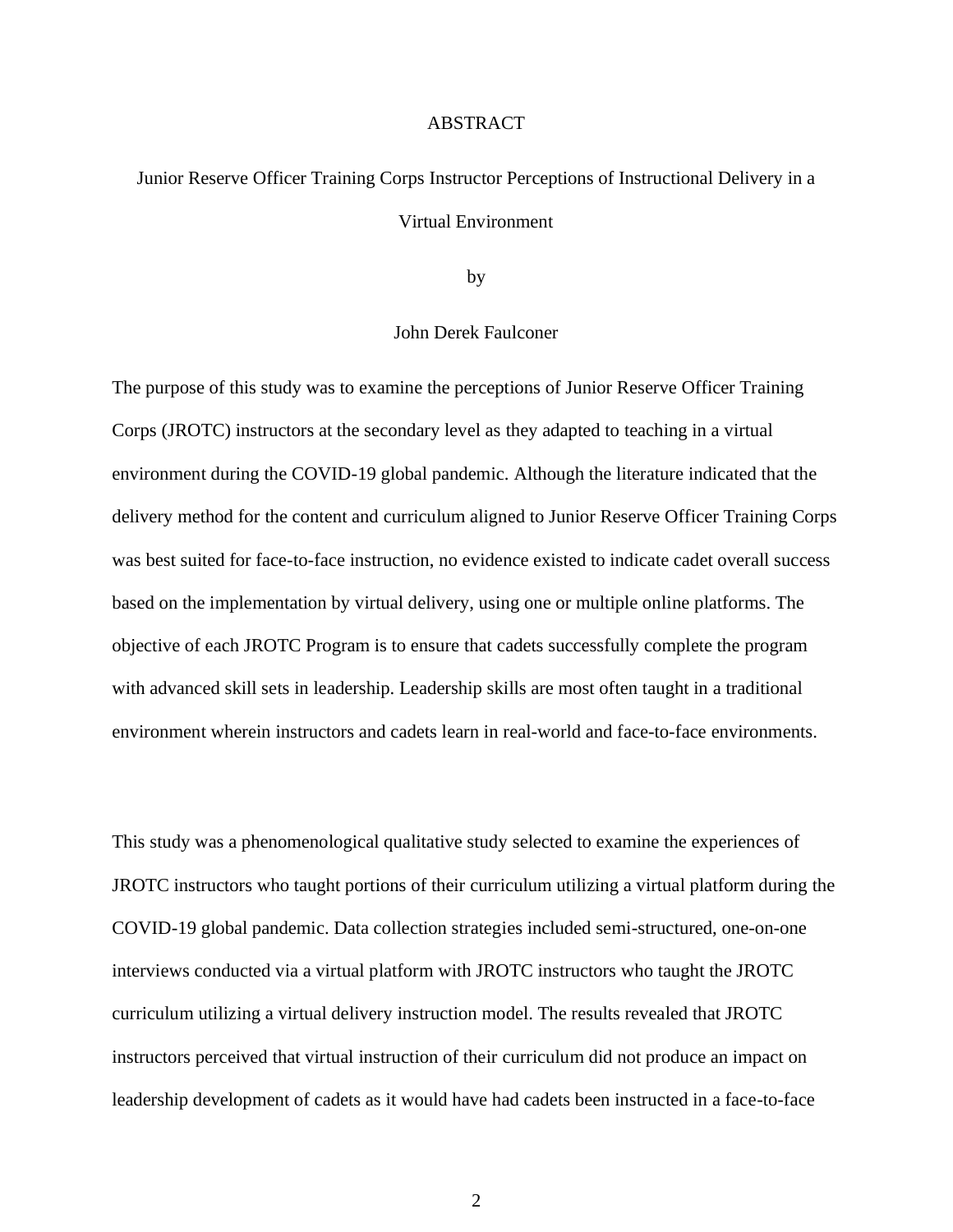environment. The results reveal how cadets missed out on the development of valuable leadership skills by participating in virtual instruction and instructors perceived themselves to be less effective to ineffective as virtual instructors of their curriculum. The results yielded five themes: (a) virtual delivery model of instruction does not permit instructors to teach certain concepts of the JROTC curriculum adequately; (b) the importance of a face-to-face delivery model of instruction connects to the growth of a JROTC cadet in leadership development; (c) an overall lack of instructor preparation for using virtual instruction, but military training prepared them to be adaptive; (d) instructor perception of being ineffective in delivering instruction in a virtual environment; and (e) a new-found comfort in delivering overall instruction in both a virtual and face-to-face environment.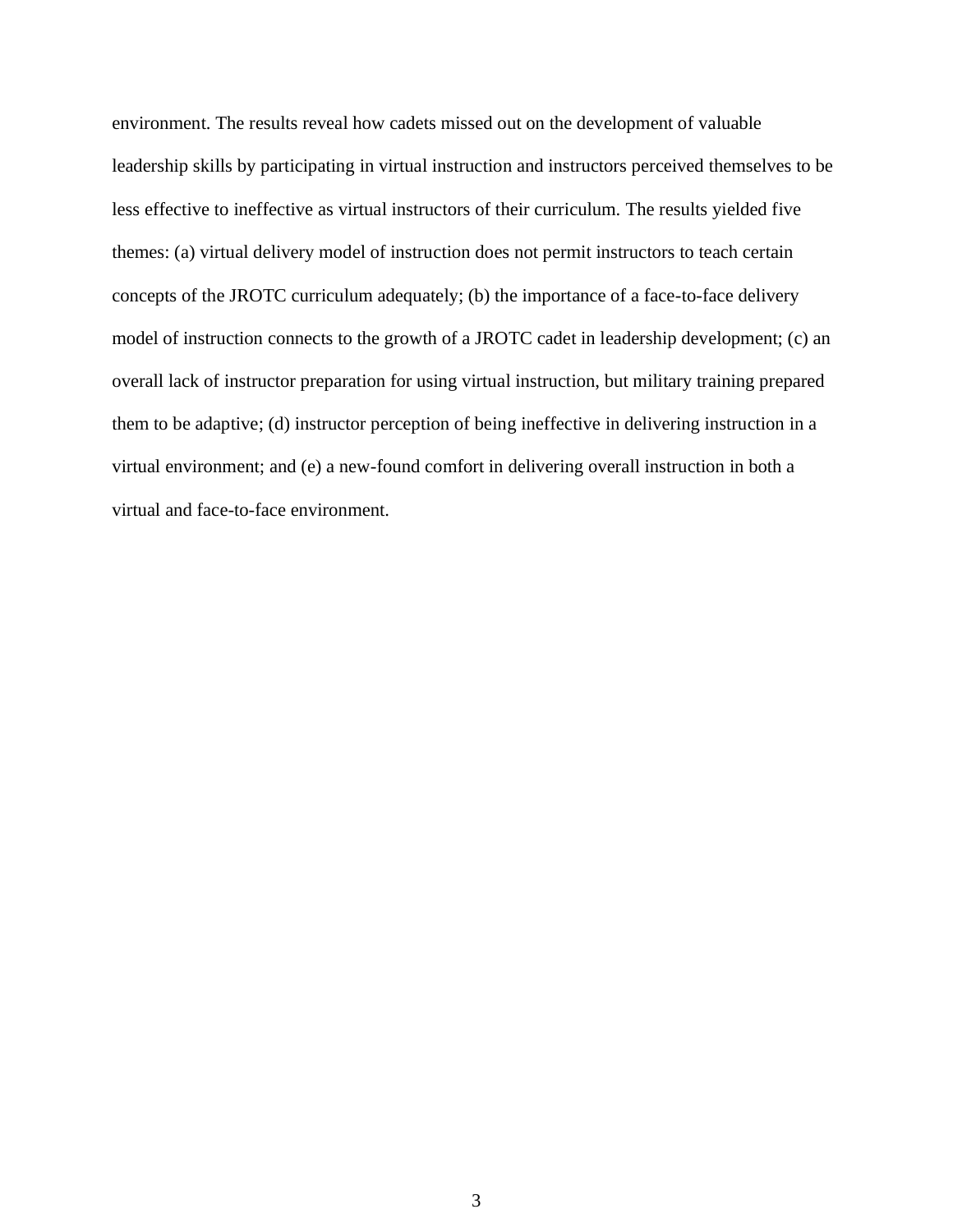Copyright 2022 by John Derek Faulconer

All Rights Reserved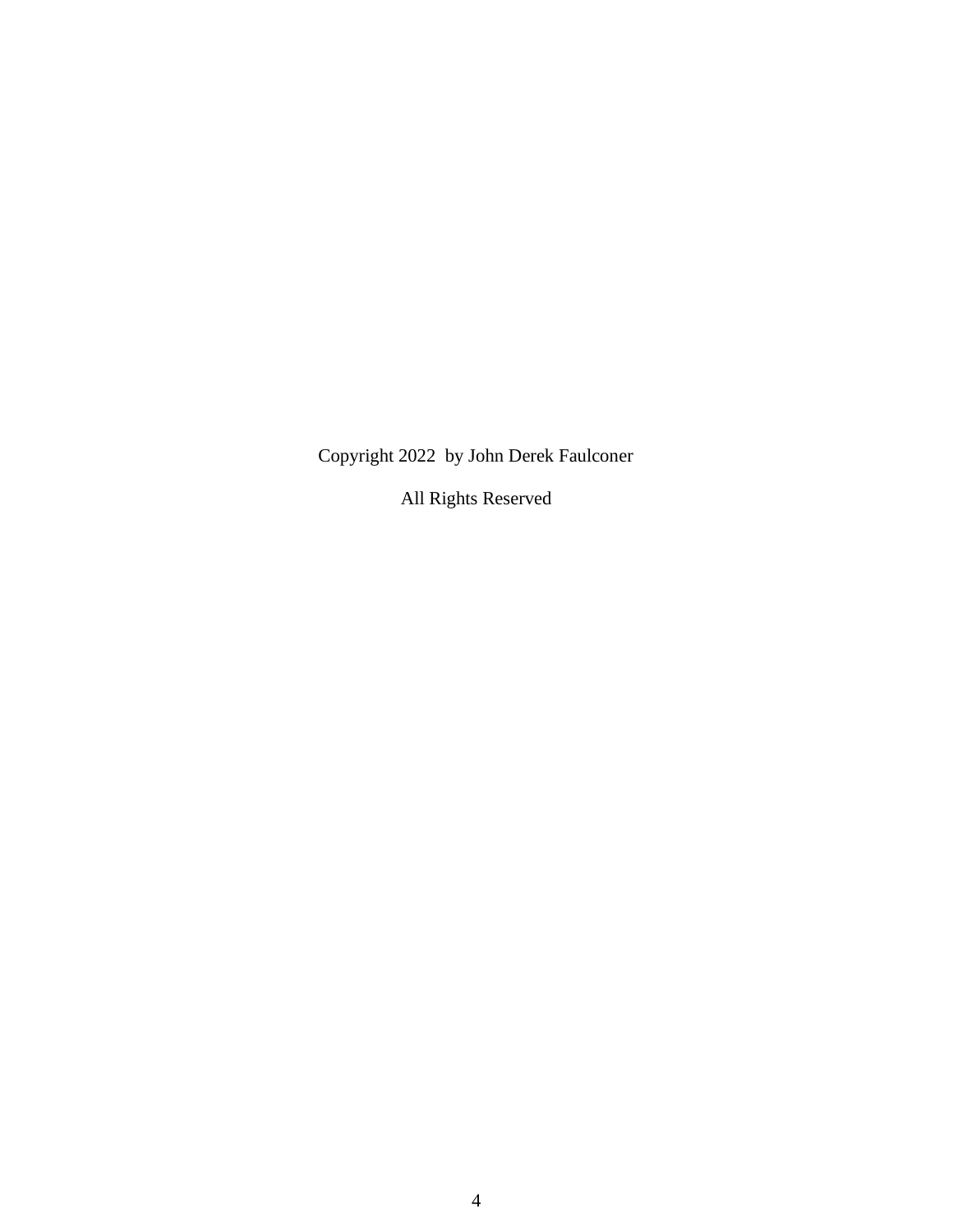# DEDICATION

*Not that I have already obtained all this, or have already arrived at my goal, but I press on to take hold of that for which Christ Jesus took hold of me. Brothers and sisters, I do not consider myself yet to have taken hold of it. But one thing I do: Forgetting what is behind and straining* 

# *toward what is ahead* (Philippians 3: 12-13)

I want to take this opportunity to acknowledge the individuals who gave their time, patience, understanding, guidance, and trust in me in ensuring successful completion of this process. Thank you to my wife, Cassidy Taylor-Faulconer, for understanding the importance of completing the dissertation and coursework hours and doing so during "our family time". The fact that this endeavor means as much to you as it does to me speaks volumes for your passion for education. This passion does not go unnoticed. I love you and appreciate all that you do for our family.

I want to thank all my children, Cody, Mollee, Allyson and Landon Reece, for their patience and understanding when I needed to do homework and write instead of going "out and about" and hanging out with the family. I know each of you value hard work and perseverance and I am confident that, because of this, you will all be successful in your future endeavors.

To my parents, my sister, my brother-in-law and nephews. You have helped develop me into an educator and scholar and, for that, I am forever grateful. From becoming a teacher to moving into administration, you have always been there for me and stood behind every decision I have made. Thank you for always being there for me and cheering me on, especially during those times I wanted to throw in the towel.

I would like to thank all my former teachers, principals, and coaches for always telling me that I can be anything I wanted to be as long as I put in the hard work. You believed in me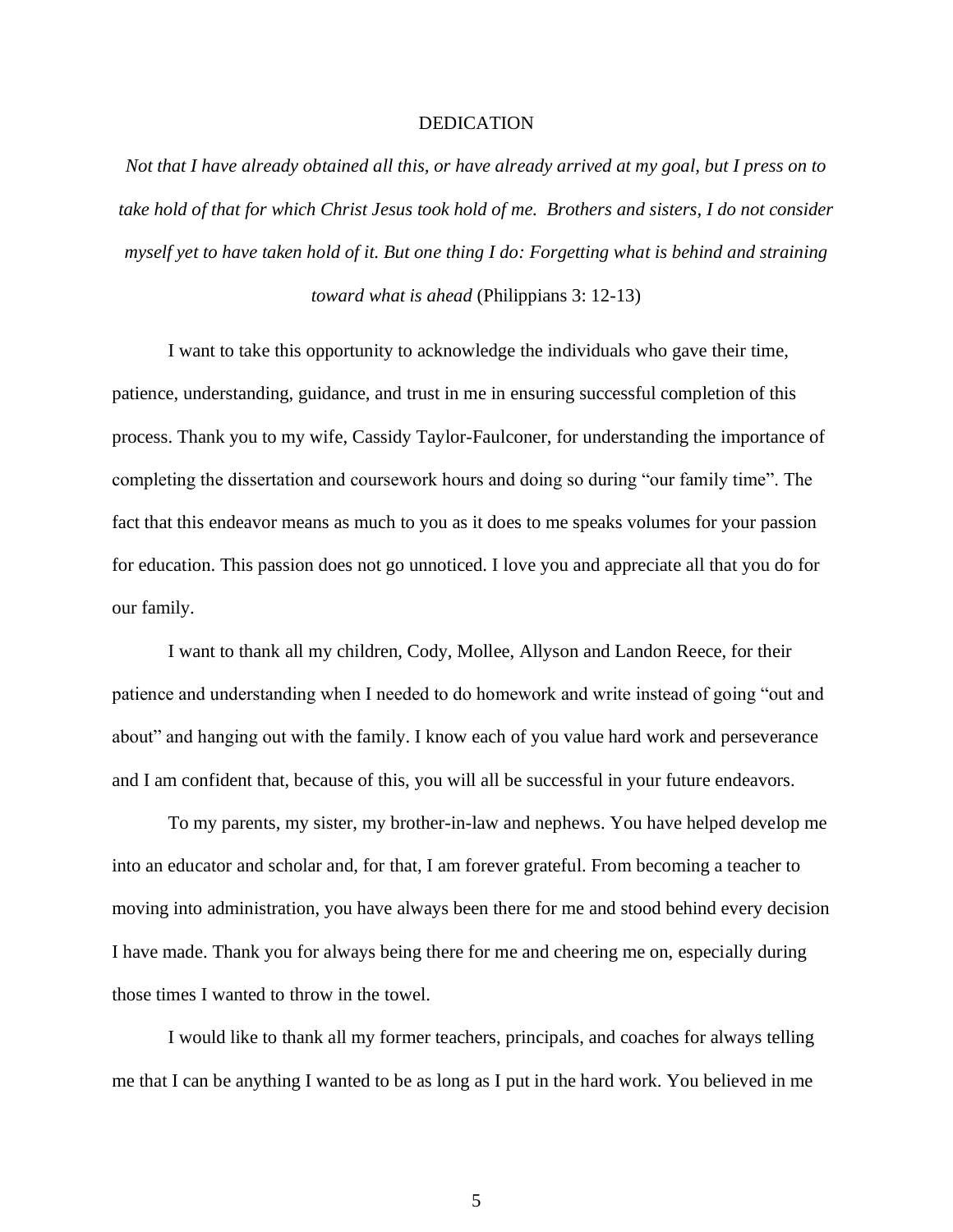when it was hard to believe in myself. You watched me grow and gave me the wisdom that I will take with me for a lifetime. I am eternally grateful for all that you gave and expected little in return. This is for you!

I want to personally thank Major Matthew Bailey, Commander of the Tennessee Air National Guard 134th Security Forces Squadron, for advocating in such a way that it allowed me access to environments and individuals that I may have never had the opportunity to meet. You opened doors for me and you are a true educator at heart. I appreciate our friendship in ways that cannot be explained. Colonel Brad Bolin and Lieutenant Colonel Steven Turner and all the men and women of the Tennessee Army National Guard 278th Armored Cavalry Regiment for having an open-door policy that allowed me the opportunity of a lifetime. Thank you for always being there to answer my questions, engaging with me in some incredible dialogue, and making me feel as though I am part of the team with the 278th.

Although not a direct participant within the study, the impact that the Tennessee National Guard Recruiters have on high school students goes beyond saying. Keep up the great work that you do in our schools and know that you are appreciated and valued for your efforts. Thank you, Commander Nathan Thornton, United States Army at Fort Leavenworth Kansas. Your leadership, friendship, and candor is refreshing and eye opening. Thank you for taking the time and allowing me an opportunity that not many civilians have.

I would also like to thank the Army ROTC Cadre at the University of Tennessee and Senior Army ROTC leadership. I appreciate the fact that you were always a mere phone call away and always made time to answer all questions that I had regarding your programs and ROTC programs in general. You are an inspiration to the cadets that you serve and a great role model for all.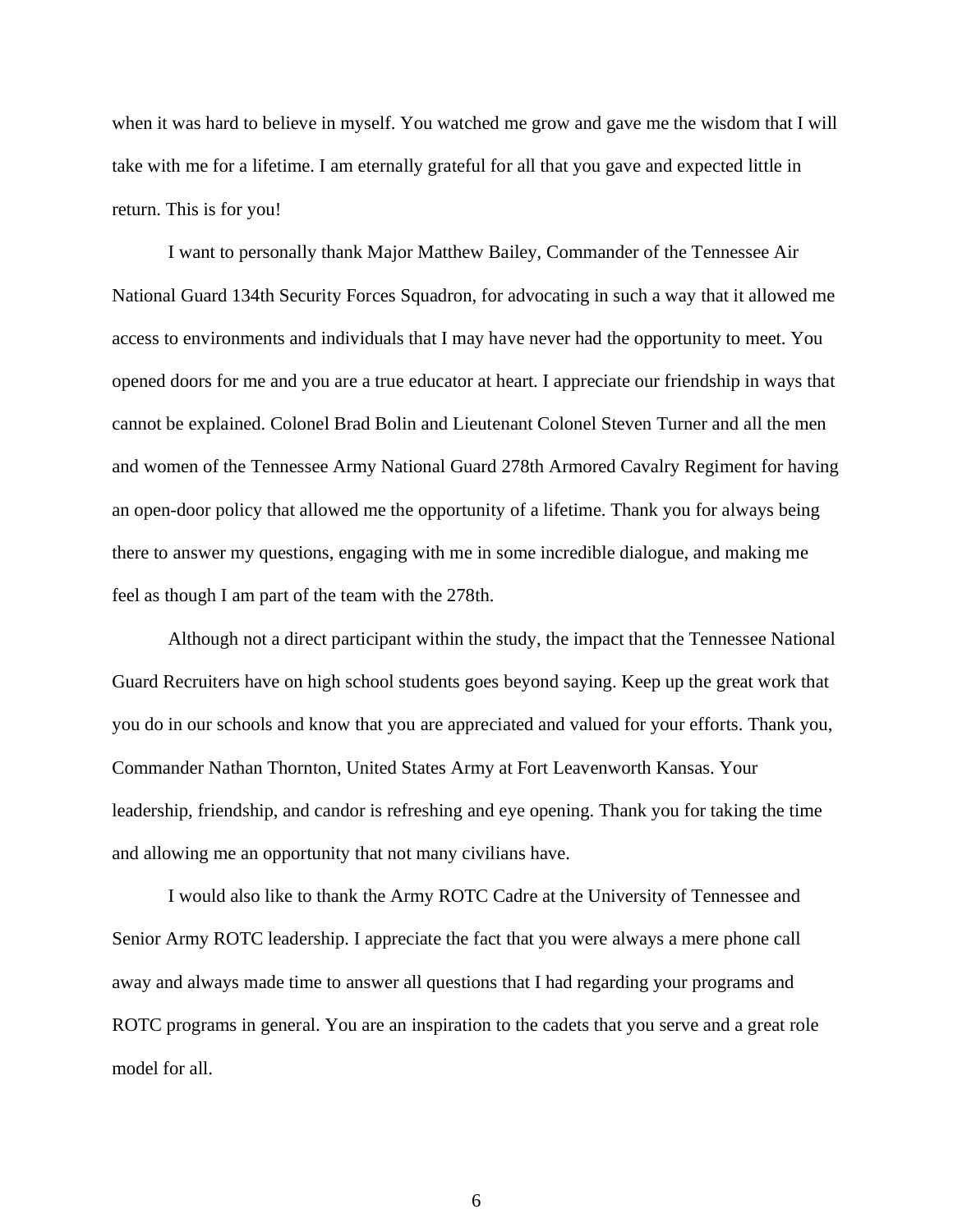Thank you to all the men and women who have given their time and their lives to serve our country. You are true heroes, and your sacrifice is what has allowed a civilian like myself to continue my education.

Lastly, I want to thank Dr. Pam Scott for allowing me the opportunity to take this dissertation in a new and different direction. The autonomy that you bestowed on me is greatly appreciated and I hope that more future students will choose to bypass what is considered normal and seek those opportunities to better themselves.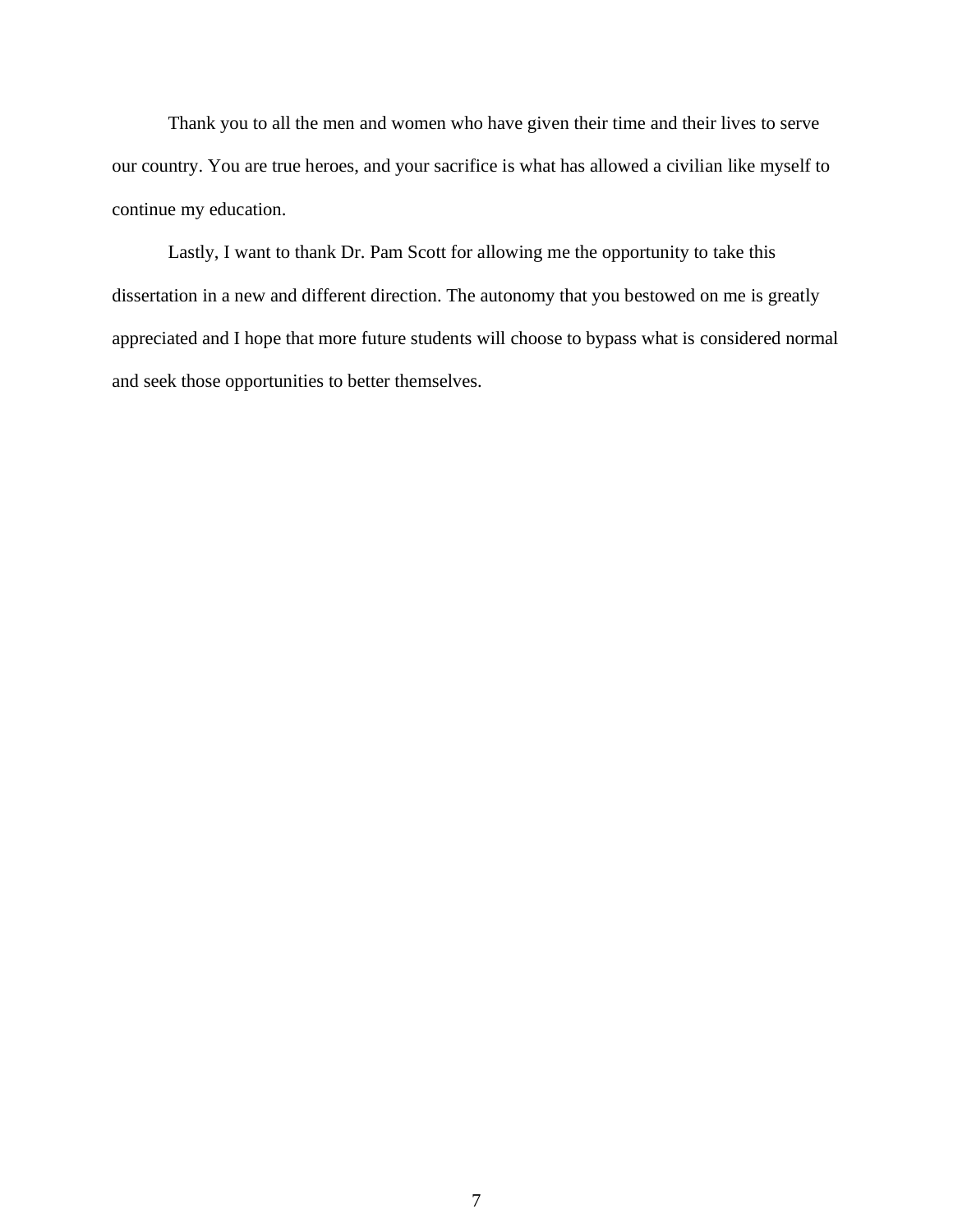# TABLE OF CONTENTS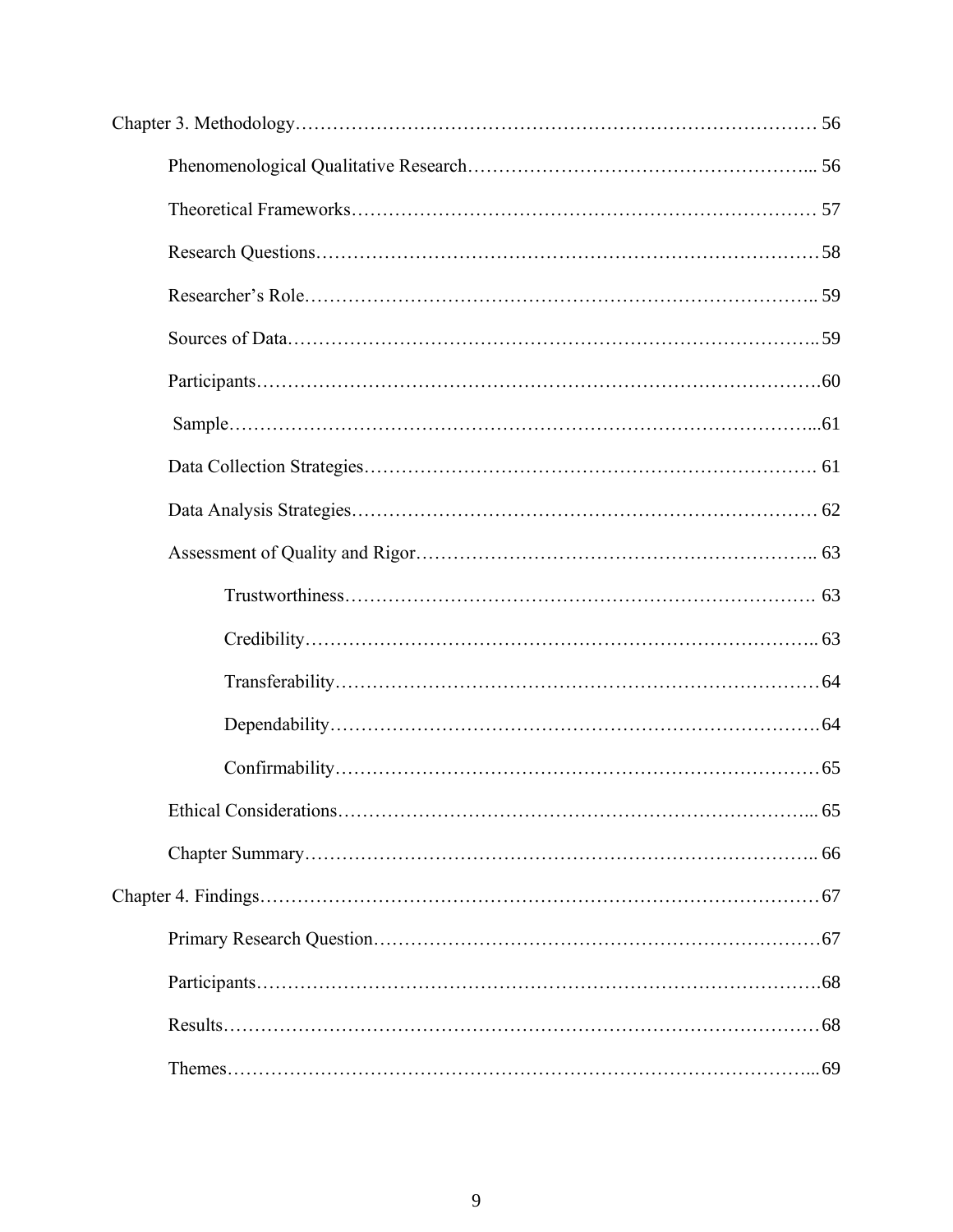| Chapter 5. Discussion, Summary, Recommendations, and Conclusions 83 |
|---------------------------------------------------------------------|
|                                                                     |
|                                                                     |
|                                                                     |
|                                                                     |
|                                                                     |
|                                                                     |
|                                                                     |
|                                                                     |
|                                                                     |
|                                                                     |
|                                                                     |
|                                                                     |
|                                                                     |
|                                                                     |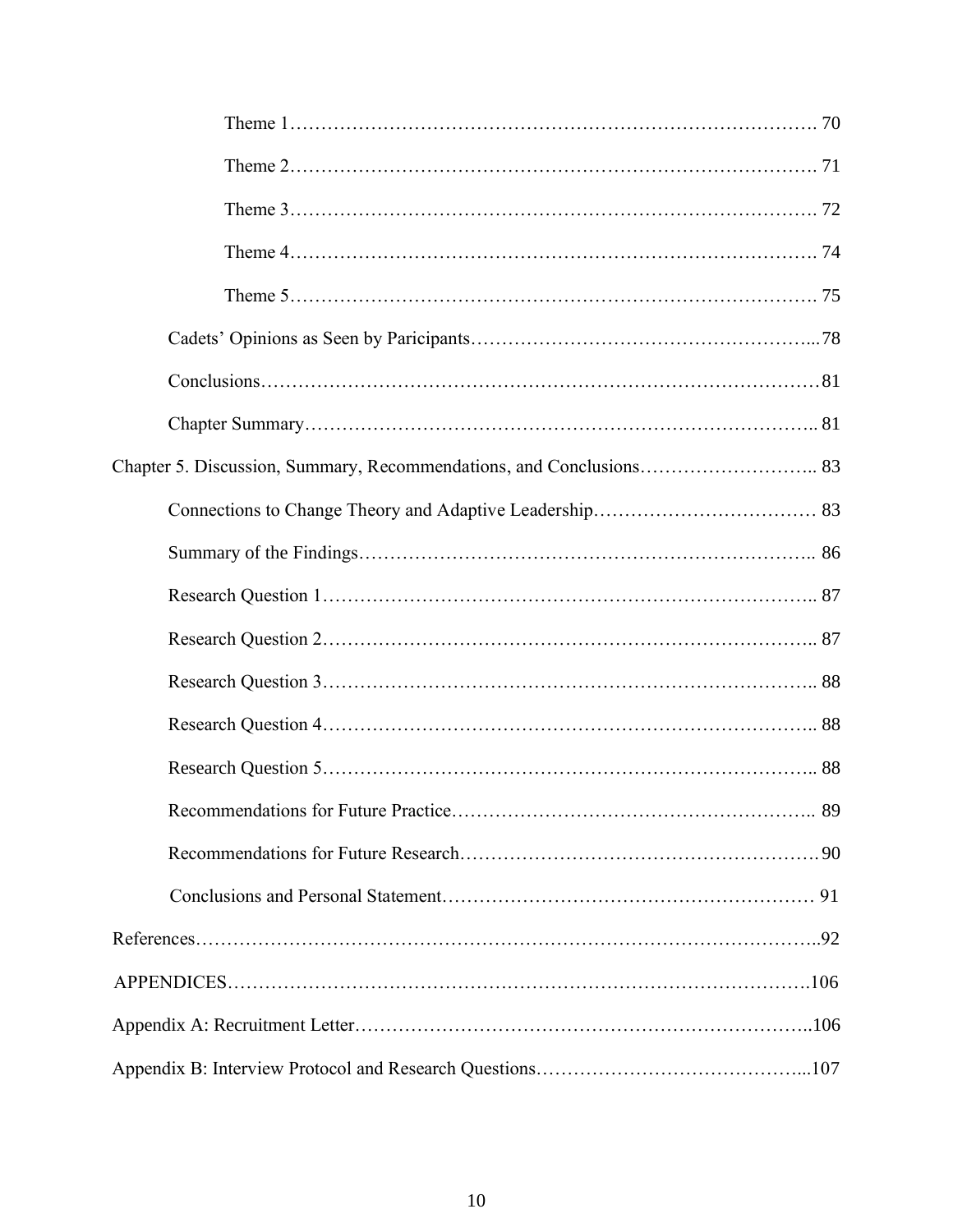|--|--|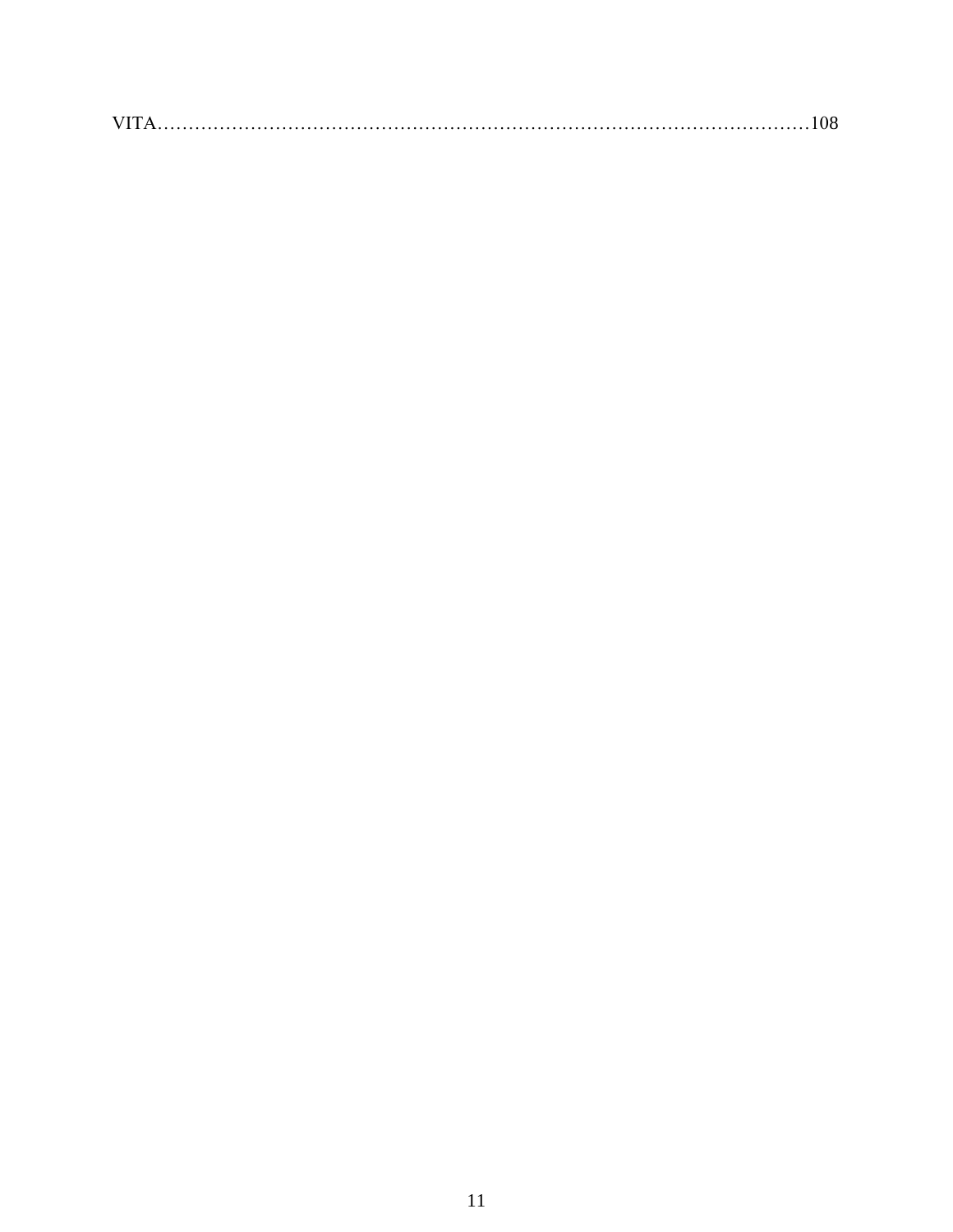#### **Chapter 1. Introduction**

Junior Reserve Officer Training Corps (JROTC) and Reserve Officer Training Corps (ROTC) are deeply rooted in the American education system. The National Defense Act of 1920 established the first Army JROTC program at the secondary level in hopes of having many high school graduates further their education in one branch of the military upon graduation. This endeavor would, therefore, require proper training. The formulation of the National Defense Act of 1916, best known as the Father of ROTC, implemented one of the first Army Reserve Officer Training programs at Harvard University (Gross, 2021). Between 1915-1920, legislation drove the birth of these two Army training programs. United States legislators wanted to ensure United States citizens adopted the concepts set forth by the founding fathers, including that each citizen was both a citizen and a soldier. This concept brought about the Reserve Officer Training Corps with the intent that Army reservists would be ready, willing, and fully prepared to lead an army of citizens and soldiers (Gross, 2021).

However, the United States Army was not the only military branch developing a Reserve Officer Training Corps during this period. In 1920 and again in 1923, the United States Air Force established the inaugural Air Force ROTC (AFROTC) units at the University of California in Berkeley, the Georgia Institute of Technology, the University of Illinois, the University of Washington, the Massachusetts Institute of Technology, and the Texas Agricultural and Mechanical College (United States Air Force, 2015). While the aim of the Army was to ensure citizens were also trained soldiers, the foundational belief for the AFROTC was to recruit, educate, and commission officer candidates in an academic field of study with field training and professional development training programs using the Air Force framework and curriculum. After World War II, General Dwight D. Eisenhower, along with the Chief of Staff of the War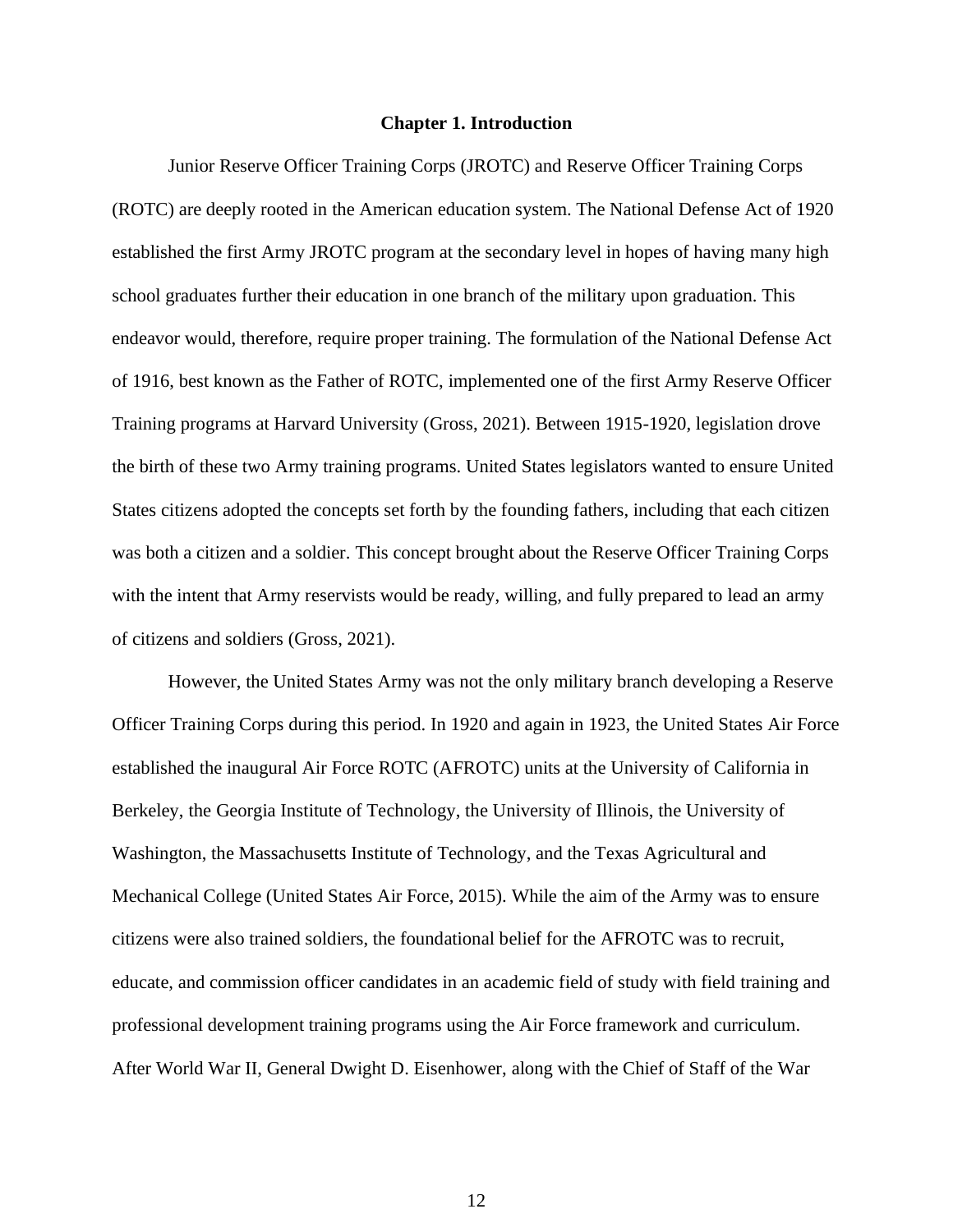Department, signed into law General Order No. 124, establishing AFROTC units at seventyeight colleges and universities within the United States to recruit, educate, and train candidates to become Air Force officers (United States Air Force, 2015).

The United States Navy became the third branch of the military to offer a Reserve Officer Training Corps. Established in 1926 to develop a base of citizens knowledgeable in the arts and sciences of Naval Warfare, the United States Navy developed six NROTC units, located individually at the University of California at Berkeley, Georgia Institute of Technology, Northwestern University, University of Washington, Harvard University, and Yale University. By summer 1930, one hundred twenty-six midshipmen not only graduated from college, but did so with officer commissions in the United States Navy (Oregon State University, 2020).

The final branch of the military to initiate a Reserve Officer Training Corps was the United States Marine Corps (USMC). The USMC, obedient to their motto of fidelity in *Semper Fidelis* (United States Marine Corps, 2021), began offering qualified Navy ROTC graduates commissions within the United States Marine Corps in 1932. In 1968, Prairie View A&M became the first Historically Black College and University (HBCU) to host a MCROTC program in conjunction with the United States Navy (Naval Education and Training Command, 2021a). At the time of this study, the United States Coast Guard did not offer a ROTC Program but did offer direct commissioning programs for graduates of maritime academies (United States Coast Guard ROTC, 2021).

Although the United States Army had provided for JROTC units in secondary schools since the National Defense Act in 1916, other military branches established ROTC units solely within post-secondary systems. In 1964, however, this would change with the signing of a piece of controversial legislation. In September 1964, as the country braced for an upcoming war in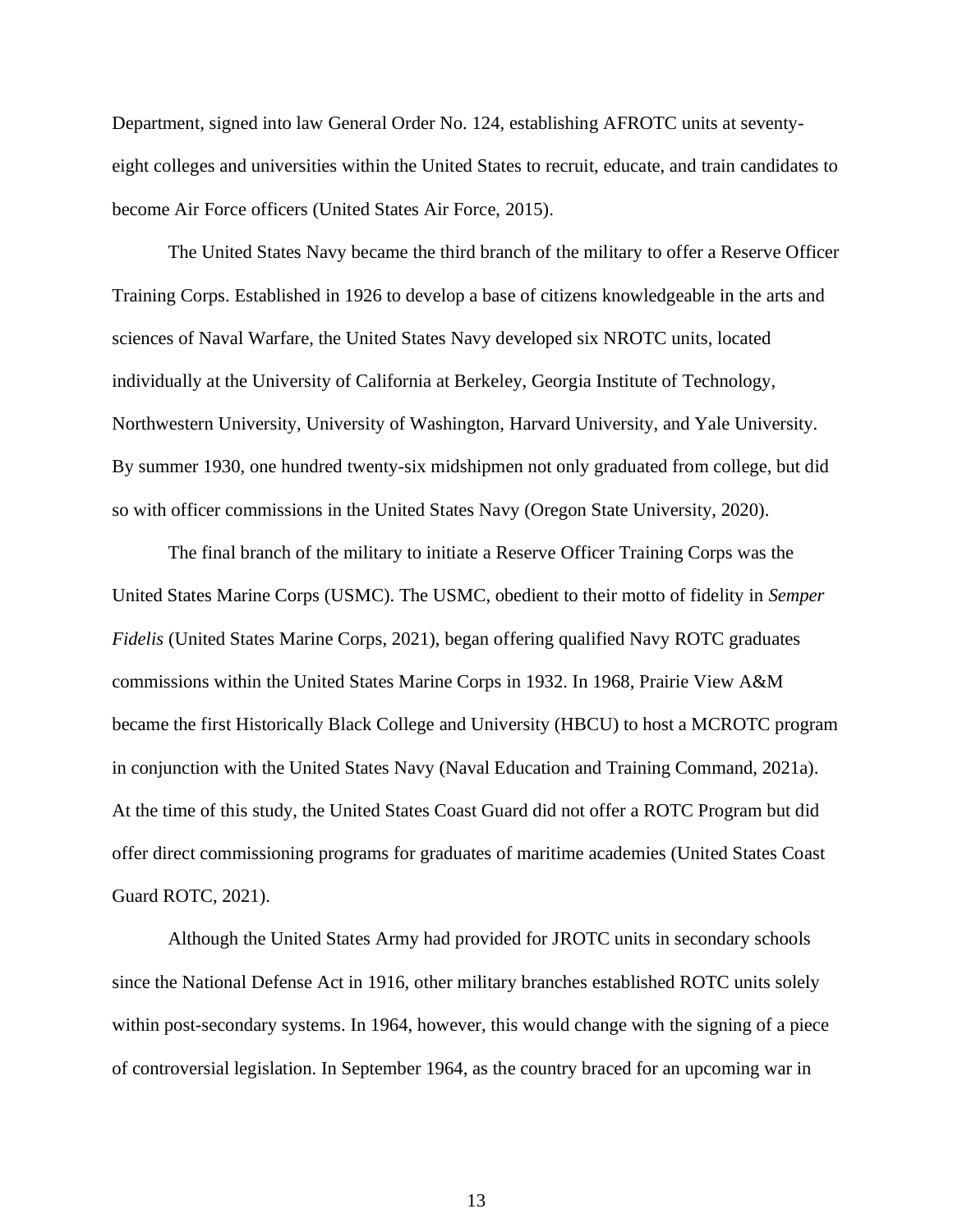Vietnam, President Lyndon Johnson signed HR-9124 Reserve Officers Training Corps Vitalization Act of 1964 into law. The Vitalization Act mandated 10 US Code-2031, which ordered all military leaders to establish and maintain Junior ROTC Programs at all public and private high schools under certain establishing conditions.

The Secretary of each military department shall establish and maintain a Junior Reserve Officers' Training Corps, organized into units, at public and private secondary educational institutions which apply for a unit and meet the standards and criteria prescribed pursuant to this section. The President shall promulgate regulations prescribing the standards and criteria to be followed by the military departments in selecting the institutions at which units are to be established and maintained and shall provide for the fair and equitable distribution of such units throughout the Nation, except that more than one such unit may be established and maintained at any military institute. (United States Congress, 1964)

President Johnson, however, had some reservations. On October 14, 1964, the President issued a statement regarding the signing of the bill. The controversy surrounding the JROTC programs in regarding its lack of fulfillment of military requirements, the use of active military personnel as direct instructors, and expansion into secondary schools created concern of a cost-need ratio. Johnson stated:

The bill, however, contains one feature which concerns me. This involves provisions which specify that junior ROTC units in secondary institutions must be established within prescribed numerical limits if the institutions meet certain standards and criteria. The bill further provides that the President shall promulgate, by January 1, 1966, the regulations prescribing such standards and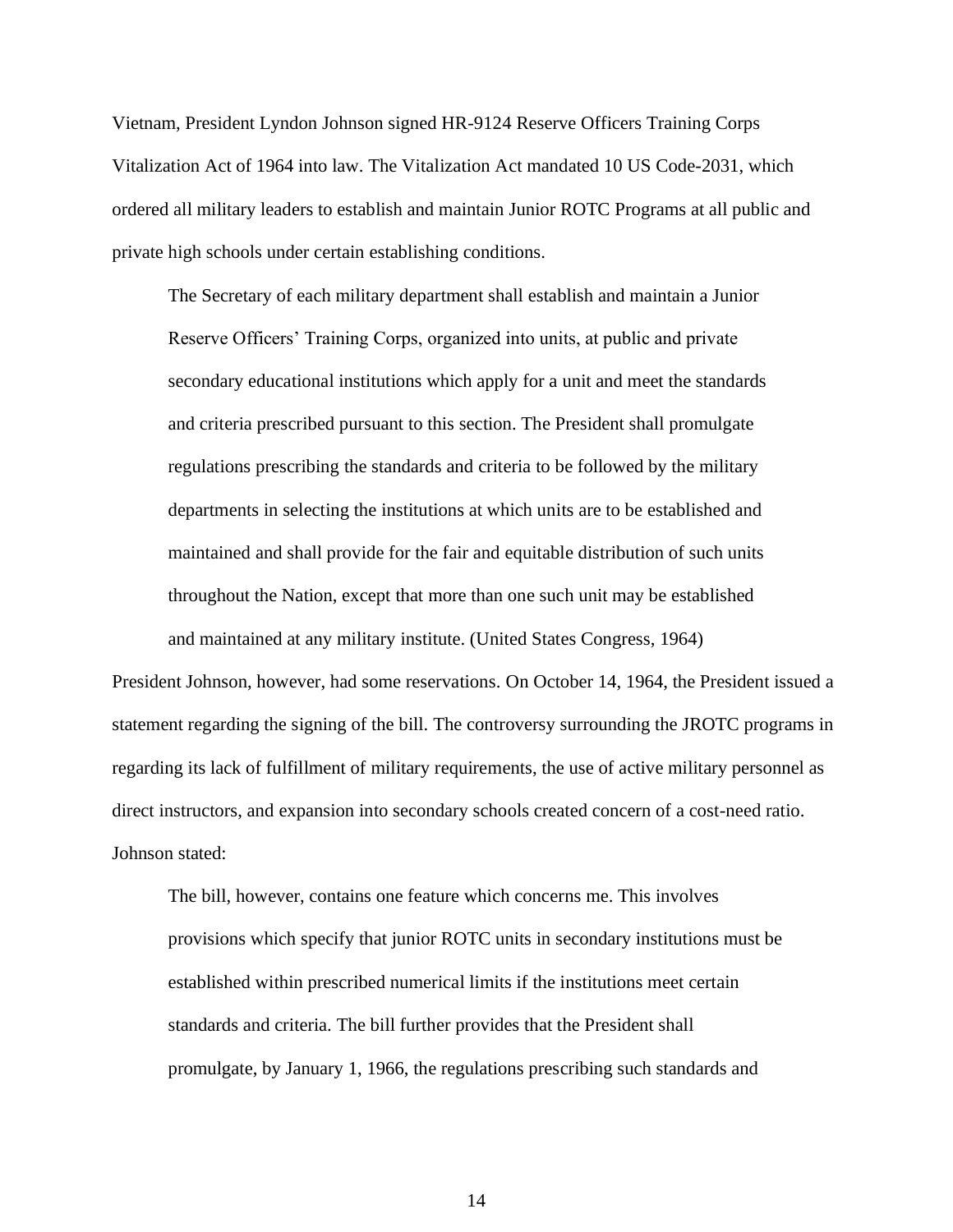criteria. I am aware of the fact that the junior ROTC program has been the subject of some controversy over the years. Even though the program fulfills no direct military requirement, it continues to occupy the full time of several hundred members of our active military personnel. (American Presidency Project, 1964).

With that statement, President Johson clarified the future of JROTC and ROTC, yet the purpose of each program differed in multiple respects. Pannoni and Moody (2021) noted that leadership, character, and community service represented the core tenets of high school Junior Reserve Officer Training Corps programs and were at the center of JROTC cadet instruction that emphasized working to better the cadet's family, school, country, and citizenship skills. The authors emphasized that, although the JROTC programs were not bound by the same obligations as their military counterpart, each JROTC program included a military component. Although students who participated in JROTC were not required to join the military after high school nor was the program a way to prepare youth for military life, the coursework included military history and branch aligned customs. In addition, students wore a uniform like those worn by military personnel in specific branches (Pannoni et al., 2021).

The statement by Pannoni and Moody (2021) regarding Junior Reserve Officer Training Corp echoed across all branches in the United States military. According to staff writers at Accredited Schools Online, the framework of JROTC was not only in leadership development, but also in motivating groups of students to be better citizens, build character, and enrich their communities. Accredited Schools (2021) outlines the program to incude courses in civics, geography, health and wellness, and United States history while framing the overall mission of the JROTC as a way to motivate students to become better citizens by providing leadership and character development. This Congress-mandated program also fosters partnerships with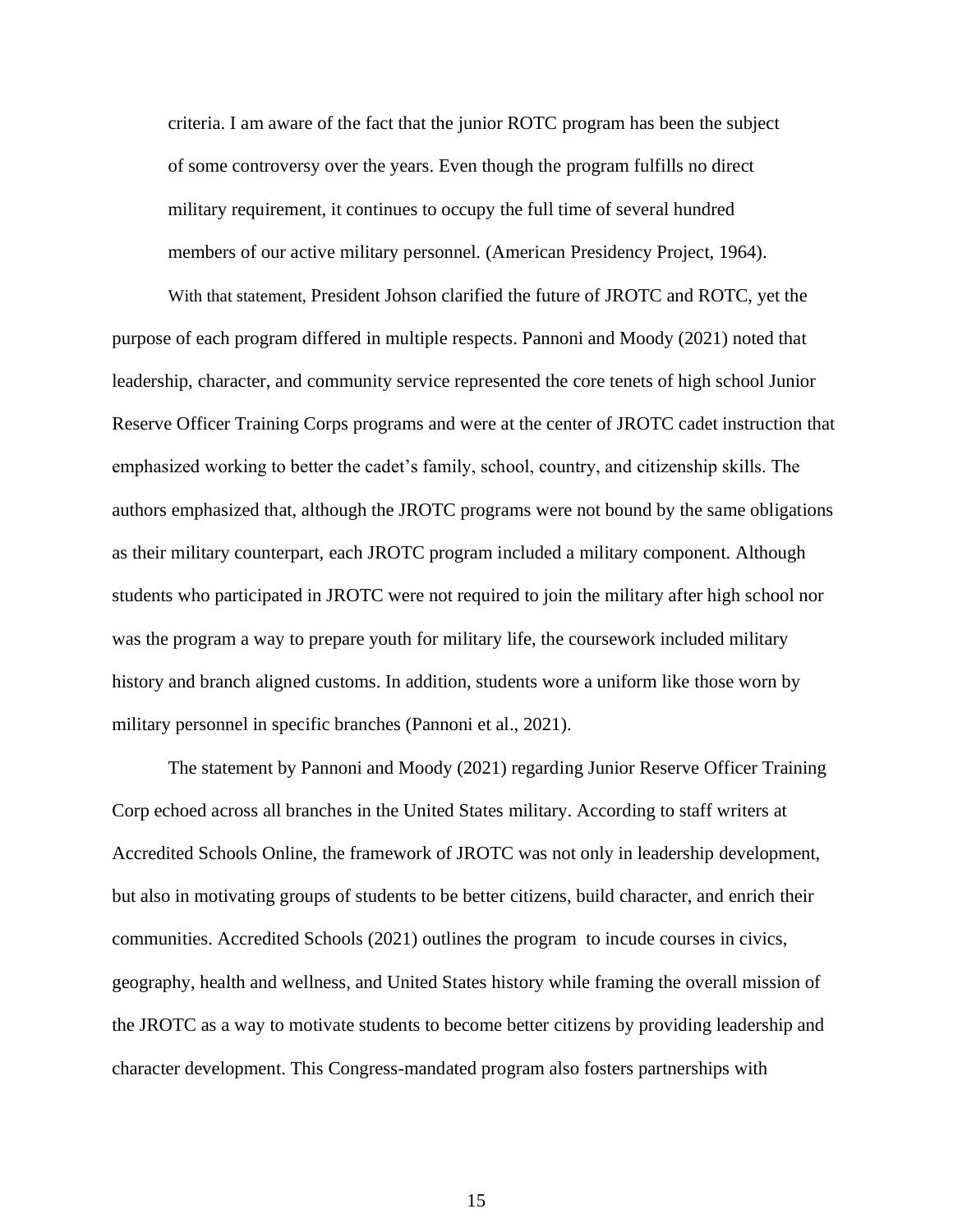communities and educational institutions. With leadership as a focus, coupled with core values, abilities and self-discipline, cadets are able to function in civilian careers, even if they make a decision not to enlist in military service. (Accredited Schools, 2021).

## **Statement of the Problem**

Although literature indicates that the delivery method for the content and curriculum aligned to Reserve Officer Training Corps (ROTC) is best suited for face-to-face instruction, no evidence exists to indicate cadet overall success based on the instruction implementation by virtual delivery, using one or multiple online platforms. The aim of each JROTC/ROTC Program is to ensure that cadets successfully complete JROTC and ROTC programs with advanced skill sets in leadership. Leadership skills are most often taught in a traditional environment wherein instructors and cadets learn in real-world and face-to-face environments. Thus, the essential research guiding the current study included an examination of the perceptions of JROTC instructors that delivered instruction in a virtual environment.

#### **Significance of the Study**

Because the face-to-face curriculum includes leadership skills in multiple ways, it is expected that JROTC cadets will possess strong leadership skills upon completion of the program. During the COVID-19 global pandemic, secondary JROTC units had to restructure not only their curriculum, but the delivery method of that curriculum to meet the pandemic guidelines set forth by the state college or university and respective military branches. This was true for most academic core teachers as well. School closures caused educators to alter not only how they did their jobs, but also to face tremendous challenges in supporting students and providing learning opportunities in new and innovative ways (Patrick & Newsome, 2020).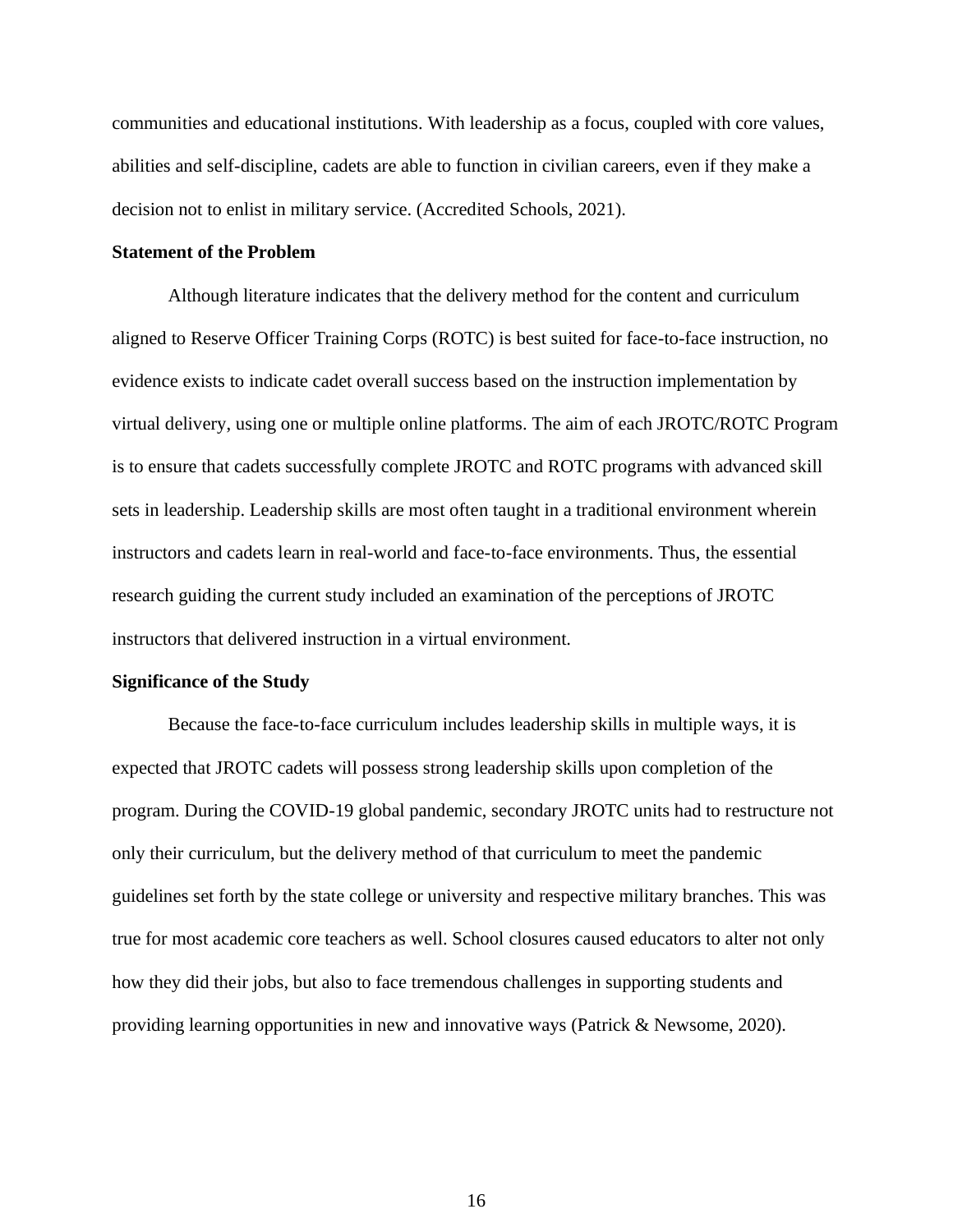The results of the current study may reveal how ROTC instructors adapted to teaching in this new environment and examine ways in which this environment provided for instructor innovation. Furthermore, the study will add to the literature on those adaptations and methods for delivering ROTC content online.

#### **Research Questions**

The primary research question guiding the current study was: What were the perceptions of JROTC instructors as they adapted to the change from face-to-face delivery of instruction to delivery of instruction in a virtual environment?

The supporting sub questions for the study were.

RQ1. What factors supported changing from a face-to-face instructional delivery method to a virtual instruction delivery method?

RQ2. What factors inhibited changing from a face-to-face instructional delivery method to a virtual instructional delivery method?

RQ3. What perceptions existed regarding virtual instruction prior to the change from face-to-face instruction to delivery of instruction virtually?

RQ4. What processes and procedures were developed due to the change from face-toface instruction to virtual instruction?

RQ5. What adaptations to current instructional practices occurred by changing from faceto-face instruction to virtual instruction?

# **Definition of Terms**

The definition of the following terms as applied to this study connected the literature to the research.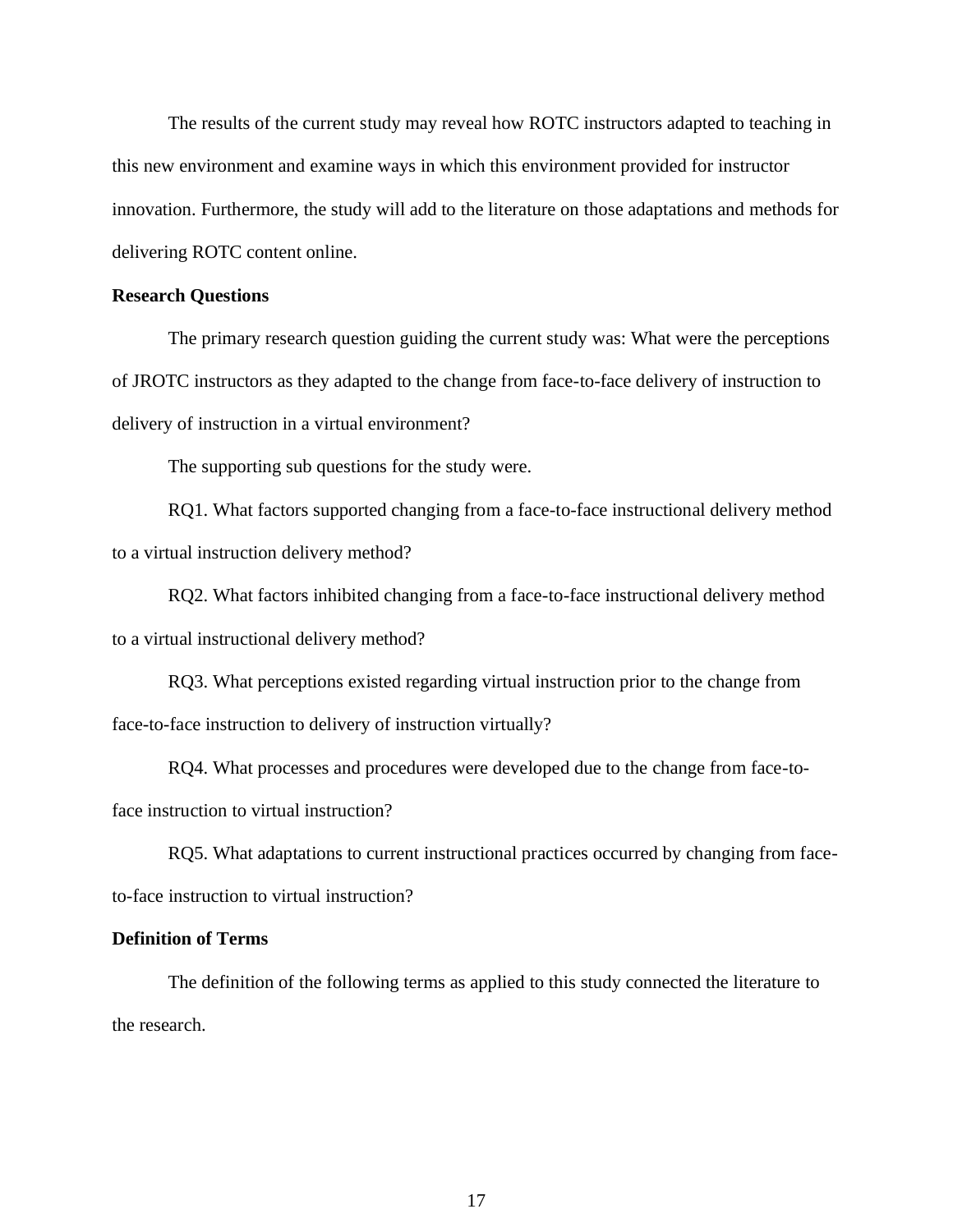- Delivery Mode. The formats in which the course is delivered. (University at Buffalo, 2022).
- JROTC. Junior Reserve Officer Training Corps. (United States Army, 2021a).
- Method. An orderly presentation of material based on the approach. (Hoffler, 1983).
- ROTC. Reserve Officer Training Corps. (Moody, 2020).
- Virtual. A digitally replicated version of something real. (Rahul, n.d.).

# **Limitations and Delimitations**

Limitations of the study included a focus on JROTC instructors who provided curriculum delivery methods utilizing virtual platforms. The study did not include all instructors of JROTC within the educational settings at each location. Other limitations could be that the researcher is a curriculum specialist for the JROTC instructors within one of the districts utilized.

The study was delimited to JROTC instructors within one state. Delimitations exist when examining the perceptions of only groups from one educational population. Results of the study are credible to the population examined and may not apply to JROTC in other settings.

### **Chapter Summary**

This study is organized and presented in five chapters. Chapter 1 includes an introduction to the perceptions of JROTC instructors that delivered instruction in a virtual environment. along with the statement of the problem, research questions, significance of the study, definition of the terms, and delimitations and limitations. Chapter 2 contains an overview of relevant research related to the perceptions of JROTC instructors that delivered instruction in a virtual environment. Chapter 2 also contains an overview of the purpose of Junior Reserve Officer Training Corps (JROTC), an overview of the JROTC and Reserve Officer Training Corps (ROTC) curriculums, the qualifications needed to become a JROTC/ROTC instructor, teaching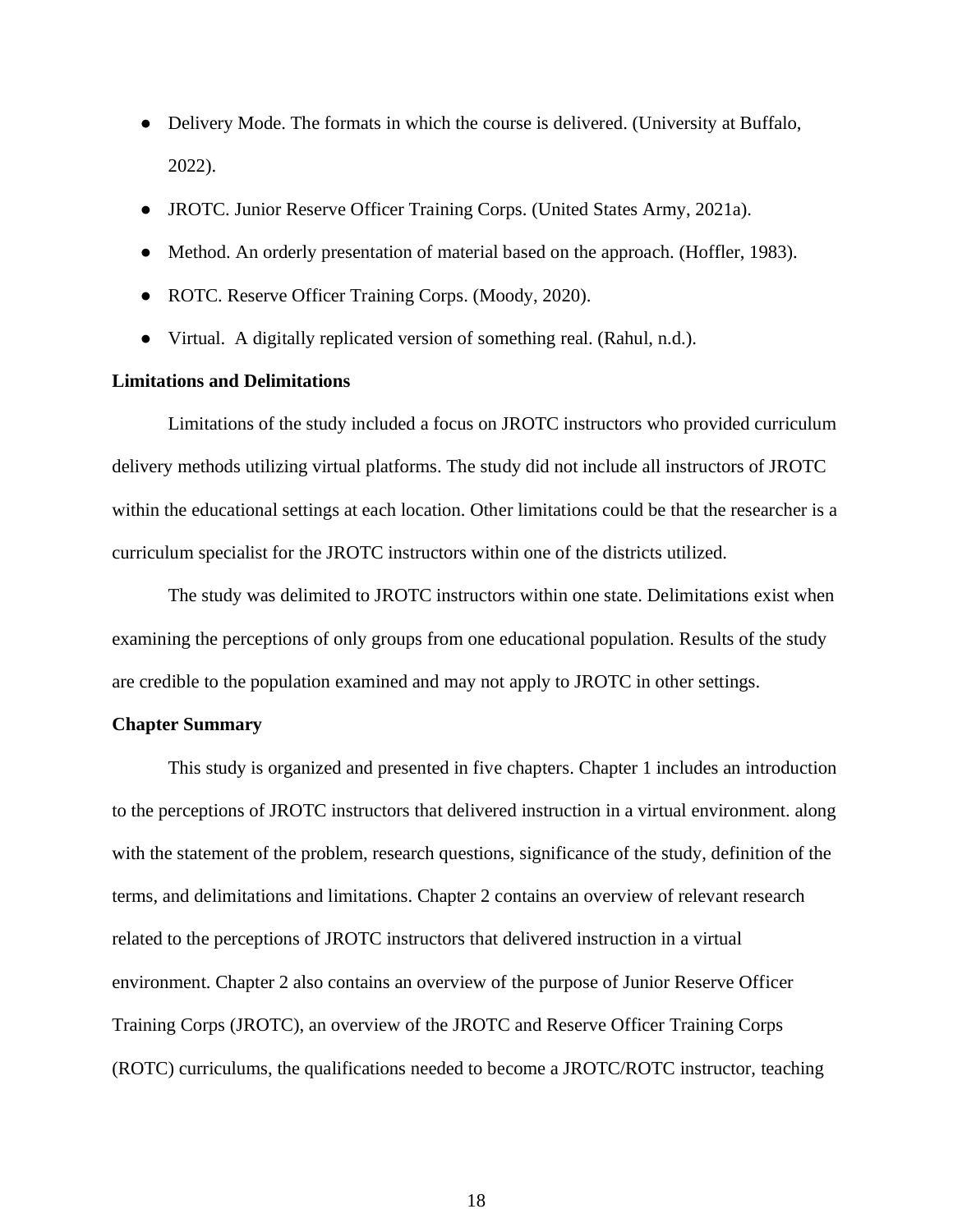pedagogies associated with JROTC and ROTC, asynchronous and synchronous learning styles, and literature to define virtual instruction and face-to-face instruction. Chapter 3 describes the methodology, including the research questions and research design, site selection, population and sample, data collections strategies, data analysis strategies, and assessment of quality and rigor. Chapter 3 also specifies the theoretical change framework associated with the research. Chapter 4 presents the findings of this study in relation to the research questions. Chapter 5 provides further context and implications for practice and future studies.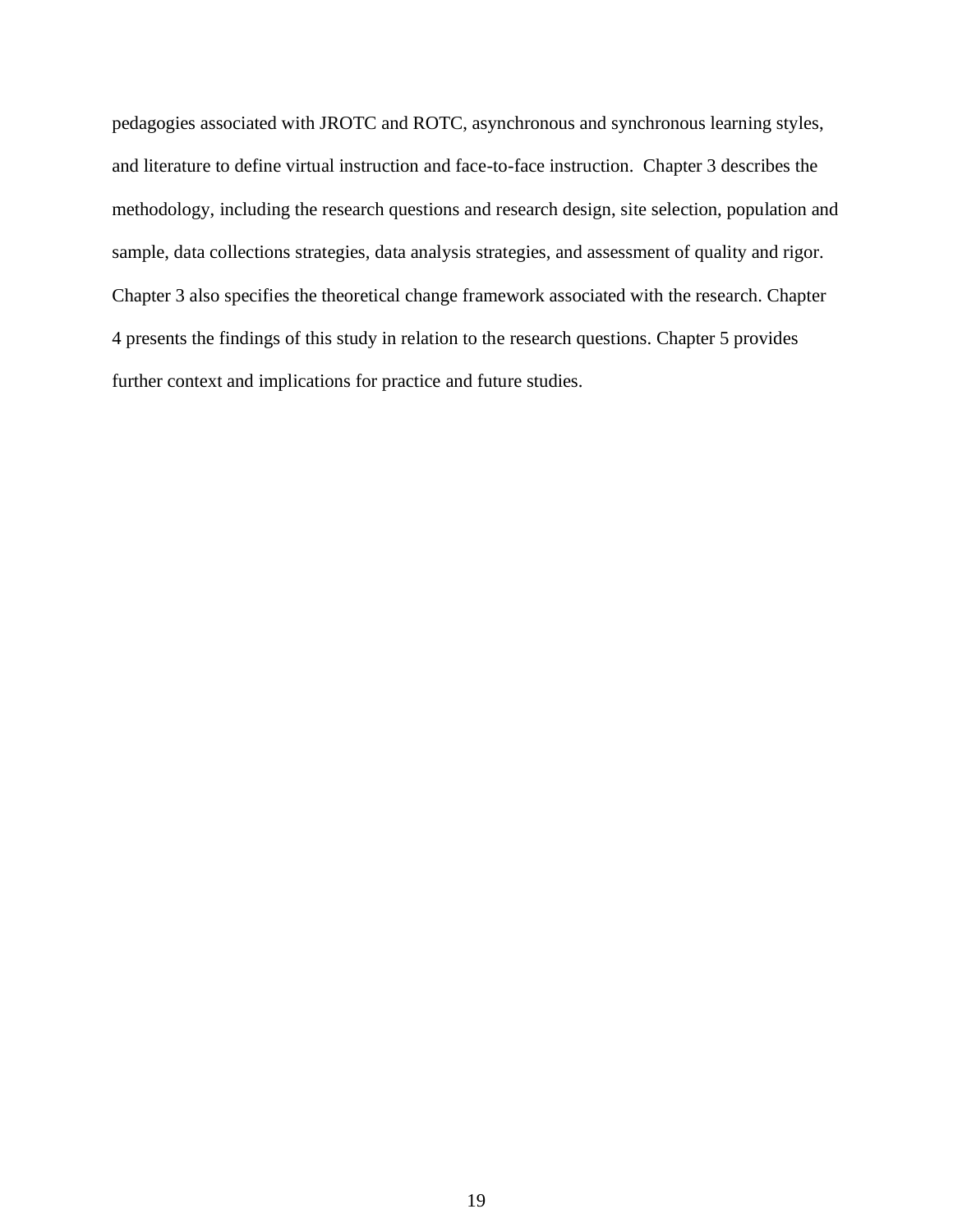#### **Chapter 2. Review of the Literature**

Chapter 2 contains an overview of relevant research related to the perceptions of JROTC instructors that delivered instruction in a virtual environment. Chapter 2 also contains an overview of the purpose of Junior Reserve Officer Training Corps (JROTC), an overview of the JROTC and Reserve Officer Training Corps (ROTC) curricula, the qualifications needed to become a JROTC/ROTC instructor, teaching pedagogies associated with JROTC and ROTC, asynchronous and synchronous learning styles, and literature to define virtual instruction and face-to-face instruction. Chapter 2 also outlines the theoretical frameworks of the Fullan Change Theory, the Lewin Theory of Change, and the Adaptive Leadership Model.

#### **JROTC: Program Purpose**

The United States Army advocates an overall awareness of the JROTC program. According to their official website (United States Army, 2021), the Army JROTC was one of the largest character-building programs in the world and offered opportunities for all students to become better citizens. The belief is that they will ensure students in United States secondary educational institutions learn and model the values of citizenship, as well as, service to the United States. Cadets must learn personal responsibility and a sense of accomplishment. JROTC's mission is to motivate young people to be better citizens and is the mainstay for the program's success (United States Army, 2021).

JROTC programs reflect each branch of the military and tout their sole purpose as building United States citizens with a foundational knowledge of civics, leadership, selfdiscipline, and character development. They insist that it is not their purpose to indoctrinate students to serve in the military. Despite this assertion, some individuals disagree with incorporating JROTC programs in secondary public schools.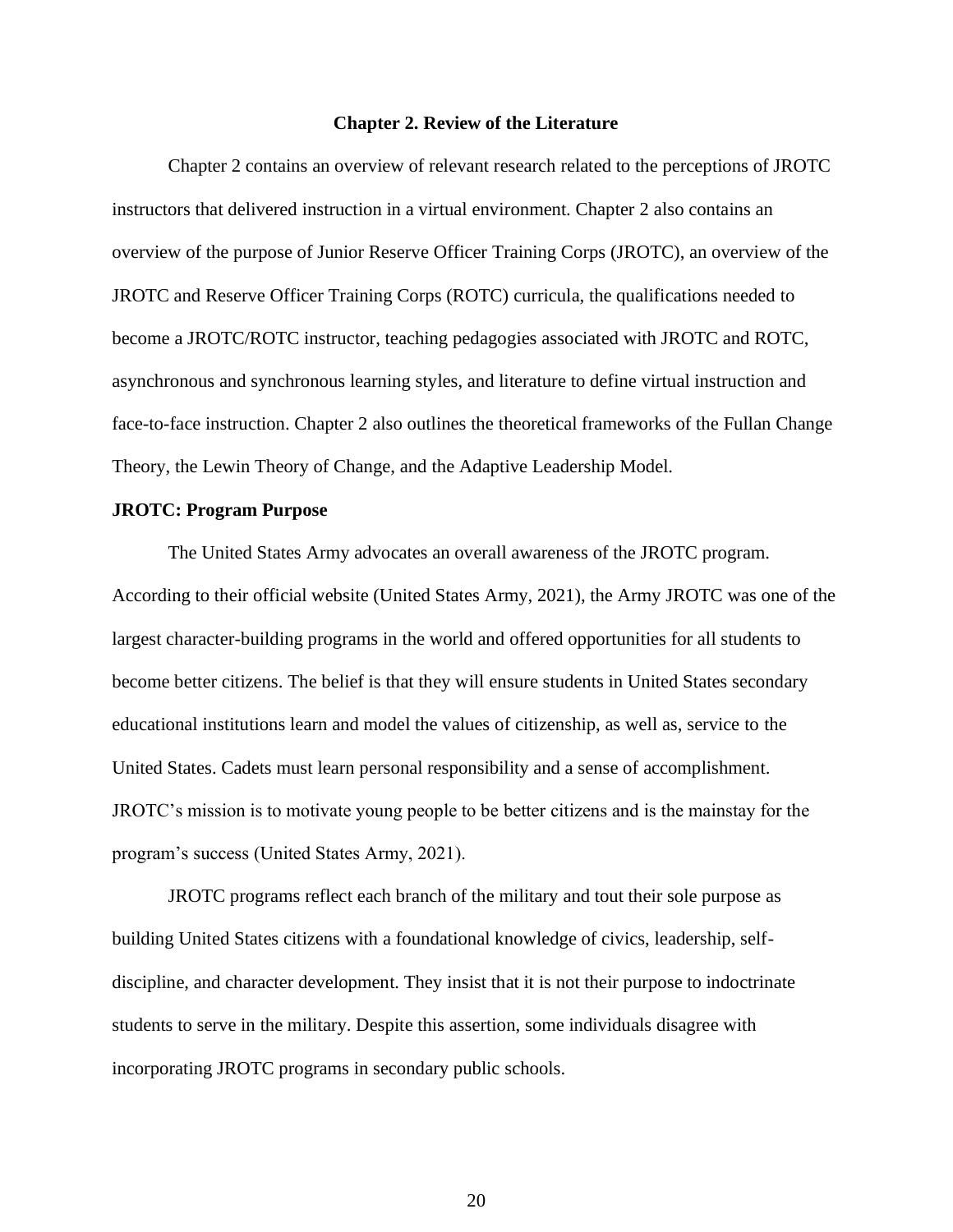McGauley (2014), a teacher at Reynolds High School in Oregon, was afraid that embedding JROTC into the high school under the pretense of *character development* was indoctrinating students into a military life and promoting a culture of firearms. She stated, "The Reynolds LET 1 course description apprises students that they will learn leadership, follower, and citizenship skills. " ROTC is military training. Instead of teaching toward a just and peaceful world, military training emphasizes dominance and nationalism" (para 17). McGauley continued, "JROTC's introduction of weapons training, its partnership with the NRA to sponsor marksmanship matches, and its modeling of authoritarian militaristic solutions to problems contradict the school's stated opposition to violence" (para. 10).

McGauley was not the only person to oppose the JROTC programs in secondary schools in the United States. The National Network Opposing the Militarization of Youth (NNOMY) (2020) also voiced concern regarding JROTC and its proposed negative impact on students of color. According to the NNOMY's membership goals, the network would "develop and articulate strategies for demilitarizing schools; monitoring legislation and seeking to roll back laws that give the military special influence and power over civilian schools" (para 4). Regarding JROTC programs within public schools, NNOMY noted "most JROTC programs are located in predominantly poor, rural areas with a higher density of youth of color, this is part of a trend displayed by the military's recruitment strategy in which military benefits are posited as the only way out of poverty. This is reflected in the disproportionate amount of African American people enlisted in the military compared to their presence in the US population." (para 3).

While the Junior Reserve Officer Training Corps operated within the boundaries of the secondary school system with the goal of creating better United States citizens, the Reserve Officer Training Corps existed for a much different reason. The officer pipeline, according to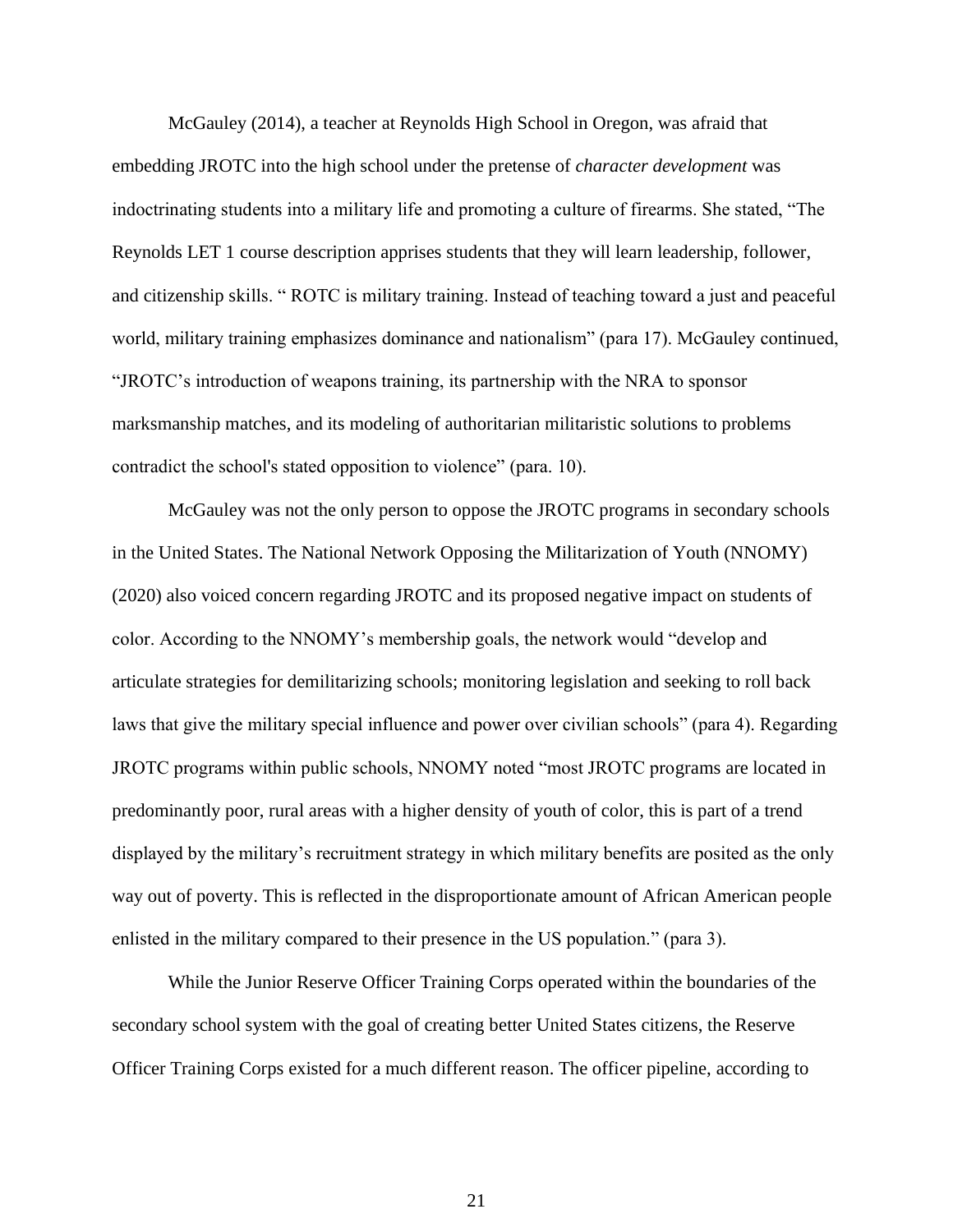Moody (2020) reported that the United States military was in short supply of officer candidates. Consequently, post-secondary colleges and universities offered potential cadets and others financial scholarships in hopes of growing the pool of candidates available to become military officers. "The Reserve Officers' Training Corps, commonly referred to as ROTC, offers students a chance to study and serve after they complete their degree, or to participate for a short time in the program without a post-college commitment. Considering the current need for officers, the ROTC serves as an important pipeline for bolstering the ranks of the military" (para 1). The United States Navy boasted that the NJROTC programs across collegiate campuses produced the largest source of Navy Officers to date. According to the Navy, "As the single largest source of Navy officers, the Navy ROTC program plays an important role in preparing young adults for leadership and management positions in the increasingly technical Navy" (Today's Military, 2021, para. 4).

Colleges and universities across the United States that embedded ROTC programs often aligned their mission with the values and leadership skills of their JROTC counterparts in leadership and character development and used their program to commission cadets to become officers. One such university that incorporated both Air Force and Army ROTC was the University of Tennessee. Led by Lieutenant Colonel William Estep of the U.S. Air Force and Lieutenant Colonel Justin Howe of the U.S. Army, the website for the University of Tennessee stated: "The Air Force Reserve Officer Training Corps (AFROTC) at the University of Tennessee is an exciting and challenging leadership development and Air Force or Space Force commissioning program that exists within and complements the overall academic experience [and] the Army program ensures that men and women educated in a liberal and broad spectrum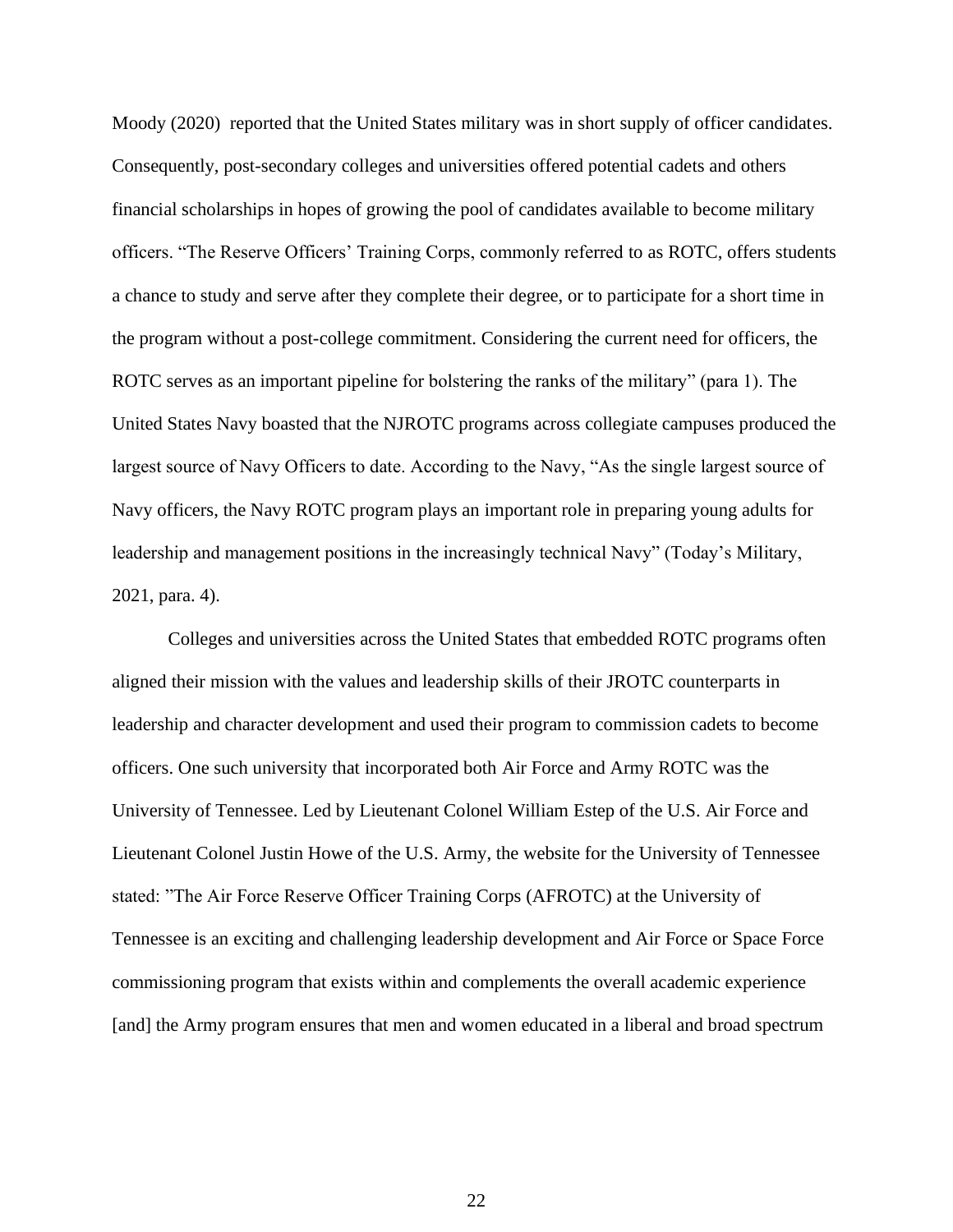of American institutions of higher learning are commissioned annually into the officer corps" (University of Tennessee, 2022, para.1).

Azusa Pacific University, a Comprehensive Christian University located outside of Los Angeles was another school in the university system that not only promoted the benefits of their own ROTC program but also the program benefits from other schools the students might attend. According to Azusa Pacific (2021), "The Reserve Officer Training Corps (ROTC) program has been present on college campuses for more than a century and is currently offered at more than 1,700 colleges and universities. While some programs are larger or better known than others, each institution offers its own opportunities, in addition to the common advantages of being part of the program" (Azusa, 2021, para. 1). Azusa Pacific asserted the benefits did not stop with becoming a commissioned officer in the military and gaining financial assistance for college. The university posited that the ROTC program was an exceptional way to create leadership qualities and skills and construct lasting friendships and camaraderie linked to faith-based learning. "Many students report that they cherish the structure and camaraderie that ROTC provides; it is a surefire path to creating lifelong bonds with your peers and officers alike. APU's ROTC program also blends the military strengths of discipline and leadership with the university's faith-based learning community, which can deepen and enhance the college experience" (Azusa, 2021, para. 6).

# **JROTC/ROTC: Curriculum**

The grounding ideology of JROTC and ROTC programs incorporated leadership development, citizenship refinement, teamwork establishment, and character construction. Thus, the design and structure of the curriculum for each individual program ensured cadet success both during and on completion of the respective program. Both JROTC and ROTC programs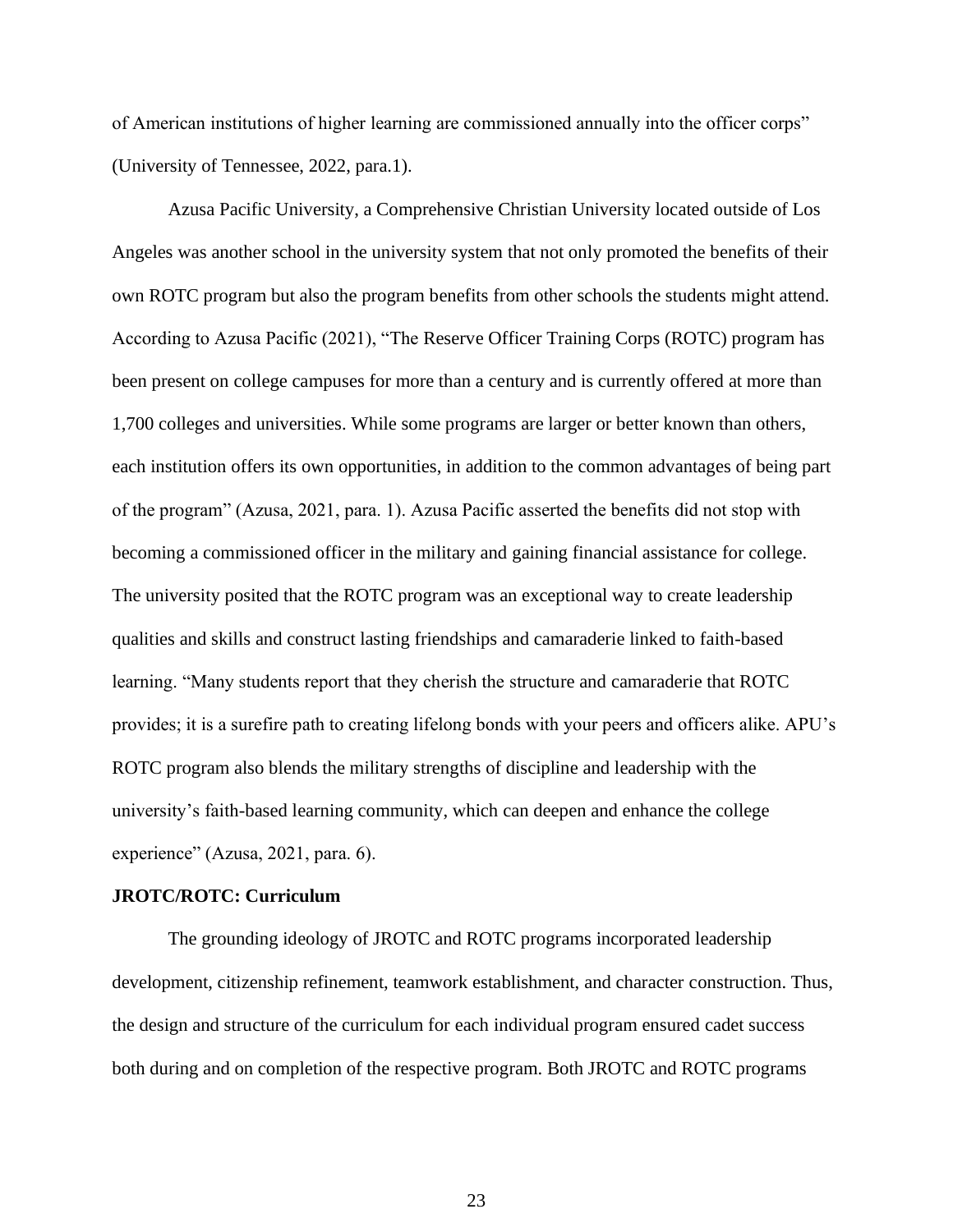alike included facets of leadership, structural organization, health and wellness, and civility, as well as including specific topics such as military customs and processes, military traditions, and military staff functions and operations.

The outline of the Junior Reserve Officer Training Corps curriculum reflected the individual military branch represented within the secondary school; however, similarities and differences existed among branches when determining curricular topics. Instructors received the Navy Junior Reserve Officer Training Corp curriculum via a textbook utilized to ensure that students who completed the curriculum do so over a two-to-three-year span depending on how long cadets elected to stay in the program. According to the Introduction to the Navy Junior Reserve Officer Training Corps textbook, "this curriculum emphasizes two different areas each year and is customized by your school to meet your needs and the needs of your classmates. In general, the program is meant to provide a balance of classroom studies, military activities, physical fitness, and orientation trips" (Pearson, 2017, p.10). The official Navy JROTC website established the NJROTC curriculum as not only accredited, but one that emphasized the importance of naval topics and operations. "The NJROTC accredited curriculum emphasizes citizenship and leadership development, as well as our maritime heritage, the significance of sea power, and naval topics such as the fundamentals of naval operations, seamanship, navigation and meteorology" (Naval Education and Training Command, 2021a, para.1).

The NJROTC curriculum, broken down into chapter lessons, included such topics as naval history, naval traditions, seamanship, overall leadership, nautical astronomy, and health and wellness. Each year, the program required a cadet to complete one Navy science course that encompassed specific areas within the curriculum; therefore, four separate navy science courses existed for each year a student was in secondary school. Each specific course built and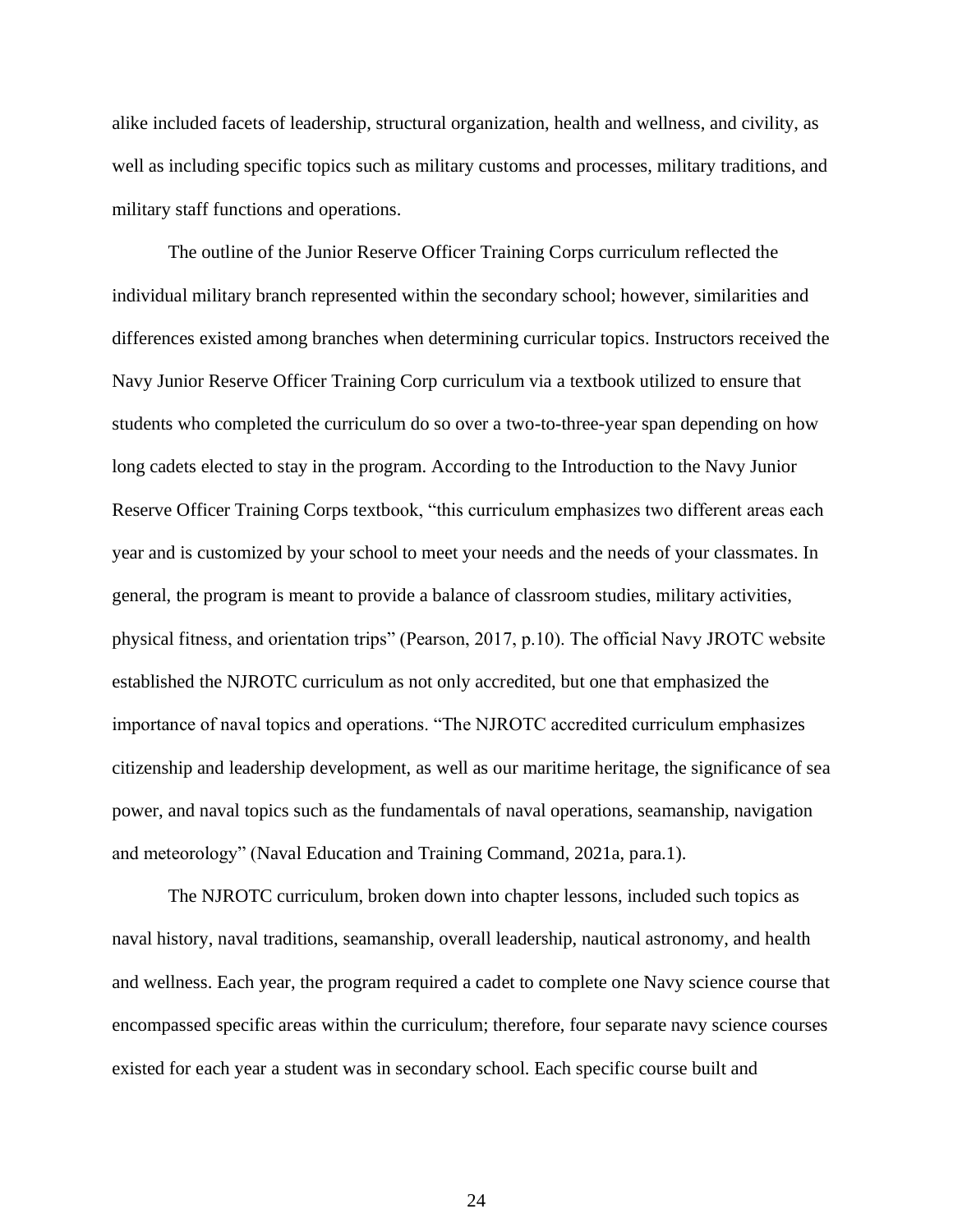scaffolded on the previous course to ensure cadets could begin thinking critically as they progressed through the curriculum. The curriculum organization incorporated "40-minute sessions of instruction for 36 weeks, with 180 teaching days. This equates to 7200 minutes of contact instruction (72 hours of classroom instruction and 48 hours of activities including military drill and athletics). Adjustments for class length other than 40-minute periods, as well as staggered, rotating or modular schedules, are made at the local school level" (Naval Education and Training Command, 2021a, para.2).

Like the NJROTC curriculum, the Air Force JROTC curriculum and Army JROTC curriculum were both accredited and component-based. Air University (A.U.), the Intellectual and Leadership Development Center of Air and Space Forces located at Maxwell Airforce Base in Alabama, noted the success of each junior cadet solely driven by the foundations of curriculum design into three separate components and affirmed junior cadets who completed all components of the AFJROTC curriculum were better positioned for work within technical fields either as civilians or members of the military. Air University (2021b) describes a key factor in the success of the Air Force Junior ROTC program as being the academic foundation. With the curriculum divided into three components of Aerospace Science, Leadership Education, and Health and Wellness, each unit balances all three areas to meet cadet needs. Whether employed as a civilian or working in a military environment, AFJROTC cadets are equally prepared to enter and maintain employment. (Air University, 2021b, para. 1)

The United States Marine Corps Junior Reserve Officer Training (MCJROTC) designed their leadership courses concurrent with the grade level of the cadet. Each year, cadets completed Leadership Education courses known as LE courses. Freshman finished a curriculum in LE-I, while seniors completed the LE-IV curriculum. The MCJROTC curriculum constructed a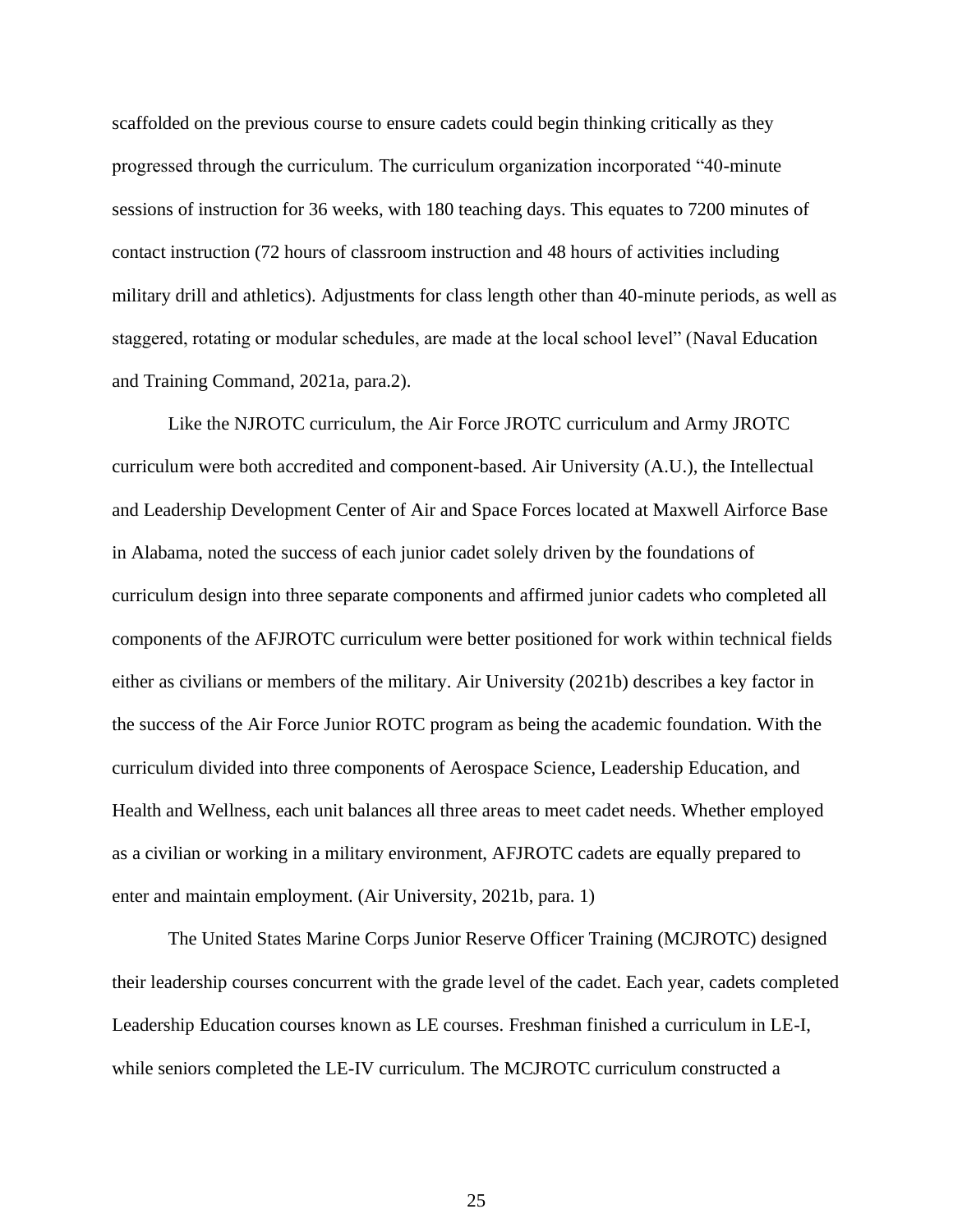framework around the role of developing successful future leaders based on the basic Marine Corps tenets.

Leadership Education is the name of the MCJROTC curriculum because we use the tenets of Marine Corps leadership to teach and develop a sense of responsibility, loyalty, discipline and character in cadets. Throughout the four years of the program, the Leadership Education curriculum is presented by way of five different categories of instruction. Those categories are: (1.) Leadership, (2.) Citizenship, (3.) Personal Growth and Responsibility, (4.) Public Service and Career Exploration, and 5.) General Military Subjects. Cadets of the MCJROTC Program will participate in a Leadership Education level as dictated by the number of years in the program the cadet has completed. Naturally, LE-1 is for those students entering the program for the first time, while LE-4 is for the cadets who have successfully completed LE-I through LE-3. (United States Marine Corps, 2021a, p.8)

The framework of the Reserve Officer Training Corps curriculum at the post-secondary level differed from the Junior Reserve Officer Training Corps at the secondary level; however, there were some similarities in content and leadership skills. At the collegiate level, Army ROTC course work coincided with typical university studies with each ROTC course aligned to a particular year a cadet was enrolled. A cadet could take ROTC courses for two years without making a commitment to serve in the Army. However, if cadets decided to continue with ROTC courses at the end of two years, they had to make a commitment to serve before enrolling in the advanced ROTC courses during their junior and senior year. At Boston University, for example, the basic courses served as electives during the cadet's first two years in college, including one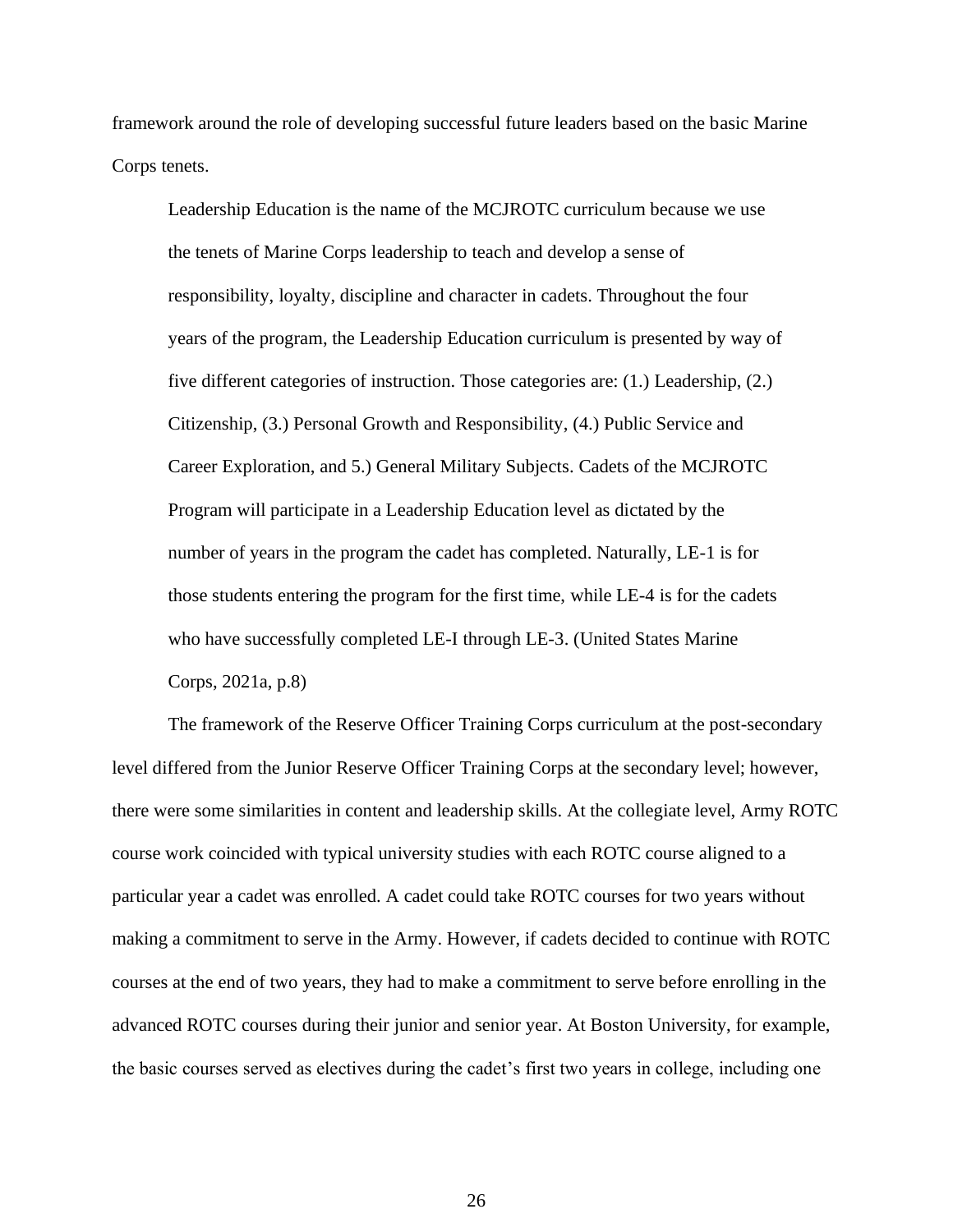elective class and one lab per semester. There, cadets studied basic military skills and the fundamentals of leadership, then began working toward becoming a leader in the U.S. Army. Cadets could choose to take the Army ROTC Basic Course without a military commitment. After completing the first two years in the Boston University Army ROTC, cadets could enroll in advanced courses as electives. Cadets normally selected a leadership course wherein they could learn advanced military tactics while gaining skills in team organization, planning, and decisionmaking. Prior to enrolling in the advanced courses, however, cadets must make a commitment to serve as an officer in the U.S. Army after graduation (Boston University, 2021).

ROTC curriculum and courses had similar designs with cadets taking courses during all four years of college with the final expectation of being commissioned as an officer in a particular branch. There were, however, differences among branches in terms of military commitment requirements post-graduation. The United States Air Force ROTC programs, like the United States Army programs, determined commitment status based on the way in which students funded their college tuition. The University of Florida Air Force ROTC, for example, would permit cadets without scholarships from the university, also known as collegeprogrammed, to participate in the program, commitment free, for up to two years. Students who wished to secure ROTC scholarships had to make a commitment to serve post-graduation before receiving financial assistance. Freshman and sophomore cadets who are not on scholarship have opportunities to participate in the AFROTC program commitment free for up to two years and cadets who accept an AFJROTC scholarship are committing to serving in the United States Air Force by commissioning as an officer after completing the AFROTC program and earning Bachelor's degree. (University of Florida, 2021, para.1-6)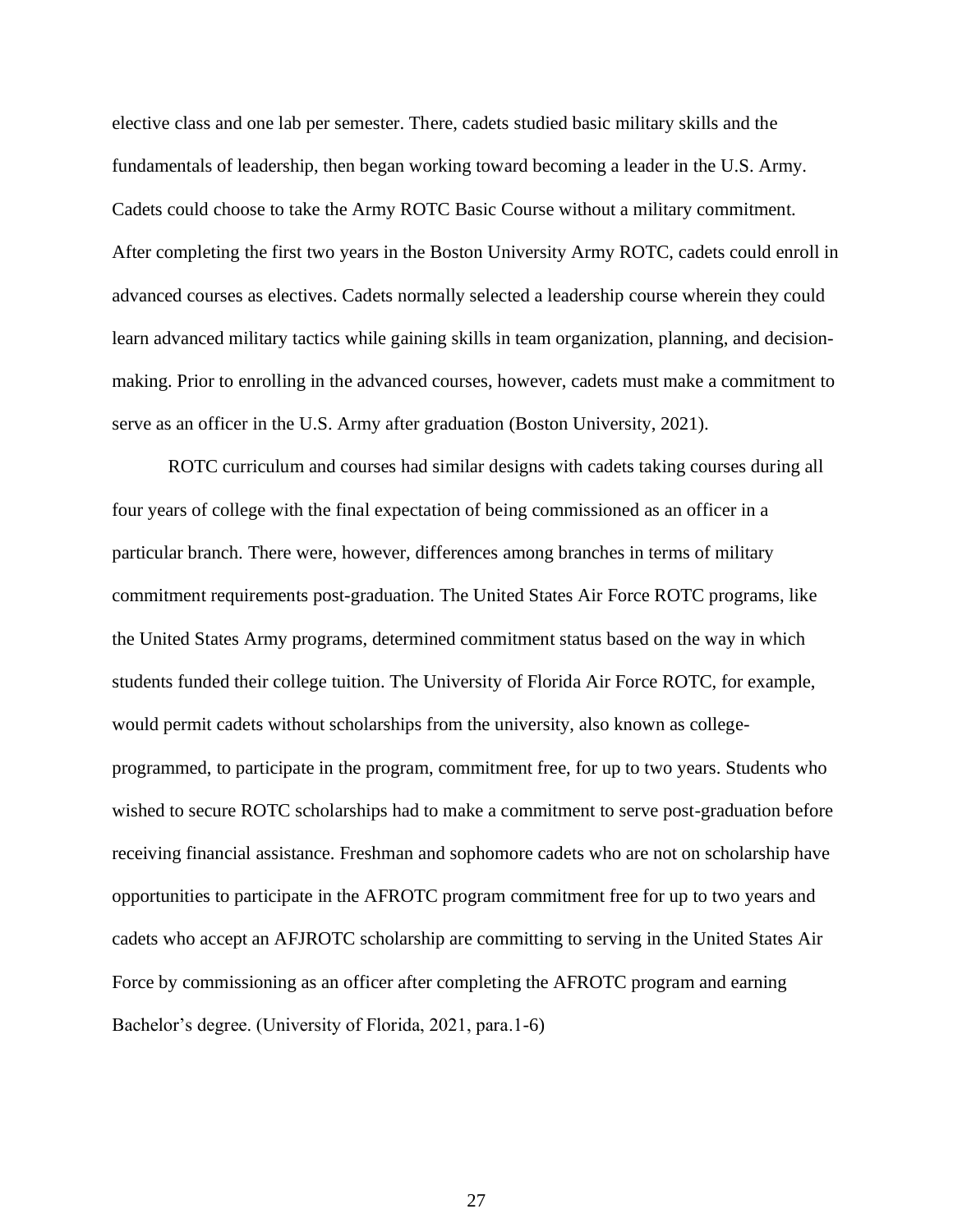The Navy branch and the Marine branch distinguished a division in the United States Navy ROTC programs. As Navy ROTC cadets at a post-secondary university, students had the option after their second year of choosing which branch they would pursue. Once cadets made their choice, their courses were specifically aligned to training in the selected branch. Like the Army and the Air Force, the Navy ROTC allowed cadets a commitment-free experience; however, as with other programs, this permission usually depended on the way in which students obtained funds, whether scholarship or college programmed. If students were on scholarship, they should be prepared to make a decision about branch after the first year in the program, while college-programmed cadets had two years to determine if they would continue. According to the Naval ROTC program located at Oregon State University, a cadet on scholarship had one academic school year before making a decision to remain in the program, while college-program students had two academic school years prior to deciding to remain in the program and incur military obligations or to leave the program with no military obligations (Oregon State University, 2020).

### **JROTC/ROTC: Instructor Qualifications**

Men and women joined the military for multiple reasons. Some were raised in a military family and instilled with a sense to join from an early age. Some individuals joined the military out of a sense of patriotic service to the country, while others enlisted for financial reasons and the benefits the military could provide. "Everyone has different reasons to join the military. Some people do it for a change of scenery. Others come from a long line of family members who served. Others simply want a life of adventure and personal fulfillment" (Page, 2020, para.2). Junior Reserve Officer Training Corps Instructors and Reserve Officer Training Corps Instructors, like many other members of the military, had personal reasons for initially joining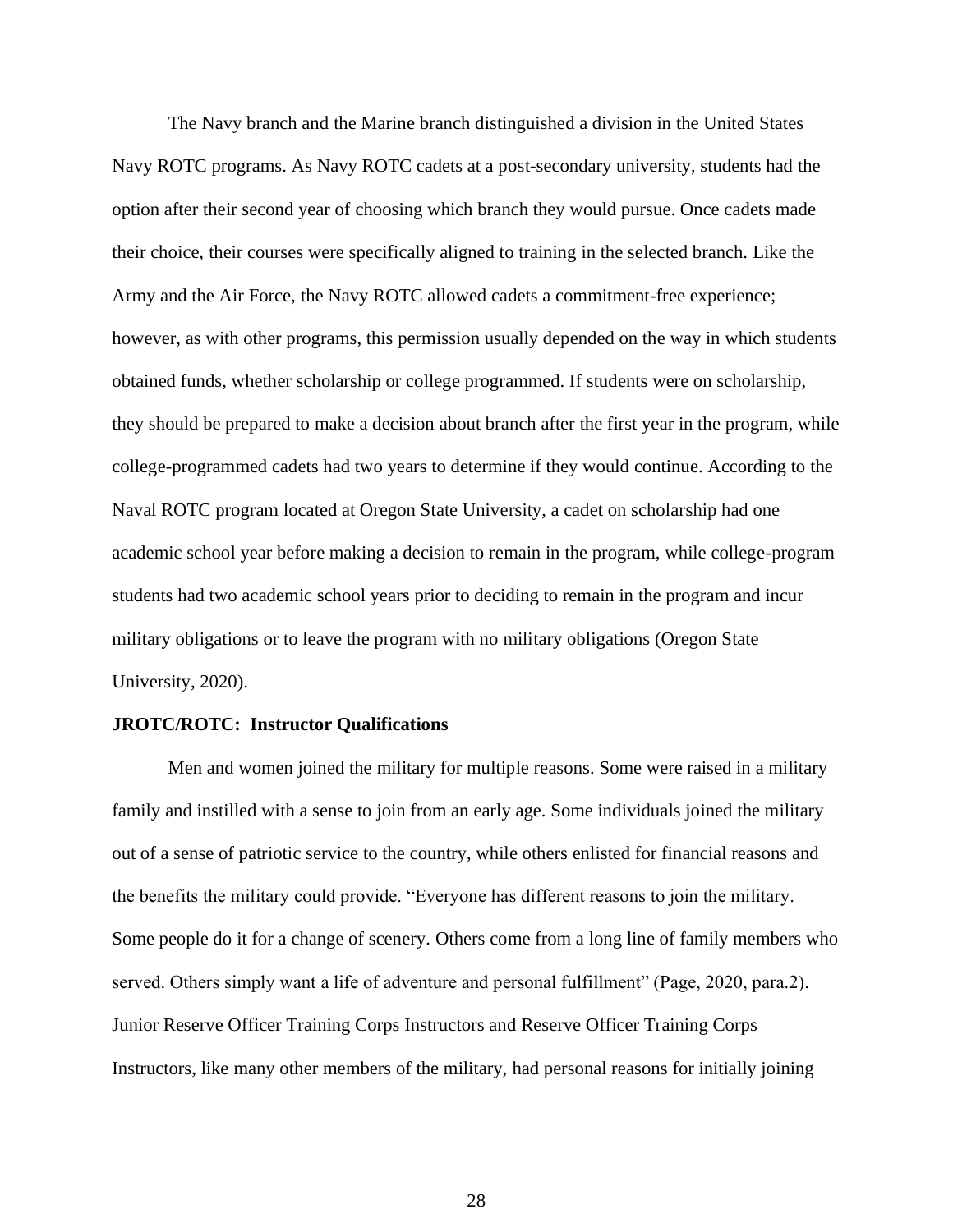the military. Becoming a JROTC instructor after retirement from the military was a much different endeavor. In the United States Air Force, for example, men and women who completed 20 years of military service, hold a bachelors degree for enlisted members and possessed official retirement orders for honorable retirement had the option of applying to become an JROTC instructor (Air University, 2021a). Instructor branch specific certification processes and processes for gaining a state teaching license differed slightly among branches.

Branches of the military, including the United States Navy, the United States Army, the United States Marine Corps, and the United States Air Force, required that anyone applying to become an JROTC instructor must first have a Bachelor's degree or Associate's degree, depending on specific rank and branch. Most military officers completed the Bachelor's requirement in conjunction with becoming an officer. In the Air Force, for example, instructors would have a Bachelor's degree in a field related to the subject they wished to teach, had a minimum of 20 years of active duty, had already applied for retirement within the last six months or retired for less than five years (Air University, 2021). The United States Army, on the other hand, had alternative requirements. In the United States Army, retired officers, warrant officers, or noncommissioned officers taught JROTC cadets. Cadet Command determined whether potential instructors met the requirements of Army Regulation 145-2 and any other requirements set forth by Cadet Command. These included but were not limited to being an official citizen of the United States, obtaining a Bachelor's degree or higher for warrant officers, or having a high school diploma, high school GED equivalency, plus a score of 100 on the GT test for any noncommissioned officer (United States Army, 2005).

When officers retire from the military and express interest in becoming a JROTC instructor, they must apply for certification as an instructor. The application process, depending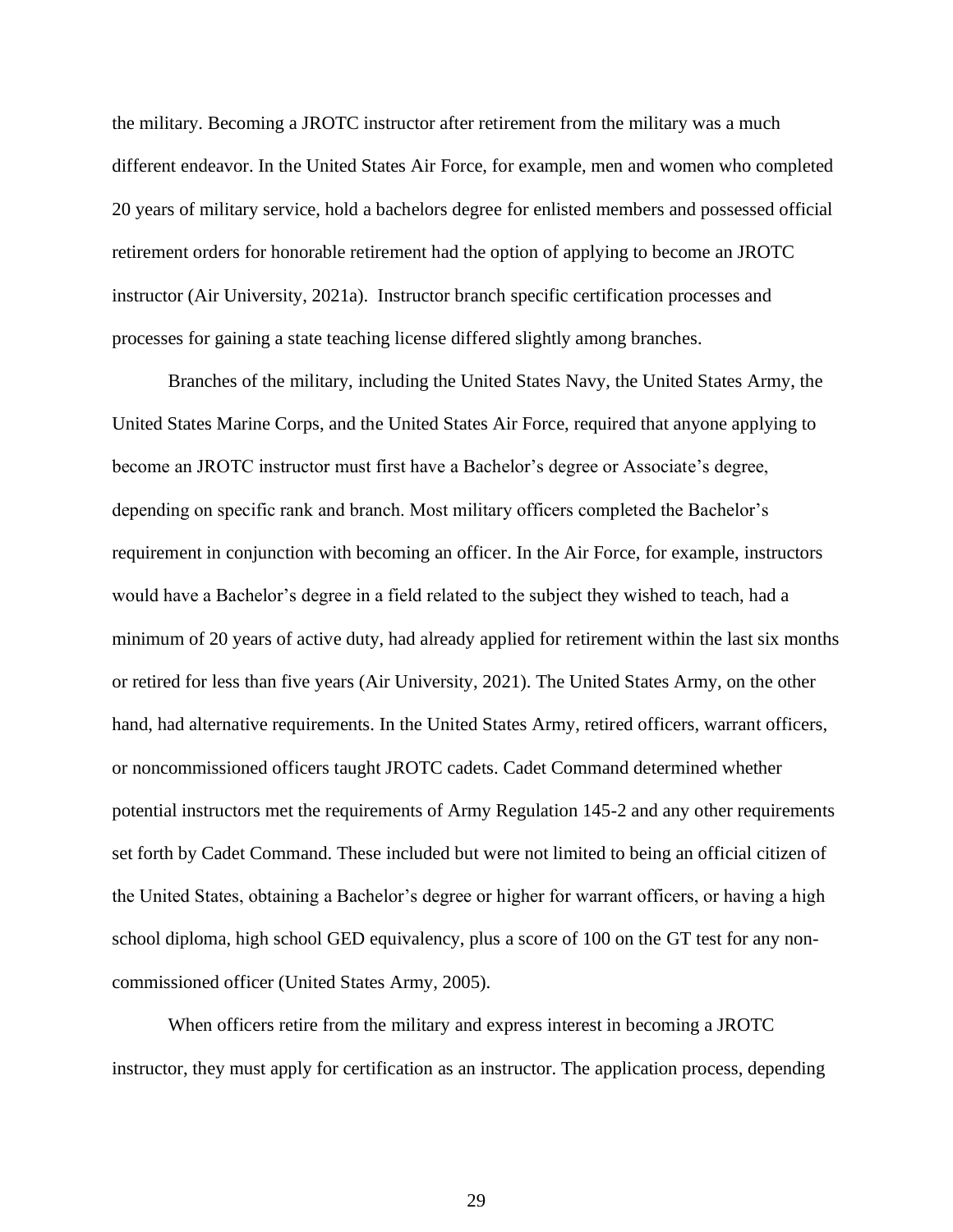on the branch, required the applicant to provide documentation regarding military service, provide answers to a brief set of essay questions, provide a current photograph in the official branch uniform, provide data from an annual fitness assessment, and officially schedule an interview with the branch review board (United States Department of the Navy, 2011). The United States Air Force had applicants complete a similar application process to become an AFJROTC instructor: however, the branch clarified that filling out the required application and entering the interview process would not always mean acceptance. The United States Air Force website states "the initial application process screens candidates for general suitability, including time since retirement, service history, college degrees, weight and body fat standards, and desire to teach in the high school environment. Not all applicants are approved." (Air University, 2021a, para.1)

The certification process for becoming a JROTC did not end with achieving the branch approved application. Once retired service men and women gain approval to become JROTC instructors, some had to conform to a mandate to complete aligned instructor coursework before applying and being accepted in local school districts to teach. The United States Navy, for example, required all instructors who met the application standards to enroll in not only a set of online instructional modules but also to attend a new instructor training each summer. The training and the modules help not only to enhance an instructor's ability to deliver content but also to align advanced certifications standards.

New Instructor Orientation Training (NIOT) seminar course of instruction to indoctrinate new SNSIs and NSIs is held annually, normally at the end of July. Once hired, all instructors are required to attend this orientation training during the first year of their employment to complete the certification process. The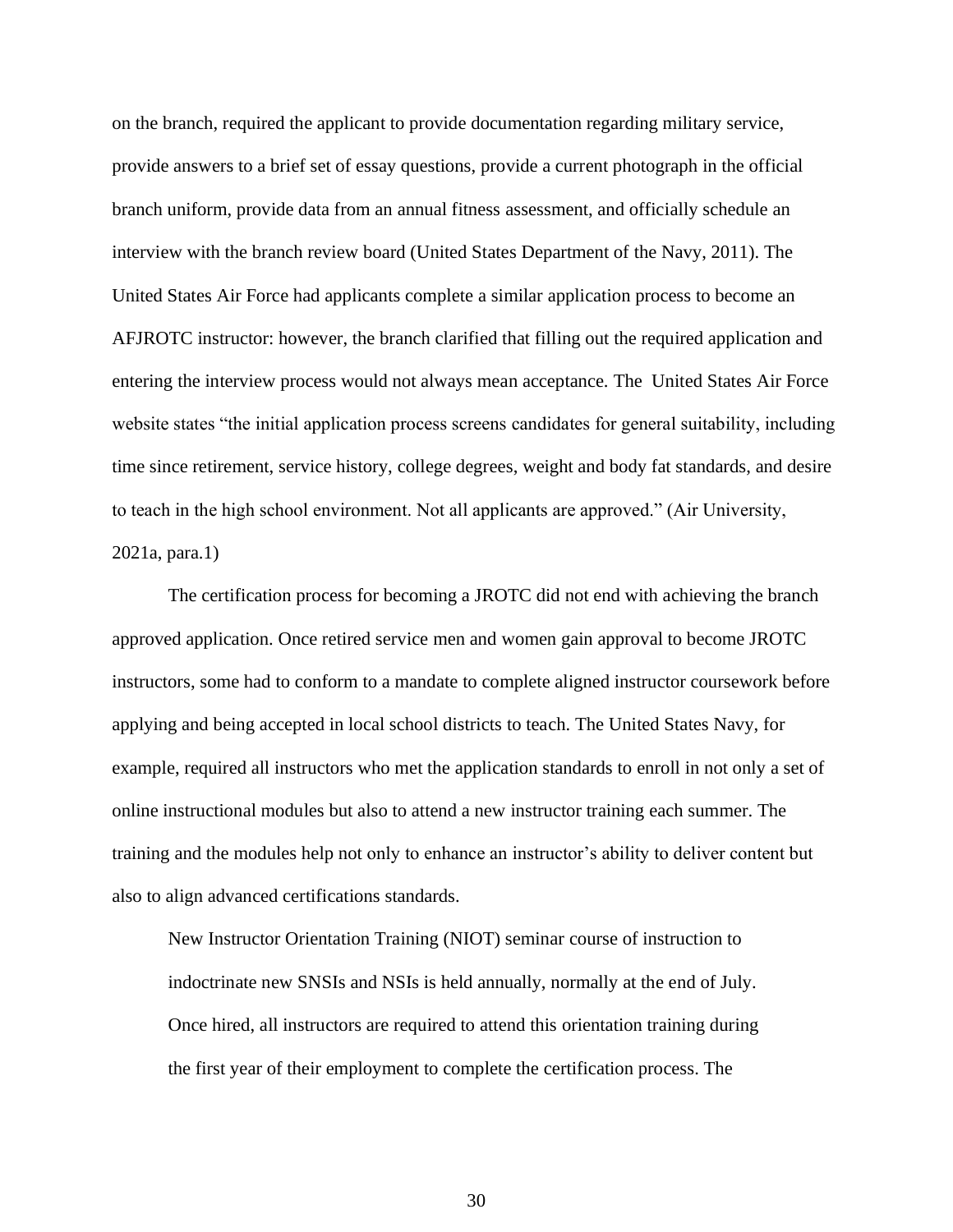NJROTC New Instructor Orientation Training prerequisite online course via DoD Learn website is completed prior to the NIOT seminar. Additional courses will be provided to enhance professional skills and development online and at Area In Service Training throughout the year as prescribed by NSTC or for advanced certification. (Navy Education and Training Command, 2021, para.22)

Potential Army instructor candidates who met the initial application standards must also complete an initial qualification course, attend a resident certification course, and complete a resident recertification course every 5th year of the initial instructor hiring date. The United States Army redeveloped the Army JROTC instructor curriculum so that instructors are taught to mentor, lead, and teach high school cadets. Courses provide instructors with knowledge and tools for classroom instruction and program administration. Instructor training consists of a four-step process: Step I - Initial Qualification Course, Step II - JROTC Distance Learning Course, Step III - Resident Certification Course, Step IV - Resident Recertification Course. (United States Army, 2021, para.1)

When a retired United States Marine Corpsman completed the instructor application for a JROTC instructor position, he or she must have a signed letter of approval from the Command General, Training and Education Command (CG TECOM), which permitted the applicant to begin the initial job search in local high schools. "Interested applicants must be approved by the CG, TECOM before being considered for employment as an SMI or MI in the MCJROTC program and applicants pending MCJROTC instructor approval cannot contact, interview, or otherwise, be a part of any employment process with a School District without a CG, TECOM SIGNED approval letter" (United States Marine Corps, 2021c, para.1).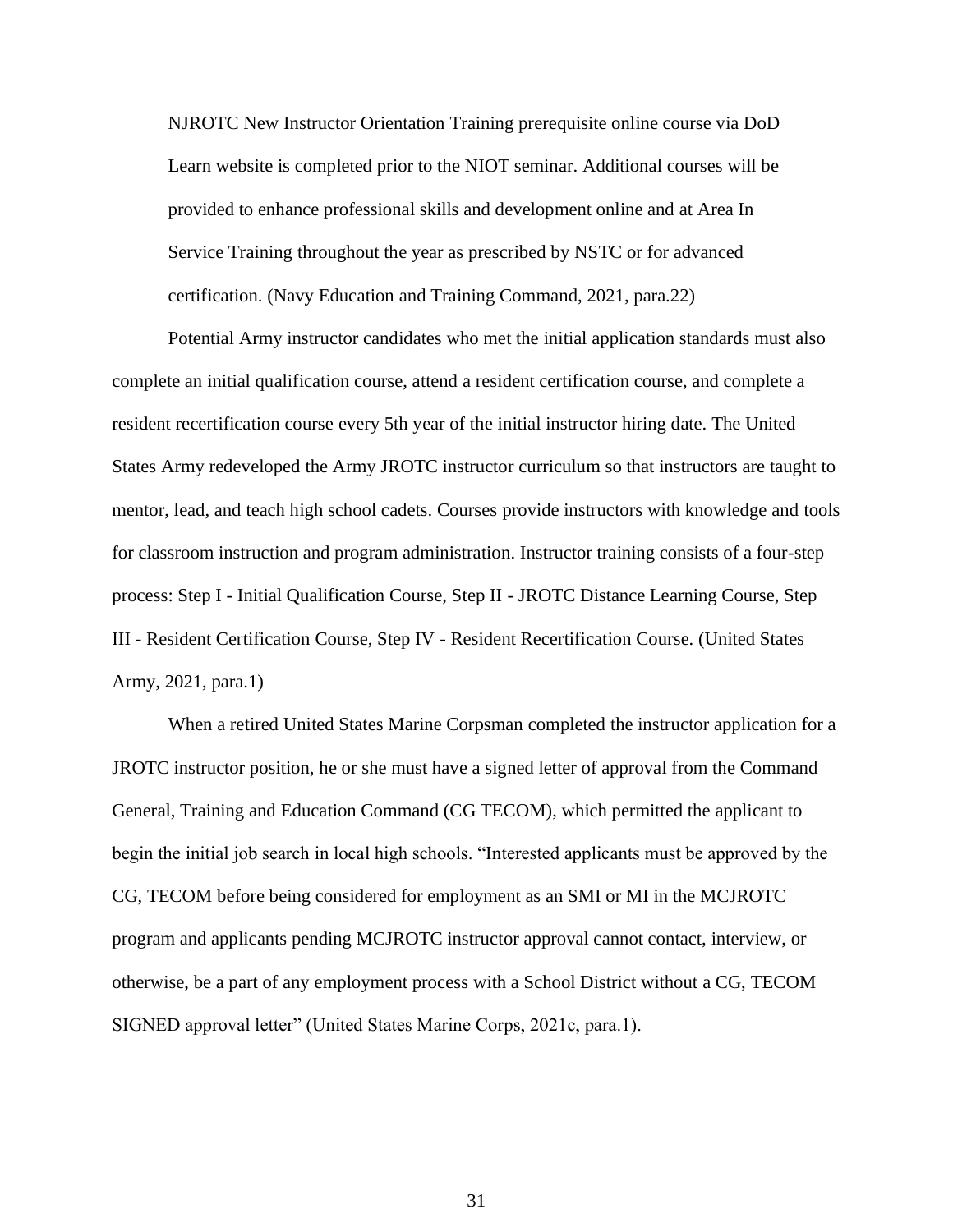The initial step in moving from an applicant certified in JROTC to an actual JROTC instructor at a high school meant finding a place of employment in a local school system. Most local school systems placed employment opportunities online, including certified and classified staff. Many of those school districts included open JROTC positions by branch. A predominant number of JROTC instructors sought employment utilizing an online system operated and updated for a specific branch. All branches of the military operate an employment clearinghouse for JROTC instructors. Each instructor could create a personalized login that directed them to schools and school districts nationwide with vacant JROTC teaching positions. When a candidate located a place of employment, it became an individualized process of applying and securing an interview within the school or school district. When an instructor is certified in the NJROTC program, they are furnished with a letter of certification NJROTC by Area Managers; however, it is the responsibility of the instructor to establish contact with the schools to arrange for employment interviews. (Naval Education and Training Command, 2017b, para.19)

Certification to teach JROTC and obtaining a teacher position within a secondary school did not indicate that an instructor had a teaching license approved by the state however. Once approved for certification in a JROTC program, an instructor must seek approval from a state education board and receive a valid state teaching license. Procedures for obtaining a teaching license for a JROTC instructor differed from state to state. In Tennessee, this process included: (a) filling out an application and uploading information into the state teacher licensure management system, known as TN Compass; (b) uploading any and all JROTC certification requirements and certifications including valid expiration dates; (c) uploading all official documentation of advanced degrees or transcripts from institutions of higher learning; and (d) verification for intention of employment in a Tennessee secondary school (Tennessee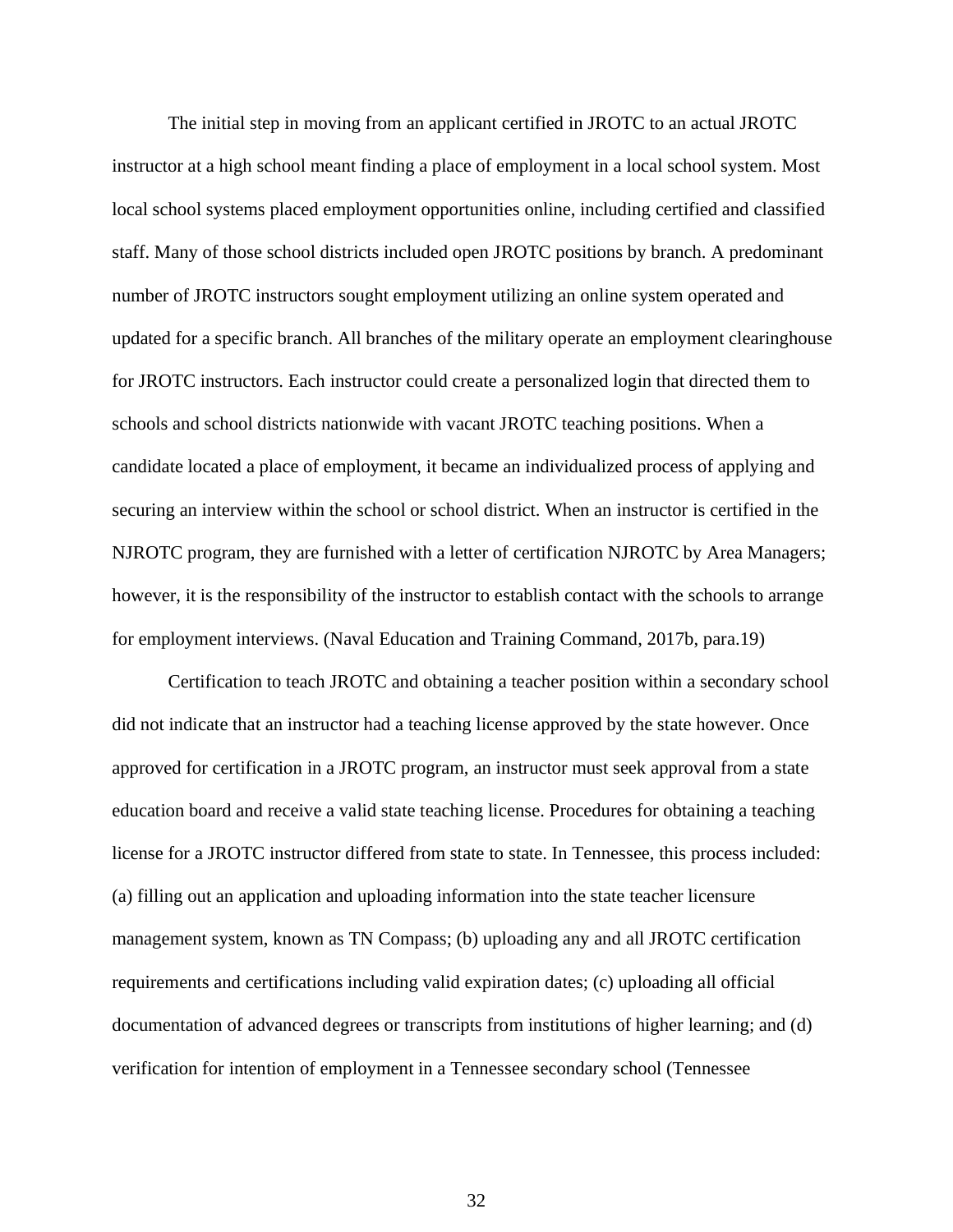Department of Education, 2021). In Montana, for example, a JROTC instructor must qualify for the proper endorsement, must provide evidence of certification by the appropriate branch of the US military and successfully complete a criminal background check. A license with a ROTC endorsement may be renewed every five years by resubmission or recertification (Montana Office of Public Instruction, 2021, para.1).

The qualifications of becoming an ROTC instructor at the collegiate level differed from that for JROTC instructors at the secondary level and often centered around academic achievement and military rank. ROTC instructors, also known on most collegiate campuses as Senior Military Science Instructors (SMSI) or Professors of Military Science (PMS), must not only be active duty, but also should hold the rank position of an officer and meet the qualifications of an overall academic instructor set forth by the educational institution.

Lieutenant Colonel Howe, Professor of Military Science at the University of Tennessee, has an extensive background in military training and instruction. During a phone interview, he expressed the qualifications expected of a PMS at the University of Tennessee, which included a Master's degree and multiple hours of training. Howe stated:

Becoming an ROTC instructor is somewhat different than becoming a JROTC instructor. Whereas JROTC instructors are retired military, ROTC instructors are officers who are still enlisted and on special assignment. Assignments usually require a three-year commitment. ROTC instructors must first apply to open positions within the university system for PMS instructor or SMSI positions, complete an interview process for the university, and complete an extensive application process with both the military and university. The University of Tennessee also requires each ROTC PMS to have a minimum of a Master's degree. The United States Army will then train instructors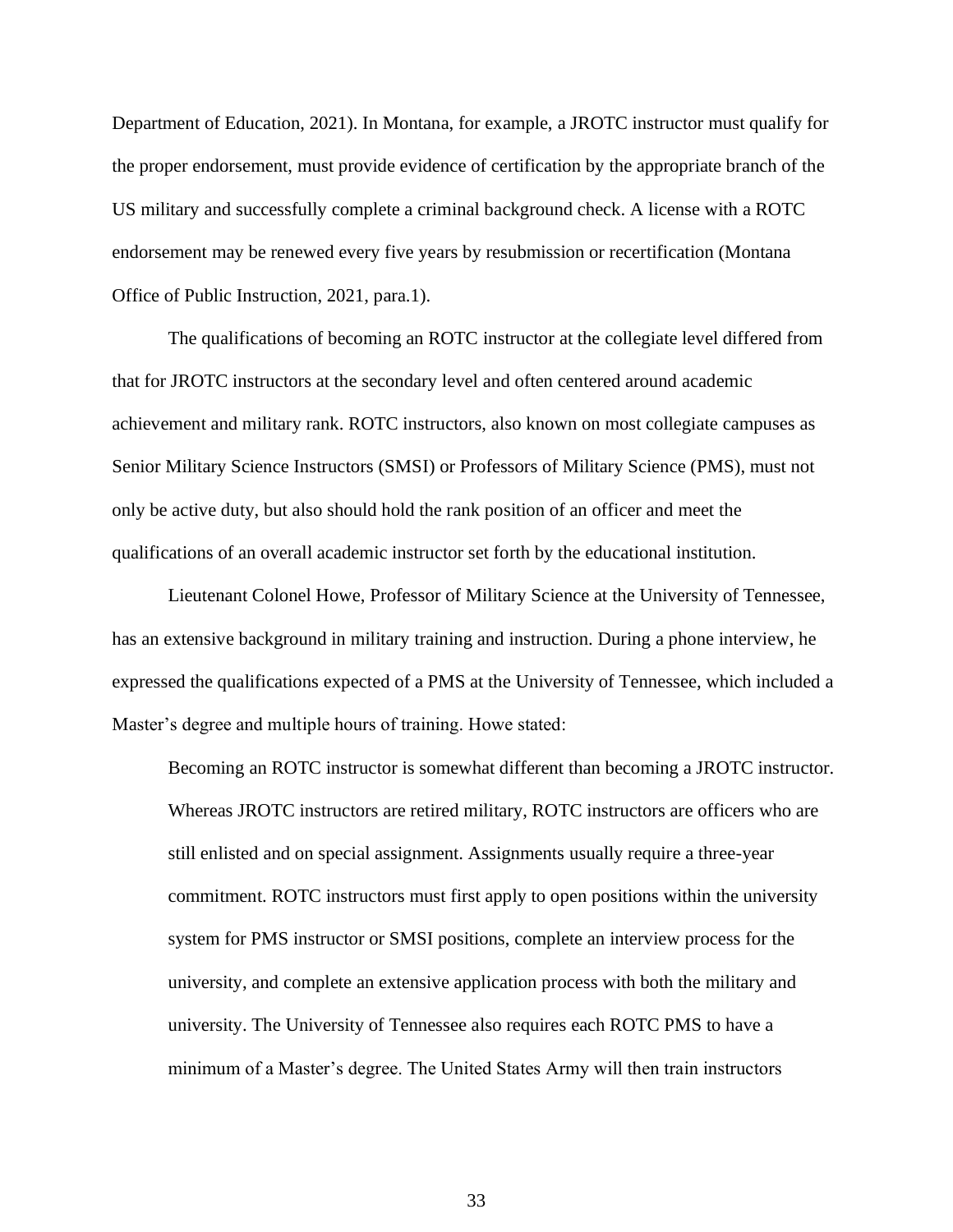through a training program at Fort Knox on the fundamentals of teaching, teaching pedagogy, building relationship skills with cadets and the importance of instructional methods. Lastly all PMS instructors will then be required to complete at least 80 hours of direct cadet instruction before being fully certified to instruct. (J. Howe, J., personal communication, July 8th, 2021).

# **Teaching Pedagogy**

The term pedagogy often created confusion because it could be defined in multiple ways. Empowered Teachers (2021), not only defined pedagogy as a specific method of instruction, but also described the ways in which pedagogy was multifaceted, including moving parts such as teaching styles, assessment strategies, and means of providing feedback. "According to Merriam-Webster, pedagogy is the art, science, or profession of teaching; especially: education. This definition covers many aspects of teaching, but pedagogy really comes down to studying teaching methods. There are many moving parts to pedagogy that include teaching styles, feedback, and assessment" ( para.1). Persaud (2021) not only defined pedagogy as the key component for all teaching and learning, but also described pedagogy as a content delivery system using theory and practice. Persuad posited that

"Pedagogy is the relationship between learning techniques and culture. It is determined based on an educator's beliefs about how learning takes place. Pedagogy requires meaningful classroom interactions between educators and learners. For educators, the aim is to present the curriculum in a way that is relevant to student needs." (para.4)

Pedagogy included the way in which content was delivered and the instructional methods through which that delivery took place. Pedagogical methods were best when an instructor understood the way in which students learned, adapted to different learning styles, and an ever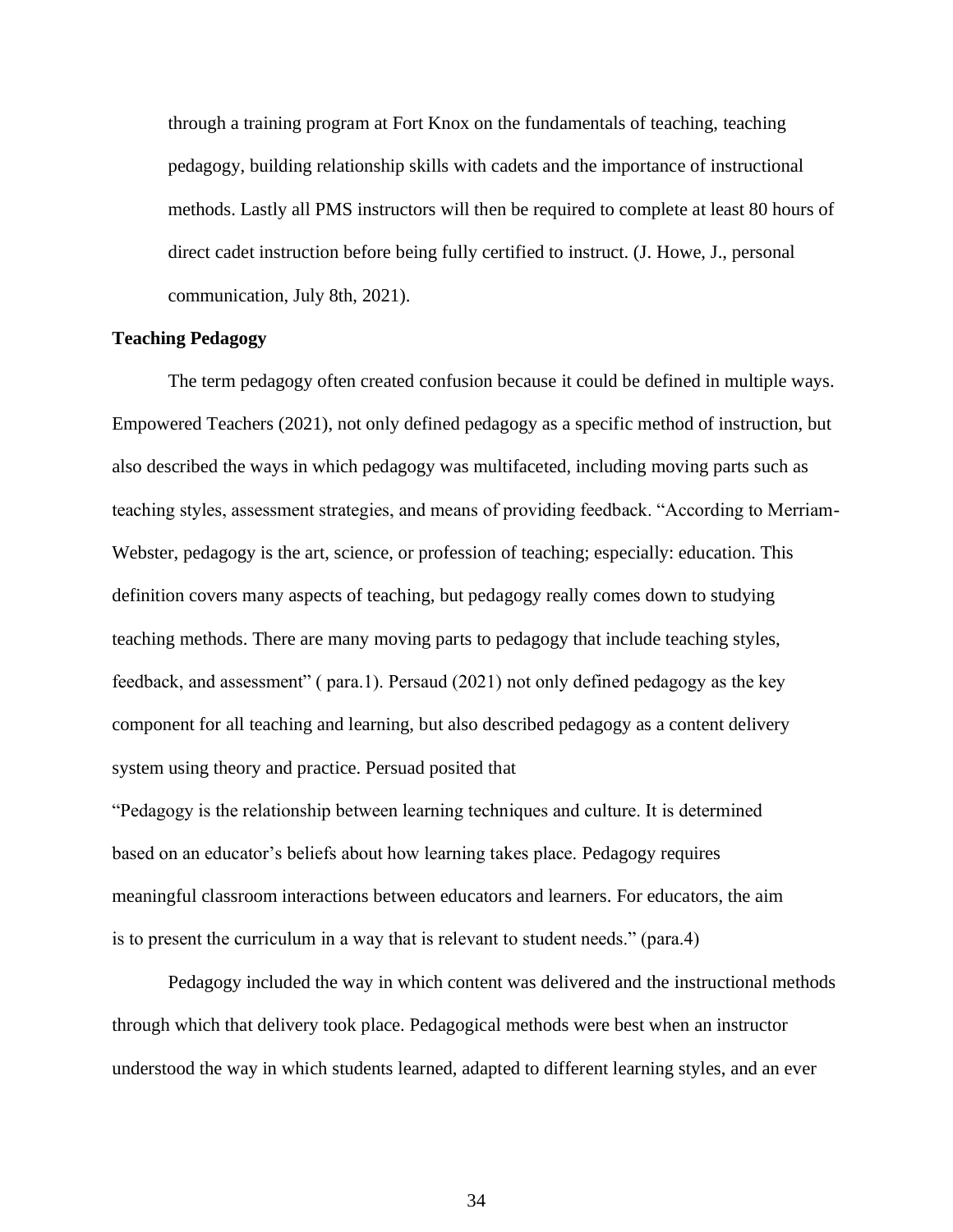changing educational landscape. Devi (2021) introduced students to teaching pedagogies that were not only ever-changing but also in a way wherein specific instructional delivery methods and learning styles connected to meaningful outcomes. "Designing pedagogies that produce meaningful learning through educational concepts, competencies, content, evaluation, learning and teaching practices is paramount" (p192.)

Cucena (2010) examined the term pedagogy based on its Latin roots. Although Cucena affirmed pedagogy had become interchangeable with methods of instruction and techniques of teaching, the original Latin meaning, derived from the word pedagogue, was quite different. The definition of pedagogue was an individual who accompanied and cared for young students to and from places of education. Exploring pedagogy through the lens of the pedagogue could aid in clarification of the term. If pedagogy reflected the actions of the pedagogue, the term would denote relationships between student and pedagogue or as one caring for another. Therefore, the pedagogic action would relate to the direct intent of the pedagogue with an embedded sense of caring and nurturing. Cucina examined pedagogy as related to teaching whereas the teacher became the pedagogue and delivered instruction with deliberate intent. "Given that students of teaching often learn as much from the experience of being taught as from the instructional strategies and theories they are prepared with, the practice of teacher education is a complex interaction between the *how, what, and why* of teaching teachers" (Cucena, 2010, p.2).

Teaching pedagogy in relation to student knowledge, has impacts on student outcomes and achievement, as well. Husbands and Pearce (2012) examined the relationship between teaching pedagogy, what defined sound pedagogical instruction and the implications for student achievement and success. Husbands and Pearce perceived a direct relationship between teacher knowledge, an understanding of teaching pedagogy, and student success and achievement.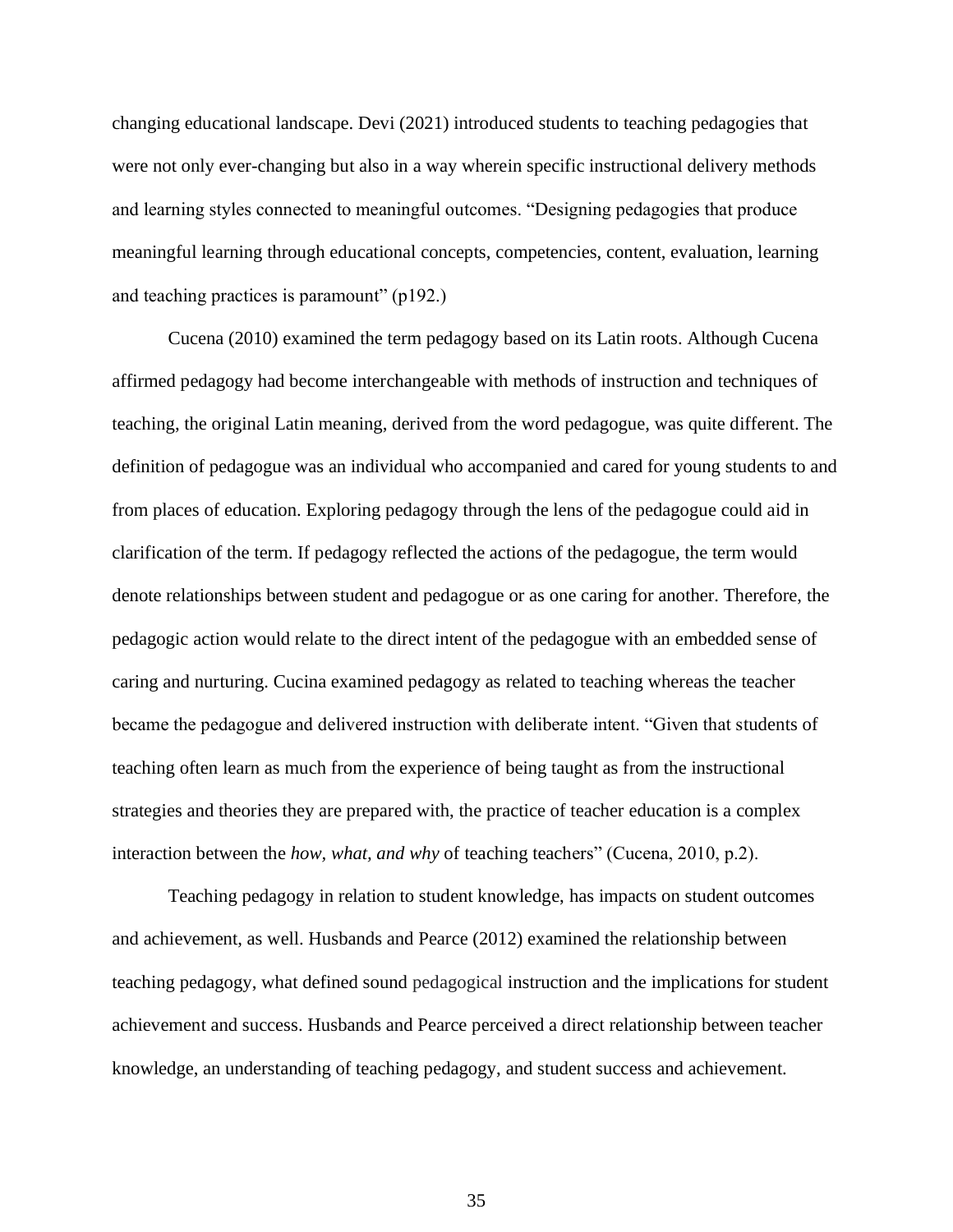"There is a strong consensus that high performance in education systems is dependent on the quality of teaching" (Husbands and Pearce, 2012, p.2). Husbands and Pearce noted effective pedagogical methods and methods that produced the highest student outcomes depended on goal setting. The development of long-term student outcomes combined with short-term goal setting that coincided with effective lesson plans were crucial for student success. Husbands and Pearce, (2012) describe effective pedagogies as a means for considering the views of learning and revisiting critical ideas as needed and reinforcing others. This is accomplished by securing and connecting new knowledge and understanding to appropriate skills sets.

Whelan (2009) reported school districts that utilized relevant curricula, instilled differentiated instruction for all learning styles, and provided a safe learning environment for students was essential for success, The researcher added that having instructors with a clear knowledge of content and understanding of various pedagogical methods was a major factor impacting school and student achievement. In order to positively impact academic performance, school districts' goal is to ensure that curriculum is relevant and flexible enough to differentiate student learning styles, and differentiate between social and economic needs, while making sure that schools are in good physical condition. None of these, however, is nearly as important as the quality of teaching best practices (para 4.).

## **Face-to-Face Instruction**

One pedological instructional delivery method is face-to-face instruction or lecture style instruction. In face-to-face instruction, the instructor is in a classroom delivering content in front of students either in lecture format, group settings, or in a one-to-one instructional environment. Thus, students receive the direct instruction if they are present, but miss the instruction if they are absent from the class. This type of instruction, according to Brown (2019), resembled a stage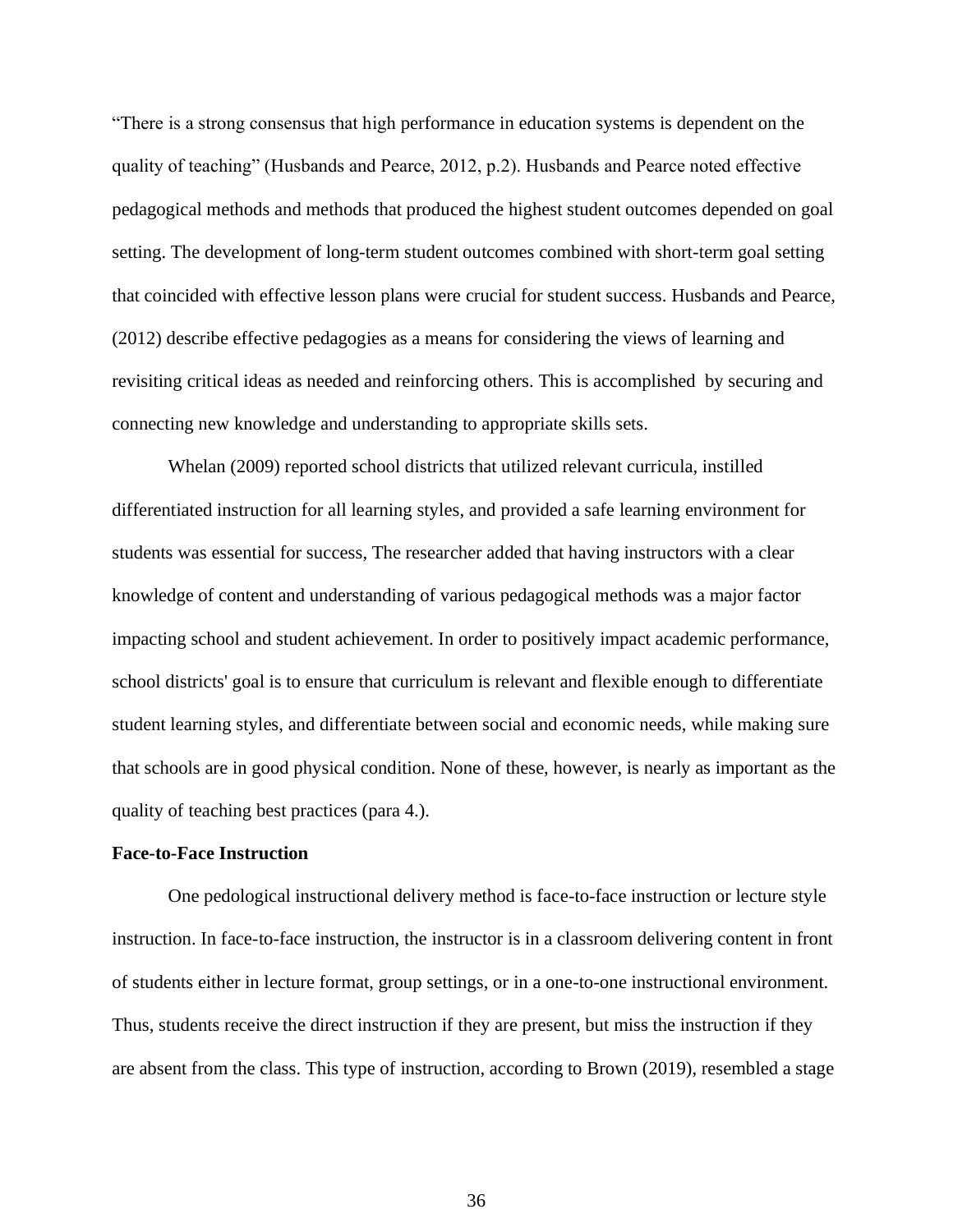performance by the teacher for the students. This environment included a script (lesson plan), a dress rehearsal (practice and preparation for lecture), and a performance (the class session). Brown added that, if students were not there to witness the lesson, they missed an open opportunity for learning.

The value of face-to-face instruction is essential for some students and their unique learning styles. Face-to-face instruction, when successfully implemented, involve student-tostudent interaction, teacher-to-student interaction, and teacher-to-group interaction. These interactions could define student and instructor relationships and led to overall successful outcomes. Bejerano (2008) emphasized the importance of face-to-face instruction, as such:

Teachers also enjoy interacting with students inside and outside of the classroom. Students who take traditional classes find it easier to meet with their professors and to get to know them because they can see their professors before and after class. Also, students are already on campus and can talk and visit with the professor while they are at school. The relationship building, interaction, and nonverbal modes of communication may seem minor, but they have large effects on teachers. They combat teacher burnout by creating job satisfaction. (para.8)

According to Dommett et al. (2019), college students preferred a face-to-face lecture style instructional delivery model over that of other models as long as the lecture provided students with student-teacher engagement and interaction opportunities, unveiled the way in which experts addressed certain functional tasks, helped the student build, obtain, and retain knowledge, and aided students in independent thinking and problem solving skills. The study examined the way in which student perceptions of face-to-face lectures can impact overall success and achievement. "It is possible that the perception and use of lecture capture, and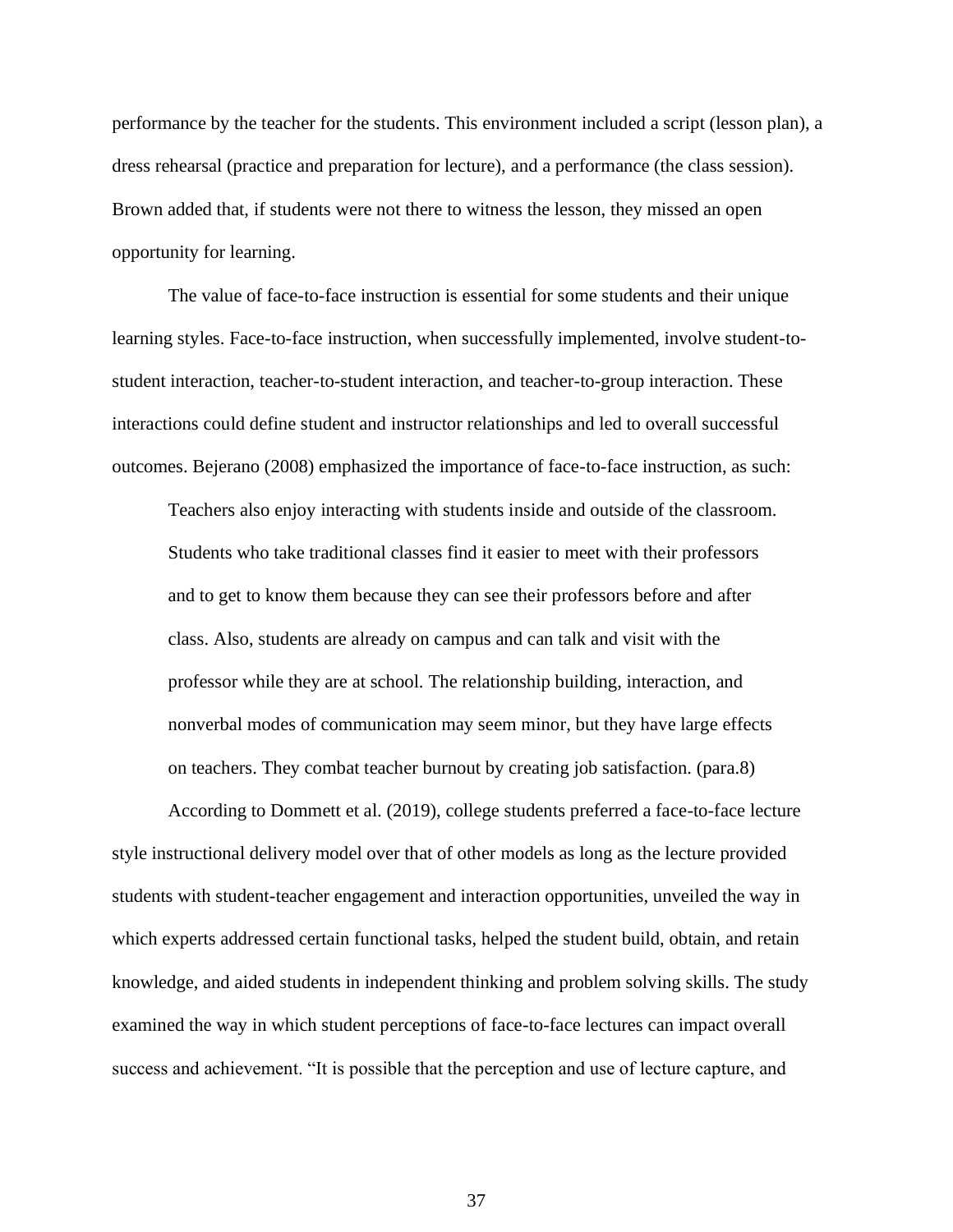therefore potentially its impact on performance may be determined in part by student views and experiences of lectures in general" (Dommett, et al., 2019, para.5).

Relationship building and student-teacher interaction was only one benefit of face-to-face instruction. Face-to-face instruction also allowed the instructor to monitor the students' understanding of the content, make immediate adjustments to instruction, and ensure that mastery of the content takes place. Face-to-face instruction could also result in higher academic achievement. According to research, direct instruction is one of the most effective teaching strategies. "Although often misunderstood, students who are taught using the direct instruction method perform better in reading, math, and spelling than those who weren't" (Renard, 2019, para.1). Face-to-face instruction also frequently employed the Socratic method of teaching because face-to-face allowed teachers to question students on their knowledge of content, then pose higher order questions based on students' responses. The Socratic Method not only promoted critical thinking skills in students but did so by focusing on the importance of the questions over the importance of the answers and by being driven on student inquiry and research. Whiter (2021) used The Socratic Method to promote critical thinking by focusing on providing more questions than answers to students and fostering inquiry into subjects. "Ideally, the answers to questions are not a stopping point for thought but are instead a beginning to further analysis and research" (Whiter, 2021, para.1)

When used only as lecture style instruction, face-to-face faced criticism. Many considered lecturing an out-of-date delivery method that failed to allow for student-teacher discussion and answer, to allow for immediate assessment of mastery, and to allow the instructor to provide for the differing learning styles of students. Kelly (2019) discussed the ways in which lecture style learning methodologies limited the teacher and would "simply offer a way for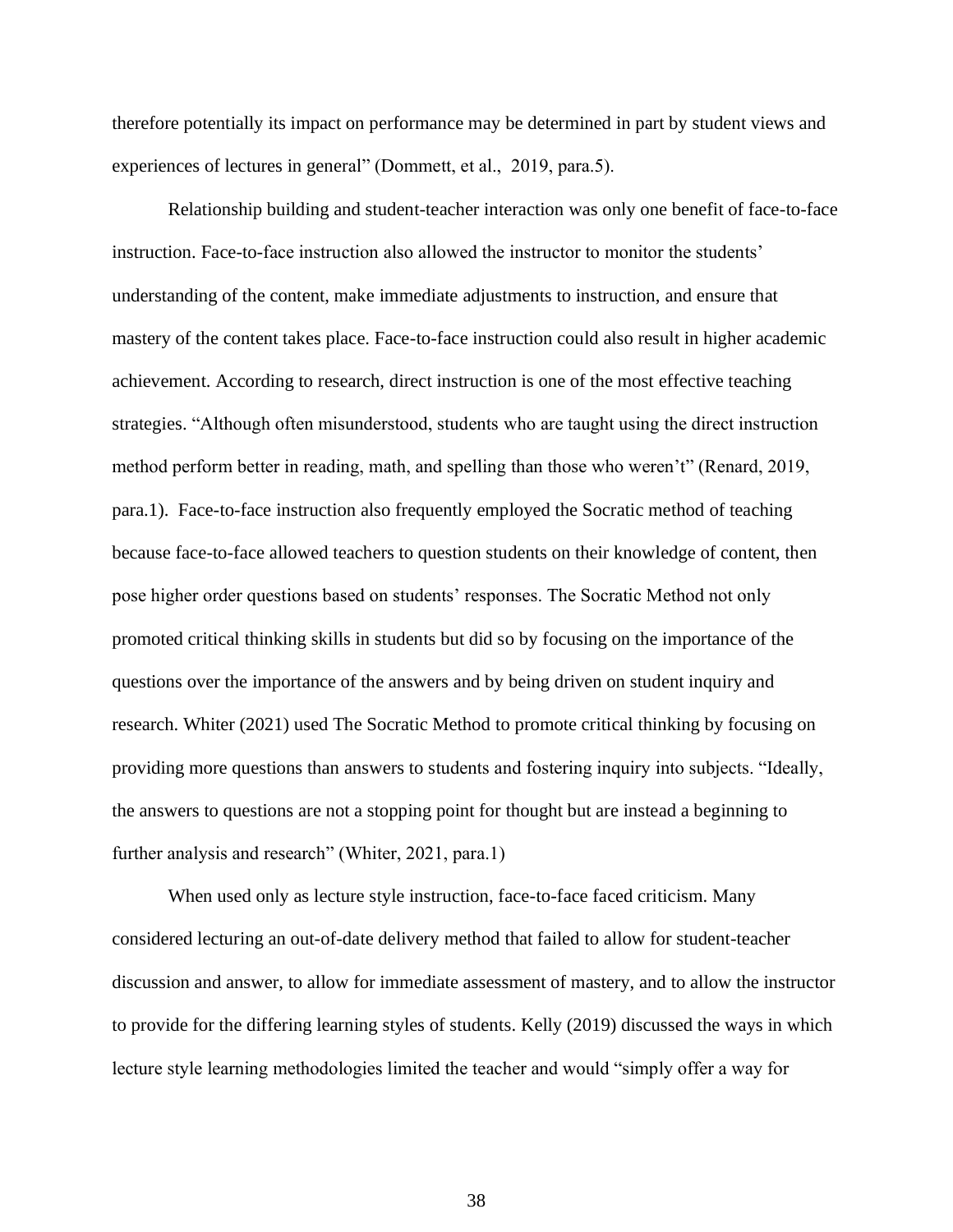teachers to carefully execute their teaching according to a precise plan. They do not assess learning, offer varied perspectives, differentiate instruction, or allow students to self-direct" (para.4). According to Kelly, drawbacks to this delivery method were lectures tended to be long, drawn out, teacher-centered, and not engaging for students. "They do not bring students into the conversation to ask questions, debate ideas, or share valuable personal experiences. Lectures are built on a teacher's agenda only with almost no student inquiry or contribution. In addition, a teacher has no way of telling whether students are learning" (Kelly, 2019, para.14).

Flaherty (2019) noted that students who were actively engaged in the lesson not only retained more information, which should convert to learning more content, but conversely, they were under the impression that they learned less in active learning than they did from the passive learning of face-to-face lectures. The study revealed that students perceived they acquired more knowledge from passive learning than active learning. Flaherty found that, although students asserted they learned more through lectures, they performed better on exams after active learning replications of the lecture. "Students feel more comfortable in a lecture environment and believe that they are learning more because of the expectations they have for a college learning environment, but in fact, they're actually learning more in the environments where they are actively engaged in building knowledge about key concepts." (Flaherty, 2019, para.16).

Lecture might not be a beneficial instructional delivery method for students with Attention Deficit Hyperactivity Disorder (ADHD), middle school students, or high school students. Students with ADHD often struggled to focus on the instruction, slow to process verbal information, and unable to take proper notes during lecture style instructional delivery models. Often, students with ADHD will miss important points, topics and dates, and have non-specific notes for studying or for exams (Rooney, 2017).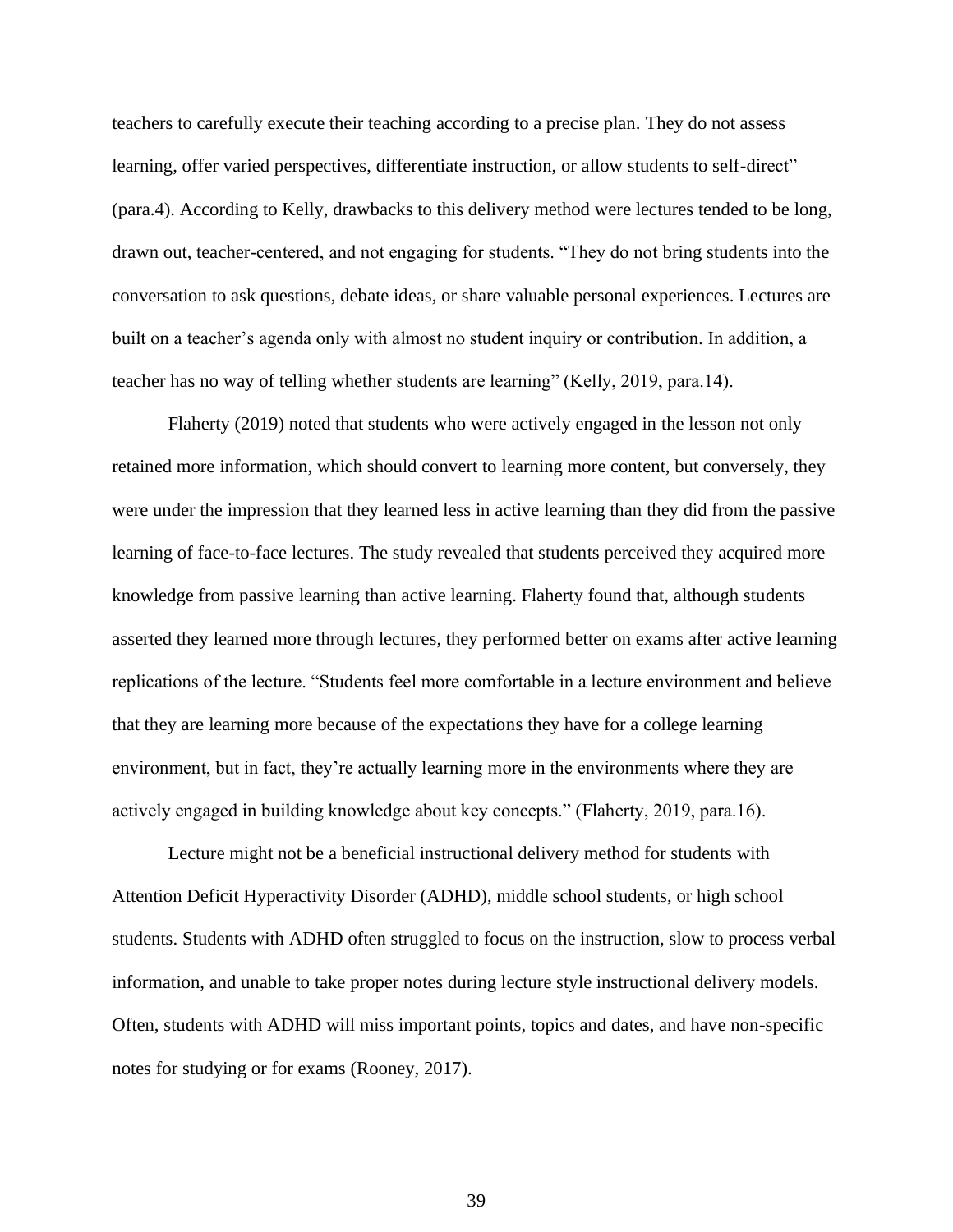Although middle school and high school teachers utilized lecturing to deliver instruction to students, this style may not be as effective as believed. Anderson (2017) explains how middle and high school teachers utilize different methods for direct instruction, one of which is lecturing. This method allows teachers to deliver information directly to students, however lack of student engagement can be an issue for those with short attention spans or who are easily distracted being that ecturing is not as interactive as other forms of instruction, (Anderson, 2017, para.1)

While some teachers use lecturing as a primary delivery instructional model, some have given up the method altogether. Cooper (2017) was fond of using lecture style learning in her classroom because she felt as though she was performing for her students and they were benefiting from her discussion by mastery of the content. However, she abandoned the practice when she realized that her students were not retaining information taught from lectures in order to perform on standardized tests. "When test time rolled around, only about a third of the first third had a working idea of what the heck I'd been yammering about.' (Cooper, 2017, para.3)

Deneen and Cowling (2021) attributed teachers leaving the lecture style instructional delivery model to having a lack of understanding of quality teaching pedagogy and ways to improve the pedagogy of lectures. Combining proper educational training and a better understanding of pedagogical strategies with a reflective mindset wherein teachers could reflect on their lesson and presentation styles, teachers could utilize the lecture model to improve the quality of instruction and increase student achievement. In addition, teachers' experience played a role in their impact on student learning. "Lecturing at this level requires more than just experience. We must reflect on our teaching practice, evaluate the quality of our lectures in relation to our intentions, and then commit to developing both our lectures and ourselves"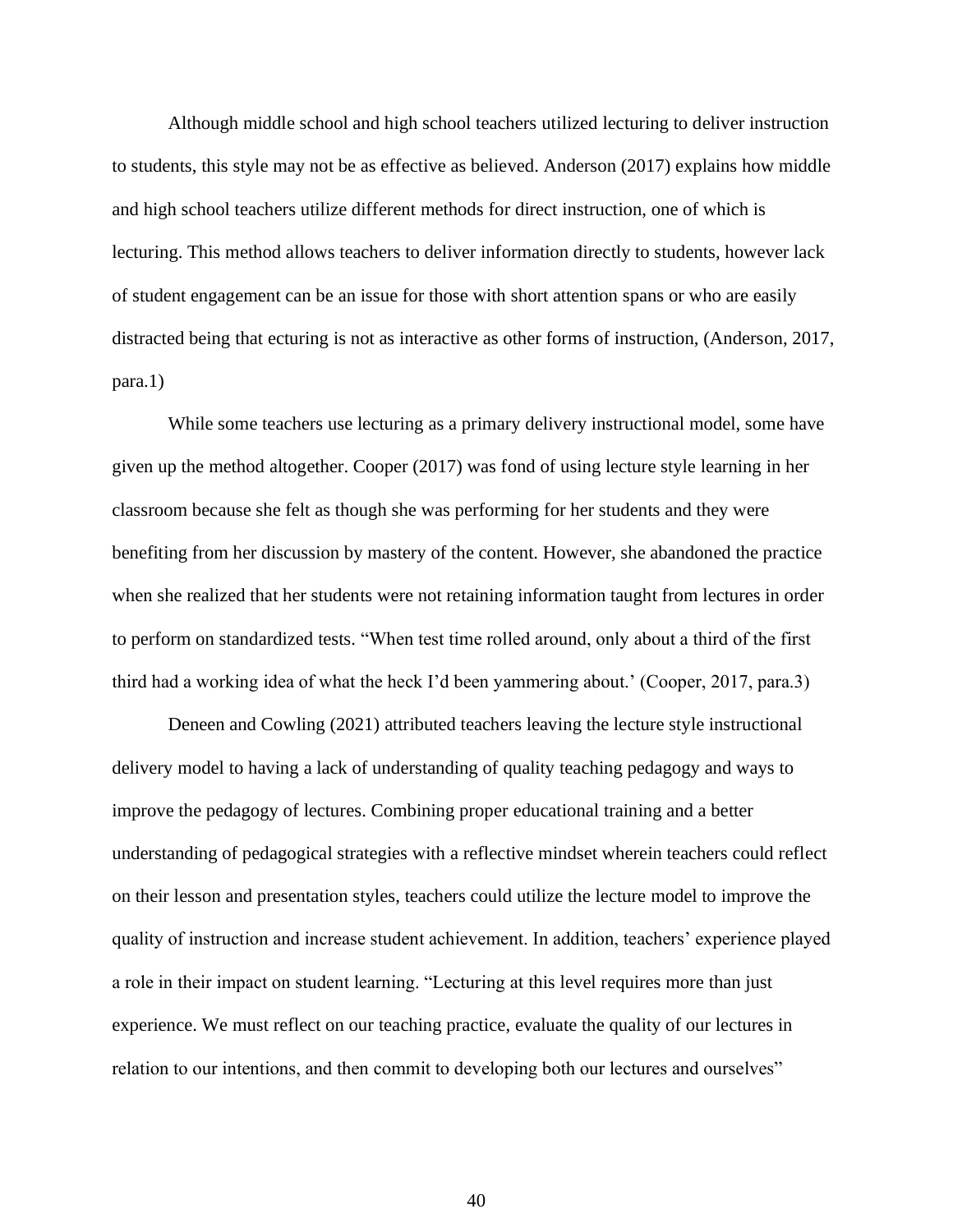(Deneen & Cowling, 2021. para.9). The researchers also discussed the incorporation of new technological advancements and the push toward virtual instruction as grounds for teachers abandoning such delivery models as face-to-face lecturing. On the other hand, they were not convinced that moving toward virtual instruction or incorporating technology instead of face-toface lecturing was more beneficial or increased the pedagogy of quality instruction. "Technology can even open new possibilities and paradigms for teaching. But there are no guarantees'' (Deneen & Cowling, 2021, para.14). The authors stated that mere technology use might enhance learning but did not ensure any inherent pedological value. Technology use might never be a substitute for teachers reflecting on the pedagogical value of instructional practices. "And while technology can assist a major transformation, it should never be a requirement for improving how we teach'' (Deneen & Cowling, 2021, para.9).

## **Virtual Instruction**

Instructional models utilized by teachers include direct face-to-face, or lecture instruction and a mix of both. Virtual instruction, however, provided another instructional delivery model that could stand alone or blend with face-to-face instruction to yield equally high results in student performance. The definition of virtual instruction, according to Brauner (2011), was a "course which is taught solely online or when components of face-to-face instruction are taught online such as with Blackboard and other course management systems. Virtual instruction includes digitally transmitting class materials to students'' (Brauner, 2011, para.2). Virtual instruction, also described as distance education or online learning, implied there was physical distance between the instructor and student with a degree of technology used to deliver instructional content. "Distance education is defined as a method of teaching where the student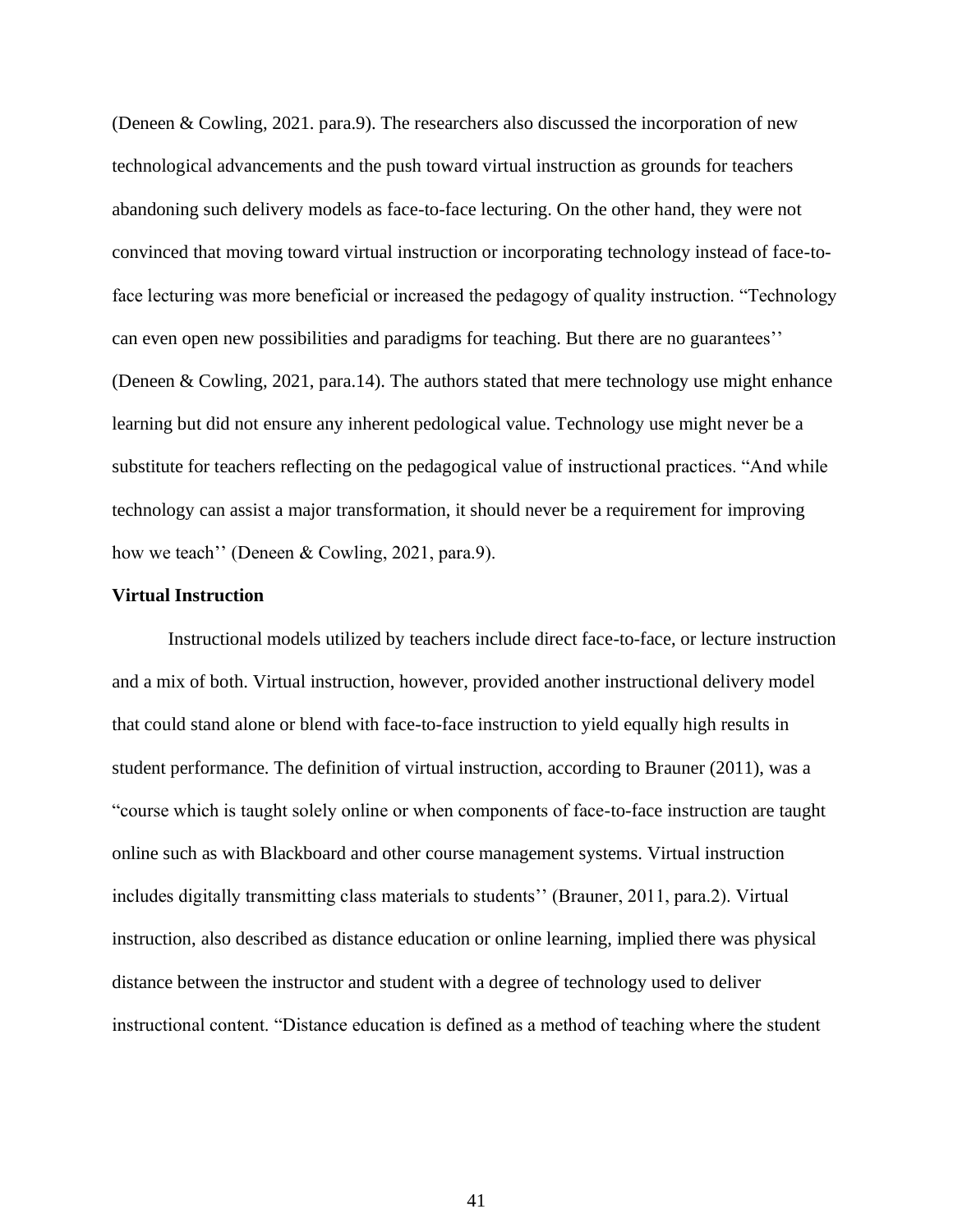and teacher are physically separated. It can utilize a combination of technologies, including correspondence, audio, video, computer, and the Internet" (Roffe, 2004).

Virtual instruction increased in usage with advances and ease of access in educational technology, however societal lockdowns associated with the COVID-19 global pandemic caused schools and school districts to redesign instructional modalities that limit face-to-face student and teacher interaction which increased virtual instruction. "The lockdown has resulted in most people taking to the internet and internet-based services to communicate, interact, and continue with their job responsibilities from home. Internet services have seen rises in usage from 40 % to 100 %, compared to pre-lockdown levels" (De et al., 2020. para.2). In March of 2020, during the initial surge of the COVID-19 global pandemic, in order to prevent the spread of the COVID-19 and keep schools open, districts were faced with either moving instruction from a face-to-face environment to a virtual environment or closing schools altogether. While districts in some states developed online instructional modalities, others states like Ohio, Illinois, and Maryland decided to close entirely. "Though health experts disagree to what extent school closures will help, entire states, including Ohio, Illinois and Maryland, and some of the nation's largest cities, including Los Angeles and Houston, announced closings in recent days" (Goldstein, 2020, para.1).

Although the overall use of virtual instruction and online learning increased, in part due to the COVID-19 global pandemic, the phenomenon was more than twenty years old. In 1994, CalCampus, a private online distance learning center operating out of New Hampshire developed, implemented, and offered the first totally online-based school, including administration, real-time classroom instruction, and online materials using the Internet (Thompson, 2021). Virtual instruction continued to grow. "Online education is no longer a trend. Rather, it is mainstream. In the fall of 2012, 69% of chief academic leaders indicated online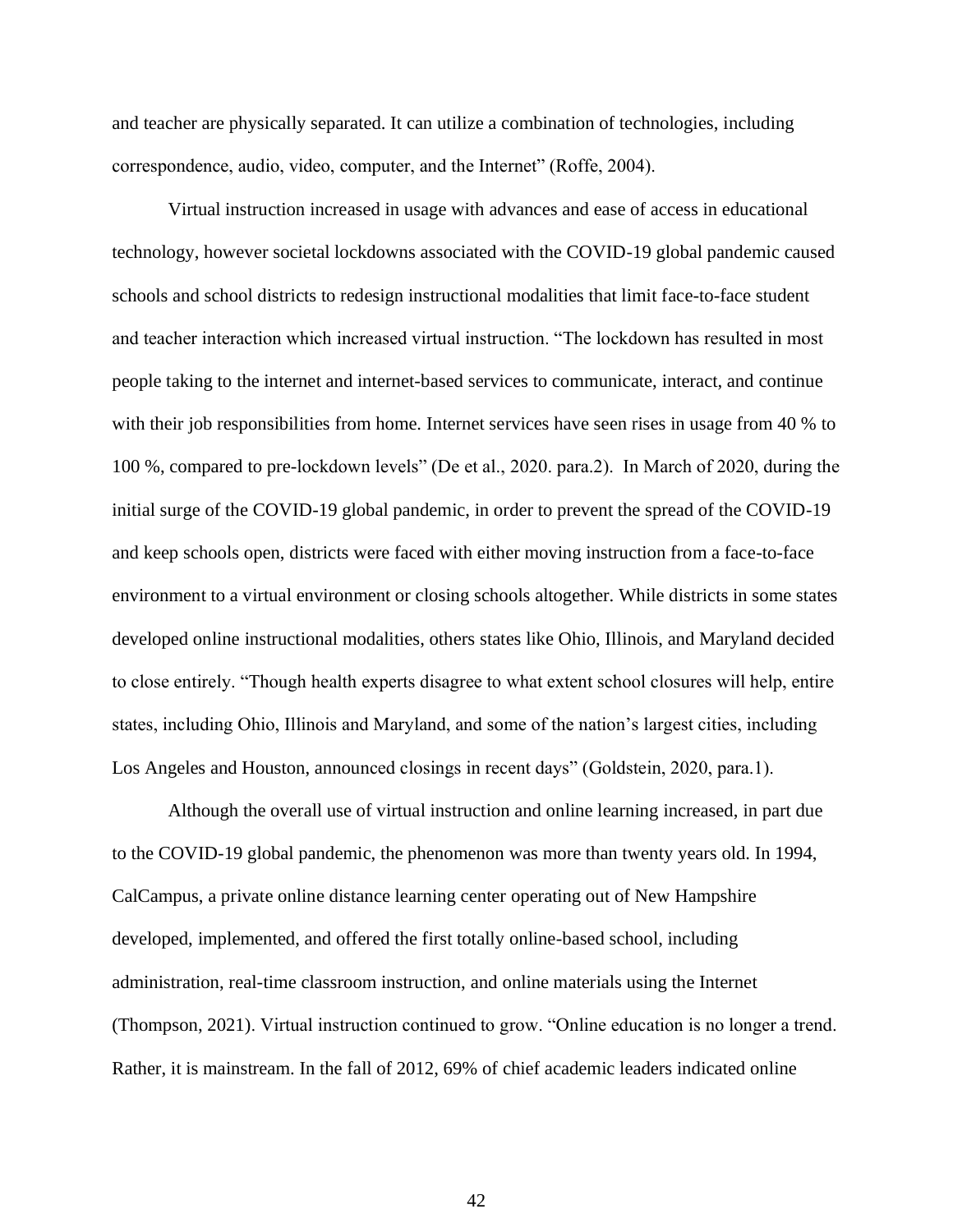learning was critical to their long-term strategy and of the 20.6 million students enrolled in higher education, 6.7 million were enrolled in an online course" (Allen & Seaman, 2013. p.21).

As early as 2010, Means et al. (2010) with the US Department of Education, reported a growing use of virtual instruction and online platforms designed for student learning.

Online learning—for students and for teachers—is one of the fastest growing trends in educational uses of technology. The National Center for Education Statistics (2008) estimated that the number of K-12 public school students enrolling in a technology-based distance education course grew by 65 percent in the two years from 2002-03 to 2004-05. On the basis of a more recent district survey, Picciano and Seaman (2009) estimated that more than a million  $K-12$ students took online courses in the school year 2007-08. (Means et al., 2010, pXI.).

The report by Means et al. with the United States Department of Education contributed growth and popularity of online learning to the fact that the potential existed to provide more access to content and instruction outside of normal school hours, increased the availability for learners who might not be able to choose traditional face-to-face instructional delivery models to access content, and allowed teachers the opportunity to impact more students, while maintaining the validity and reliability of high quality face-to-face instruction. Online and virtual instructional concepts became a way not only to enhance the quality of the student learning experience and increase student outcomes, but also to supplement face-to-face instructional methods of delivery (Means et al., 2010).

Ensuring that a model of instructional delivery made a positive impact on student achievement was a constant theme for educators. Although virtual instruction has increased in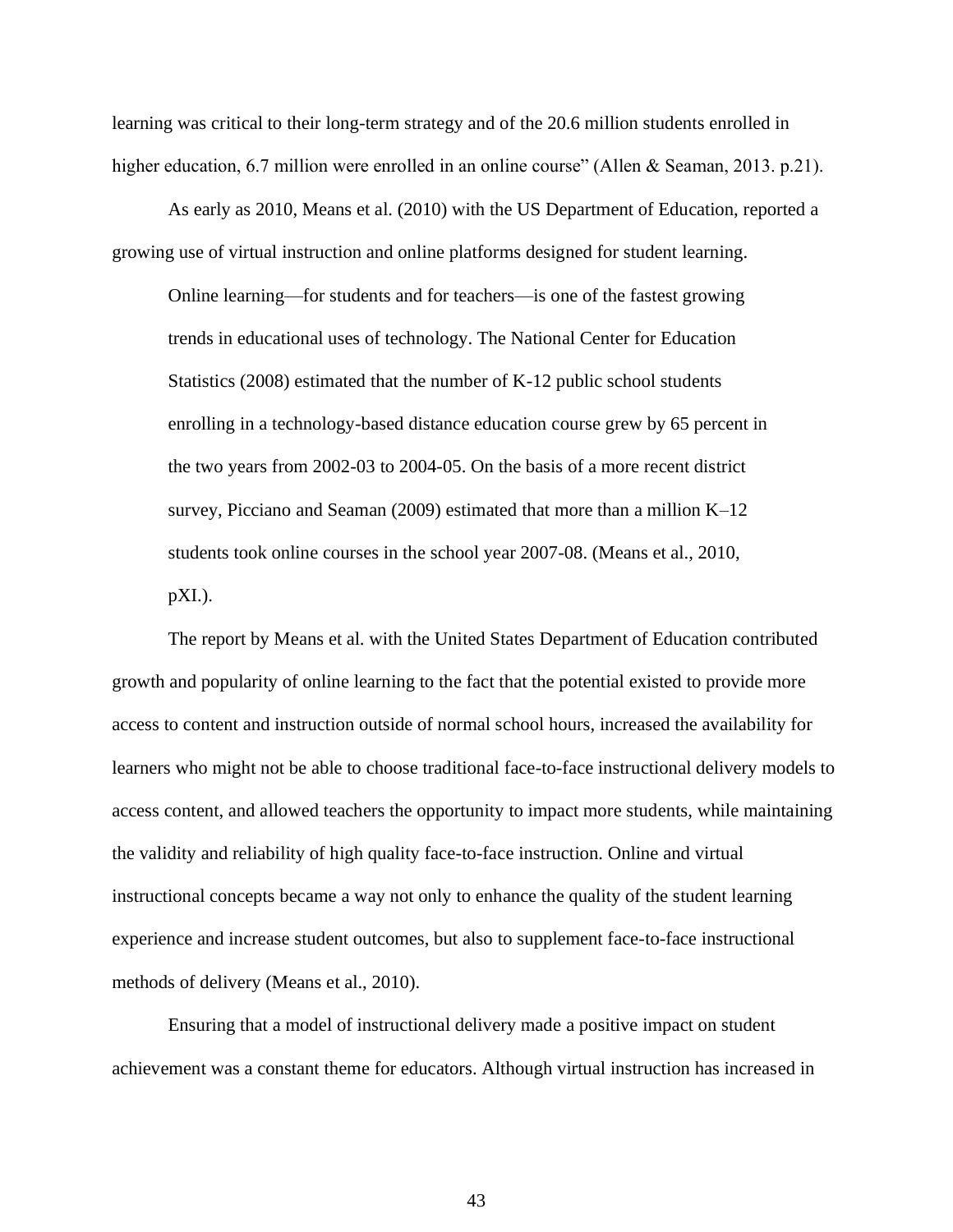usage for decades, research on the influence on instruction was just beginning at the time of this study. The positive impact that occurred with virtual instruction was one embedded in the building of student-teacher relationships. In a typical teacher-led class, especially at the collegiate level, instructors often lectured to large student populations in auditorium-type settings. This scenario did not lend itself to students who thrived on teacher-student interactions. In larger classes, teachers not only had a difficult task in learning students' names but also in focusing on one student over the entire group collectively. Instructor bias could also play a role in large group lecture style instruction. Student height, weight, race, ethnicity, introversion and extroversion, and physical and mental disability could impact instructor bias. The ability to access virtual learning environments enabled students to bring their full selves to the virtual classroom and eliminated differences that could hinder in-person learning. In in-person classrooms, race, physical appearances, personality conflicts, learning differences, and overall cognitive abilities were more noticeable (Srinivasan, 2020). Srinivasan also remarked that virtual instruction could positively impact students with time-distance issues. Face-to-face classes were usually scheduled to meet at a certain time and within a certain geographic location. As long as students had Internet access, virtual instruction allowed flexible opportunities for employment as well as advantages to care for family and children. Meyer (2021) also examined the positive impact from virtual instruction. Virtual learning not only could personalize individual student experiences, but also provide online tutoring availability, encourage group work and student collaboration, promote and enhance new ways of learning, and differentiate between learning styles.

Online and virtual instruction might positively impact teacher quality as well. Robyler et al. (2009) surveyed sixty-five teachers who attended a state-sponsored technology conference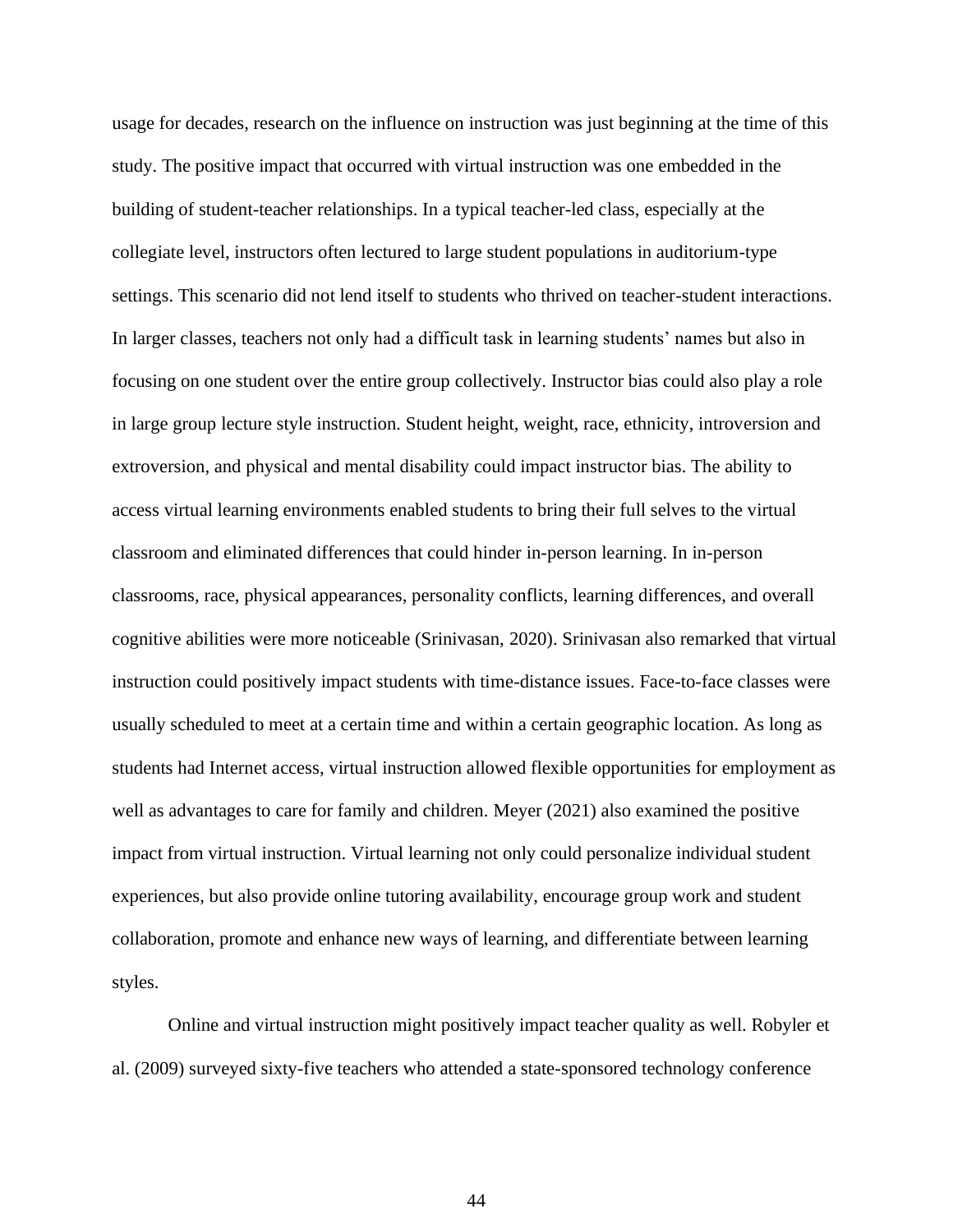wherein conference sessions centered around efficiency expansion in virtual programs, technologies, and procedures. The survey queried attendees regarding their perceptions of virtual instruction and its impact on teaching practices. Focus groups consisting of attendees met with researchers following the conference, allowing for group discussions regarding survey questions. Their responses introduced multiple influences that virtual instruction had on the improvement of teacher quality. These included increased use of technology and integration into regular lesson plan development, better communication with students and the initiation of empathy, and the creation of effective teaching strategies for in-person class instruction. "Findings such as those from the current study offer good directions for further research on virtual teaching benefits, as well as a vantage point for viewing the emerging future of both technologies in education and, most intriguing, of education itself" (p.124).

Like most instructional delivery methods, virtual learning was also met with criticism. Bettinger and Loed (2019) reported that virtual learning courses did not utilize technological advances to ensure quality teacher instruction and student-teacher interaction, instead the majority of these courses, at best, mirrored face-to-face lecture courses wherein the instructor replicated a lecture method using an online or virtual platform. These types of courses produced challenges and did not fare well for students who were ill prepared. Students unprepared for the expected rigor did not perform proficiently in online courses. A consequence of low performance, for these students, was often dropping out of college.

Opponents of virtual instruction in an online format claim that low socioeconomic student status was the nemesis of virtual instruction. A critic of virtual instruction, Leone (2020), examined the impact that virtual instruction had on the grading systems of students who come from poverty. Leone claimed that virtual instruction punished students who already struggled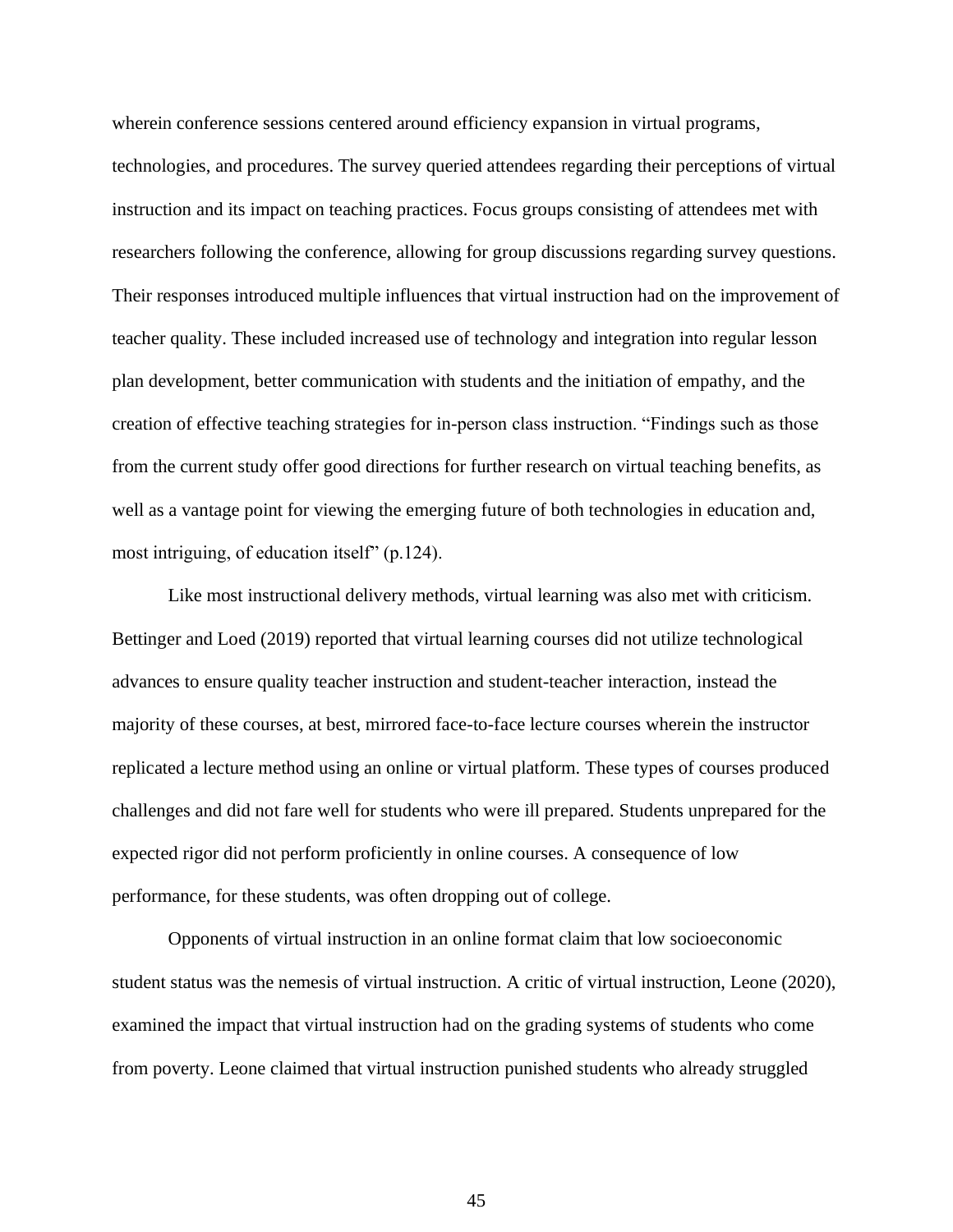with school support structures and that virtual instruction only rewarded students who came from more privileged backgrounds. She proffered that virtual instruction did not allow students ample time to improve grades on projects, homework, or other assignments. According to Leone, students from a low socio-economic environment, unlike their more affluent peers, were most likely also caring for ailing parents, employed to assist in family financial responsibilities, and often had limited access to the Internet. "When my students don't complete work because they are themselves working, caring for sick family members or feeling the weight of this collective traumatic experience, it's not because they're unmotivated or careless. The grading policy rewards those with privilege that shields them from these hardships and will disproportionately affect students without access" (para.17).

#### **Synchronous Learning in a Virtual Environment**

The popularity of virtual instruction yielded new ways for students to attend courses and new course designs to fit the individual needs of learners. Synchronous learning was a form of virtual learning via an online platform wherein a student attended classes virtually during scheduled class times with classmates. Synchronous learning could be teacher-led and include a live video presentation by the instructor; however, it could also include group and individual activities that were virtual in nature. Like face-to-face courses, synchronous online classes occurred in real time (Scheider, 2021). In addition, Kokoulina (2020) examined the definition of synchronous learning through the lens of computer software and devices with which students could attend classes. "With synchronous online learning, instructors and students are in different locations and meet in the virtual environment with the help of computers, mobile devices, and specific software tools. Online sessions can be hosted as a webinar, a web-based class, or a live stream" (para. 6).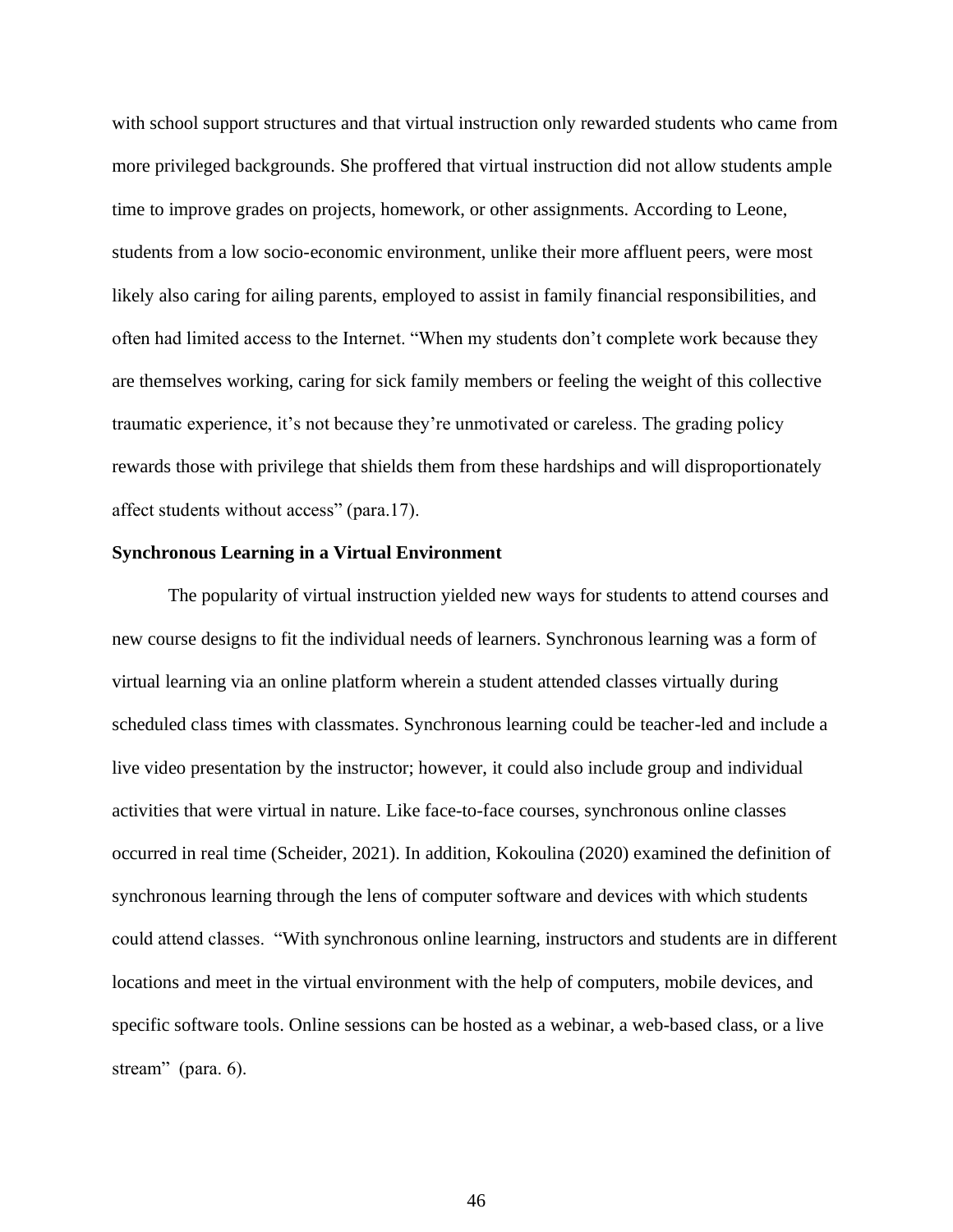Cottle (2020) detailed the benefits of synchronous learning utilized with an online platform as a way that teachers and students could not only engage more effectively, but also could ensure that collaboration efforts among students as well as teachers offered efficient implementation. Cottle noted that "teachers know that students who are self-motivated and work well collaboratively with their peers, enable themselves to achieve their very best. Synchronous collaboration allows students and teachers to combine their intellectual effort at the same time, often in the classroom, but also via video conferencing platforms" (para.7-8).

The benefits of synchronous learning reached beyond engagement and interaction. Although Bennett (2021) defined synchronous learning as "learning in real-time with a teacher, tutor, or facilitator at the helm of the room, leading the discussion, encouraging active participation in the learning material" (p. 2), she also detailed the benefits of synchronous learning as one that improved outcomes for students. "Synchronous e-learning provides a space for instructors to interact with students to improve the class's success rate" (para. 16). A study from the University of Central Florida revealed that students enrolled in synchronous online courses not only were more engaged in their active learning environment, but also had better student outcomes (Wilson et al., 2008). On the other hand, Anthony and Thomas (2020) focused on the size of the online class as an important factor for student success within synchronous learning in virtual instruction. Smaller groups created environments that ensured student success by offering a knowledge base centered around the higher order thinking skills of creation, evaluation, and utilization. Understanding these skills usually resulted in higher student understanding and equated to higher test scores (Anthony & Thomas, 2020).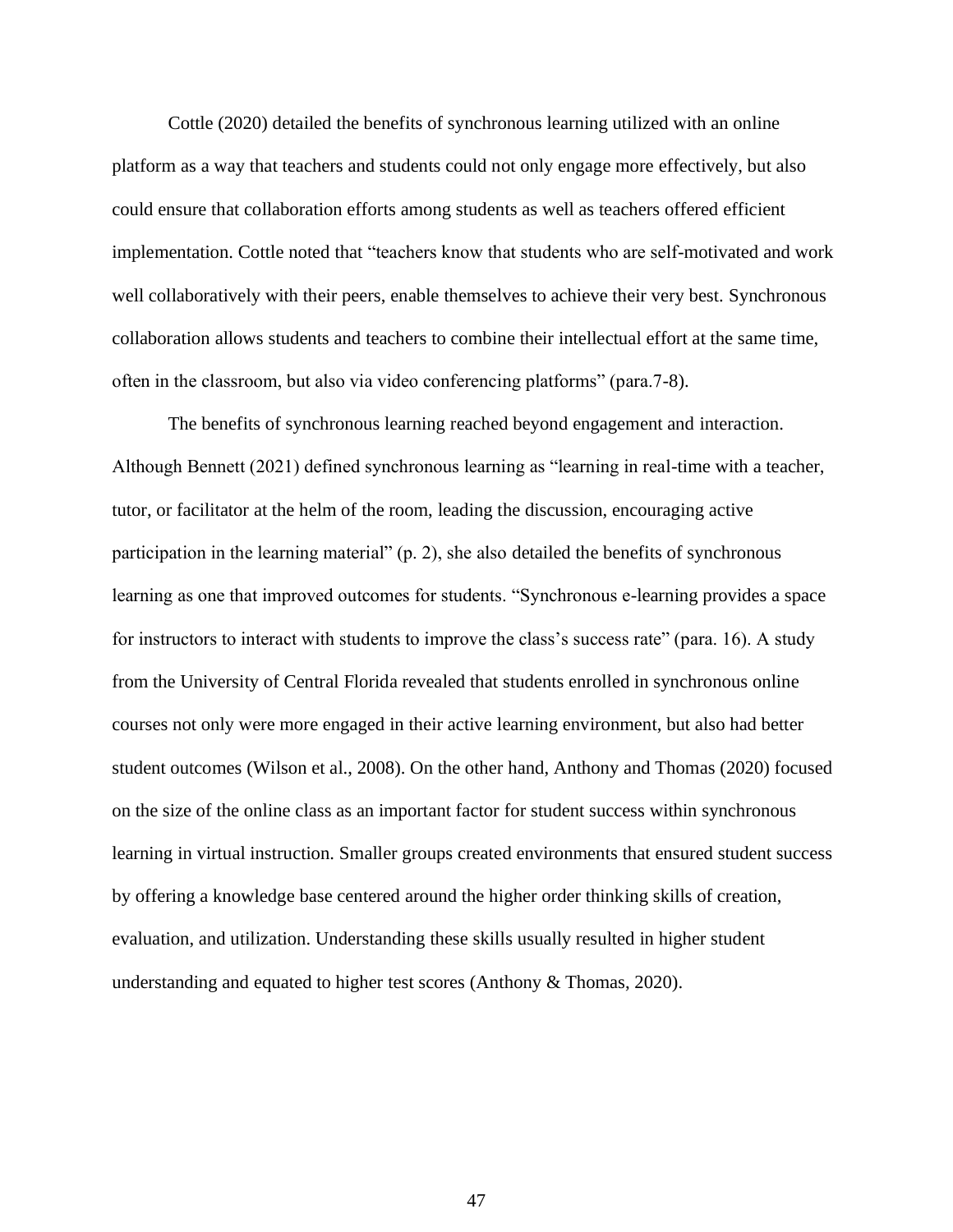# **Asynchronous Learning in a Virtual Environment**

Asynchronous learning in virtual instruction differed from synchronous learning. While synchronous learning required the student to attend the class virtually and during a specific time, asynchronous learning centered around the needs and development of the learner. This approach allowed the learners to facilitate their own learning outside the classroom at a time that met their individual needs. In this method, the students had the autonomy to engage with the instructor, content, and assignments when and how they chose, allowing them to manage their own time without depending on the instructor and a specific class time (Bhamidi, 2021). Whereas synchronous students were in class at the same time as their instructors, asynchronous students were not, but could communicate with the instructor through email, phone calls, and on discussion forums and or discussion boards (Hrastinski, 2008).

The delivery method for asynchronous learning consisted of processing assignments that allowed for self-exploration and self-guided learning. Algonquin College of Applied Arts and Technology's Learning and Teaching Services suggested multiple methods for the delivery of content to asynchronous students. Students received assignments via a small group discussion board wherein they had the opportunity to respond to discussions and interact with peers, view pre-recorded teacher lectures and complete assignments accordingly, work through teacher developed self-guided student modules for interacting with content, or have the option of online journaling or blogging based on the content and curricular assignments, all of which could be at the leisure of the students (Algonquin College, 2021). Algonquin College Learning and Teaching Services also reinforced the idea that, for asynchronous learning students, keys for success included communication with the professor and classmates, well planned and proper times to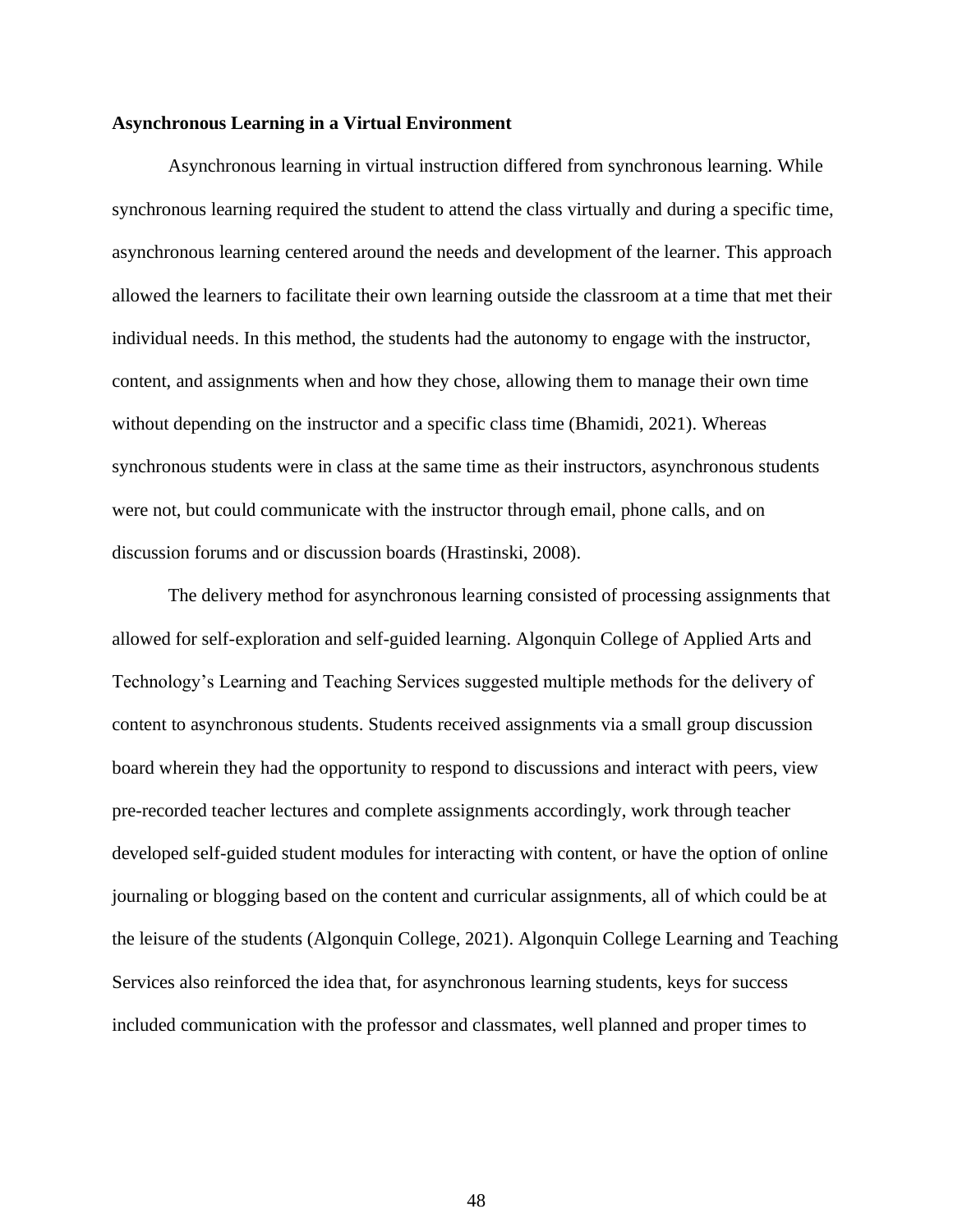engage with the content and materials, time for feedback and proper technical support, and a sense of community (Algonquin College, 2021).

Asynchronous learning in a virtual environment was beneficial for a select set of students and could provide students the opportunity to guide their own pace, discover the content and curriculum with fewer time constraints, and provide opportunities that allow for more open schedules in their day and personal lives. However, not everyone feels that asynchronous learning is the best option when it comes to learning in a virtual environment.

At best, a course might utilize a discussion board, but when students are submitting at their own pace, engagement stays low. Without the oversight and consistent encouragement of an instructor, students have to hold themselves accountable for their progress. When things get tough, it can be hard for students to persevere and convince themselves that their continued effort will pay off in the long run. (Weitzel, 2021 para.15).

Weitzel was not the only opponent of asynchronous learning. Jeong (2021) addressed the issue of equity when discussing asynchronous learning. Jeong examined this learning type as one wherein students had the ability to progress at their own rate and with their own guidance; however, students had the possibility of falling behind just as easily. "However, this also creates potential for students to fall behind and go about the course at different rates—resulting in potential concerns about the experience being inequitable" (para.9). Zhou (2020) also addressed issues surrounding asynchronous learning in a virtual environment. Zhou argued that asynchronous learning equated to the lack of possibilities for live instruction and minimal live office hours for teacher-student interaction and feedback, while faced with the possibility of technological connectivity issues and loss of or unequal access to high-speed Internet. "Just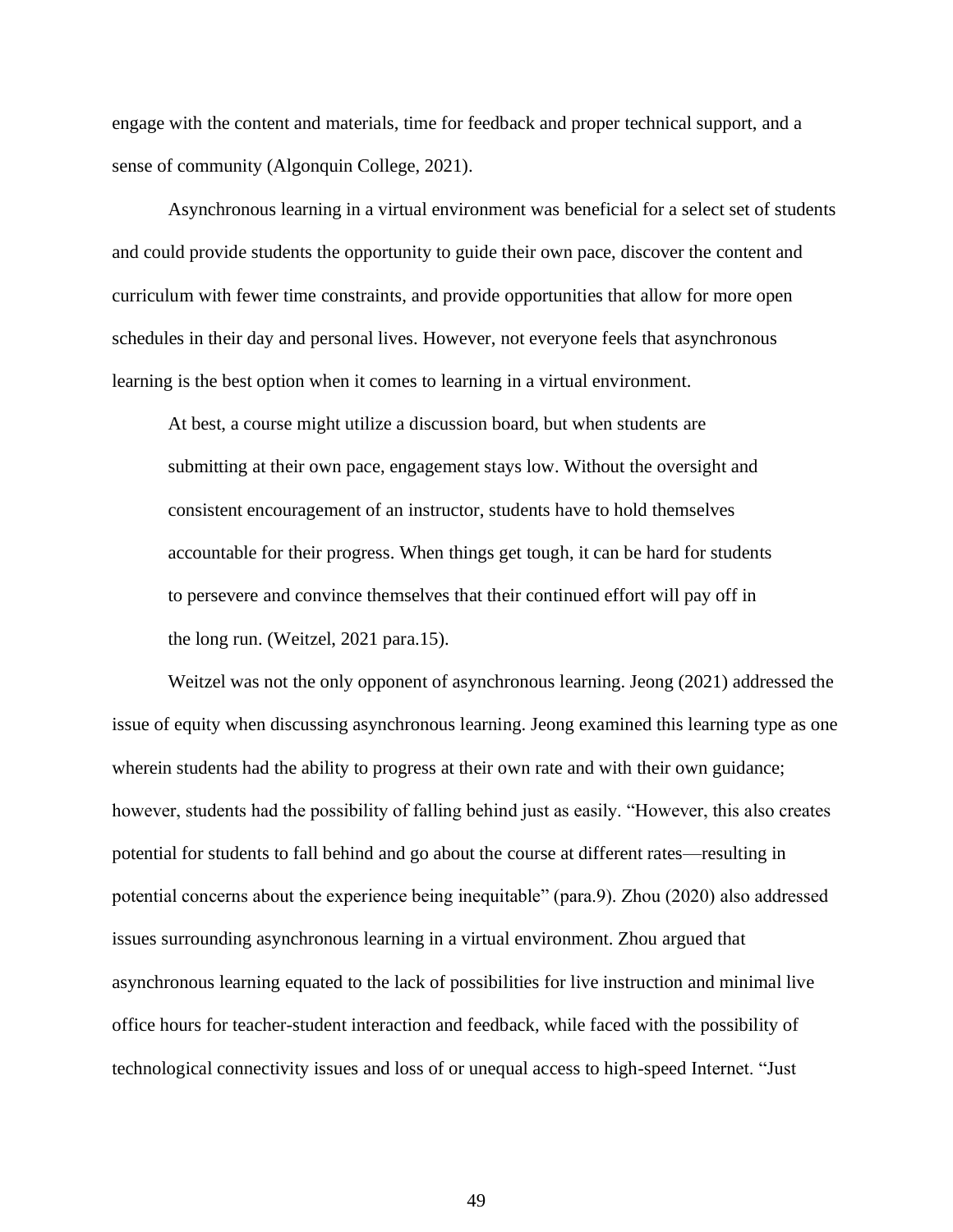because it works for a select group of students doesn't mean it works for everyone. The students who suffer the most from asynchronous classes are often the very ones who need the most help" (para. 5).

## **Theoretical Framework: The Fullan Change Theory**

The basis for the theoretical framework in the research was Fullan's Theory of Change. Fogarty's (2006) Theory of Change Model focused on human participants taking part in a change process that encapsulated four stages, including the initiation of the change, the implementation of the change, the continuation of the change, and the outcomes surrounding the change. Change theory was ideologically based on the premise that educational change and the strategies that surrounded changes were effective tools that resulted in desired outcomes, if the participants had a concentrated understanding of the way in which all the components worked tangentially to obtain results. Fullan stated, "change theory or change knowledge can be very powerful in informing education reform strategies and, in turn, getting results–but only in the hands (and minds, and hearts) of people who have a deep knowledge of the dynamics of how the factors in question operate to get particular results" (Fullan, 2006b, p. 3)

The first stage of the Fullan model included the initiation of change, which established goals, objectives, results, and a timeline for each. The initiation of change introduced all stakeholders to the process, allowed for questions, addressed change concerns, introduced the innovation of the change and set the stage for the remainder of the change to unfold. Fullan stated that planning was the most important factor to consider in the initiation stage of the theory for, without proper planning, awareness could not be established. "First, to initiate innovation requires planning an introductory awareness that establishes the context, goals, process, and timeline for all who are involved" (Fogarty & Pete, 2006, p. 9).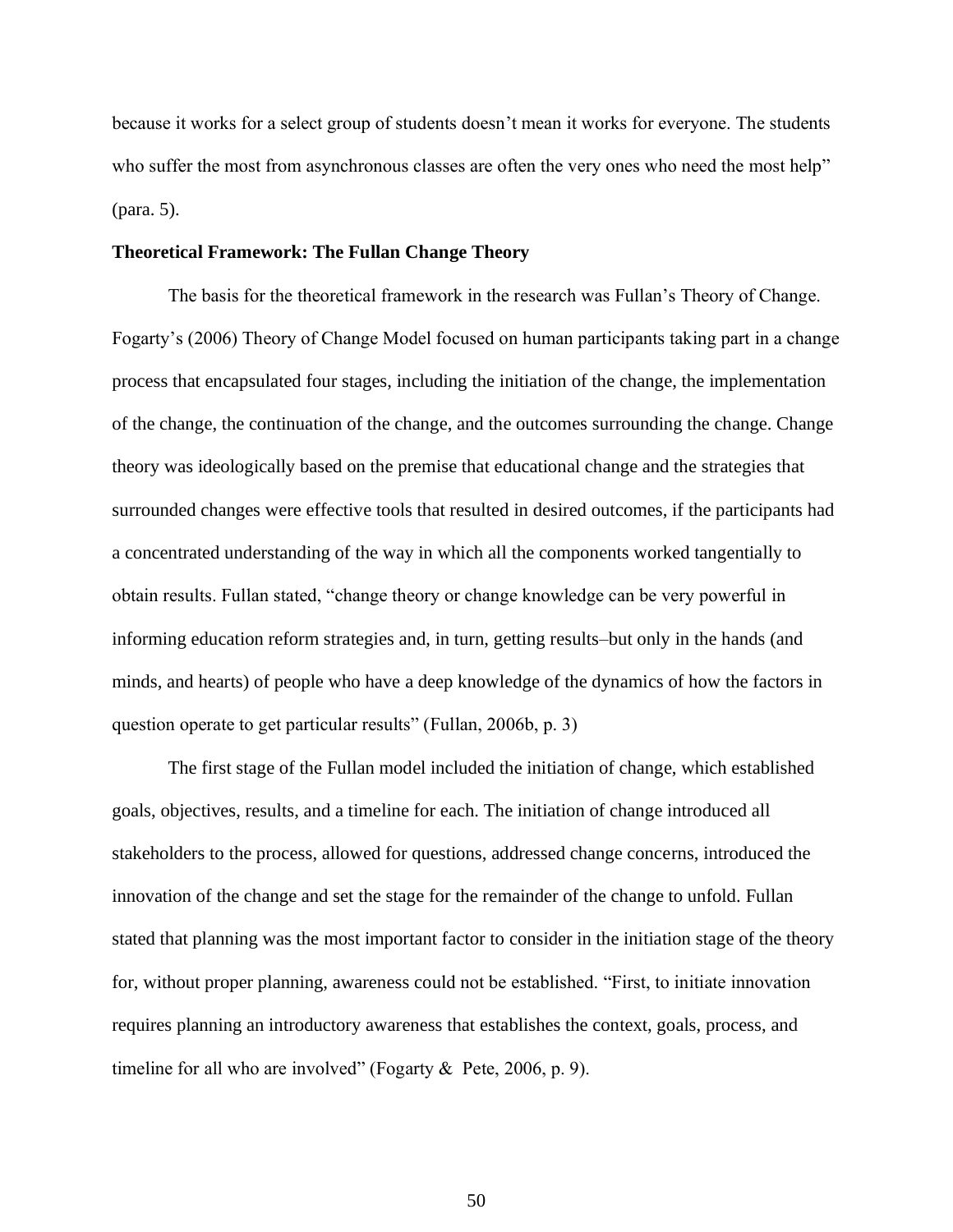After initiating the change, the plan must be put into action, the second state of the change theory known as implementation. Putting the plan into action required individuals to learn new skills, adopt new behaviors and challenge themselves in different ways. Fullan described the turbulence encompassed in individuals learning new skills and adapting to implementation change as the implementation dip. Fullan writes that the implementation dip is the dip in performance and confidence as a student encounters an innovation that requires new skills and new understandings. These innovations influence people to question and change their behavior (Learning Forward, 2012, para.3).

The continuation of change marked the next phase in the Fullan Change Theory. Continuation, described by the Teaching and Learning Consulting Network (2007), was also known as institutionalization, which occurred when the whole organization embodied the change and incorporated it into the fabric of the organization. The change would then guide policy, procedures, and the day-to-day work of the organization. However, this new order could not occur until there was full implementation and stakeholder buy-in. According to The Teaching and Learning Consulting Network, "institutionalization occurs when innovation becomes routine practice in its frequency, consistency, accuracy, and results" (p. 20).

The final step in the Fullan Change Theory related to the outcomes that surrounded the change process. Outcomes and results were byproducts of the success of implementation of the change theory. Outcomes, both positive and negative, could result from focusing on perspectives that supported achievement. These perspectives included active initiation and participation, continuous interaction of all stakeholders, changes in skills, changes in behaviors, developing dedicated and committed actions, and understanding and overriding issues with ownership of the change (Pennsylvania State University, 2021).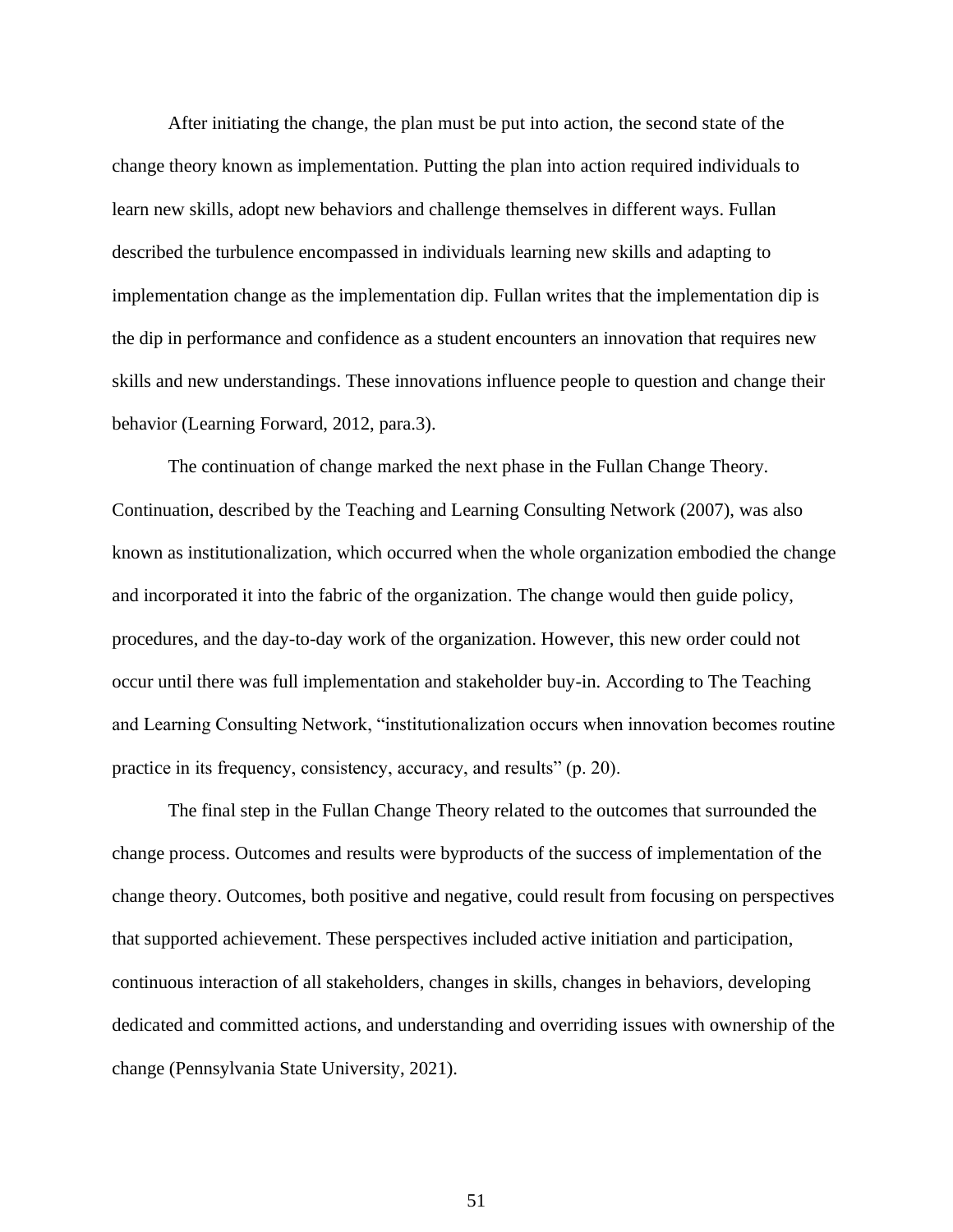## **Theoretical Framework: Lewin Theory of Change**

Compared to the Fullan Change Theory, some researchers preferred the Lewin 3 Stage Model of Change. Whereas Fullan broke down the change theory into four modalities, Lewin posited a three-fold model as unfreezing, changing, then refreezing change. Some described this *ice cube theory* as simplistic, while others regarded Lewin with high regards and praise.

In recent years, some have disparaged Lewin for advancing an overly simplistic model. For example, Kanter et al. (1992, p.10) claim that 'Lewin's . . . quaintly linear and static conception–the organization as an ice cube–is so wildly inappropriate that it is difficult to see why it has not only survived but prospered.' Many praise Lewin, the man of science, the 'great experimentalist' (Marrow, 1969, p. ix), for providing the solid basis on which change management has developed. Management textbooks begin their discussions on how the field of managing change developed with Lewin's 'classic model' and use it as an organizing schema. (Cummings et al., 2015, para.6)

The first stage in the model, described as unfreezing, instituted the overall preparation of the change that was about to occur. This phase, known as *melting the ice*, demonstrated the need and necessity for change, which involved dissecting the status quo before new change could occur. A strong institutional change message offered the key to explaining why the current way of operating could not continue for the organization to prosper (Mind Tools, n.d.).

The second state of the Lewin model like Fullan's second stage involved the actual change or the ability to put the plan into action. Lewin understood that change could not happen immediately and moving from the unfreezing component to the change component took time. The stakeholders involved in the change must note personal changes going and understand how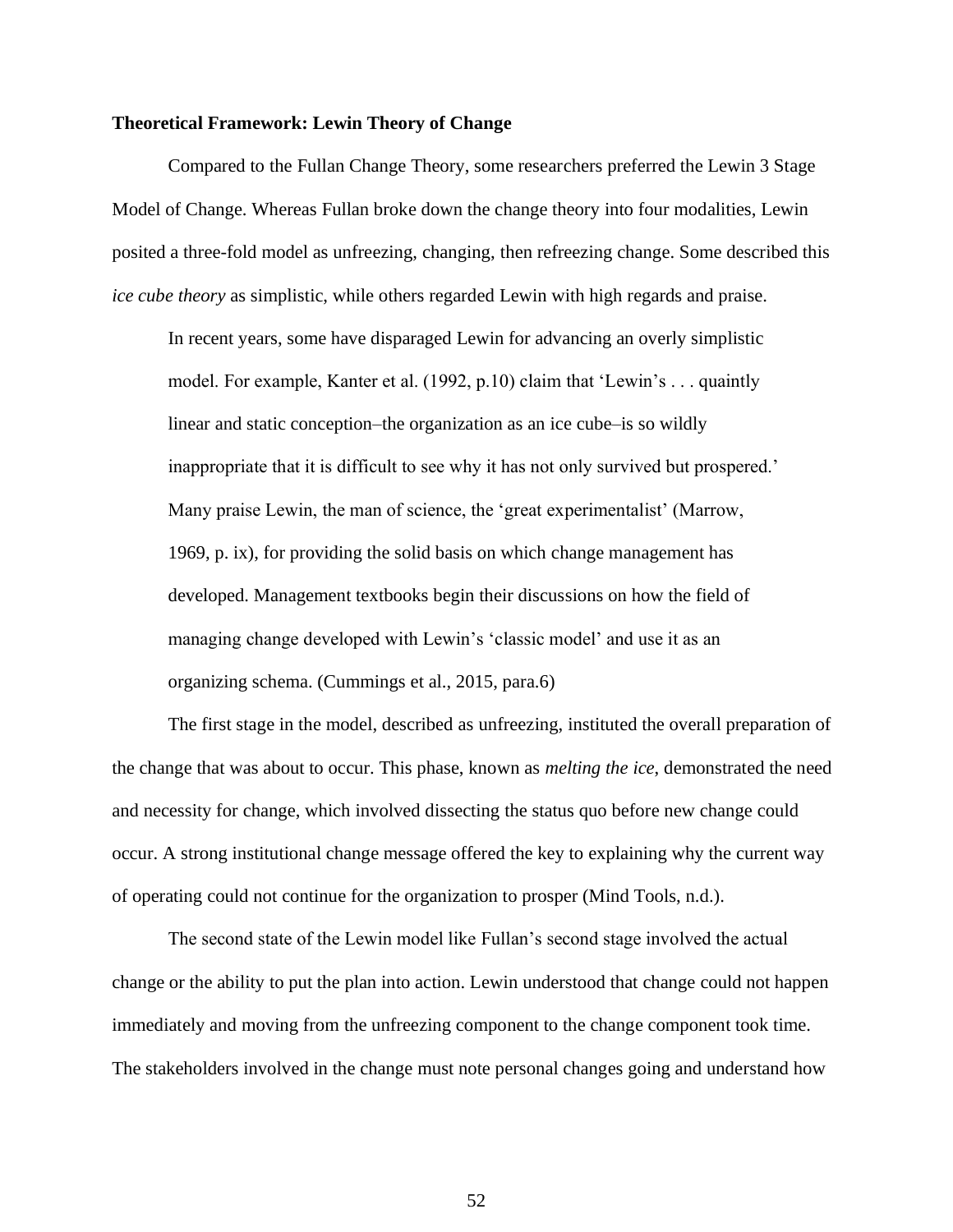the change would benefit them personally. Not every stakeholder would develop a shared vision of change merely due to the fact that change was necessary (Mind Tools, n.d.). Refreezing is the final state of the Lewin model. Hartzell (2021) described refreezing whereas changes made to organizational processes, goals, structure, offerings or people are accepted and refrozen as the new norm or status quo. This step is critically important in ensuring that people do not revert back to old ways of thinking prior to the implementation of the change. (para.4).

#### **Theoretical Framework: Adaptive Leadership Model**

A change model theory could not operate without proper leadership and the ability of the leader to lead through change. Adaptive leadership included the ability of leaders to promote and encourage stakeholders to adapt to problems, face challenges, and make changes so that the organization could improve and be successful. Northouse (2016) noted that adaptive leadership is how leaders encourage people to adapt, deal with problems, face challenges, and changes. "Adaptive leadership focuses on the adaptations required of people in response to changing environments" (p. 257).

Adaptive leadership worked when the leader was not the center of the change, but when that person was more centered around the change and the needs of the stakeholders. This style focused primarily on the development of others and the needs of the team for the outcomes to be successful. The team frequently might face challenges, and it was up to the leader to help the team navigate such waters (Northouse, 2016).

Adaptive leadership is a way in which the leader serves the group, suggesting a similarity to servant leaders. Servant leadership focused on the followers with leaders putting followers first, leaders empowering followers, and leaders helping followers to grow and fulfill their fullest working potentials. Greenleaf (1977) posed two questions. Can servant and leader roles be fused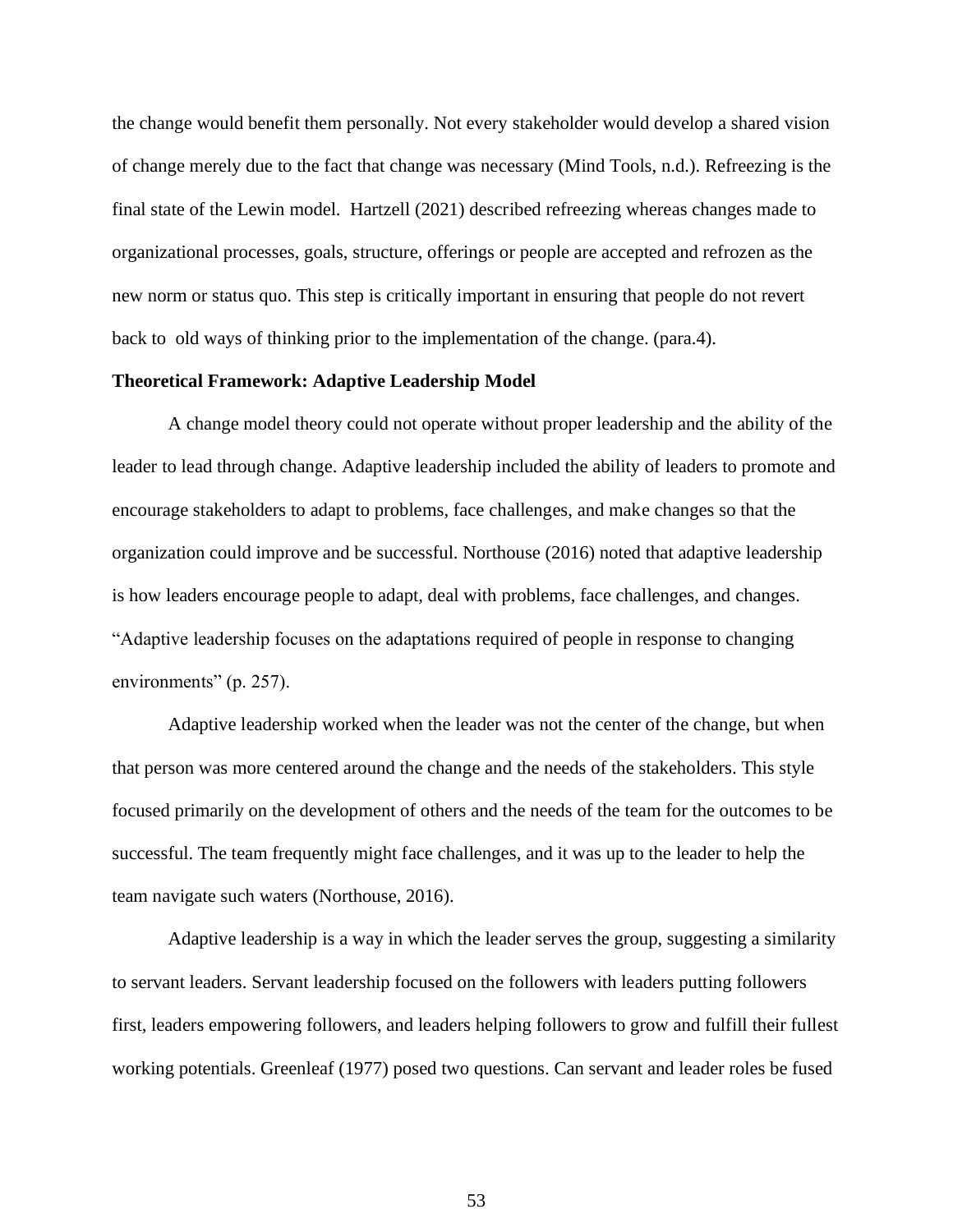into one real person in all levels of status or calling and, if so, can that leader live and be productive in the real world of the present? Greenleaf argued that the answers to these questions are both *yes* and noted that servant leaders were first servants who brought forth a conscious effort to aspire to lead.

Adaptive leadership and leading through change, like Lewin's second stage of change, could not occur immediately. Changes in organization might feel rushed; however, it required organizational consistency and time to establish new processes and procedures for the organization. "Although organizational and political adaptations seem lightning fast by comparison, they also take time to consolidate into new sets of norms and processes. Adaptive leadership thus requires persistence. Those who practice this form of leadership need to stay in the game, even while taking the heat along the way" (Heifetz et al., 2009, p.5).

#### **Chapter Summary**

Chapter 2 contains an overview of relevant research related to the purpose of this phenomenological qualitative study was to examine the experiences of JROTC instructors in teaching portions of their curriculum through a virtual platform during the COVID-19 global pandemic. Chapter 2 also contains an overview of the purpose of Junior Reserve Officer Training Corps (JROTC), an overview of the JROTC and Reserve Officer Training Corps (ROTC) curriculums, the qualifications needed to become a JROTC/ROTC instructor, teaching pedagogies associated with JROTC and ROTC, asynchronous and synchronous learning styles, literature to define virtual instruction and face-to-face instruction, The Fullan Change Theory, The Lewin Theory of Change, and the Adaptive Leadership Model. Specifically outlined is the literature surrounding the way in which JROTC instructors receive teaching credentials, a synopsis of teaching delivery methods for face-to-face instruction and virtual instruction,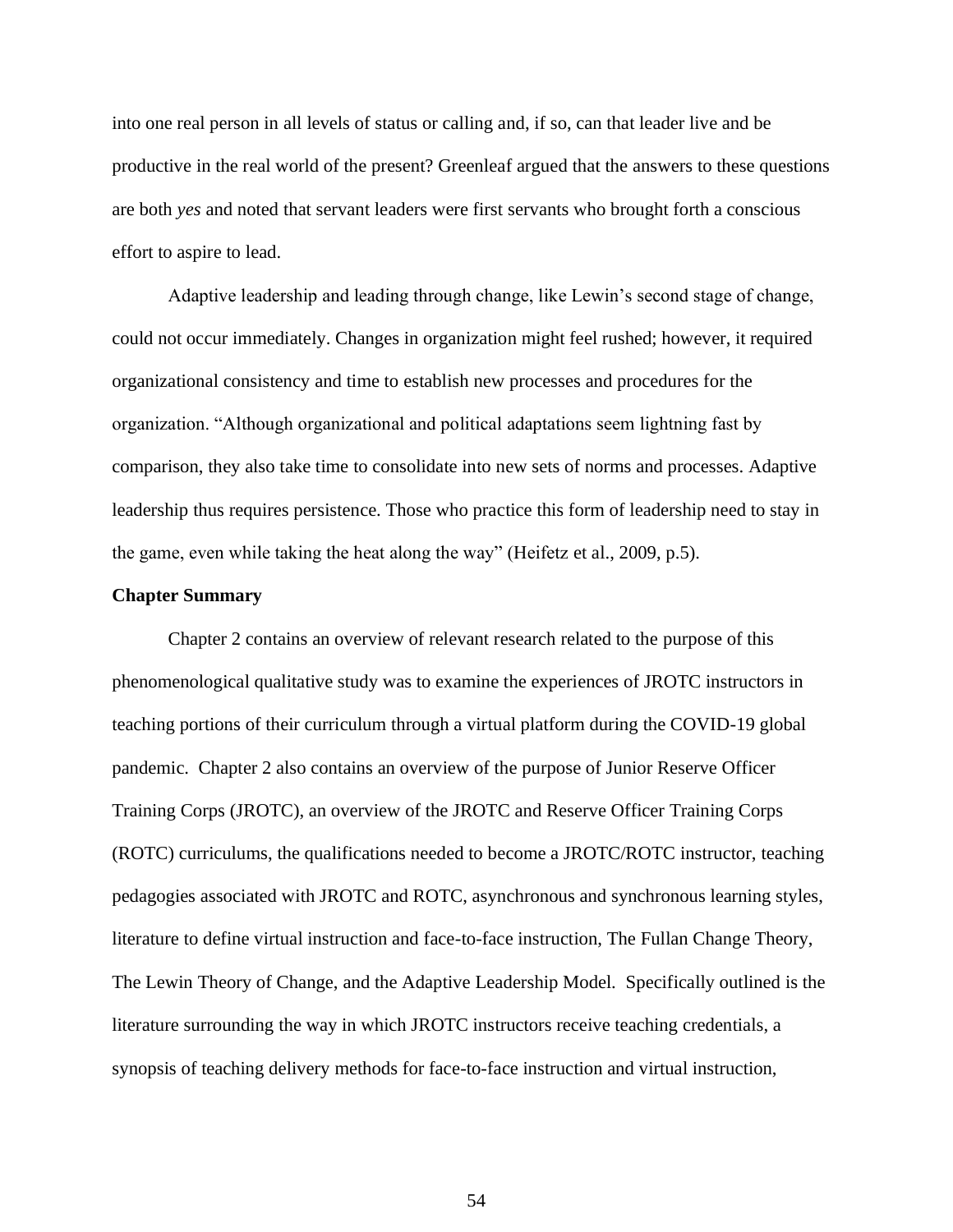synchronous and asynchronous instruction, and included key benefits of each, areas where each delivery model was strong, and areas of weakness. Chapter 3 describes the methodology.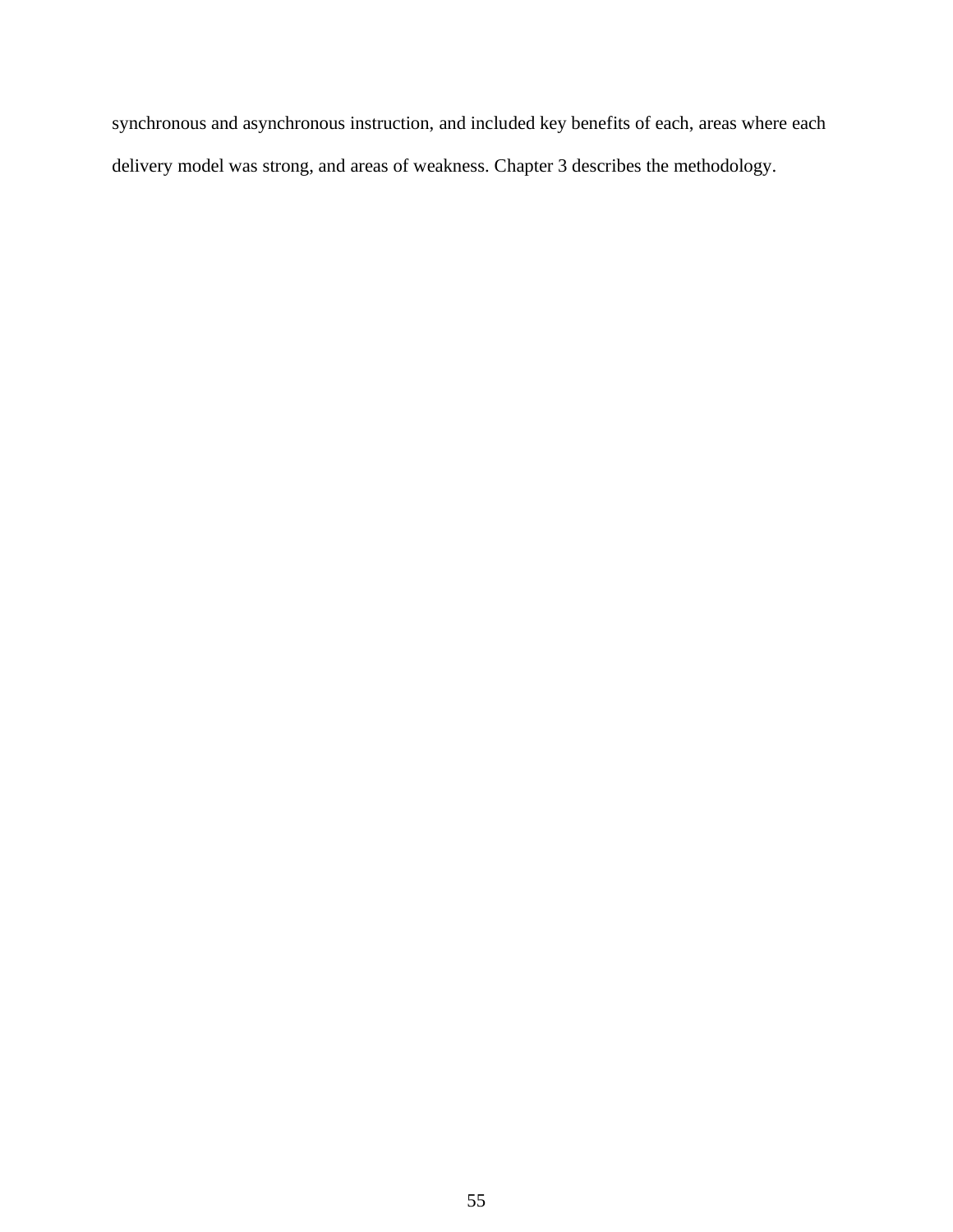#### **Chapter 3. Methodology**

The purpose of this phenomenological qualitative study was to examine the experiences of JROTC instructors in teaching portions of their curriculum through a virtual platform during the COVID-19 global pandemic. An overview of phenomenological qualitative research, a primary research question along with guiding interview questions and the role of the researchers, participant demographics, population samples, participant interviews, data collection strategies and data analysis strategies and assessment and quality of rigor are outlined in Chapter 3. Chapter 3 also outlines the The Fullan Change Theory, The Lewin Theory of Change, and the Adaptive Leadership Model theoretical frameworks.

## **Phenomenological Qualitative Research**

"Qualitative research is an inquiry process of understanding based on distinct methodological traditions of inquiry that explore a social or human problem" (Creswell, 1998, p.15). Creswell identified phenomenology as having specific procedures outlined in a blend of psychology and sociology. Phenomenological analysis required separation of the researcher's human experiences from the overall data. The examination of how individuals make sense of their everyday lives by analyzing their speech assisted in the development of social phenomenology. The matrix of how a person makes sense of human experiences or phenoms defines phenomenology (Creswell, 1998). The data derived from qualitative research comes from researchers embedded in the field with participants, studying situations and observing and interviewing individuals. Three sources of data collection methods, including in-depth and openended interviews, direct human observations, and document analysis produced qualitative findings (Patton, 2002). McLeod (2019) emphasized that qualitative research, unlike quantitative research, was the study of non-numerical data analyzed and interpreted through themes, which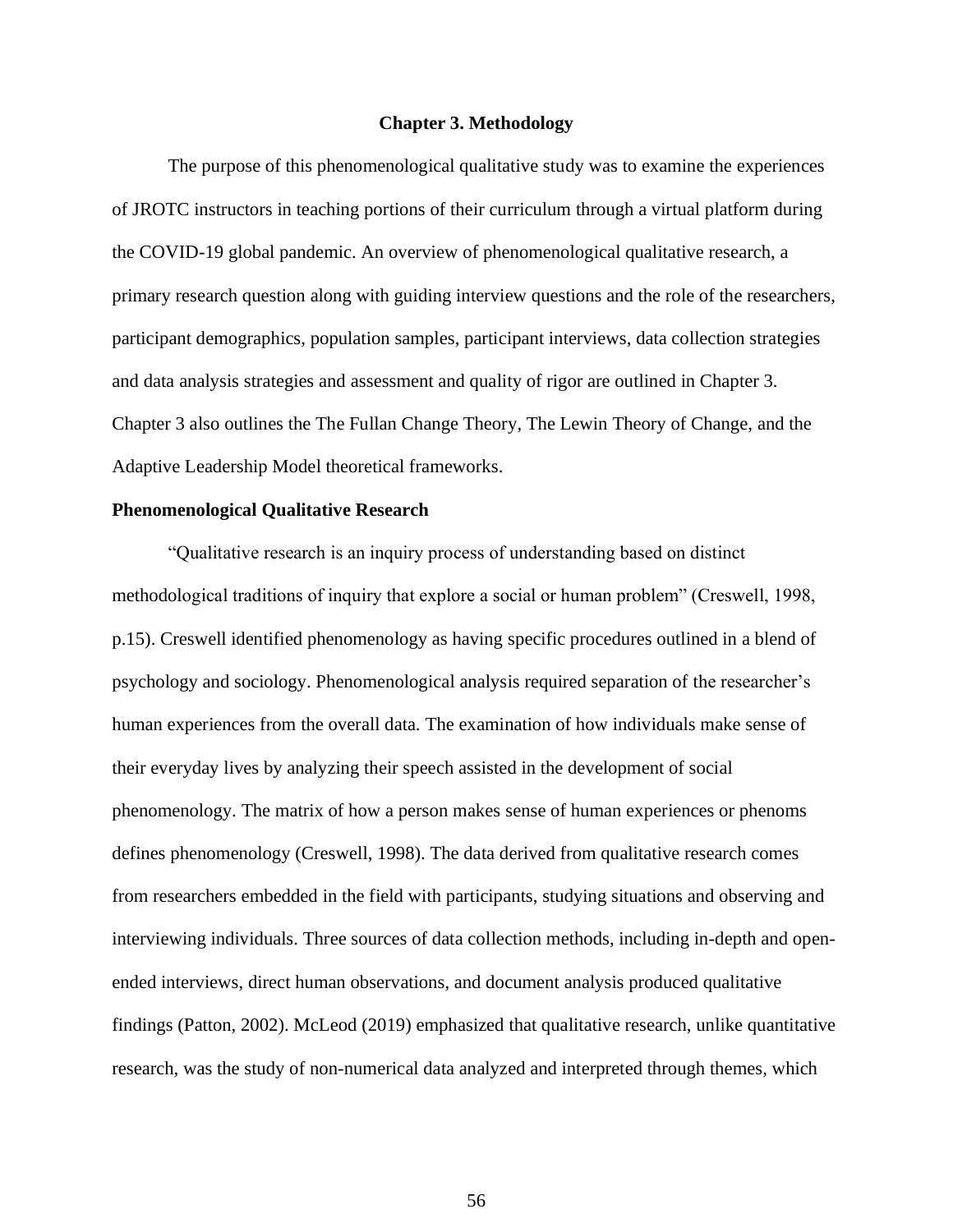defined an individual's understanding and meaning of a certain reality. McLeod noted, "Qualitative research is the process of collecting, analyzing, and interpreting non-numerical data, such as language. Qualitative research can be used to understand how an individual subjectively perceives and gives meaning to their social reality" (para.1).

Defining and describing meaning from certain human experiences by dissecting personal interviews and examining themes was the overall goal of a phenomenological qualitative study; however, the approach to phenomenology might differ depending on the goals of the study., Although an approach that described the meaning of a phenomenon and researched it from the perspective of the individuals or groups that experienced it, phenomenology had roots in various forms of philosophy and sociology (Neubauer et al., 2019).The purpose of this phenomenological qualitative study was to examine the experiences of JROTC instructors in teaching portions of their curriculum through a virtual platform during the COVID-19 global pandemic. The phenomena of virtual instruction and the experiences of these instructors aligned with the idea of their perception of the phenomena rather the way in which it appeared to the researcher. This study lent itself to phenomenological inquiry because the JROTC participants had experiences with the phenomena.

#### **Theoretical Frameworks**

The purpose of this phenomenological qualitative study was to examine the experiences of JROTC instructors in teaching portions of their curriculum through a virtual platform during the COVID-19 global pandemic. The Theoretical Frameworks that were used in the research methodology and guided the understanding of the data analysis is the Fullan Change Theory, The Lewin Theory of Change, and the Adaptive Leadership Model. The Fullan Model focused on human participants taking part in a change process that encapsulated four stages, including the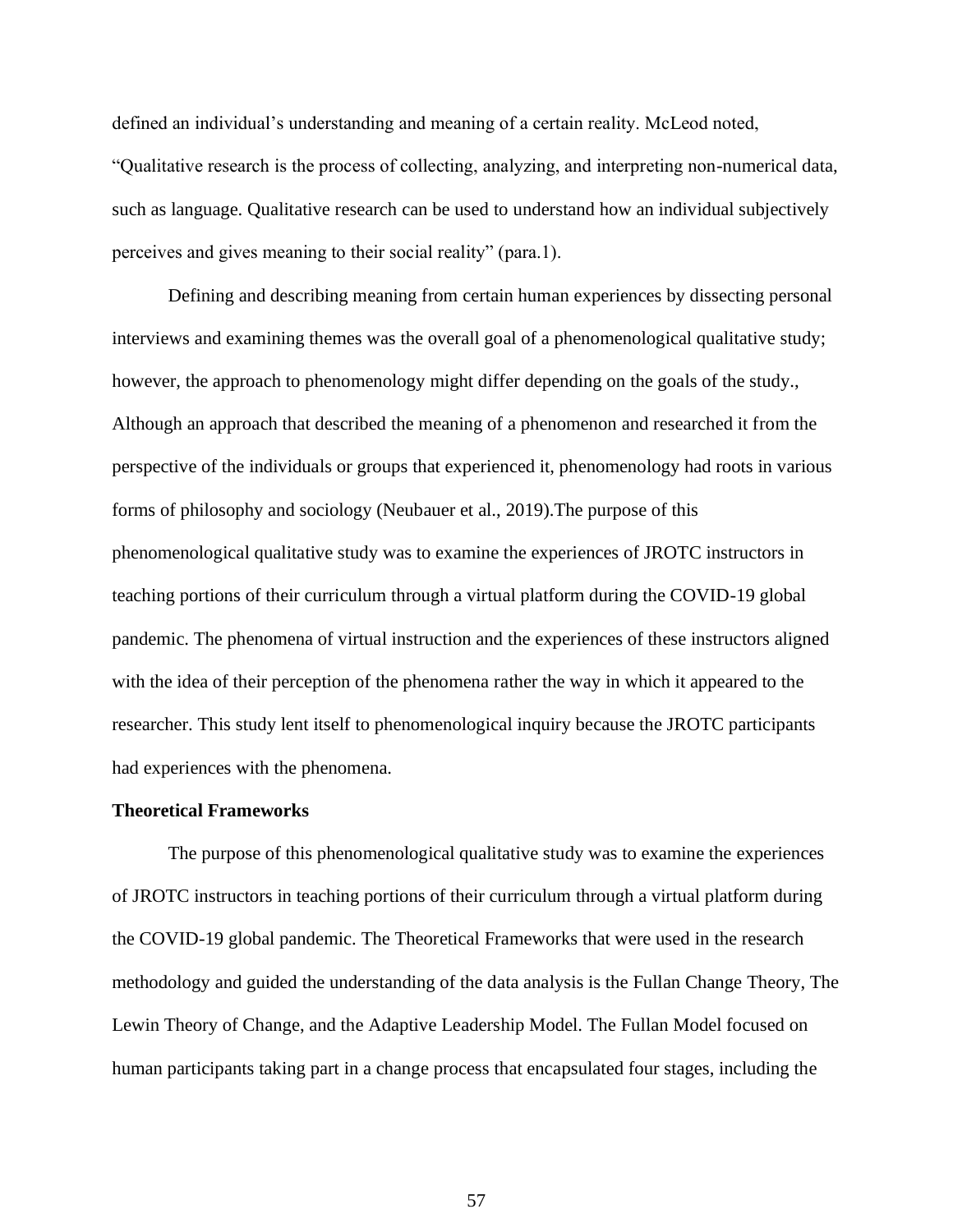initiation of the change, the implementation of the change, the continuation of the change, and the outcomes surrounding the change (Fogarty, 2006). The Lewin Theory of Change describes change as a three-fold model as unfreezing, changing, then refreezing change (Hartzell, 2021), while the Adaptive Leadership Model included the ability of leaders to promote and encourage stakeholders to adapt to problems, face challenges, and make changes so that the organization could improve and be successful. (Northouse, 2016).

## **Research Questions**

The primary research question guiding the current study was: What were the perceptions of JROTC instructors as they adapted to the change from face-to-face delivery of instruction to delivery of instruction in a virtual environment? To examine the perceptions of JROTC instructors as they adapted to the change from face-to-face delivery of instruction to delivery of instruction in a virtual environment, the following research sub questions were used.

RQ1. What factors supported changing from a face-to-face instructional delivery method to a virtual instruction delivery method?

RQ2. What factors inhibited changing from a face-to-face instructional delivery method to a virtual instructional delivery method?

RQ3. What perceptions existed regarding virtual instruction prior to the change from face-to-face instruction to delivery of instruction virtually?

RQ4. What processes and procedures were developed due to the change from face-toface instruction to virtual instruction?

RQ5. What adaptations to current instructional practices occurred by changing from faceto-face instruction to virtual instruction?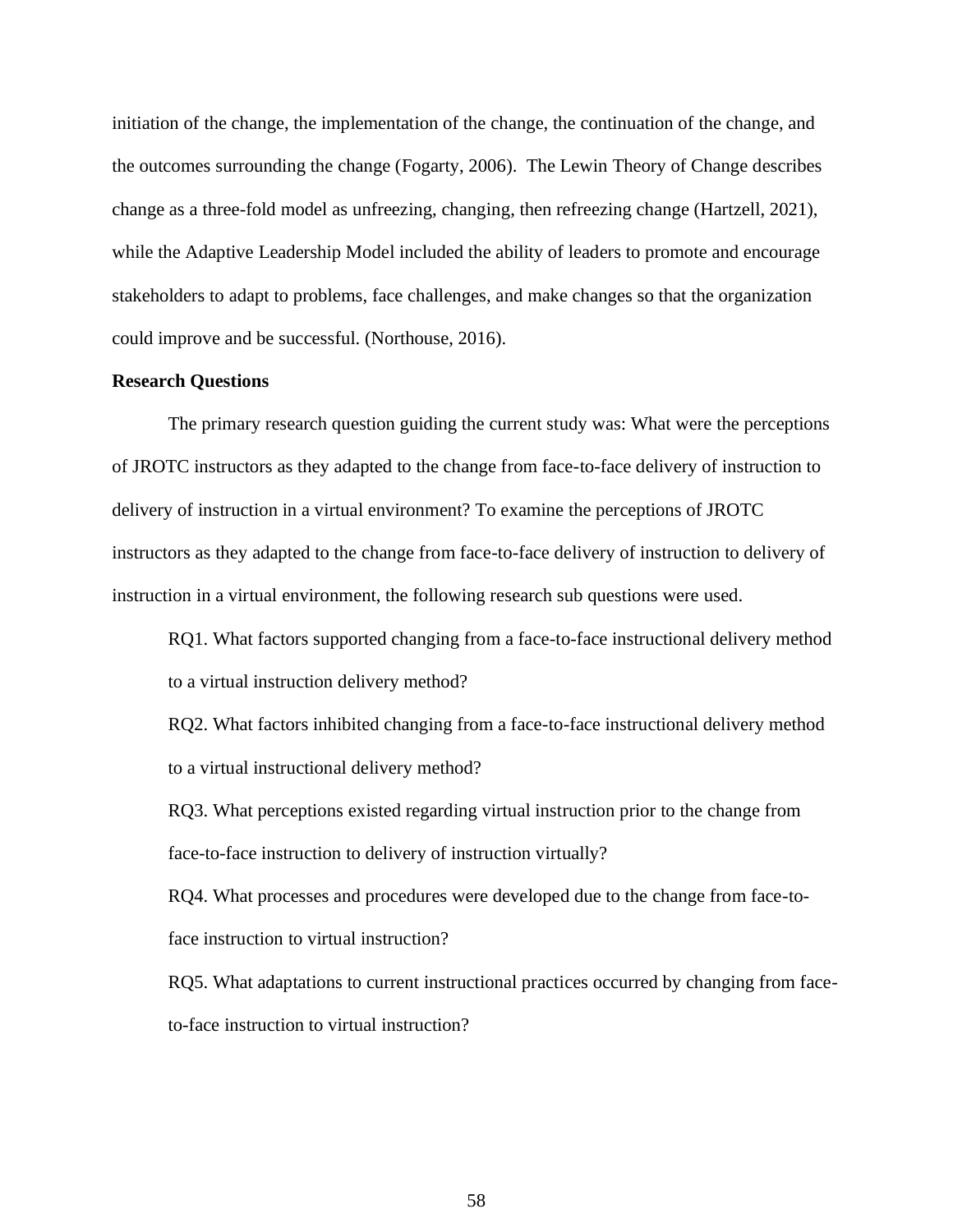## **Researcher's Role**

The purpose of this phenomenological qualitative study was to examine the experiences of JROTC instructors teaching portions of their curriculum via a virtual platform during the COVID-19 global pandemic. The phenomena of virtual instruction and the experiences of these instructors aligned with the instructors' perception of the phenomena rather than that of the researcher. The study lent itself to phenomenological inquiry because the JROTC participants had experiences with the phenomena.

The researcher conducted interviews with seven Junior Reserve Officer Training Corps at the secondary level who taught a portion of their content using a virtual platform in the 2020- 2021 academic school term. The researcher collected and analyzed the data to discover themes regarding educators' perceptions of virtual instruction delivery modalities. The purpose of this study was to examine the perceptions of JROTC instructors at the secondary level as they adapted to teaching in a virtual environment.

#### **Sources of Data**

Data for this qualitative study derived from interviews with seven JROTC instructors. The interviews examined the perceptions of JROTC instructors at the secondary level as they adapted to teaching in a virtual environment. The researcher conducted semi-structured one-onone interviews with the participants via a virtual platform. Researcher and participant relationships were important to ensure experiencing and perceiving data regarding the phenomena. It was also important to conduct each interview in the same manner. Qualitative interviews provide opportunities for researchers to explore the experiences of the interviewees by allowing them to see how different phenomena of interest are experienced and perceived. (McGrath et al., 2018, para. 2).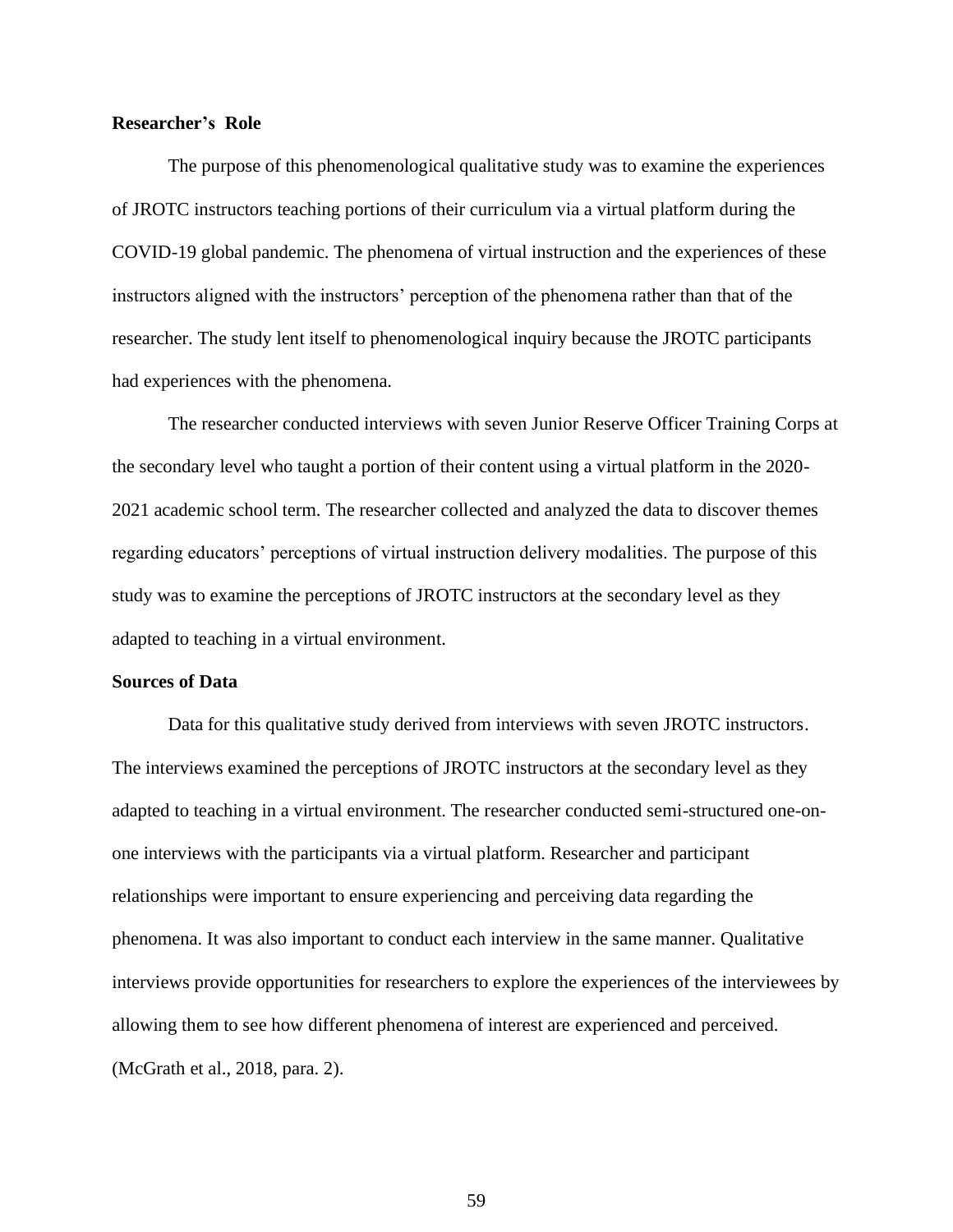## **Participants**

Due to the nature of the study it was determined that 7 instructors would be sufficient. The following table is a breakdown of demographic data. The table contains the participant identification letter representation, the branch of the military served, the years of military service, the years of teaching experience, and gender.

# **Table 1**

#### *Participant Demographic Data*

| Participant   | <b>Branch</b> | <b>Years of Military</b><br><b>Service</b> | <b>Years of</b><br><b>Teaching</b> | Gender |
|---------------|---------------|--------------------------------------------|------------------------------------|--------|
| $\mathbf{A}$  | <b>Navy</b>   | 26                                         | over 10                            | Male   |
| B             | <b>Navy</b>   | 23                                         | over 10                            | Male   |
| $\mathcal{C}$ | <b>Navy</b>   | 20                                         | over 10                            | Male   |
| D             | <b>Navy</b>   | 25                                         | under 10                           | Male   |
| E             | Army          | 24                                         | under 10                           | Male   |
| $\mathbf{F}$  | Army          | 28                                         | under 10                           | Male   |
| G             | Army          | 24                                         | over 10                            | Male   |
|               |               |                                            |                                    |        |

Participants agreed to take part in the study with the understanding that other demographic information would remain anonymous not only due to the information revealed in the research, but also because each participant was a JROTC instructor working in programs of study in the same local school district. Anonymity ensures a level of protection for the identity of the participants. The total number of interviews conducted for this study was seven instructors certified by the Tennessee Department of Education. All seven instructors were former officers in differing branches of the United States military. Five of the instructors had five years or more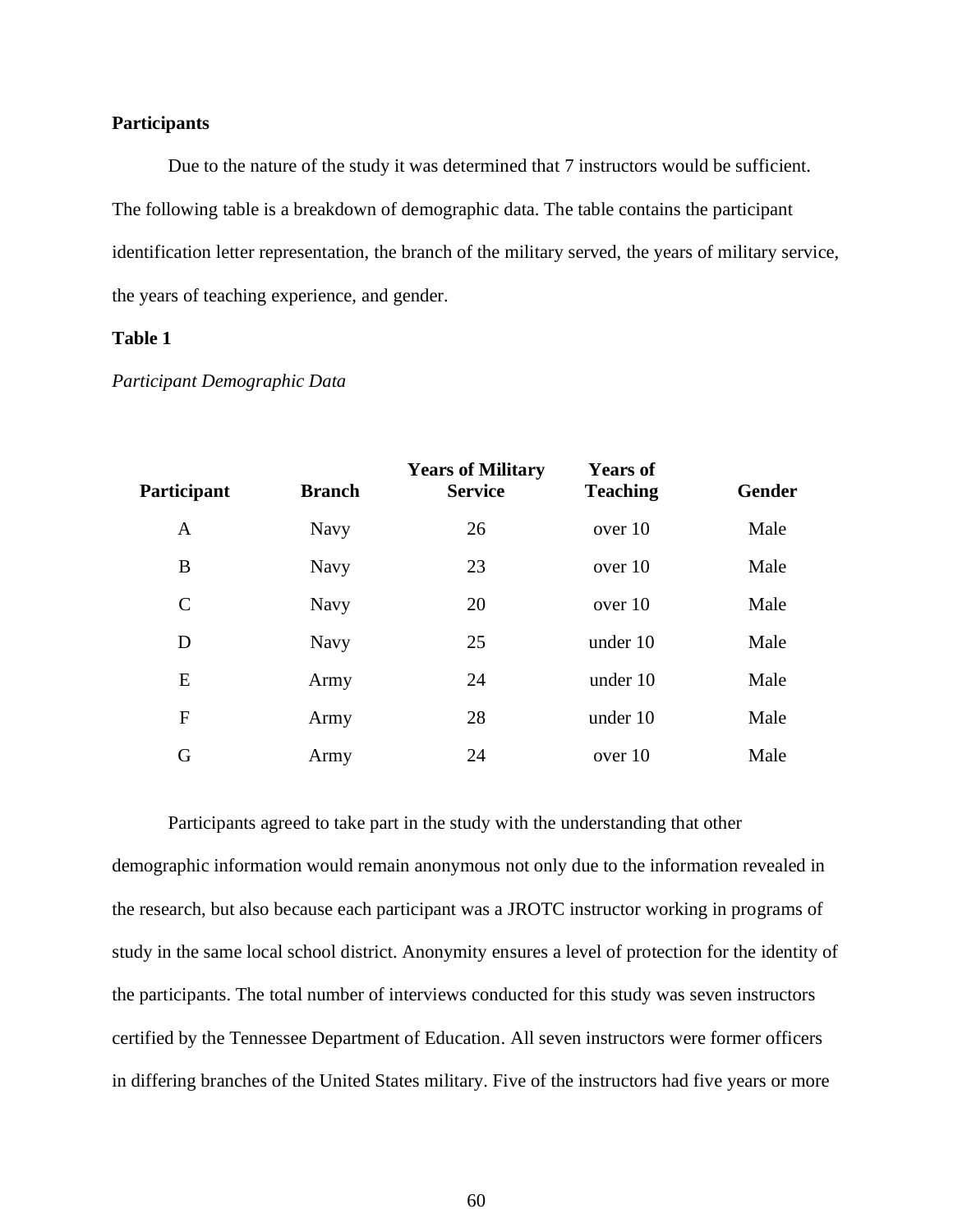teaching experience within the public school system, while two had less than five years. Each instructor had at least twenty years of prior military service and officially retired from military service. The longest serving participant had twenty-eight years of military service. Three participants were members of the United States Army, while the remaining participants were former members of the United States Navy. All seven instructors were male. All instructors agreed to an interview lasting between thirty minutes to one hour. The researcher conducted each interview using the Microsoft TEAMS virtual platform off contracted hours. The interview consisted of ten questions regarding the delivery of instructional content using a virtual platform. **Sample**

Seven JROTC instructors who shifted from a face-to-face instructional delivery model to a virtual instruction delivery model for any or all parts of their curriculum could participate in this study. Because sampling is usually part of a qualitative study, the researcher incorporated a simple random sample for the instructors. Instructors were lettered A-G to form a nonprobability convenience sample method. The purpose of this phenomenological qualitative study was to review the experiences of JROTC teaching portions of their curriculum using a virtual platform during the COVID-19 global pandemic. The phenomena of virtual instruction and the experiences of these instructors aligned with instructors perceiving the phenomena rather than how it appeared to the researcher.

## **Data Collection Strategies**

Data for this qualitative study derived from interviews with seven JROTC instructors. The interviews examined the perceptions of JROTC instructors at the secondary level who taught a portion of their content utilizing a virtual platform in the 2020-2021 academic school term. Advantages of interviews is the amount of detailed information is available, than what is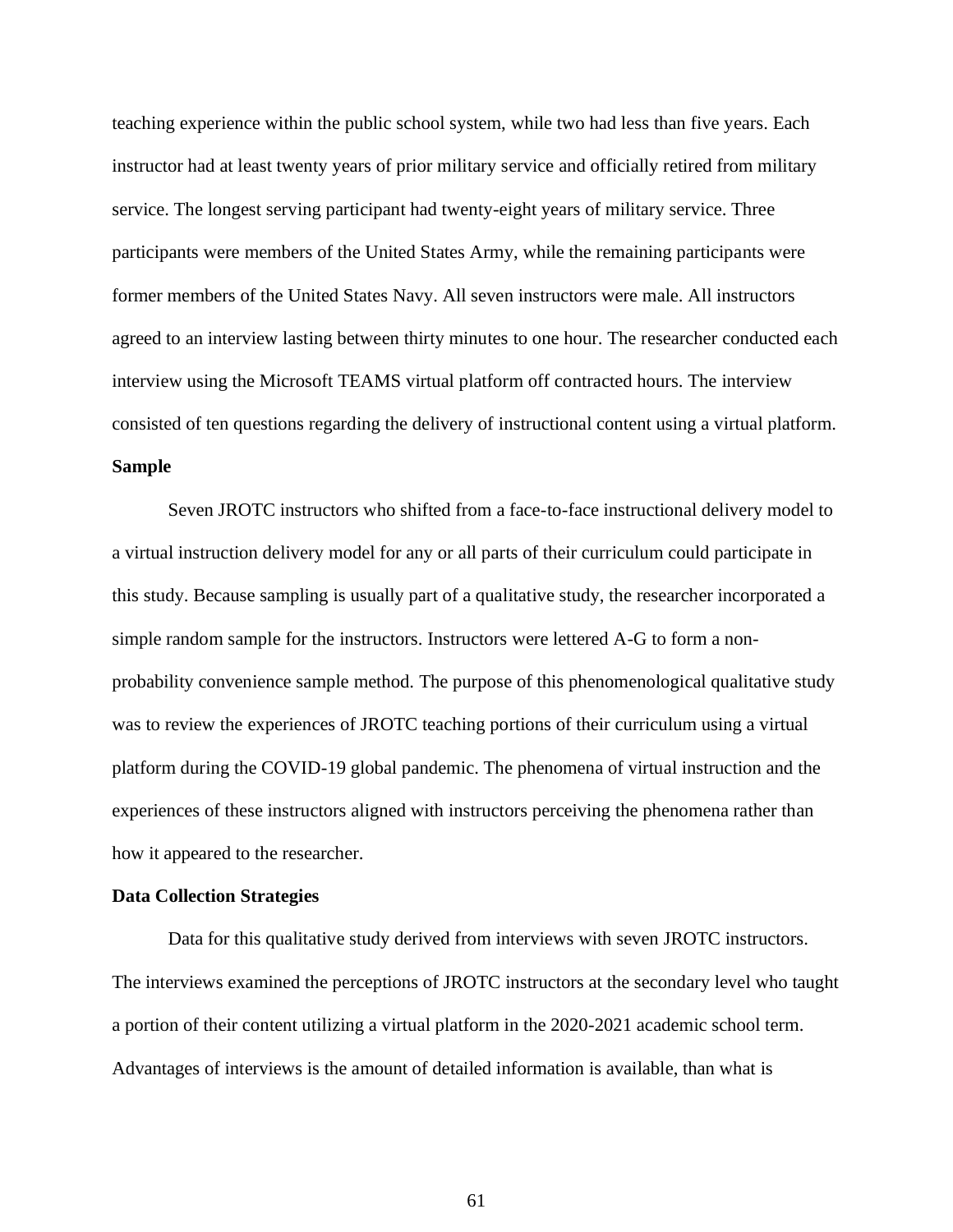available through differing data collection strategies. Interviews provide a more relaxed environment when the researcher is collecting information and people may feel more comfortable having a conversation about programs as opposed to filling out a survey (Boyce & Neal, 2006, p.3).

Interviews used a virtual meeting platform, Zoom or Teams, to ensure that each participant was at ease and in a comfortable environment. The purpose of this qualitative study was to examine the experiences of JROTC instructors teaching portions of their curriculum using a virtual platform during the COVID-19 global pandemic. Names were kept confidential and instructors were only identified by lettering, A-G.

#### **Data Analysis Strategies**

The researcher reviewed transcripts and interview notes. All transcripts were initially read and member checked. To gain an overall understanding and an initial sense of what may be specific themes, a first coding produced significant chunks of words, phrases, and sentences that pertained to the perceptions of JROTC instructors as they adapted to the change from face-toface delivery of instruction to delivery of instruction in a virtual environment. These findings guided the emergence of meanings and themes during a second and third coding, which were then clustered into thematic labels common to all the participants' transcripts. The researcher reduced the code upon a second review. Upon examining the themes, an in-depth narrative was created for a final description of the phenomenon. Specific participant quotes were used to add to the thick, rich description.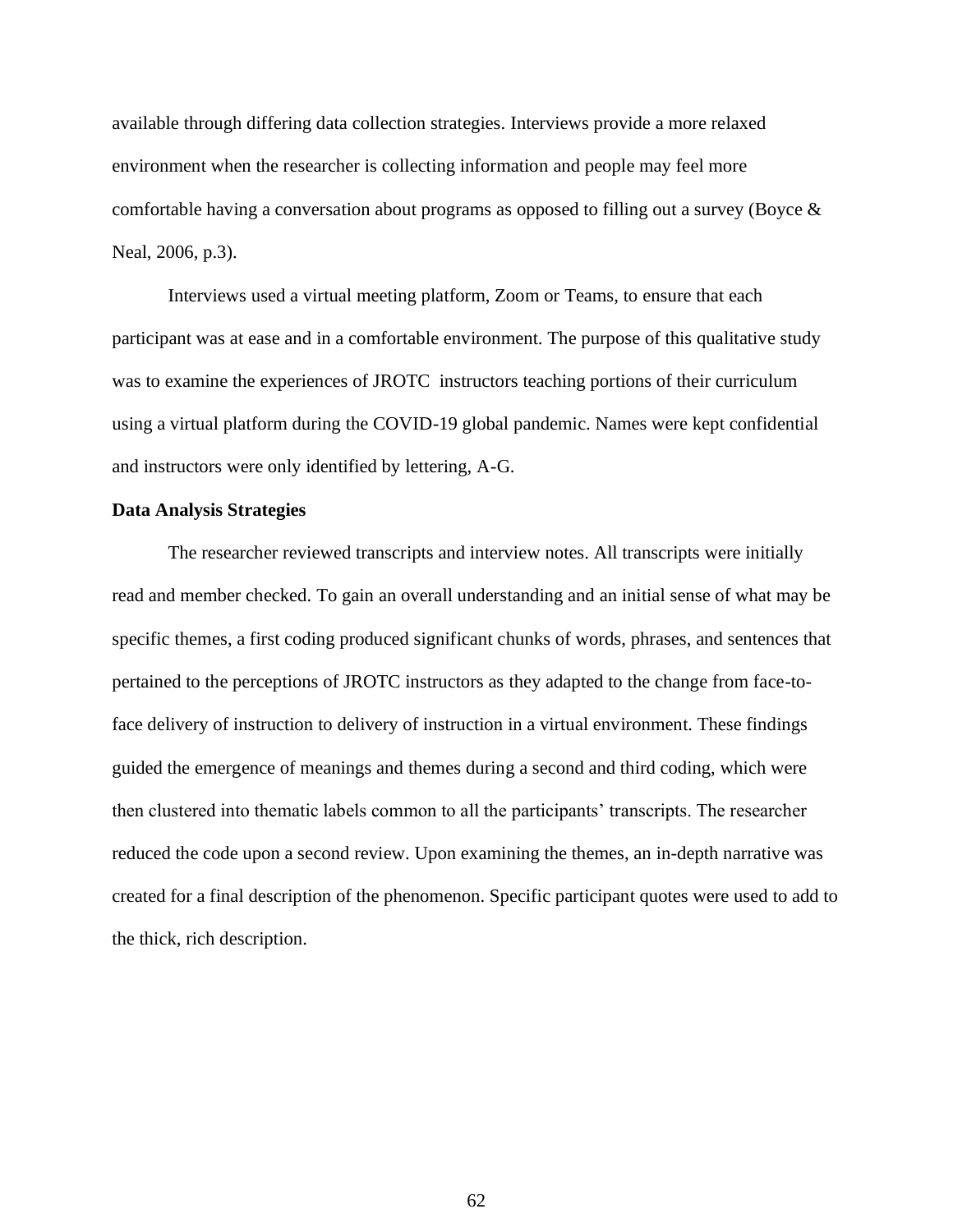## **Assessment of Quality and Rigor**

## *Trustworthiness*

Within the interviews, participants were free to vocalize their feelings regarding experiences they had in teaching portions of their curriculum used a virtual platform during the COVID-19 global pandemic. Since instructors' identity was only a letter from A-G, they should be able to speak freely about their thoughts, feelings, and perceptions regarding the experiences of delivering content virtually. The researcher electronically recorded each interview and coded the responses to discover themes associated with the perceptions of each instructor.

## *Credibility*

To ensure credibility, the researcher used member checking. After conducting interviews, the researcher sent a summary of individual interviews to each participant and allowed them to review what was asked, how it was answered, and to edit their responses. "Member checking is primarily used in qualitative inquiry methodology and is defined as a quality control process by which a researcher seeks to improve the accuracy, credibility and validity of what has been recorded during a research interview" (Harper & Cole, 2012, para.1). Accurately portraying the responses and experiences of the participants regarding are important for credibility and trustworthiness in a qualitative study. Member checking is key to assure participants' voices are not only heard but also to ensure statements are true, clear, and concise. Candela (2019) stated in her report on member checking "Member checking provides a way for the researcher to ensure the accurate portrayal of participant voices by allowing participants the opportunity to confirm or deny the accuracy and interpretations of data, thus adding credibility to the qualitative study" (para.1). Member checking also assures that researcher bias does not play a role in data outcomes and establishes trustworthiness. This method relinquishes authority to the participants and their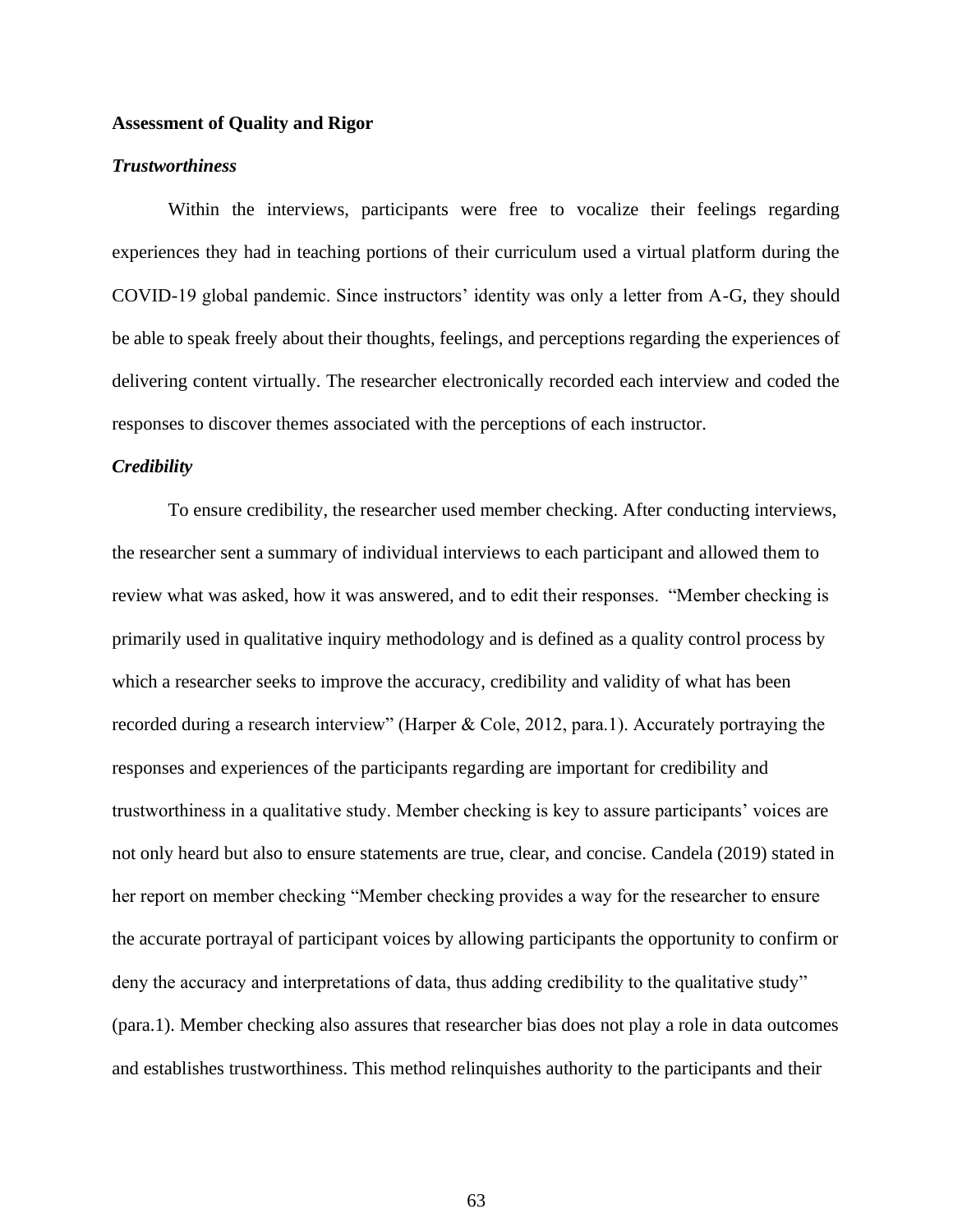perspectives and therefore manages the threat of researcher bias (Padgett, 1998). In addition to member checking, Dr. Joseph Cross, Chief Education and Curriculum Division, US Army ROTC, served as a peer debriefer, examining the research transcripts and the final report methodology to provide feedback ensuring validity.

#### *Transferability*

Transferability is the way in which research findings in a study can transfer from the scenario under study into a differing scenario to examine whether findings can apply to other settings. Transferability, however, is not merely a discussion of whether those findings are transferable. Individuals who read and examine the report and not the researcher determine transferability. "Whether findings can be transferred or not is an empirical question, which cannot be answered by the inquirer alone. Persons reading the qualitative inquiry reports have to make this decision" (Williams, 2018, para.1).

This research employed purposeful sampling. The researcher selected JROTC instructors based on their overall knowledge and work with the phenomena of virtual instruction during the COVID-19 global pandemic.

#### *Dependability*

Dependability of a study refers to the consistency of data over time and over a period of studied conditions (Toban & Begley, 2004). The researcher does not determine high or low dependability, rather the accuracy of repetition of the study over time and scenarios indicate dependability. If another researcher can easily follow the decision trail used by the initial researcher, then it is assumed that the dependability of the study is high. (Thomas & Magilvy, 2011). For the purposes of this study, the researcher completed interviews with confidentiality and fidelity and ensured the privacy of the documentation. The researcher coded and recoded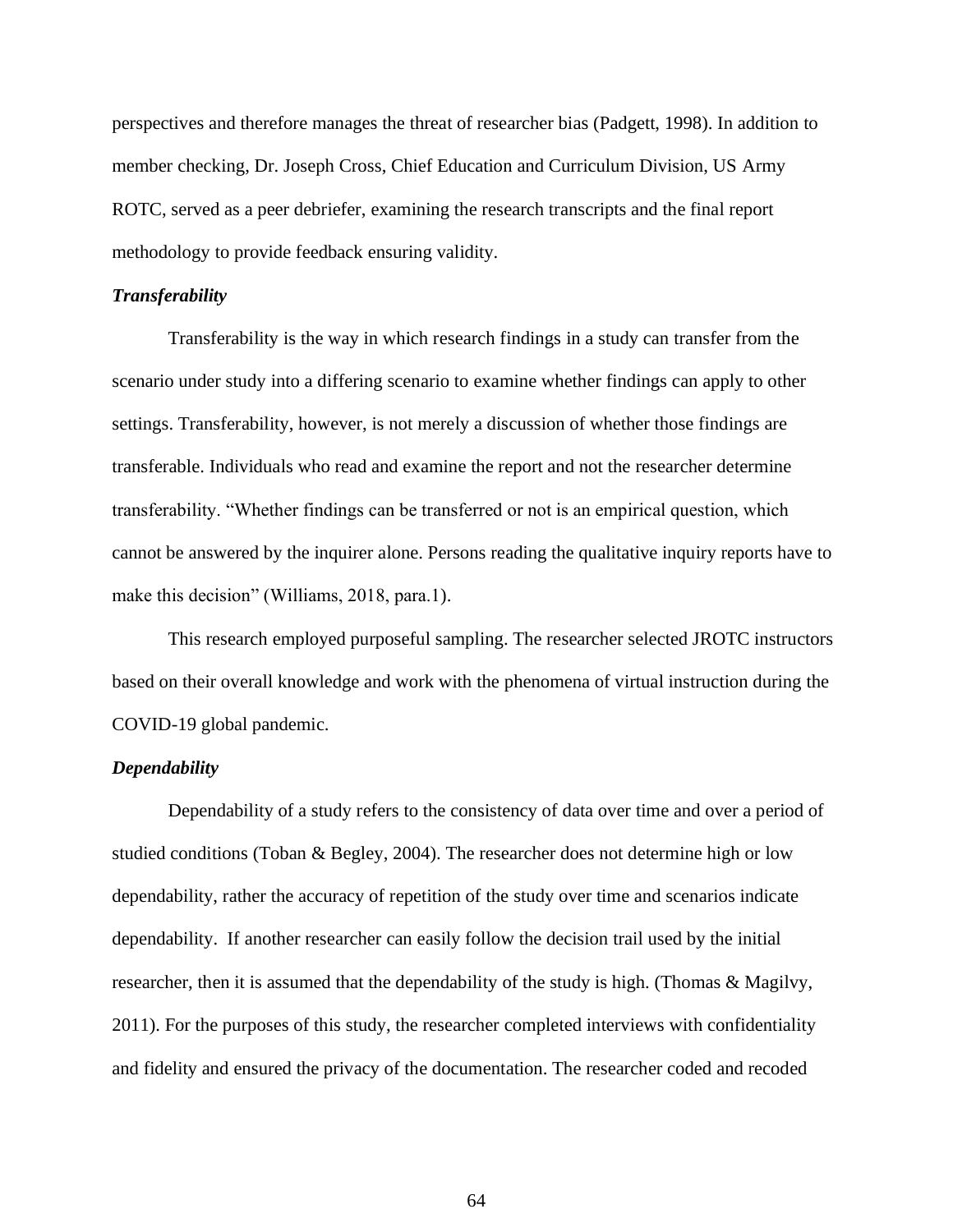each interview to discover where answers aligned with the specific interview questions, transcribed and member checked the information, and identified emergent themes.

## *Confirmability*

Confirmability is a sense of trustworthiness that a researcher must ensure to be confident in the findings of the research. This must be shaped by the actions and interviews of the participants regarding their experiences with virtual instruction and not by the bias of the researcher. The researcher was mindful of the practice of reflexivity. "Reflexivity offers a way for us to check ourselves and our research process(es). [Reflexivity] requires critical selfreflection on the ways in which researchers' social background, assumptions, positioning, and behavior impact on the research process" (Finlay & Gough, 2003, p.IX). Ensuring that, the researcher maintained a personal journal regarding selection of topics and participants, phrasing of interview questions, and coding data to ensure the research process was not the result of bias by the researcher.

## **Ethical Considerations**

Researchers must adhere to ethical considerations to balance the risks and rewards of the research. Ethical considerations include maintaining the anonymity of all participants. The researcher needs to consider confidentiality between JROTC/ROTC instructors and their places of employment. As an JROTC Curriculum Specialist within one of the school districts where participants will be chosen, the researcher for this study needed to ensure no impact on the answers from the participants and that the participants did not affect researcher bias. Other considerations revolve around ensuring permission for instructors' participation, including interview questions published with anonymity, and consideration for military customs and practices.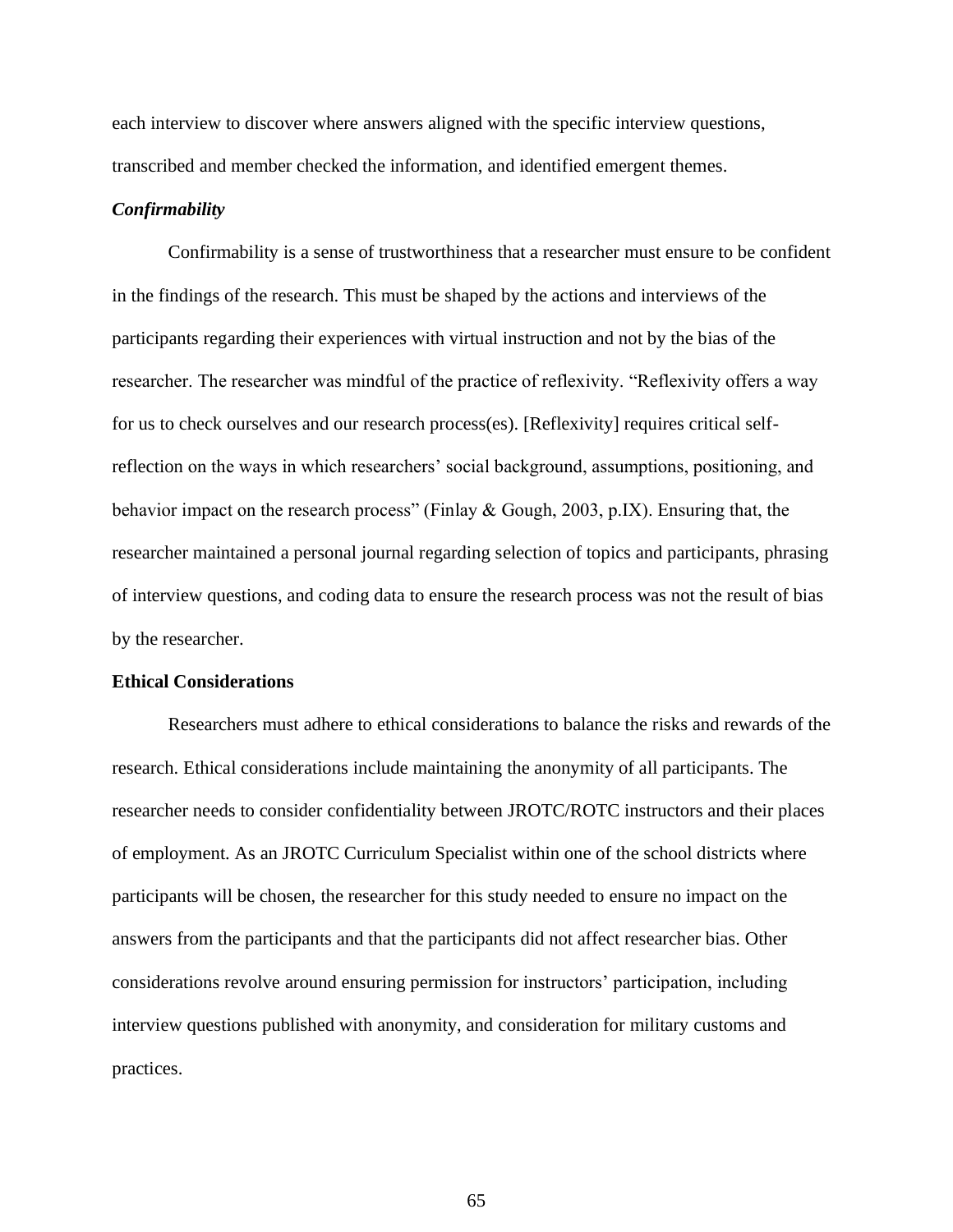# **Chapter Summary**

This chapter contained information pertaining to the type of research included in a phenomenological qualitative study, including methodology, data sources, research questions, credibility, transferability, dependability, and confirmability information, and any ethical considerations that play a role in the researcher responsibility to conduct the research and examine the results. Chapter 3 also outlines the The Fullan Change Theory, The Lewin Theory of Change, and the Adaptive Leadership Model theoretical frameworks. Chapter 4 includes the findings of the research.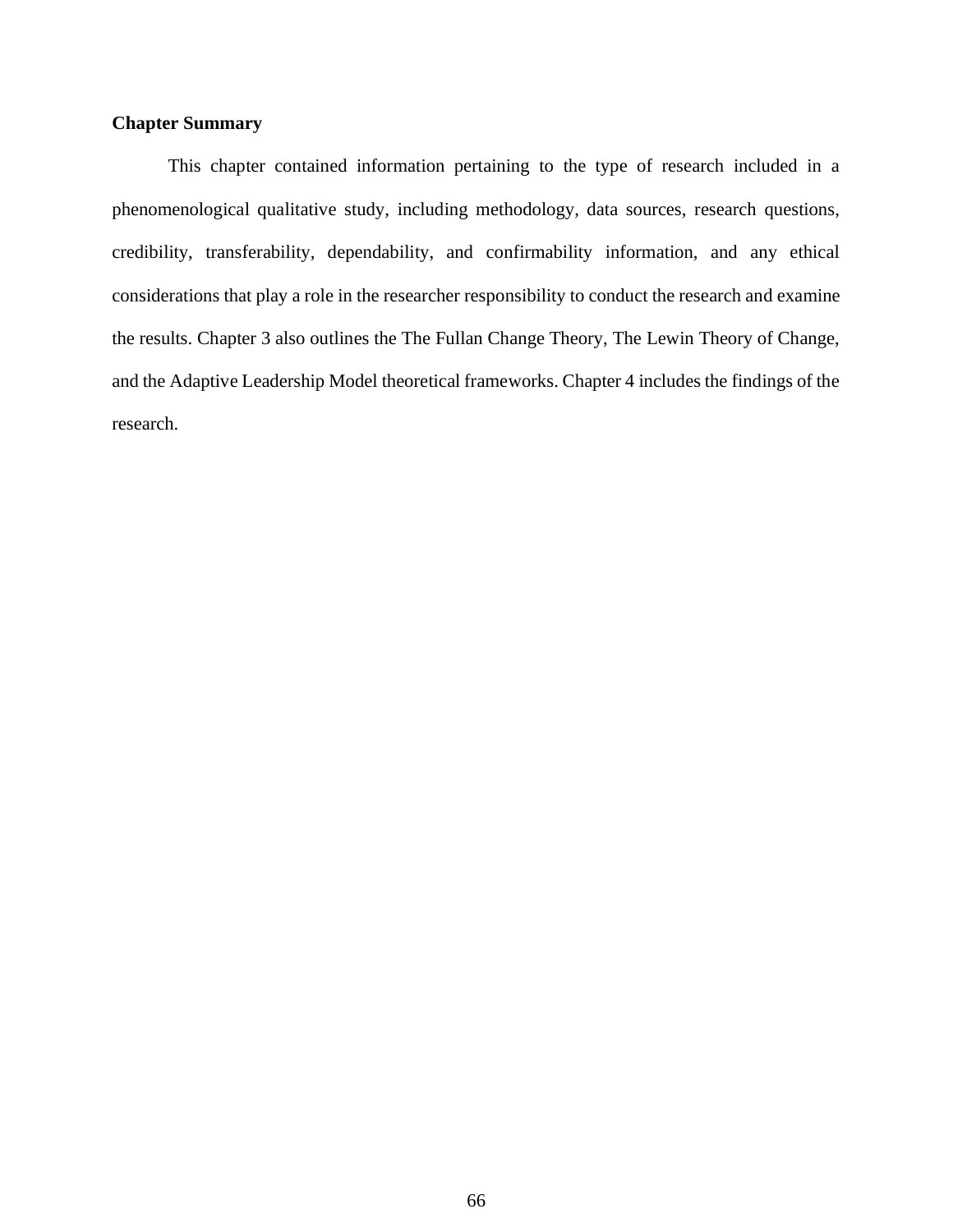#### **Chapter 4. Findings**

The purpose of this phenomenological qualitative study was to examine the experiences of JROTC instructors in teaching portions of their curriculum using a virtual platform during the COVID-19 global pandemic. The research focused on seven JROTC instructors who shifted from a face-to-face instructional delivery model to a virtual instruction delivery model for any or all parts of their curriculum during the COVID-19 global pandemic from March 2020 through May 2021. The researcher analyzed instructor perceptions of delivering instruction via a virtual teaching model. Data derived from interviews with seven JROTC instructors and identified perceptions and adaptations of moving from a face-to-face instructional delivery model to a virtual delivery model of instruction. The study was guided by the primary research question and the five following research questions.

## **Primary Research Question**

The primary research question guiding the current study was: What were the perceptions of JROTC instructors as they adapted to the change from face-to-face delivery of instruction to delivery of instruction in a virtual environment?

RQ1. What factors supported changing from a face-to-face instructional delivery method to a virtual instruction delivery method?

RQ2. What factors inhibited changing from a face-to-face instructional delivery method to a virtual instructional delivery method?

RQ3. What perceptions existed regarding virtual instruction prior to the change from face-to-face instruction to delivery of instruction virtually?

RQ4. What processes and procedures were developed due to the change from face-toface instruction to virtual instruction?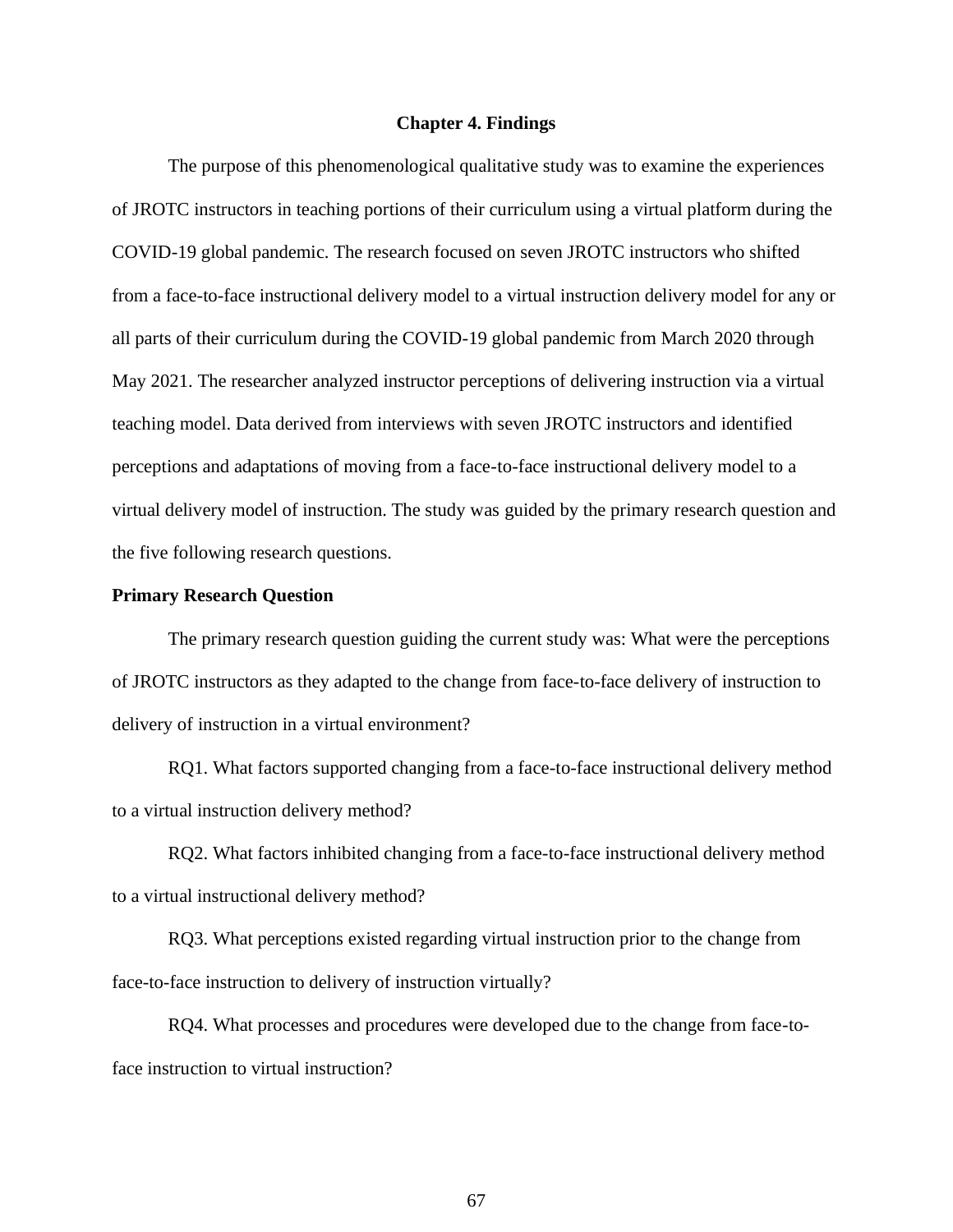RQ5. What adaptations to current instructional practices occurred by changing from faceto-face instruction to virtual instruction?

#### **Participants**

Participants agreed to take part in the study with the understanding that other demographic information would remain anonymous not only due to the information revealed in the research, but also because each participant was a JROTC instructor working in programs of study in the same local school district. Anonymity ensures a level of protection for the identity of the participants. The total number of participants for this study was seven instructors certified by the State Department of Education. All seven instructors were former officers in differing branches of the United States military. Five of the instructors had five years or more teaching experience within the public school system, while two had less than five years. Each instructor had at least twenty years of prior military service and officially retired from military service. The longest serving participant had twenty-eight years of military service. Three participants were members of the United States Army, while the remaining participants were former members of the United States Navy. All seven instructors were male. All instructors agreed to an interview lasting between thirty minutes to one hour. The researcher conducted each interview using the Microsoft TEAMS virtual platform off contracted hours. The interview consisted of ten questions regarding the delivery of instructional content using a virtual platform.

## **Results**

Analysis of the data revealed identified JROTC instructor perceptions and discovered themes that existed among the group of instructors. The results of the coding yielded the following themes: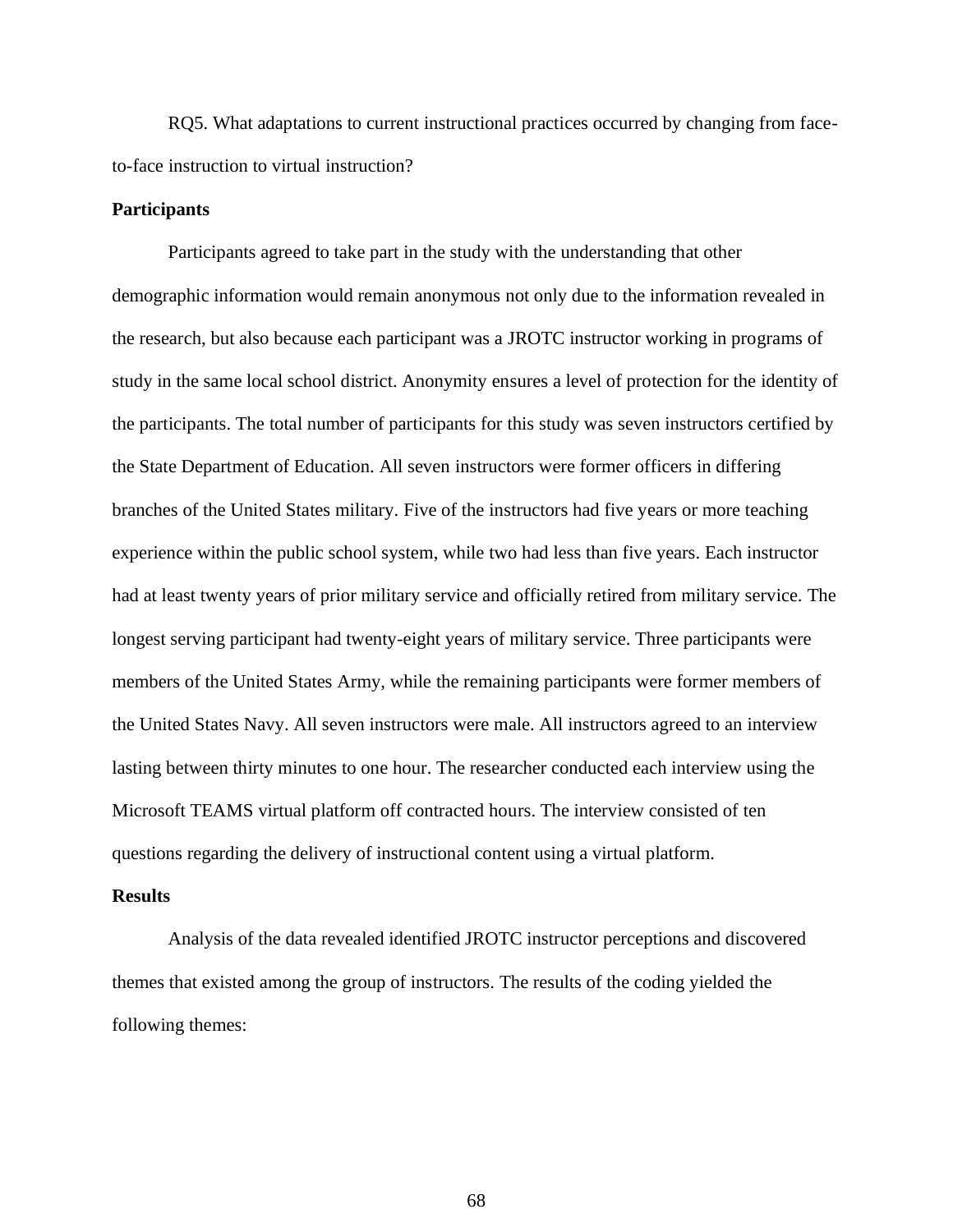A virtual delivery model of instruction does not permit instructors to teach certain concepts of the JROTC curriculum adequately.

The importance of a face-to-face delivery model of instruction connects to growth of a JROTC cadet in leadership development.

An overall lack of instructor preparation for using virtual instruction, but military training prepared them to be adaptive.

Instructor perception of being ineffective in delivering instruction in a virtual environment.

● A new-found comfort in delivering overall instruction in both a virtual and face-to-face environment.

# **Themes**

The purpose of this phenomenological qualitative study was to examine the experiences of JROTC instructors in teaching portions of their curriculum through a virtual platform during the COVID-19 global pandemic. This study lent itself to phenomenological inquiry because the JROTC participants had experiences with the phenomena. As a rule, JROTC cadets undergo a program wherein the expectation is to possess strong leadership skills upon completion.

## *Theme #1*

The first theme that emerged from the analysis of data was that a virtual delivery model of instruction does not permit instructors to teach certain concepts of the JROTC curriculum adequately.

The factors that supported changing from a face-to-face instructional delivery method to a virtual instruction delivery method produced some common themes that came to light within the interviews. The instructors perceived that moving from a face-to-face instructional delivery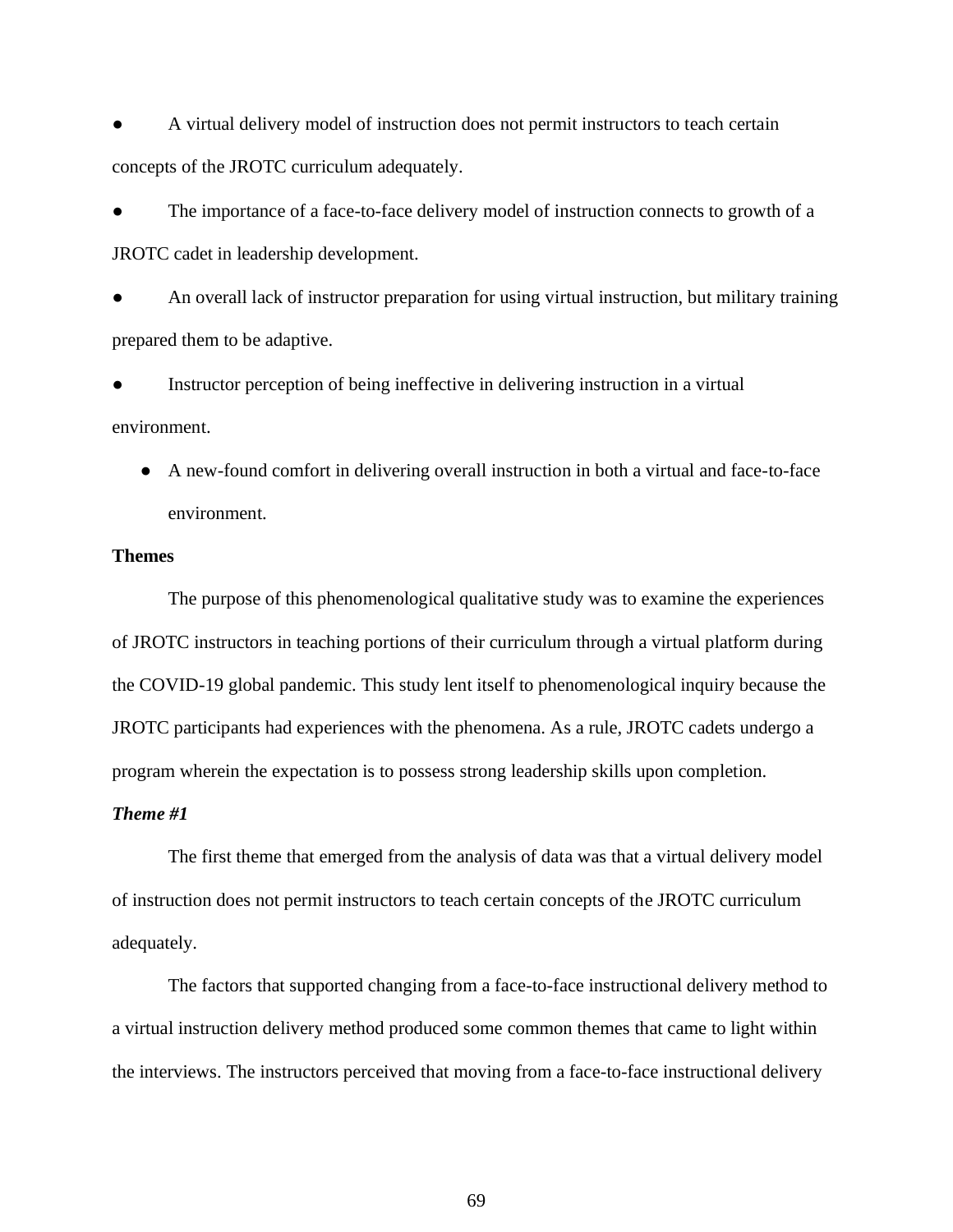model to a virtual model of instruction impeded their ability to teach certain components of their curriculum effectively. According to Participant A, "Long story short, you have to break down your entire curriculum and pull out those areas that can easily be transformed into virtual. I think it's the combination of the difficulty of changing some of the curriculum over to a virtual class along with the frustration of verifying 'how do I know the student did that?'"

Educators expressed that the virtual model of instruction did not allow them opportunities to teach the hands-on components; therefore, cadets lost interest and became disengaged with the remaining curriculum. Participant D surmised, "It's hard. It's hard to teach physical fitness. How do you follow up? You know, how do you ensure kids are doing it properly?" Participant F added, "It was very difficult. I had to try and find things that they could do on the virtual side. What could they do that actually kept them engaged?"

Instructors also felt that uniform inspection, components of physical fitness, and marching were all aspects that could not be monitored by the instructor during instruction utilizing a virtual platform. Participant C stated, "A lot of what we do is practical. It's hands on if you will. We teach by direct instruction and without all of those things we really don't have much to teach. Our example is wearing a uniform. It's very difficult to do that. I found it very difficult to do that in an online session." Participant B agreed, **"**You can't inspect a student virtually. It's virtually impossible to see their uniform and how it looks. You can't teach them how to march on a computer. You have to have him there because you've got to be able to correct them and show them exactly how to do it."

The overall theme that emerged from the data analysis was that a virtual delivery model of instruction did not permit instructors to teach certain concepts of the JROTC curriculum adequately.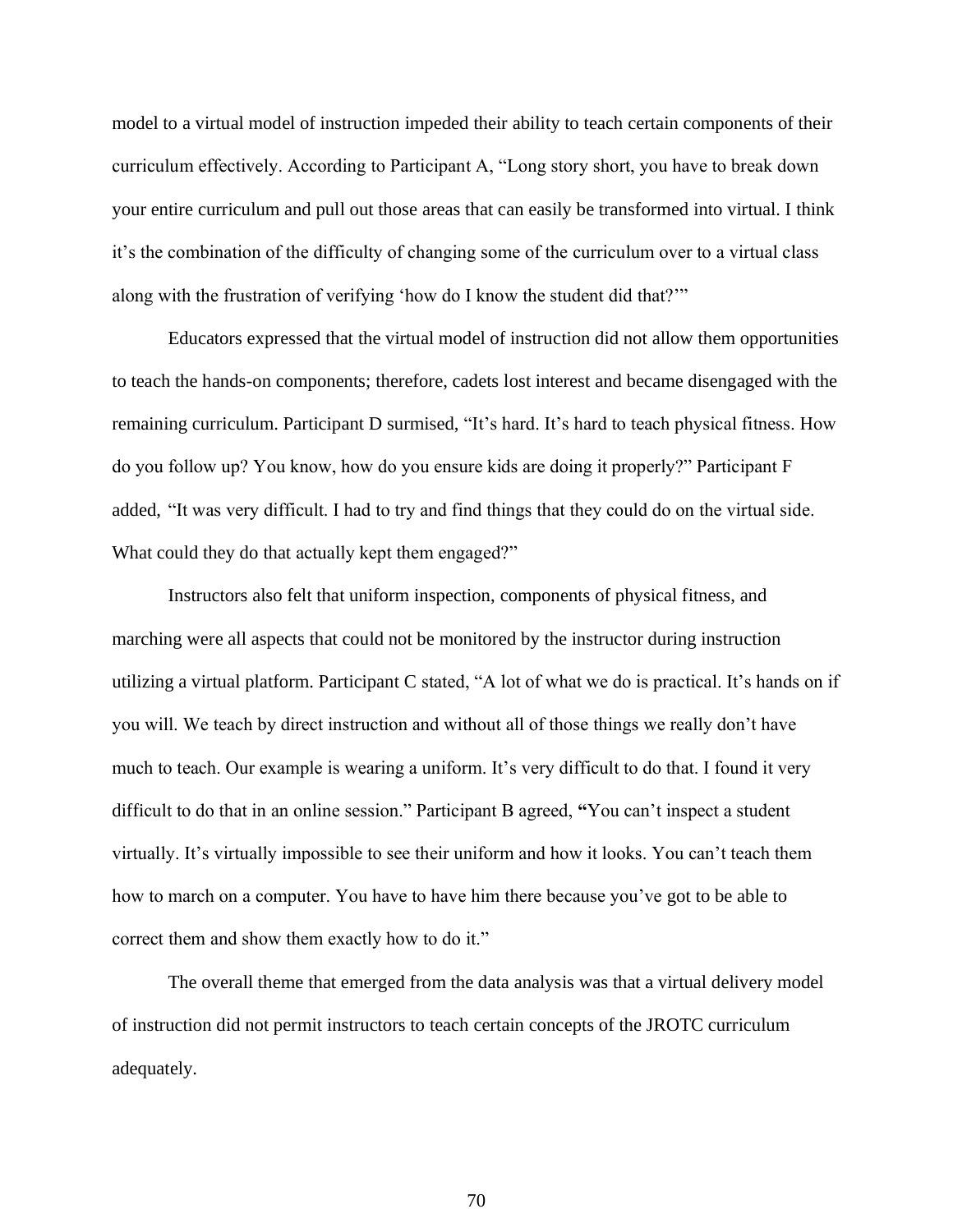## *Theme #2*

A second theme that emerged from the analysis of data was the importance of the face-toface delivery model of instruction connected to the growth of a JROTC cadet in leadership development.

Factors that inhibited changing from a face-to-face instructional delivery method to a virtual instructional delivery method centered around common themes discovered during the interview process. All instructors noted that cadet leadership and the growth of cadet leadership was negatively impeded due to moving from a face-to-face instructional delivery model to a virtual delivery model of instruction. Instructors reported that leadership was best taught in a face-to-face environment wherein cadets could interact with one another in larger group settings in physical training exercises, personal drill exercises, and in class exercises. Participant B stated, "It's vitally important that we're face-to-face. I know part of the requirement for being a leader is they have to be able to instruct. They have to be able to teach manuals of arms. They have to be able to march. They've got to be able to teach parts of lessons with the instructors. Staring at a screen is not the same as having a full platoon in front of you and being able to do it hands on. So it's critical." Participant C inserted, "It certainly negatively impacted us. Those senior cadets take the leadership roles and teach how to march and wear uniforms. That critical piece didn't exist. They've got to be able to lead a class, whether they're teaching them how to march or how to do manual swords. You know they've got to be right there in front."

Instructors noted that interacting with cadets via screen time was not as beneficial for learning leadership skills than was actually interacting face-to-face. Participant D remarked, **"**You know they are the leaders. They're the ones who are typically instructing PT, drill, personnel inspections, and even in a class setting. The standard for academics. How do you do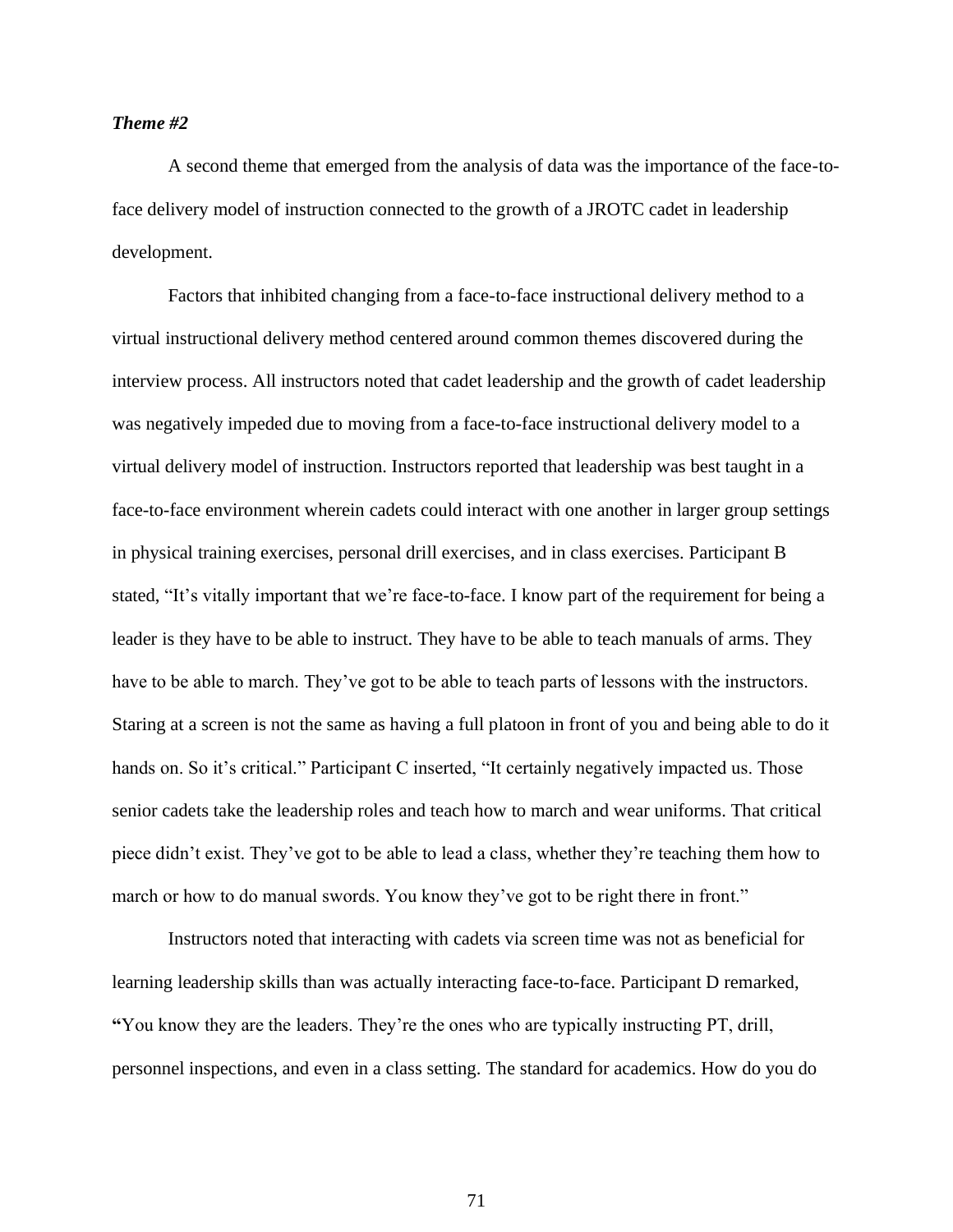that virtually, you know? It's extremely difficult." Participant F added, "It was very difficult. That was the big challenge because they need to be here to get the basics. They had to get the basic training, which was what ROTC is about and how to be a leader down the road. It's hard to be a leader when you're sitting there looking at him on a screen." According to Participant G, "Yeah, well, one big way is with leadership. You have to be there. I mean, it's a hands-on thing. You just don't get the same reaction and you don't get the quality time of showing leadership and mentoring."

The theme that emerged from the data analysis was that a virtual delivery model of instruction inhibited growth of a JROTC cadet in leadership development.

# *Theme #3*

The third theme that emerged from the analysis of data was the overall lack of instructor preparation for using virtual instruction when military training prepared instructors to be adaptive to a changing environment.

Interviewed instructors revealed common themes regarding the perceptions that existed regarding virtual instruction prior to the change from face-to-face instruction to virtual delivery. Overall, instructors perceived they were non-effective or less effective in their ability to teach their curriculum in a virtual setting. Participant B stated, "I did a lot of teaching. I mean, a lot of teaching. Virtual wise? We never did any virtual back then, you know back then it was you are there and you know you're there."

Instructors noted a lack of adequate training to deliver instruction in a virtual setting, either from the school district or from their individual branch of the military. Participant C reported, "Most teachers were thrown in headfirst into online instruction. I think it would have been great if we'd had a little bit of background on platforms that we were using, but as far as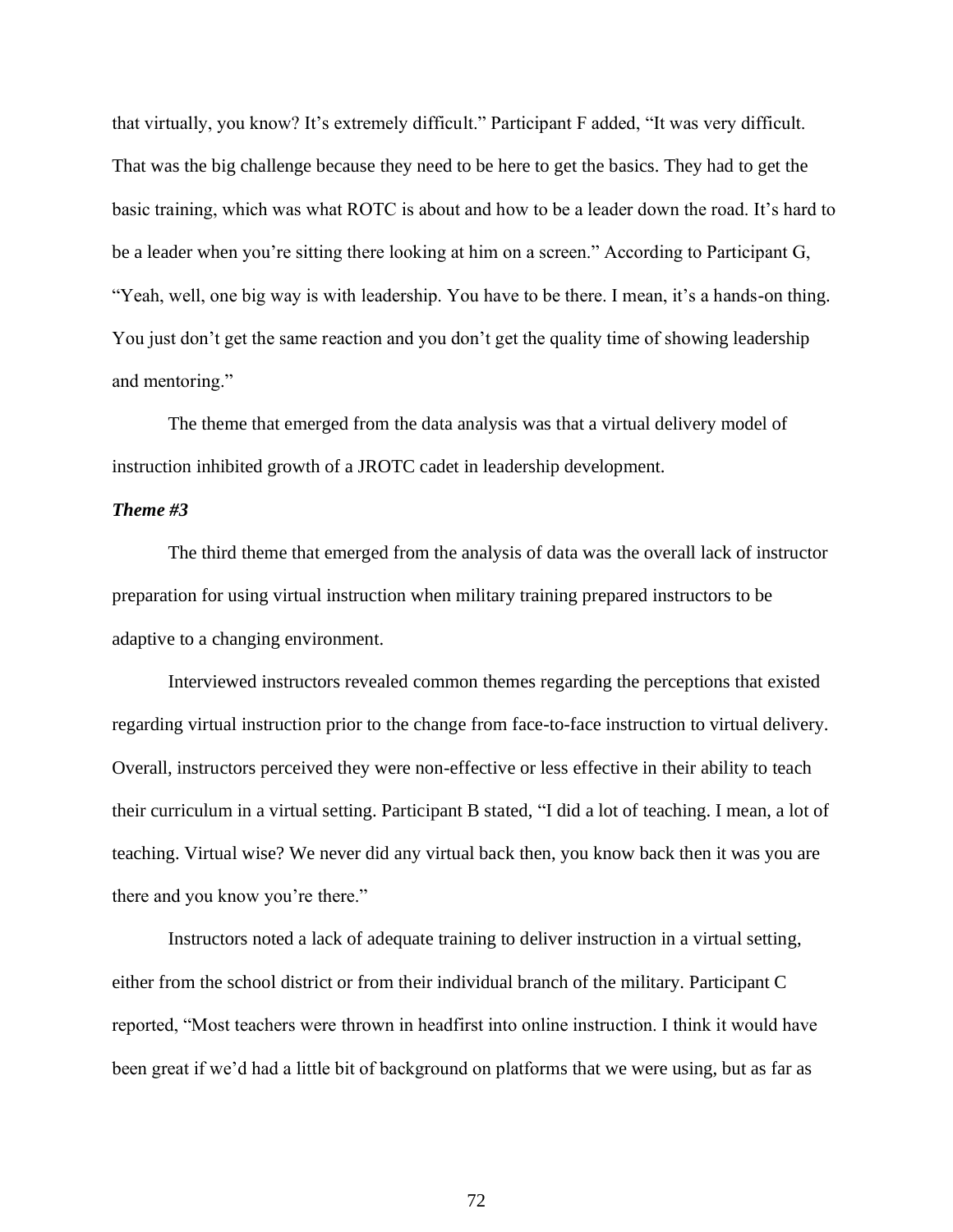being prepared, I was not prepared at all. Specifically, the ability to be able to adapt. They teach me to be prepared. They teach me to use resources. They teach me to work hard and to expect a great deal."

Instructors lamented that delivery of their individual curriculum could not be taught virtually, while others anxiously spoke about their lack of knowledge of technology as detrimental to instruction. Participant G replied, "One thing they did teach us was to adapt and overcome something that came along. You just had to figure it out no matter what, and get it done. It's a mission set before you, so you know you are taught to go out, pick out what you need to accomplish your mission sometimes with little or no instruction."

All instructors, however, expressed that, although they had not been trained to deliver instruction in a virtual setting, their individual military branch did prepare them to be flexible and adaptable to an ever-changing environment. According to Participant A, "And in the military, you're taught to be flexible yet rigid, but you're flexible enough that you can apply them. So you've got to be flexible enough to change as far as virtual training. In the military, we weren't really a virtual world at that time when I served, but again, it still goes back to being able to be flexible." Participant D added, "You know you're thrown things that you could never plan for and you just kind of learn to roll with the punches and do the best you can through any kind of situation that you're exposed to. I think you know, maybe this is a good example of that." Participant E expressed, "That's when this whole COVID thing hit. You know it was bothering a lot of people, you know, and honestly, it didn't really bother me that much because we were kind of built that way. I remember telling somebody that military guys were kind of built for this because we're used to it," while Participant F replied, "So in the military it is always that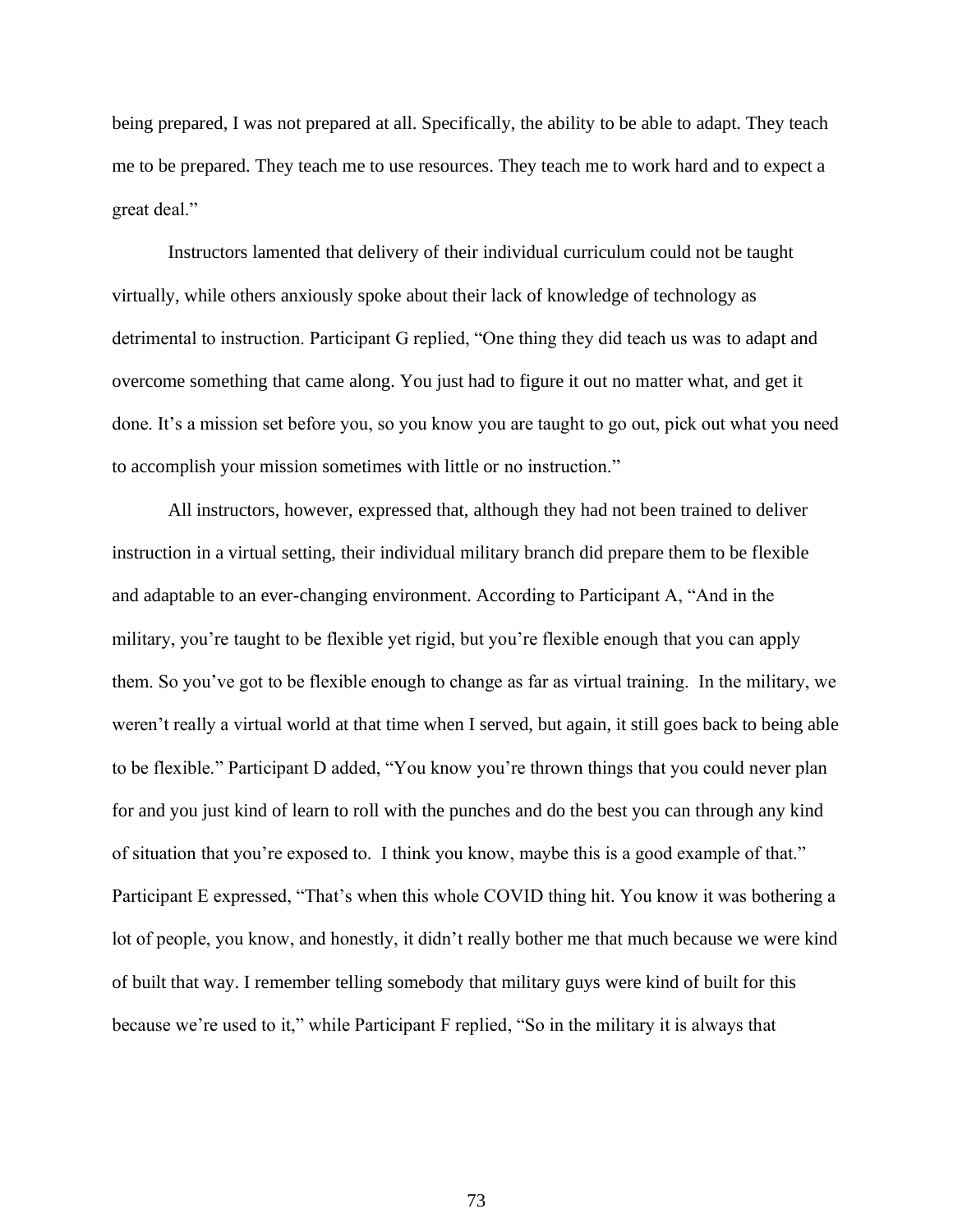improvise, adapt, overcome type things. In virtual teaching it is still that thing. That's what I ended up having to do a lot of."

Instructors were not prepared to utilize a virtual instruction delivery platform, however based on their military training, were prepared to be adaptive.

The theme that emerged from the data analysis was the 'perception of lack of instructor preparation for using virtual instruction, but military training prepared them to be adaptive.

## *Theme #4*

The fourth theme that emerged from the analysis of data was the overall instructor perception of being ineffective in delivering instruction in a virtual environment.

According to Participant A, "So, I would have said my effectiveness and teaching virtually would have been minimal, extremely minimal at best, and if I had to give it a number, I'd say 10% effectiveness. At that point I thought we were all nuts trying to go to a virtual."

Participant B remarked, "I would have been very, very ineffective. I think because I've never had to teach in front of a camera and talk to a screen and talk to a camera person. You know, without kids being right in front of me. It really threw me for a loop when I first started so I had to do a lot of practice runs."

Participant C added, "Well, it would have been very, very limited"; Participant D agreed,"I would not think that my level of effectiveness would have been very high. I would rate my chances of being effective as extremely low."

Participant F stated, "I'd almost tell him [principal] that that's the end of the program because it's just not something that you can do."

Participant G commented, "Not very well because I would not have been prepared. My experience, my own experience in education and some of the classes that I took through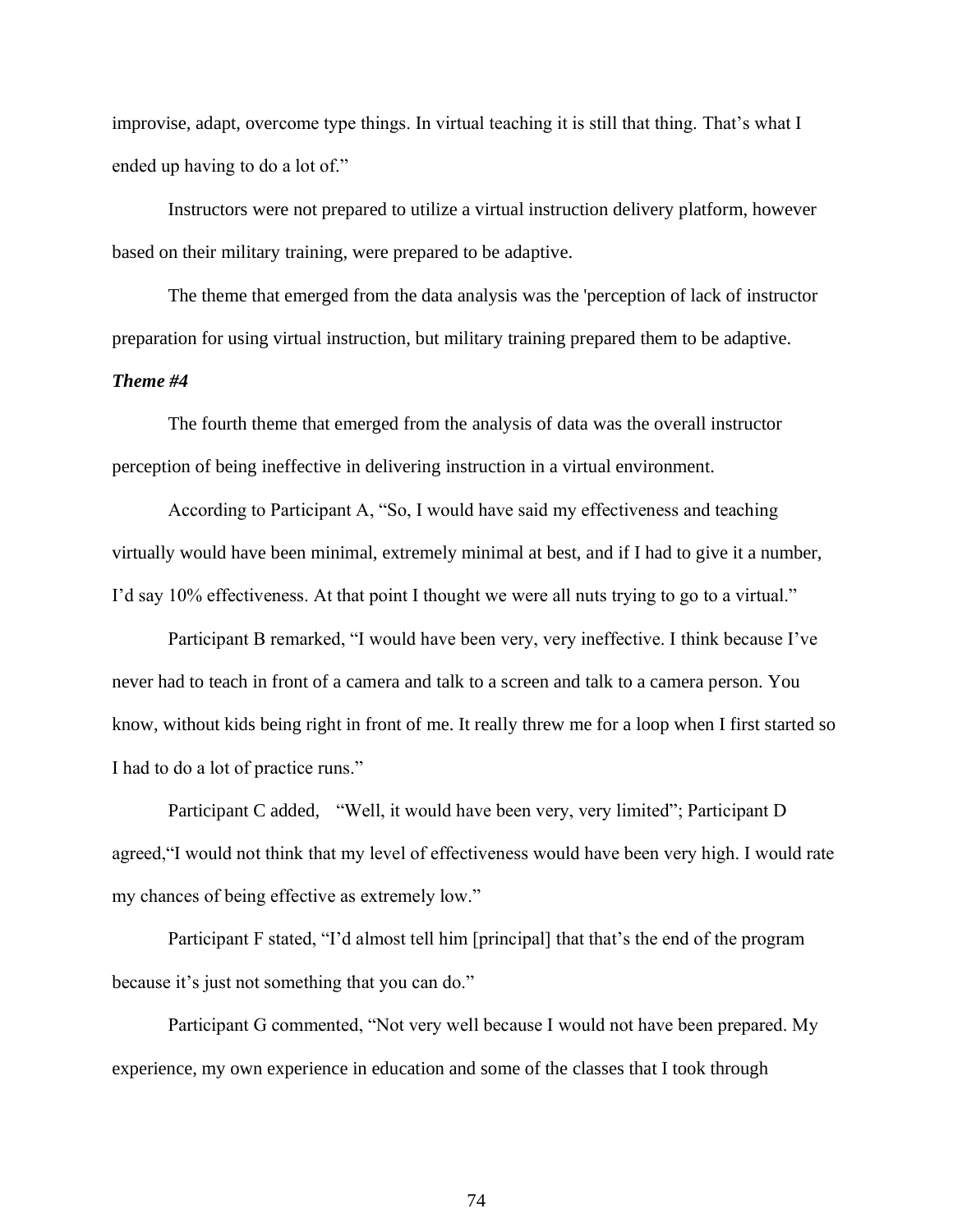Blackboard using Blackboard and those things. Taking some college courses that helped me. But you know, like I said, I don't think I can do that right now. I've got to put some time into this and get myself up to speed on it before I start teaching it."

Participant E had a different view regarding his level of effectiveness, however. Participant E explained, **"**I think even before COVID environment, if my battalion commander said 'Hey Participant E, you're giving a virtual class to these privates,' I could have thrown something together and given them an effective class. But I don't know. I mean, maybe it increased my effectiveness by 50% because I was forced to do it and forced to do the background work and put the slides together. But I think any competent military officer NCO could pitch a virtual class if they were told to in a short time frame."

The theme that emerged from the data analysis was instructor perception of being ineffective in delivering instruction in a virtual environment.

#### *Theme #5*

The final theme that emerged from the analysis of data was instructors having a newfound comfort in delivering overall instruction in both a virtual and face-to-face environment.

Themes regarding adaptations to current instructional practices occurred by changing from face-to-face instruction to virtual instruction. Participant A stated, "Well, I'm more comfortable. I'm certainly more comfortable. And so, it's changed as much as I am more comfortable in giving delivery in virtual. I think the kids know my expectations because all of them have also been through the pandemic period. It's just the flipping of the switch." Participant D added, "Well, I tell you, I certainly have come to value face-to-face and having kids present in person because they are so much more lively, energetic, enthusiastic and I would attribute a lot of that to their ability. Being able to interact with their friends means kids coming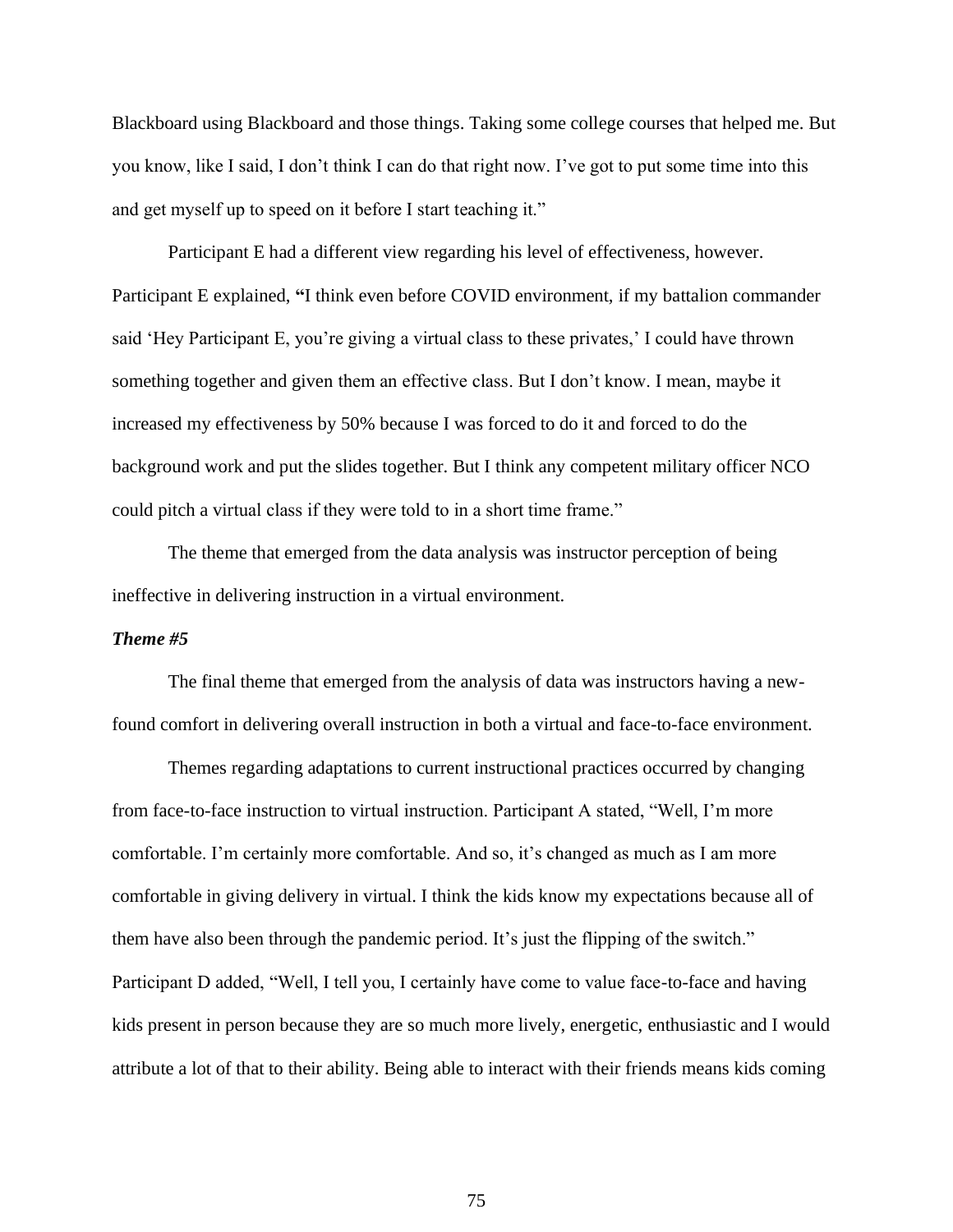in and talking loud and cutting up. They're in high school and there is a place for that. They don't get that virtually. Human interaction is really critical and, you know, without that, I really think that zapped a lot of their enthusiasm for learning. Face-to-face I think I would be much more forceful in my communication with the kids by emphasizing how important it is that they be on time. They are present on a daily basis, I think I would emphasize that a great deal more.

Instructors noted that teaching in a virtual environment increased their overall preparation and planning time, increased their overall ability to work with existing technology, and provided them with a sense of comfort, whether teaching virtually or in a face-to-face environment. Participant B reported, "I actually think it helps you know when you get over the virtual hurdle of having to talk with people on a screen. It makes talking to students face-to-face a lot easier, you know, especially when you want them to ask your question or you need to approach them. It's easier because we struggled, especially when I had part of the class in the classroom and the other classes on the screen. You learn how to balance that, and then I think I took from that and it made it a lot easier in the classroom. I don't do a lot of virtual, but what I still do is I still take all the tests, curriculum, and lessons that I downloaded onto canvas. Now, when students are quarantined or whatever, all we have to do is say, here's the lessons you need to do. Go on there, view the PowerPoint, read the presentation, take the quiz. A while back we didn't have all that. We weren't loaded up like that."

Participant E declared, "I mean, I think you're just more prepared, honestly. You're more prepared. You have to be planning ahead. Whereas, "what if we go virtual?" How am I gonna give this block of instruction? So basically, you're ready if you can't present it physically to the kids, but you've got to have that alternate virtual plan ready on the TEAMS platform. Basically, you just have to put in the extra work to make sure you're ready. Forward that lesson to be it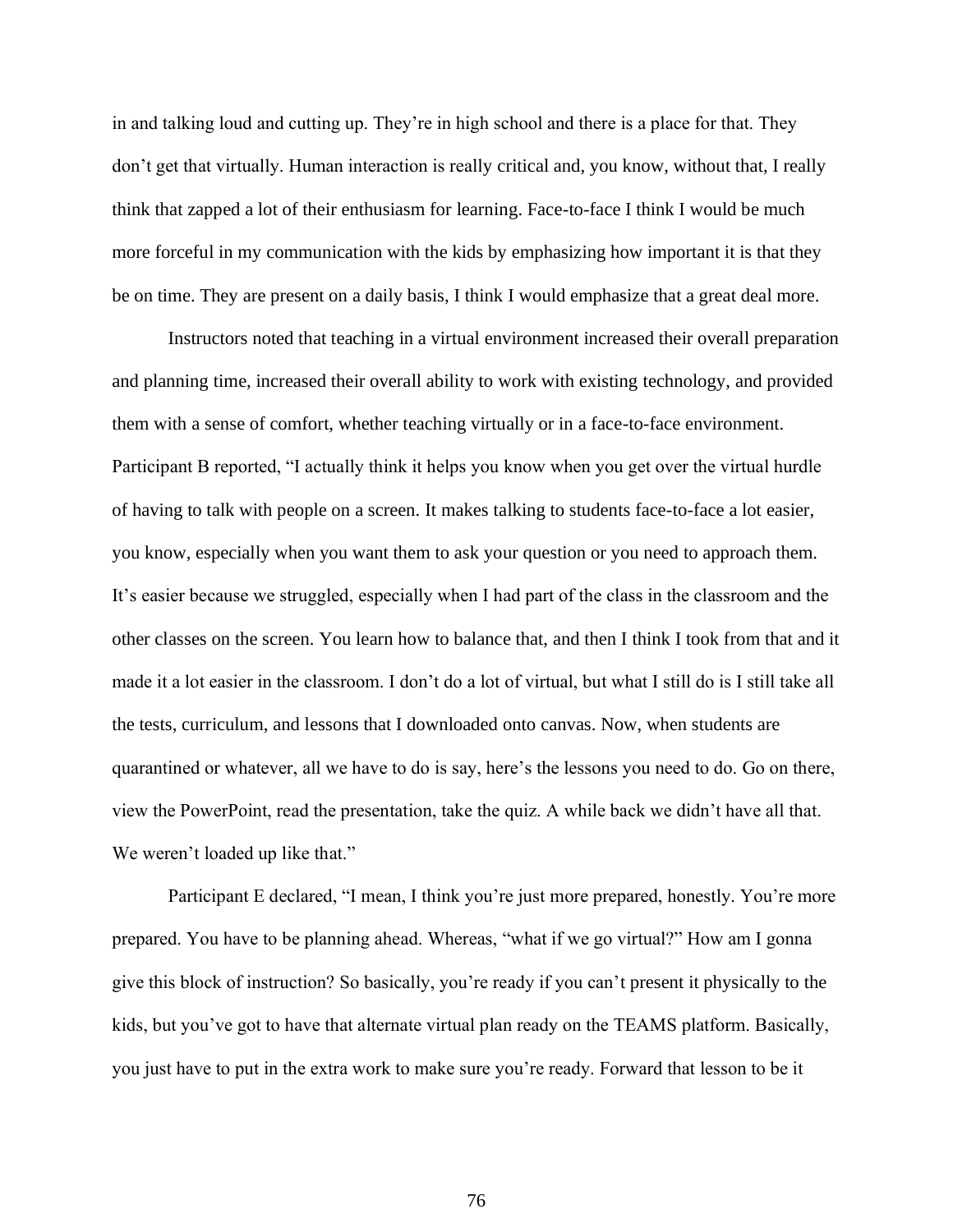physical or virtual. Yeah, there's extra readiness and extra preparation." Participant F expressed the same sentiment. "Well, one of the things I believe is having the curriculum manager. I've actually gotten to where I can use that a little better. The first year I was here and I was still trying to learn how to use that properly. Cadet command gave it to us so we could use it and they can actually see on there how many times it's been used. I was trying to figure all that stuff out but all the things that I was teaching I already knew, so now I'm drawing it on the board and everything. Now I can actually use the curriculum manager a little bit more than I did before. It's because it went well. I didn't realize that I was not clear enough. I know better how to use the curriculum manager, so at that point I could bring a lot more of the classes up there for them to see on the screen versus sitting here and giving them instructions as I'm talking. I believe I could use a bit more than I did before."

Participant G agreed, "So I've learned to be prepared for that. You know, in the past, there wasn't even really anything I thought about other than having canvas classes there in case we needed it for one or two students. If they were out for a long period of time for any type of sickness, that was good to have that there so they can keep up and don't get behind. Now I have that there and I am ready. I make sure I stay up on TEAMS and do professional development anytime that something is out there. I try to get on that and do that to keep up to date so I don't get so far behind."

One instructor noted a new appreciation for face-to-face learning and that they incorporated more rigor and relevance into existing lessons and lesson plans. Participant C commented, "Well, this is an admission of guilt, but the first thing is that the quality of my instruction would be so much better. Here are many teachers who were sort of digging through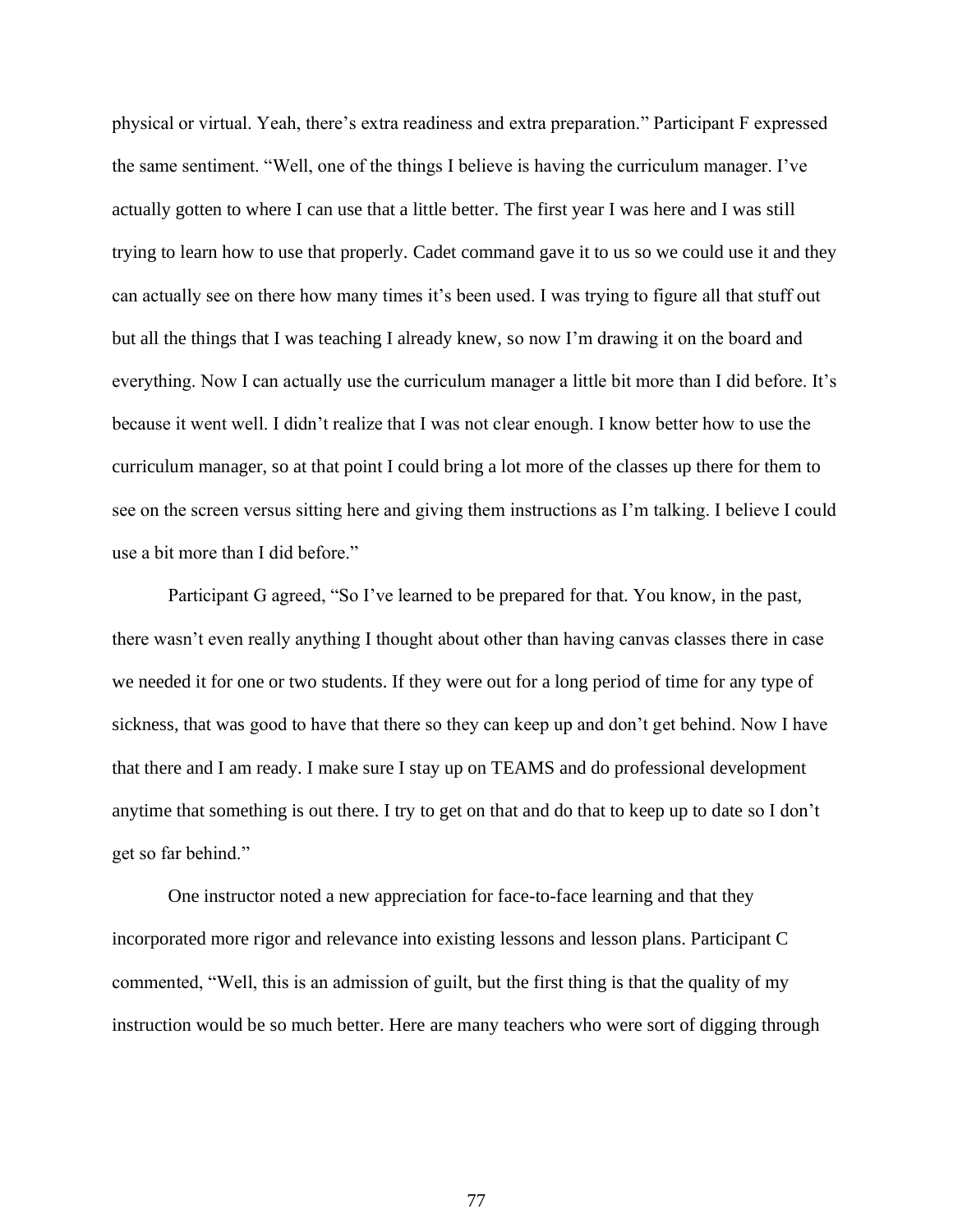the files trying to find what you've got to teach, but how the heck are you going to teach it? So those are things that I would have more rigor within my instruction."

The theme that emerged from the data analysis was a new-found comfort in delivering overall instruction in both a virtual and face-to-face environment.

#### **Cadets' Opinions as Seen by Participants**

At the conclusion of each interview, each participant commented on a follow up question not integrated into the interview. The question related to receiving positive or negative feedback from high school JROTC cadets who had taken courses during the pandemic in both a face-toface environment and a virtual environment and, if so, what could the instructor infer about cadets' reaction.

Instructors' responses regarding the follow up question are listed below and describe their own personal opinion regarding how high school cadets viewed virtual instruction in a Junior Reserve Officer Training Corps environment in comparison to receiving face-to-face instruction within a Junior Officer Training Corps environment. Seven out of 7 instructors indicated that their instructional experiences within the environment yielded cadets that did not like receiving instruction within a virtual environment and that cadets morale was better in a face-to-face environment other than a virtual environment. Although this did not emerge as a theme, it did emerge as important information pertaining to the study results.

Participant A stated**,** "I won't tell you what I heard 'cause it's not nice. But I will tell you the import of what they said and that is that they don't appreciate a virtual ROTC because just as much as I like to be able to see that young cadet, they like to be able to see me. They read the instructor. They look at you for your level of honesty. You know what information you're putting out there looking at you to get a glimpse of a smile. You know, just being funny or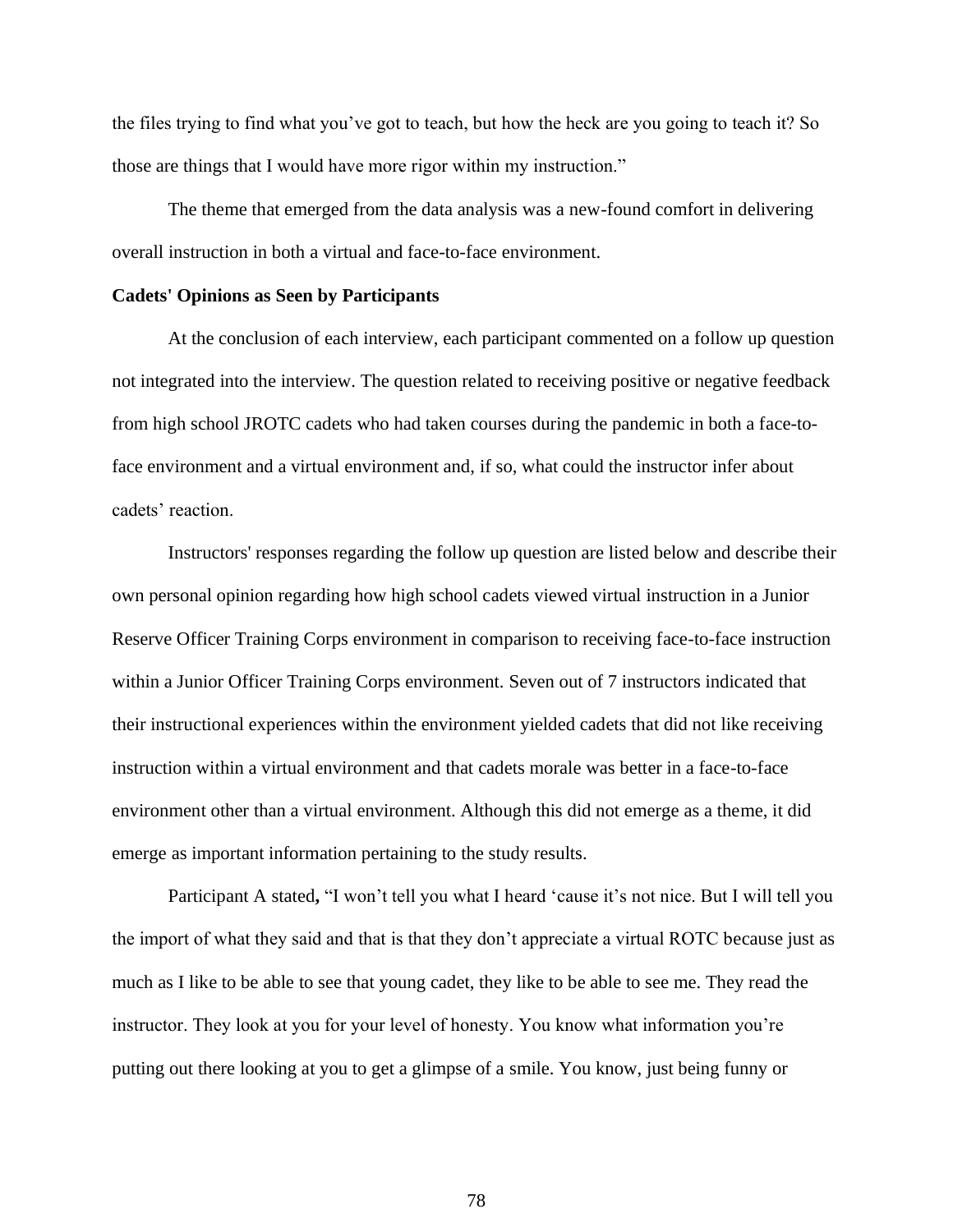something. Or maybe somebody is telling a joke and everybody is looking at Chief. OK, we're not gonna laugh, yet chief laughs. It's that interaction, and that's something that I think is key not only to education, but certainly key to us as a society because we were not designed to be disconnected. I know we live in a world where we have these computers that are before us and do great things. I got massive tools, weapons of mass destruction with great big cell phones that do more than I could do in a room full of computers and we say that we live in a connected society."

Participant B remarked, "They hated it. And it's been proven that this last year, the year prior to the pandemic a lot of kids were failing. They were failing because they said it was hard to contact the teachers or the teachers had problems contacting them. They weren't focused enough because they're sitting at home instead of sitting in a classroom setting where someone is watching them. I have students from other ROTC's that came this year that said they were virtual and really didn't get anything out of it, but this year is their best year ever in ROTC because they're getting everything that they know they get to put their hands on it. They get to wear their uniforms like they're supposed to, and they're learning lessons without struggling."

Participant C reported, "They didn't like it and I had everything from brand new students who had not had the class and older cadets. They knew what the class was supposed to be, but it wasn't that and so I mean, I had probably 9 or 10 ninth grade students who were brand new to the curriculum.The fun things that we do, the things that engage them just really didn't exist in a virtual instruction. My other cadets had some experience. You know we could do things like uniforms. We could do a fitness day if we wanted to, but the cadets didn't like it. They, you know, the part of the beauty of what we do is the interaction between students. This is where they find their home. Curricular and extracurricular activities to me are critical to any child's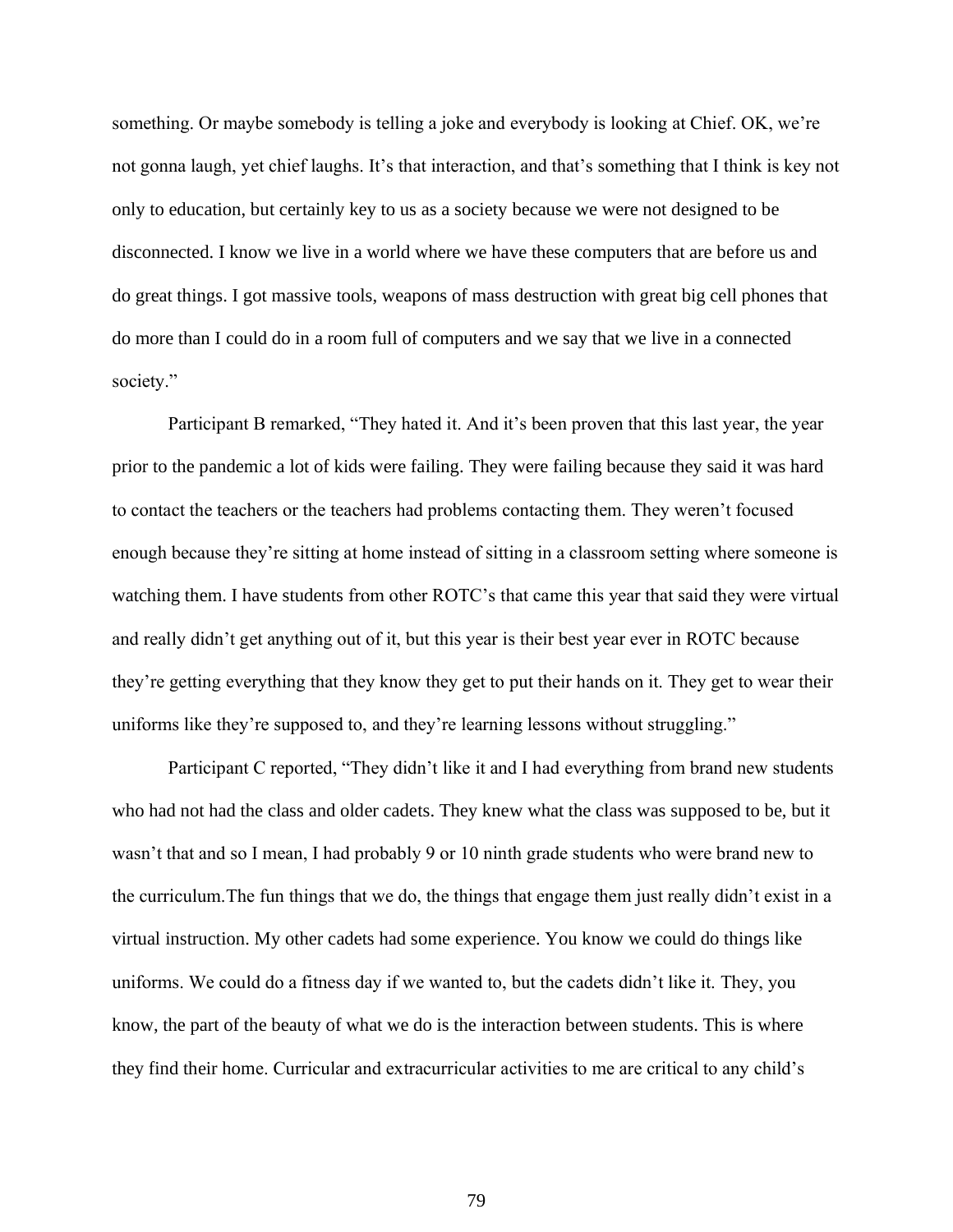education. You gotta find your place, and I think that so many of our kids that take one class and then eight classes have found their place."

Participant D remarked, "Well, they probably grouped these cadets in two separate groups. They're the ones who are very inhibited. They're not outgoing kids. They don't like a lot of interaction. And you know, I had a handful of those kids and they preferred virtual 'cause I think that you maybe they had some sort of anxiety about getting out, interacted with her peers, I don't know, but I definitely had those kids. My most successful kids, the CEO of my unit. Currently the X of the unit. The leaders of the unit did not like virtual because they enjoyed the face-to-face interaction. That's what motivated him."

According to Participant E**,** "Yeah, they I would say 99% of them are all happy to be back face-to-face and my kids that were virtual last year. They're also happy to be back and happy because we're doing everything." Participant F agreed, "They were so excited. There's a bunch of them that, well, it's a bunch I think. I had 14 in my first virtual class and out of that only two have not come back and they're seniors and they're finishing up other stuff that they had to get done. But the rest of them said, I'm so glad to be back. You know, can we go outside and do the drill today? They are so excited to be back and as opposed to being on virtual."

Participant G commented, "Well, they definitely don't like it as well. They like the in person more than the virtual because it is more responsibility on them. You know they have to keep up with their day to make sure they're on time where at school they just followed the schedule, which you would think you could do that at home, but they have too many distractions at home like little brothers and sisters. Other stuff they have to do. You know there's no one supervising him there to make sure they're showing up for the classes and things so they like it a lot better now because last year not having the competitions in the field trips and everything we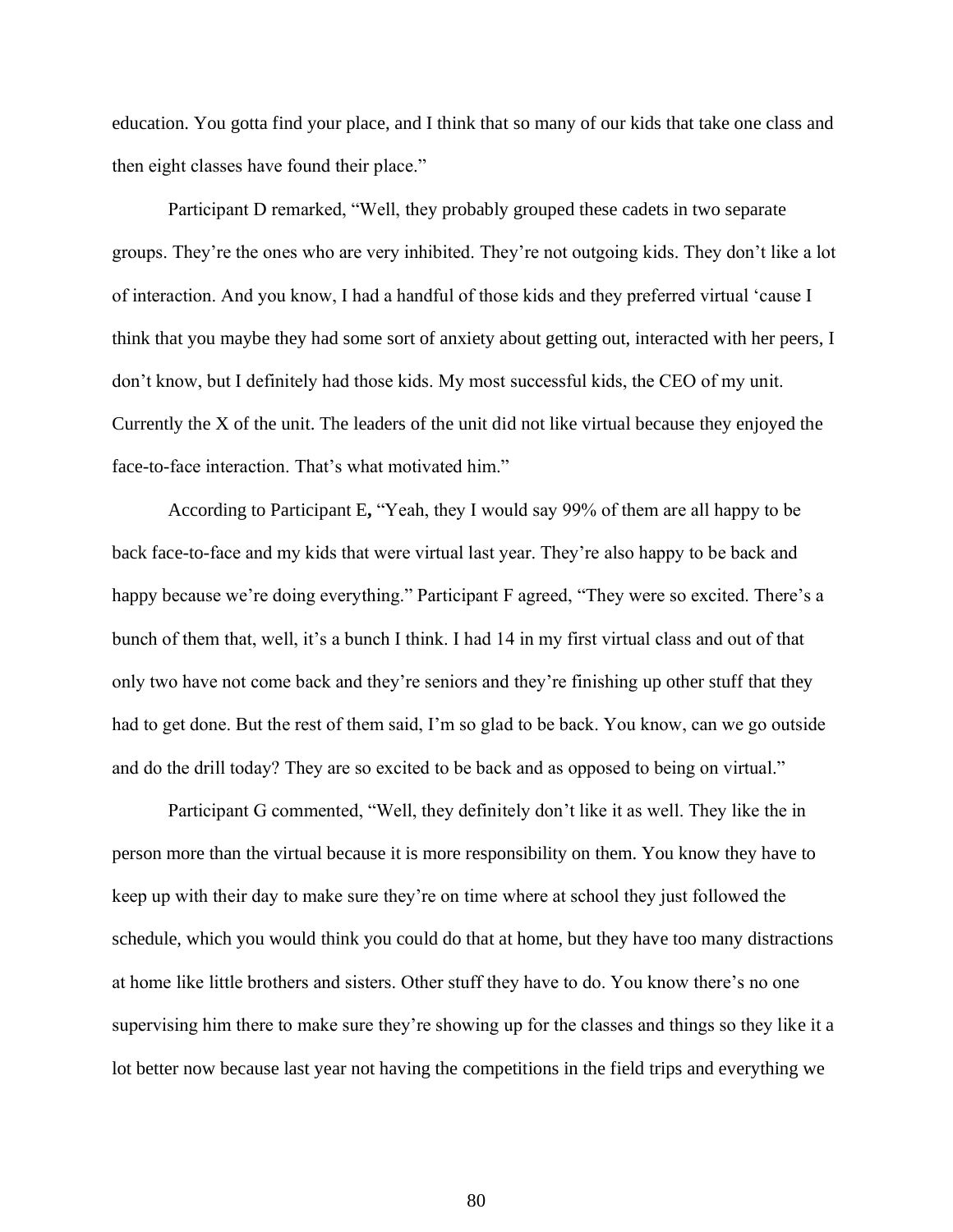do is a big draw for our program. That's the big draw for it. As well, we lost some students and the students we had got behind. They're learning in this way in their development as leaders. We're seeing that now. The impact of this group. We got some kids that were hard chargers and they stayed on top of things and they're in charge now. They're leading the platoon, but the ones that weren't so up on things and weren't as motivated, you know, and that's what they get. When they're here with us, they're getting constant motivation to take initiative to do their best. I don't know how else to do that, other than you know, you try to do the same thing here, but you can't. As human beings, we need what we need. We were aggressive when we didn't have that."

## **Conclusion**

Based on the interviews, JROTC instructors perceived that virtual instruction of their curriculum did not produce an impact on leadership development of cadets as it would have been had cadets been instructed in a face-to-face environment. Each participant noted that their military background provided them with the ability to be flexible and adapt to change; however, each remarked that cadet performance was impeded by lack of overall preparation prior to the COVID-19 global pandemic. Instructors felt that virtual instruction negatively impacted handson and practical skills embedded in their curriculum. They also reported that cadets missed out on the development of valuable leadership skills by participating in virtual instruction. Instructors perceived themselves to be less effective to ineffective as virtual instructors of their curriculum. On the other hand, they expressed that participating in virtual instruction caused them to become better face-to-face instructors, especially in planning and delivery of instruction.

#### **Chapter Summary**

This chapter contained information pertaining to research findings, the primary research questions and sub-questions, the participants, study results, five themes, cadets' opinions as seen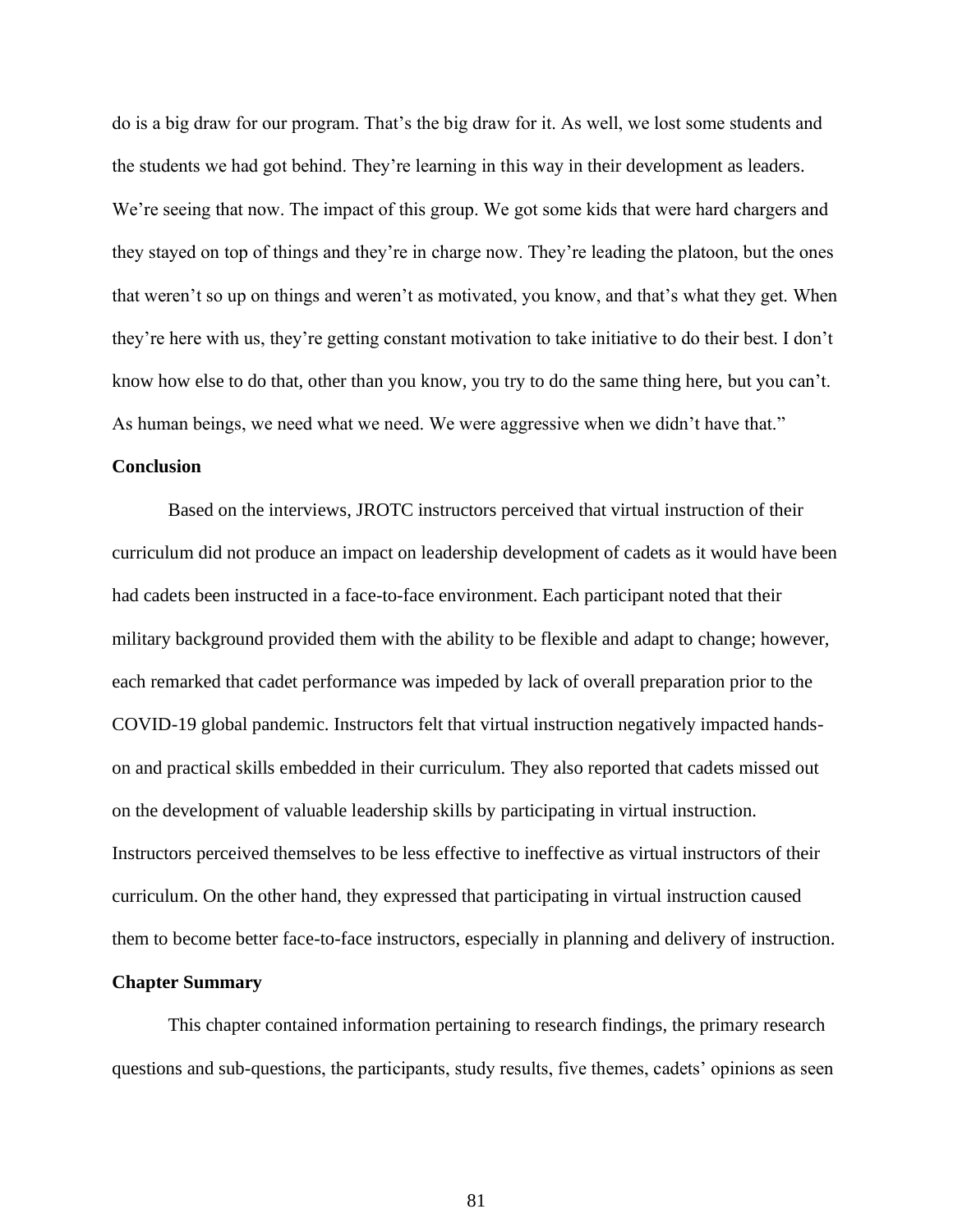by participants, and overall conclusions. Chapter 5 will outline research discussions, summary, recommendations, and conclusions.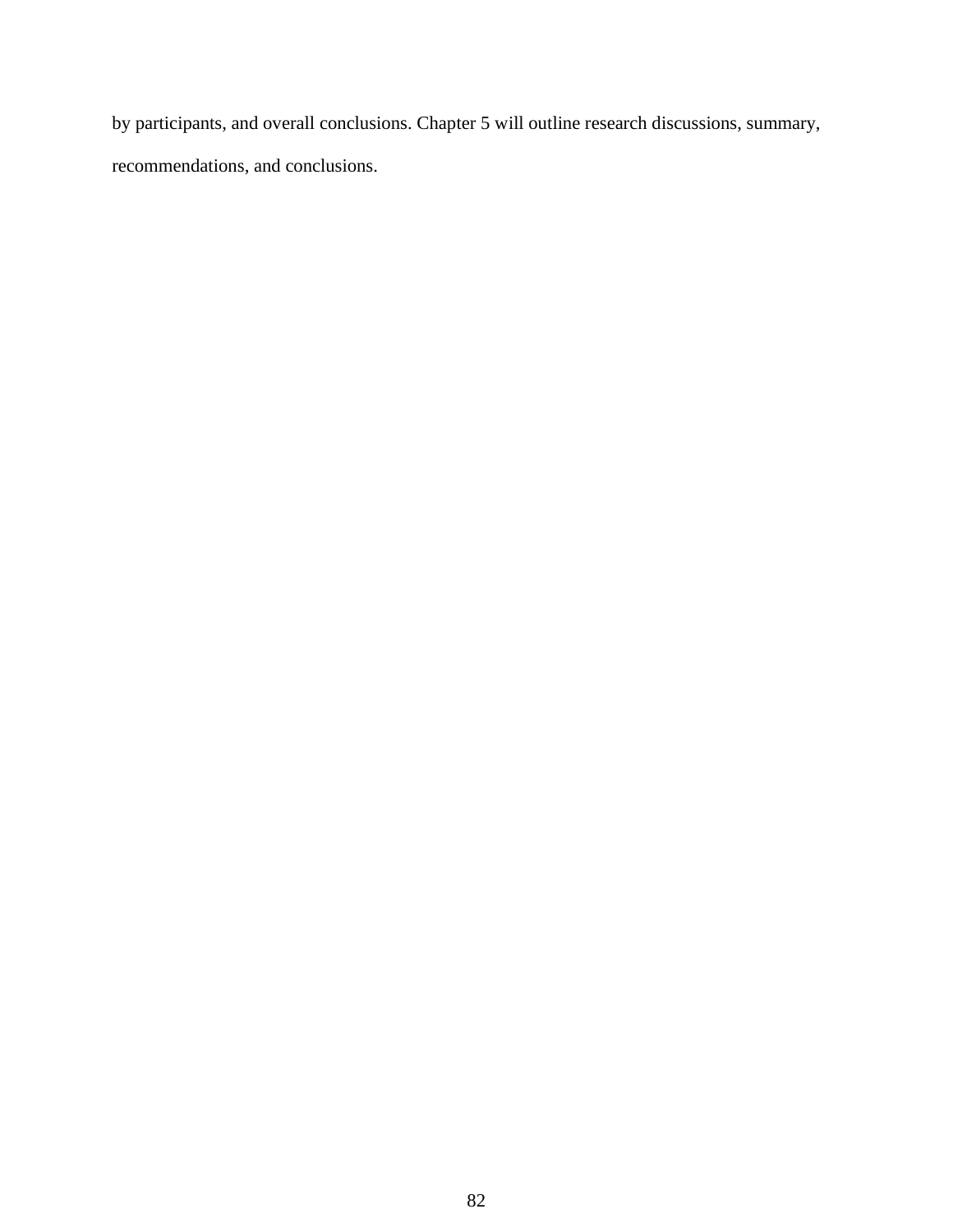#### **Chapter 5. Discussion, Summary, Recommendations, and Conclusions**

The purpose of this phenomenological qualitative study was to examine the experiences of secondary level JROTC instructors in teaching portions of their curriculum with a virtual platform during the COVID-19 global pandemic and to examine their perceptions as they adapted to teaching in a virtual environment. The phenomena of virtual instruction and the experiences of these instructors aligned with the perception of the instructors rather than how it appeared to the researcher. Although the literature indicated that the delivery method for the content and curriculum aligned to Junior Reserve Officer Training Corps (JROTC) worked best with face-to-face instruction, no evidence existed to imply cadets' overall success or lack thereof based on the implementation by virtual delivery using one or multiple online platforms. The objective of each JROTC Program was to ensure that cadets successfully completed the curriculum with advanced skill sets in leadership, which were most often taught in a traditional environment with instructors and cadets learning in real-world and face-to-face environments. Chapter 5 discusses the connections that are made to the Change Theory and adaptive leadership model, a summary of the research findings, a listing of the research questions and themes, recommendations for future practice and future research, overall conclusions and a personal statement.

#### **Connections to Change Theory and Adaptive Leadership**

Based on the interviews with the participants, answers directly connected to the Fullan Change Theory, and Adaptive Leadership Model. These models were used as the Theoretical Framework for the research. Participants in the study reported the need to move from face-toface instruction to virtual instruction was done quickly and without proper planning. Due to the immediate nature of the change, the leadership, either at the school level or the district level,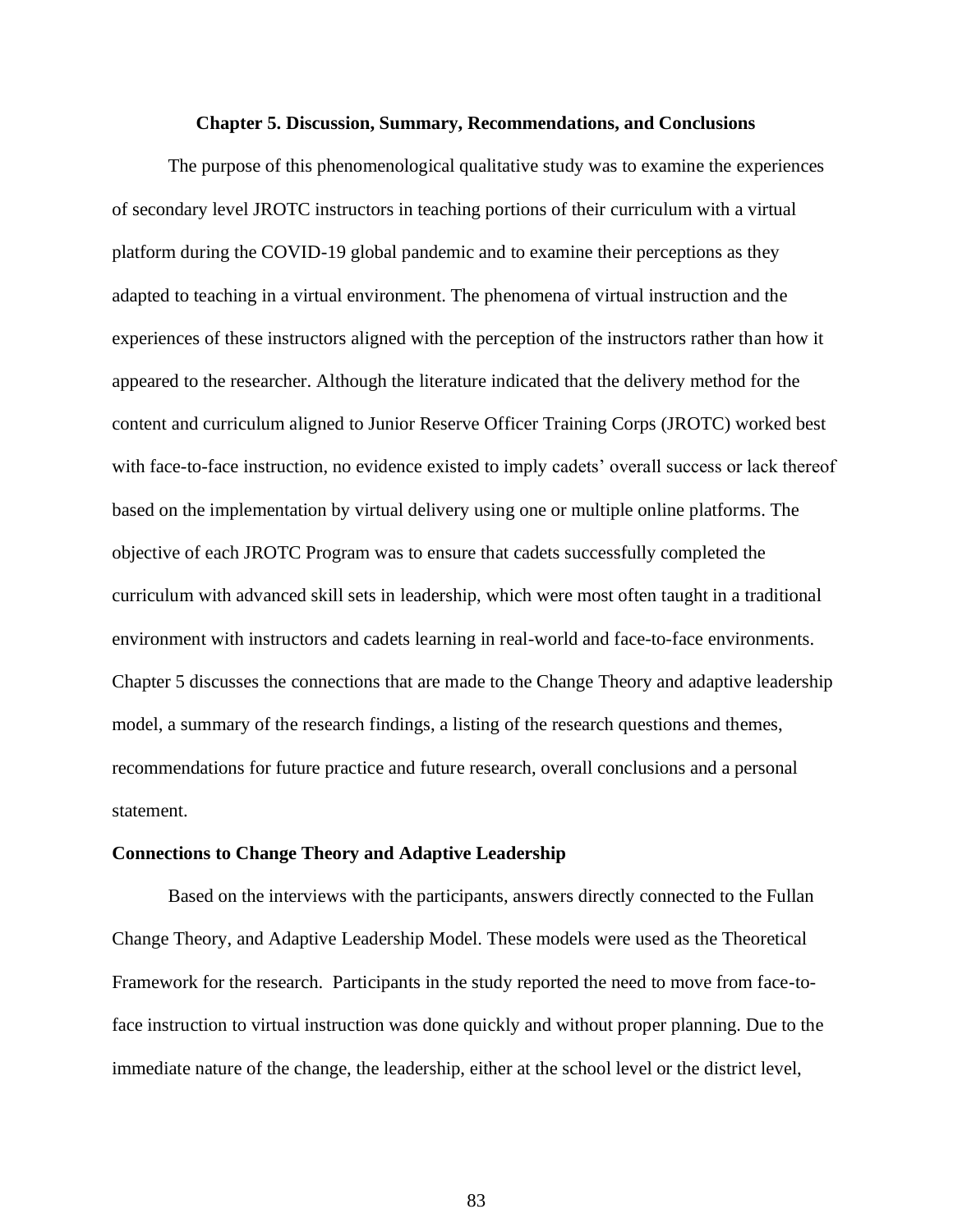could not implement Fullan's first stage, that of the initiation of change. The initiation of change established goals, objectives, results, and a timeline for each. That stage in the change theory introduced all stakeholders to the process, allowed for questions, addressed change concerns, introduced the innovation of the change and set the stage for the remainder of the change to unfold (Fullan, 2006). Participants noted little time to prepare adequately; therefore, when the change from face-to-face to virtual instruction occurred, participants were apprehensive and unsure of the adequacy of their ability.

After initiating change, the plan must be put into action in the second stage of the Fullan Theory known as implementation. Putting the plan into action requires individuals to learn new skills, adopt new behaviors and challenge themselves in different ways (Fogarty and Pete, 2007). Because proper planning did not occur in the first stage, however, participants were not able to learn the skills needed to execute the plan successfully. Fullan described the turbulence encompassed in individuals learning new skills and adapting to implementation change as the implementation dip. (Learning Forward, 2012). In the current study, participants experienced an implementation dip during the move from face-to-face instruction to virtual instruction because they were not prepared and did not have time to adopt new technology skills to teach in a virtual environment.

Since the idea of moving from face-to-face instruction to virtual instruction was not an idea embodied in and accepted by participants, the third and fourth stages of the Fullan Change Theory could not occur successfully. Institutionalization occured when the organization, as whole, embodied the change and incorporated the change into the fabric of the organization (Fogarty & Pete, 2007). The change guided policy, procedures, and the day-to-day work of the organization. However, this could not happen until full implementation and stakeholder buy-in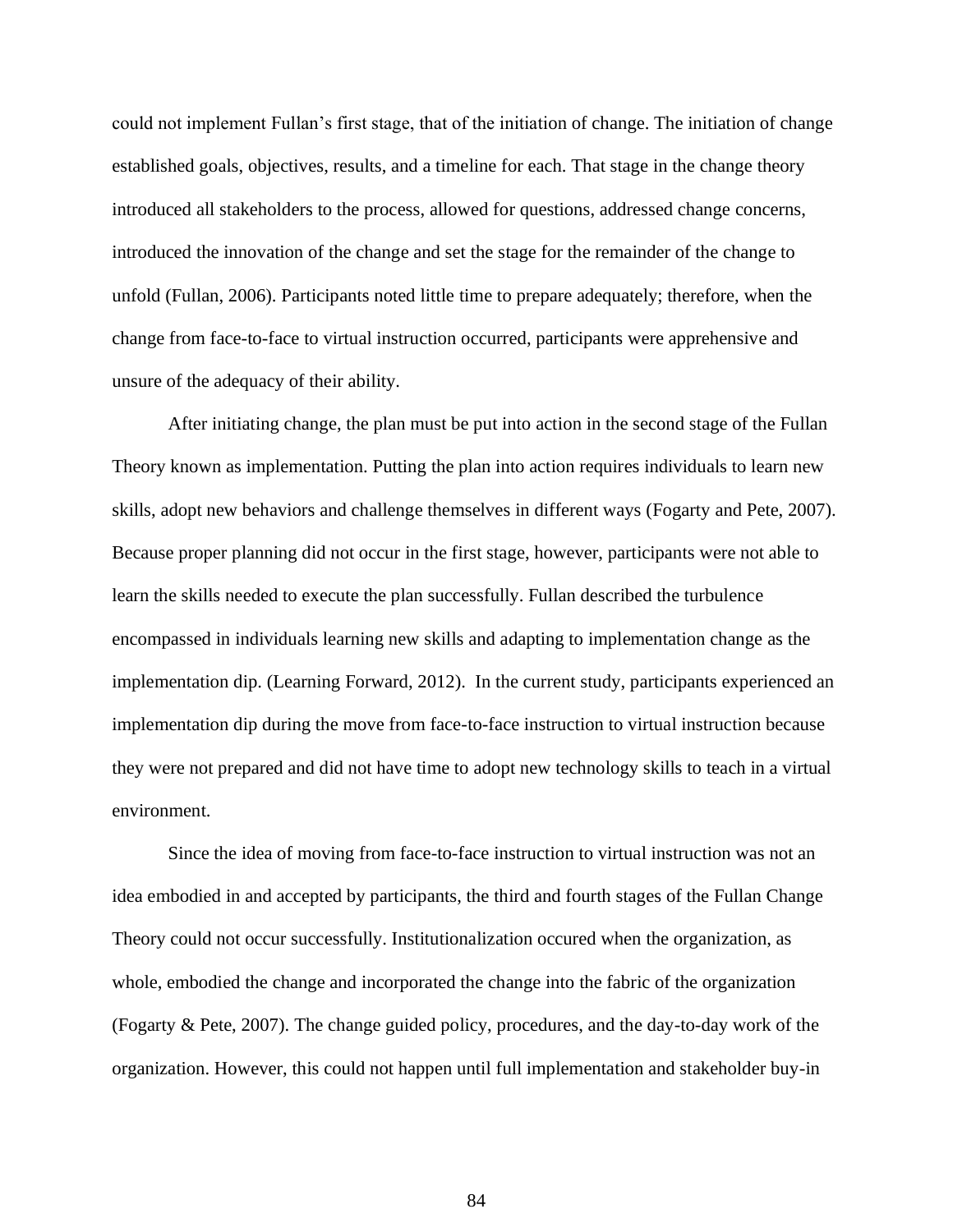occurred. Virtual instruction, incorporated into the daily fabric of the organization, was due to the COVID-19 global pandemic; however, full implementation was more difficult because stakeholder buy-in was low. Participant B expressed the impact this had on successful outcomes . The cadets "hated it. And it's been proven that this last year, the year prior to the pandemic a lot of kids were failing. They were failing because they said it was hard to contact the teachers or the teachers had problems contacting them. They weren't focused enough because they're sitting at home instead of sitting in a classroom setting where someone is watching them. I have students from other ROTCs that came this year that said they were virtual and really didn't get anything out of it, but this year is their best year ever in ROTC because they're getting everything that they know they get to put their hands on it. They get to wear their uniforms like they're supposed to, and they're learning lessons without struggling."

Participants, although negatively impacted according to the Fullan Change Theory by the move from face-to-face to virtual instruction, showed an ability to adapt to change and make progress during this time. They were not only followers within the organization but also became leaders through the change within their own classrooms. This was a direct connection to the Adaptive Leadership Model of both Northouse and Heiftez. Northouse (2016) stated, "Adaptive leadership is about how leaders encourage people to adapt—to face and deal with problems, challenges, and changes. Adaptive leadership focuses on the adaptations required of people in response to changing environments. Simply stated, adaptive leaders prepare and encourage people to deal with change" (p. 257).

Participants were successful in adapting to problems and challenges to make changes. They were also prepared to deal with change as stated by Participant E and Participant G.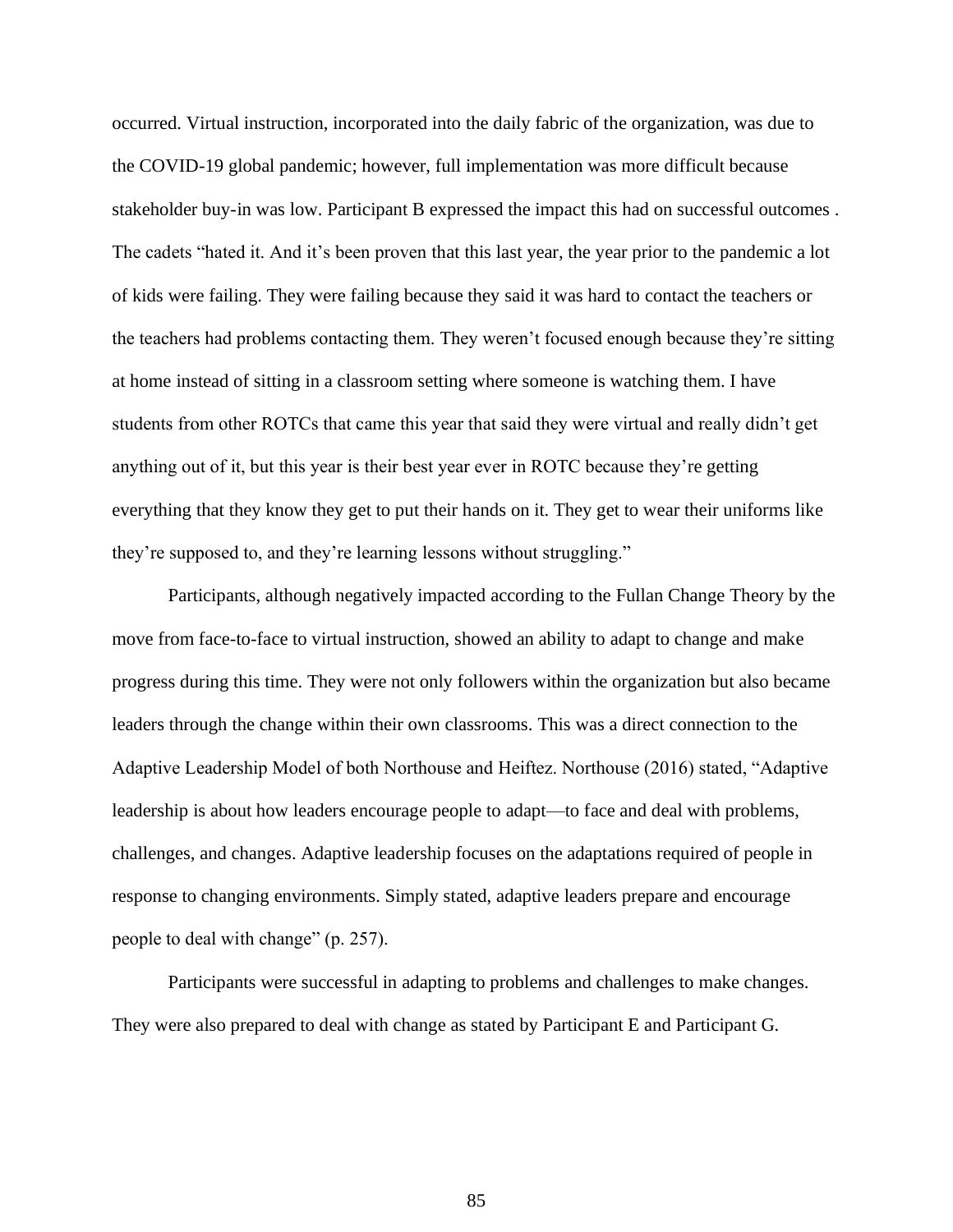According to Participant E, "I mean, I think you're just more prepared, honestly. You're more prepared. You have to be planning ahead. Whereas, 'what if we go virtual?' How am I gonna give this block of instruction? So basically, you're ready if you can't present it physically to the kids, but you've got to have that alternate virtual plan ready on the TEAMS platform. Basically, you just have to put in the extra work to make sure you're ready. Forward that lesson to be it physical or virtual. Yeah, there's extra readiness and extra preparation." Participant G agreed, "So I've learned to be prepared for that. You know, in the past, there wasn't even really anything I thought about other than having canvas classes there in case we needed it for one or two students. If they were out for a long period of time for any type of sickness, that was good to have that there so they can keep up and don't get behind. Now I have that there and I am ready. I make sure I stay up on TEAMS and do professional development anytime that something is out there. I try to get on that and do that to keep up to date so I don't get so far behind."

#### **Summary of the Findings**

Throughout the interviews, JROTC instructors reported that virtual instruction of their curriculum was not as effective for the leadership development of cadets as face-to-face training. Each participant noted their military background provided them with the ability to be flexible and adapt to change; however, they added their lack of preparation prior to the COVID-19 global pandemic impeded cadet performance. Instructors remarked that hands-on skills along with the practical skills embedded in their curriculum were negatively affected by virtual instruction and that cadets missed out on the development of valuable leadership skills by participating in virtual instruction. Instructors considered themselves less effective or ineffective as virtual instructors of their curriculum. On the other hand, they expressed that participating in virtual instruction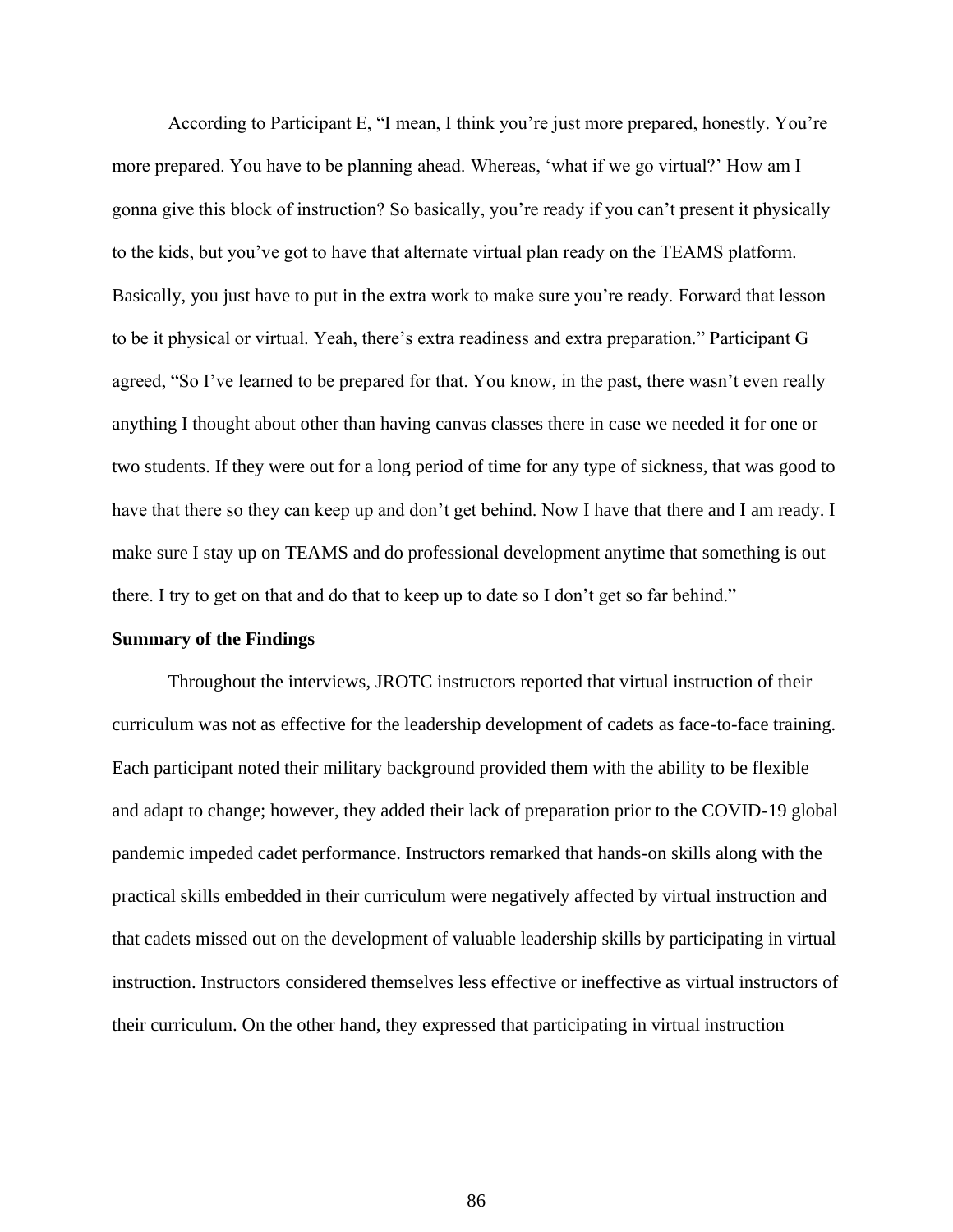encouraged them to become better face-to-face instructors, especially in the planning and delivery of instruction.

## *Research Question 1*

What factors supported changing from a face-to-face instructional delivery method to a virtual instruction delivery method? The factors that supported changing from a face-to-face instructional delivery method to a virtual instruction delivery method had some common themes that arose in the interviews. The instructors perceived that moving from a face-to-face instructional delivery model to a virtual model of instruction impeded their ability to teach certain components of their curriculum effectively. Educators remarked that the virtual model of instruction did not allow them opportunities to teach the hands-on components, therefore cadets were disengaged with the remaining curriculum. Instructors also noted that uniform inspection, components of physical fitness, and marching could not be monitored by the instructor during instruction utilizing a virtual platform.

#### *Research Question 2*

What factors inhibited changing from a face-to-face instructional delivery method to a virtual instructional delivery method? Factors that inhibited changing from a face-to-face instructional delivery method to a virtual instructional delivery method centered around common themes discovered during the interview process. All instructors noted that cadet leadership and the growth of cadet leadership was negatively affected due to moving from a face-to-face instructional delivery model to a virtual delivery model of instruction. Instructors stated that leadership was best taught in a face-to-face environment wherein cadets could interact with one another in larger group settings for physical training exercises, personal drill exercises, and in-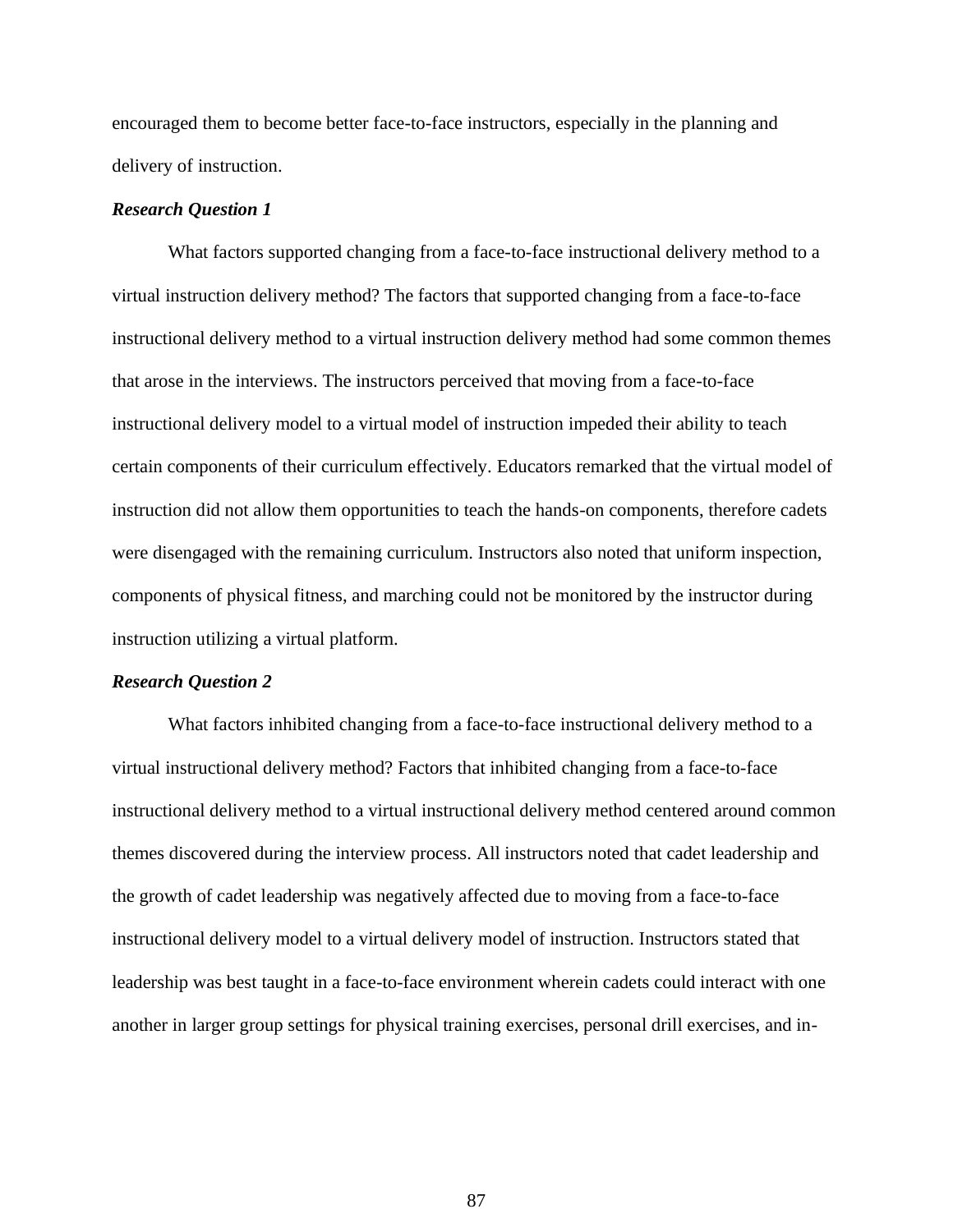class exercises. Instructors noted that interacting with cadets via screen time was not as beneficial for learning leadership skills than interacting face-to-face was.

## *Research Question 3*

What perceptions existed regarding virtual instruction prior to the change from face-toface instruction to delivery of instruction virtually? Common themes arose based on the interviews with instructors regarding their previous perceptions regarding virtual instruction prior to the change from face-to-face instruction to delivery of instruction virtually. Overall, instructors perceived themselves to be non-effective or less effective in their ability to teach their curriculum in a virtual setting. Instructors felt that they were not trained adequately, either by the school district or by their individual branch of the military, to deliver instruction in a virtual setting. Instructors were anxious that delivery of instruction with their individual curriculum could not be taught virtually, while others acknowledged their little knowledge of technology would be detrimental to delivery of instruction. All instructors, however, felt that, although they were untrained to deliver instruction in a virtual setting, their individual military service prepared them to be flexible and adapt to an ever-changing environment.

## *Research Question 4*

What processes and procedures were developed due to the change from face-to-face instruction to virtual instruction? Upon completion of the data analysis, the researcher discovered that no significant themes emerged regarding processes and procedures that were being developed or changed due to the change from face-to-face instruction to virtual instruction.

#### *Research Question 5*

What adaptations to current instructional practices occurred by changing from face-toface instruction to virtual instruction? The researcher discovered themes regarding adaptations to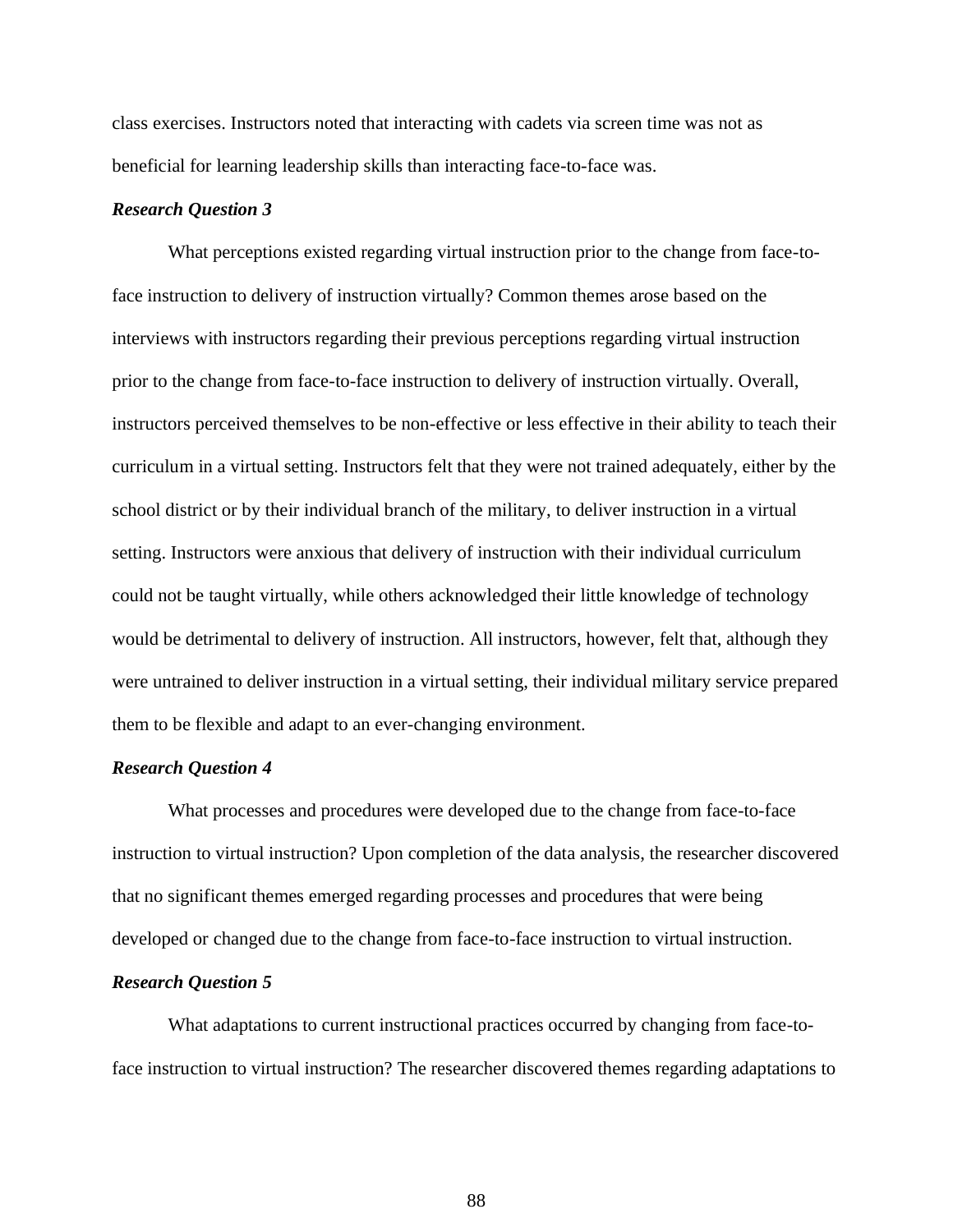current instructional practices occurred by changing from face-to-face instruction to virtual instruction also. Instructors noted that teaching in a virtual environment increased their overall preparation and planning, increased their overall ability to work with existing technology, and provided them with a sense of comfort, whether teaching virtually or in a face-to-face environment. Some instructors noted that they had a new appreciation for face-to-face learning and that they were beginning to incorporate more rigor and relevance into existing lessons and lesson plans.

#### **Recommendations for Future Practice**

Based on the summary of the findings, the following are recommendations for implementation for future practice:

Develop professional development activities for JROTC instructors that strengthen the instructor approach to best instructional practice for teaching in a virtual environment.

Crosswalk the current JROTC leadership standards with JROTC best teaching practices in a virtual setting to develop engaging leadership activities for all cadets.

• Use the current JROTC curriculum to plan ways in which to incorporate and assess uniform inspections, marching, and physical training into a virtual setting.

Develop collaboration and co-planning activities among JROTC instructors across branches to ensure that instructors have a heightened sense of comfort in teaching within a virtual setting.

Develop a protocol and cadet criteria to ensure that cadets who take virtual JROTC options are academically capable and comfortable in completing the course and mastering the set standards.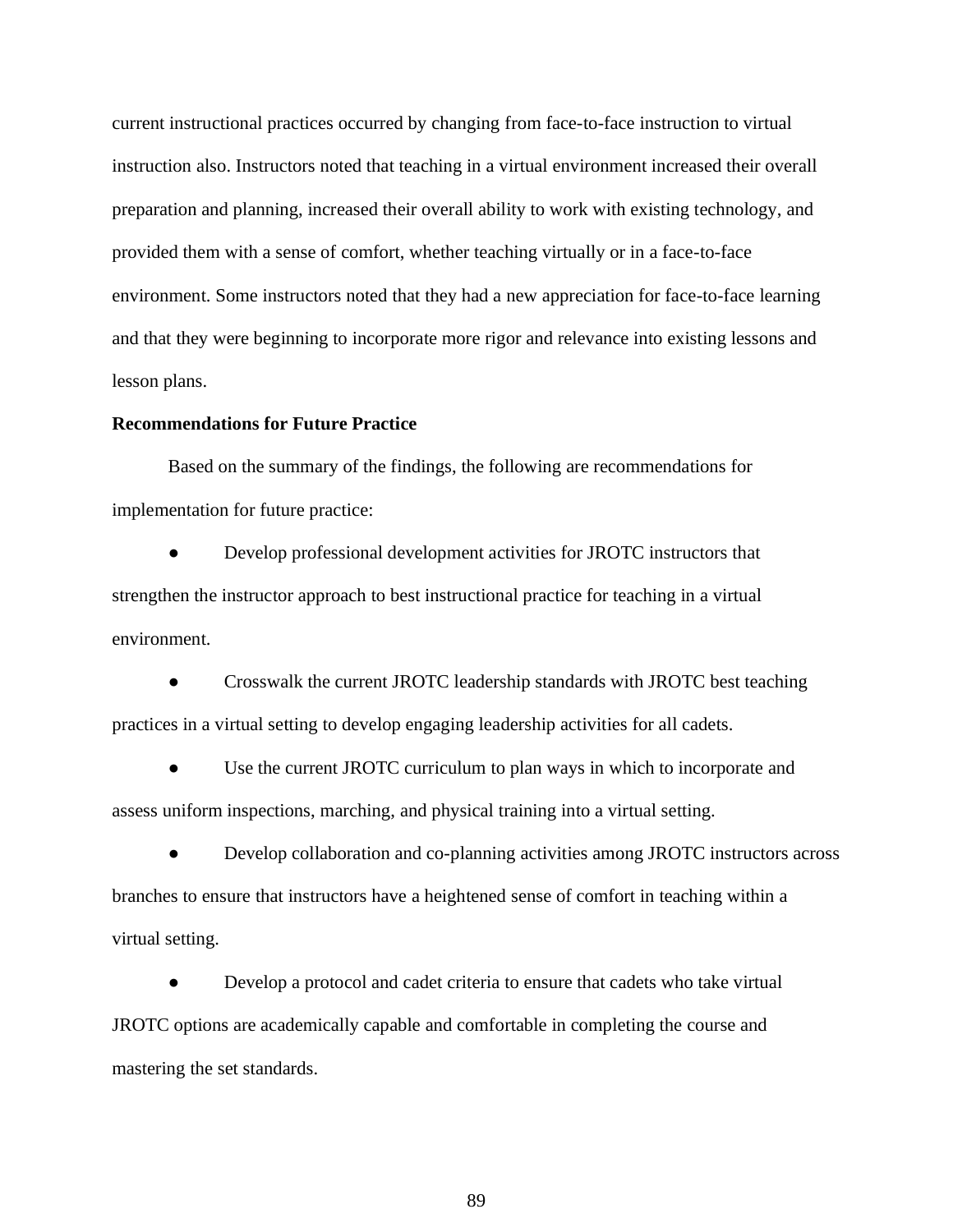Develop Career and Technical JROTC community advisory council groups that assess current programming and include stakeholder feedback, curricular development, and virtual best practice advisement.

Develop an online cadet leadership portfolio to demonstrate mastery of curriculum standards in a virtual environment.

• Development of a hybrid program wherein cadets can take JROTC courses both synchronously and asynchronously.

Develop professional development activities within military branches that prepare instructors for virtual instruction on being hired as a JROTC instructor.

# **Recommendations for Future Research**

Based on the summary of the findings, the following are recommendations for implementation for future research:

● Research should be expanded to analyze perceptions of instructors of academic core areas in a secondary setting who experienced virtual and online instruction.

Conduct this research using ROTC instructors at the post-secondary level who taught their curriculum virtually to examine perceptions among cadets and instructors to determine whether similar data results exist.

Replication of the study to include JROTC instructors from the United States Marine Corps and the United States Air Force.

Replication of the study to include JROTC units from differing geographical areas of the United States and JROTC on United States Military Bases located abroad.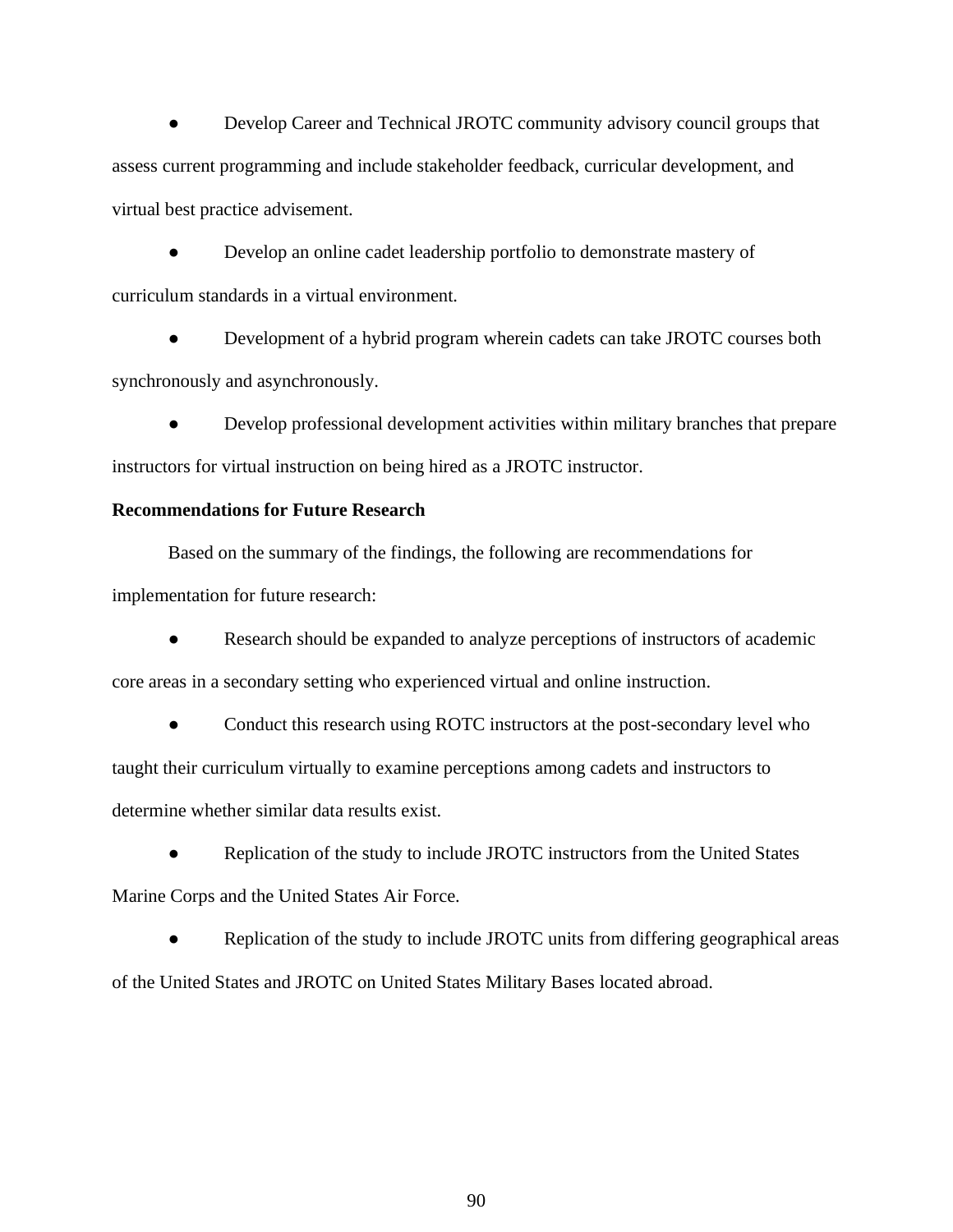## **Conclusions and Personal Statement**

Prior to conducting this study, I always had a desire to learn more about military leaders, their backgrounds in education, their reasoning for their career choices, and their leadership views in an effort to make connections between military leadership and educational leadership. Coming from a very patriotic military family and growing up in Central Kentucky where my father is a proud Army Veteran who served in Germany during Vietnam in the 501st Ordnance Company, I always wanted to know why his proudest moment was when he entered bootcamp on July 4th, 1968 at Fort Benning Georgia. My grandfather, a proud Navy Boatswain Mate, served aboard the *U.S.S. Hector* during World War II. My brother-in-law, who passed away in 2018, was a proud Navy sailor who served aboard the *U.S.S. Nassau*. Although my career path would lead me in a different direction outside the military, not joining the military after high school was a decision I came to regret. However, I know that my twenty-year career in public education placed me into a world where I could make an impact on students.

Conducting this research allowed me not only the opportunity to get a glimpse into the JROTC instructors as both military leaders and public educators, it gave me an opportunity to submerge myself in a new environment that was somewhat foreign to me in hopes of making connections between the military and public education. This accumulation of research was to answer an essential question about the perceptions of JROTC instructors that delivered instruction in a virtual environment. Using the data taken from the research, I inferred participants, although not fully prepared or militarily trained to instruct cadets in a virtual environment, were able to do so with some success based on their ability to be flexible, adapt, and overcome challenges and stressful environments—all traits born from military training. Although participants frequently felt that their curriculum was not well suited for virtual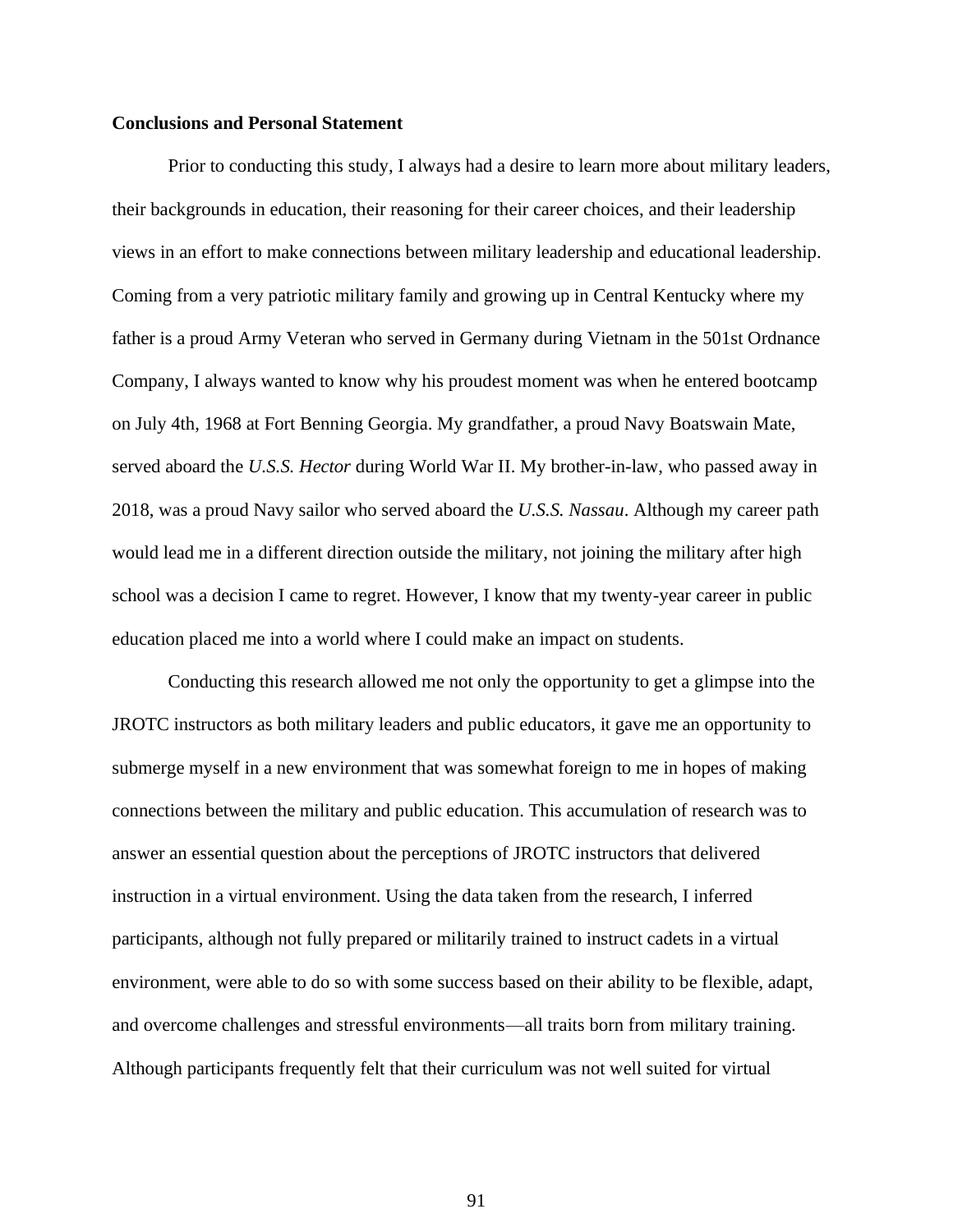instruction and that cadets would learn the hands-on skills more successfully in a face-to-face environment, they were able to find successes within virtual instruction that could carry over and be used in their face-to-face delivery.

In my interviews, I noticed that the participants, unlike teachers that I had spoken to previously about virtual instruction and the expedited way they were thrust into virtual instruction, were not bitter, angry, or disheartened by moving from face-to-face instruction to virtual instruction. Although not fully prepared and somewhat anxious and confused, all understood their mission and felt they could adapt to the challenges that would occur, make changes as needed, and continue to have a positive impact on cadets. They truly showed class and challenged me to become a better educator along the way by being more flexible, adapting and overcoming challenges and changing environments, and being less bitter and disheartened in my own professional career field.

This research is more than just an accumulation of literature reviews, data, interviews, and results. I learned more about myself by fully engulfing myself, not only in the process and procedure, but in the lifestyle of the military. I learned that the impact these individuals have had on soldiers in their military careers and the impact that they have on cadets is equally as impressive and important. I can clearly see the connection between military leadership and educational leadership and how they encompass one another in ensuring an impact is made on individuals.

As a former elementary school principal and former high school principal, I always considered myself a servant leader and wanted to impact the lives of the youth in our society. I have a newly discovered belief that impacting the youth of society has a broader umbrella and can be done via multiple modalities and not merely through public education. It is with that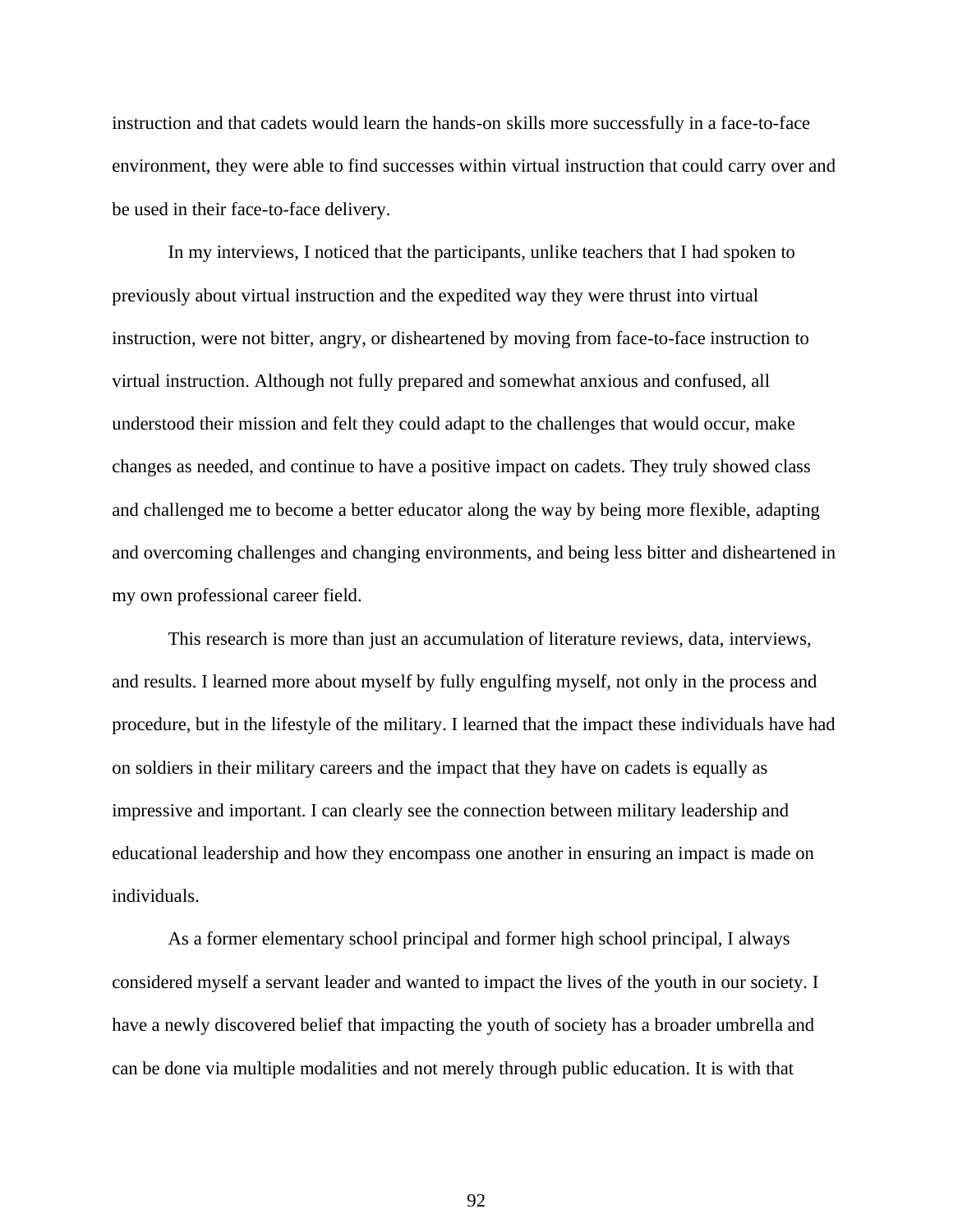vision that I have begun to embark on a new journey. Although I will always be a public educator, it is now time, at 44 years old, to bridge the gap between leadership in public education and military leadership. In the future, I do have a desire to become a school superintendent, however to fulfill one dream, another must be accomplished. In doing so, I decided to submit my application to the Tennessee Army National Guard and have begun the process of joining the military and becoming an officer. I look forward to bringing a set of new ideas and experiences into this journey, while continuing to bridge the two fields in order to impact the lives of young people. I appreciate everyone's love and support as I look to the future and want to thank all of those who have served, both in public education and in the military, before me.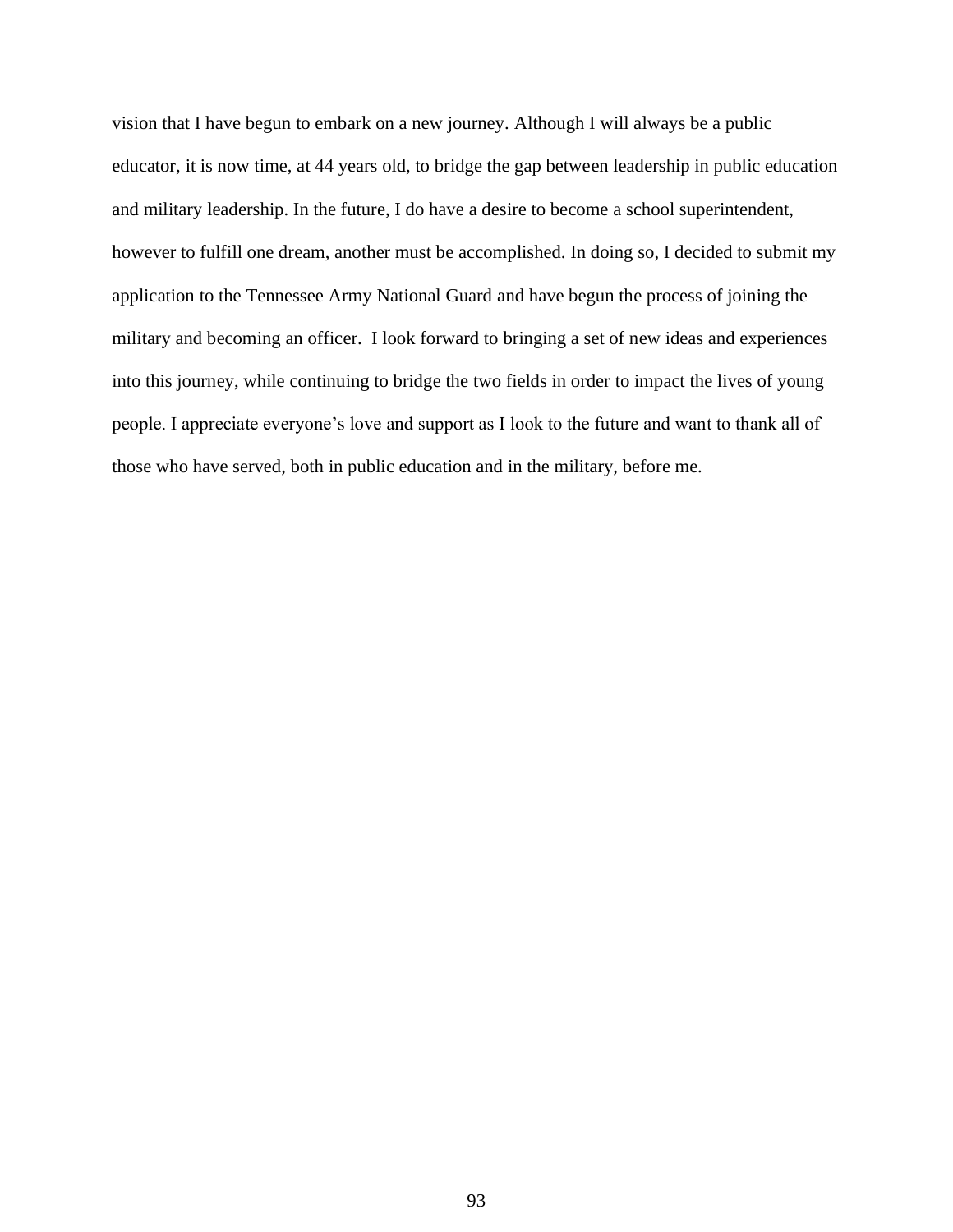#### **References**

Accredited Schools Online (2021, June 22). *Is JROTC Right for Me?* 

https://www.accreditedschoolsonline.org/resources/how-jrotc-prepares-students-foracademic-and-career-success/

Air University (AU). (2021a). *Air Force junior ROTC instructor hiring and certification process*. https://www.airuniversity.af.edu/Holm-

Center/AFJROTC/Display/Article/1067612/air-force-junior-rotc-instructor-hiring-andcertification-process/

Air University. (AU). (2021b). *Curriculum*. https://www.airuniversity.af.edu/Holm-Center/AFJROTC/Display/Article/987799/

Algonquin College of Applied Arts and Technology, Learning and Teaching Services. (2020). *Synchronous or asynchronous delivery.* 

https://www.algonquincollege.com/lts/synchronous-or-asynchronous delivery/

Allen, I. E, & Seaman, J. (2013). Changing course: Ten years of tracking online education in the United States. The Online Learning Consortium. Retrieved from https://onlinelearningconsortium.org/survey\_report/changing-course-ten-years-trackingonline-education-united-states/

American Presidency Project. (1964). *Statement by the President upon approving the Reserve Officers' Training Corps Vitalization Act.* 

*https://www.presidency.ucsb.edu/documents/statement-the-president-upon-approving-thereserve-officers-training-corps-vitalization*

Anderson, M. (2017, September 26). *Advantages and disadvantages of the lectures in middle school & high school*. https://classroom.synonym.com/advantages-disadvantages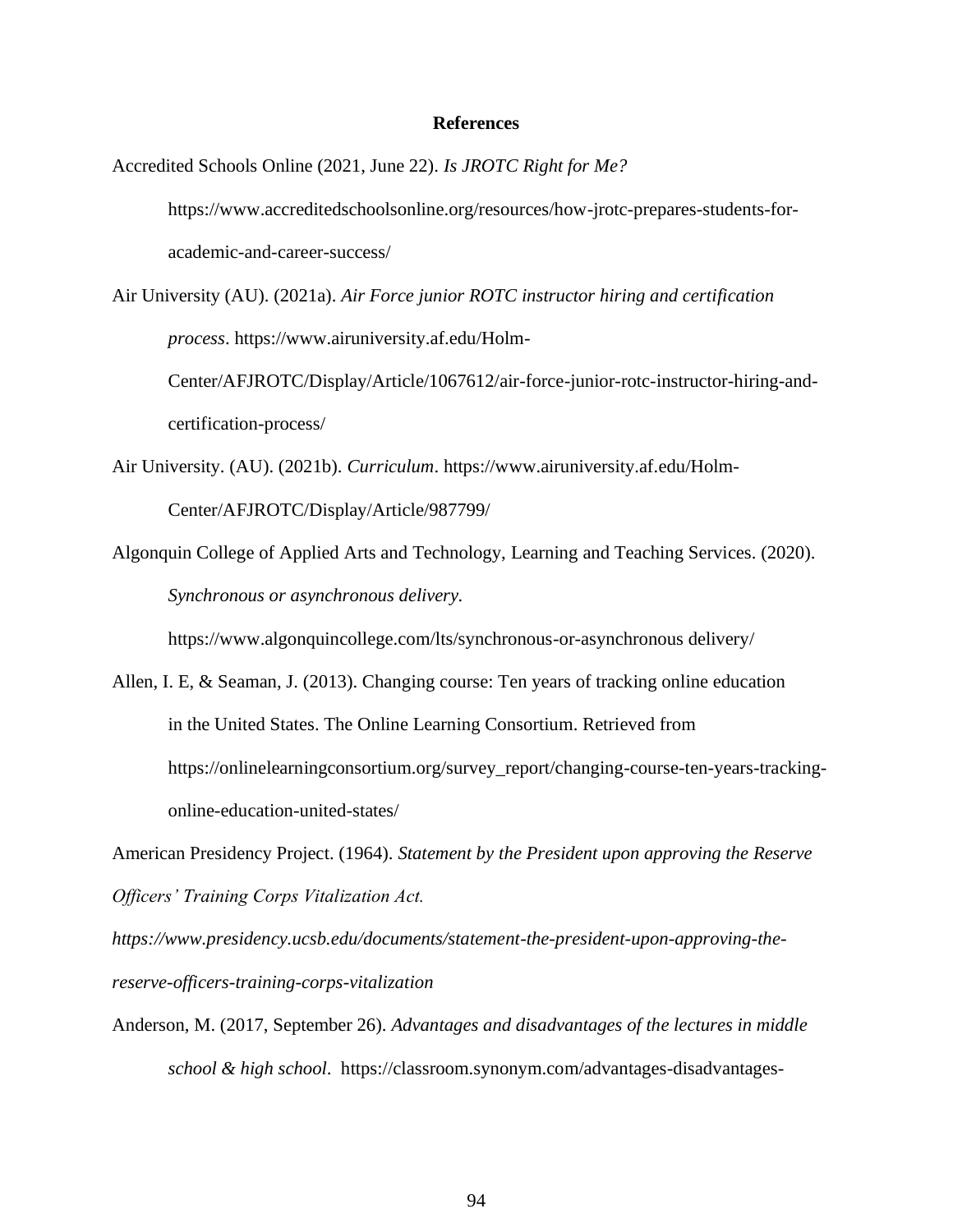lectures-middle-school-high-school-15106.html

- Anthony, D., & Thomas, M. (2020, October 1). *Asynchronous learning or live lessons: Which one works better for me.* https://www.edsurge.com/news/2020-10- 01-asynchronouslearning-or-live-lessons-which-one-works-better-for-me
- Azusa Pacific University. (2021). *ROTC benefits: The financial and personal advantages of participation*. https://www.apu.edu/articles/rotc-benefits-the-financial-and-personaladvantages-of-participation/
- Bejerano, A. (2008, June 1). *Face-to-face or online instruction: Face-to-face is better*. https://www.natcom.org/communication-currents/face-face-or-online-instruction-faceface-better
- Bennett, L. (2021, July 20). *9 benefits of synchronous and asynchronous e-learning*. https://corp.kaltura.com/blog/9-benefits-of-synchronous-and-asynchronous-e-learning/
- Bettinger, E., & Loeb, S. (2019, June). *Promises and pitfalls of online education* (Vol. 2, #15). https://www.brookings.edu/research/promises-and-pitfalls-of-online-education/
- Bhamidi, V. (2021, March 23). *Asynchronous learning: Definition, advantages, examples, and more.* https://www.easygenerator.com/en/asynchronous-learning-definition/
- Boca Raton Community High School. (2017). *Navy JROTC Curriculum*. https://mypbchoiceapp.com/site373.php
- Boston University, Division of Military Education. (nd). *Training & Curriculum: ROTC*. https://www.bu.edu/rotc/army/prospective-cadets/cadet-life/training-curriculum/
- Boyce, C., & Neale, P. (2006, May). *Conducting in-depth interviews: A guide for designing and conducting in-depth interviews for evaluation input*.

https://donate.pathfinder.org/site/DocServer/m\_e\_tool\_series\_indepth\_interviews.pdf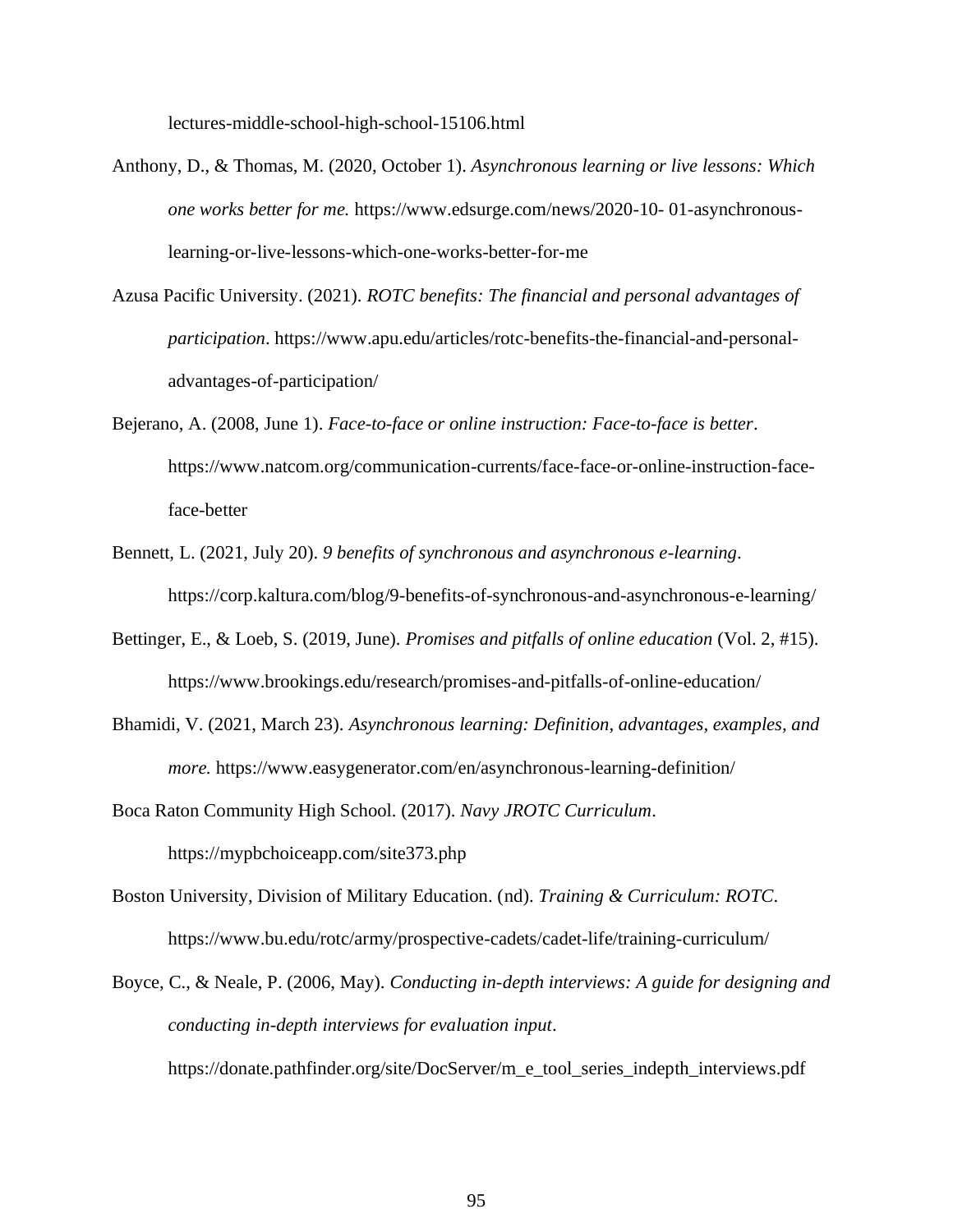Brauner, D. (2011, March 11). *Preparing for virtual instruction*. https://www.perkinselearning.org/technology/blog/preparing-virtual-instructio[n](https://www.perkinselearning.org/technology/blog/preparing-virtual-instruction)

- Brown, R. (2019, January 16). *13 differences between online and face to face courses*. https://miamioh.edu/regionals/eccoe/news/2019/01/differences-between-f2f-andonline.html
- Candela, A. (2019, March). Exploring the function of member checking *The Qualitative Report*, *24*(3), 619-628. https://doi.org/10.46743/2160-3715/2019.3726
- Empowering Teachers. (2021, October). *Pedagogy in education: More than a buzzword*. https://www.schoology.com/blog/pedagogy-education-more-buzzword

Cooper, I. (2017, February). *Why I stopped using lectures in my classroom. https://study.com/blog/here-s-why-i-stopped-using-lectures-in-my-classroom.html*

- Cornell University, Legal Information Institute. (2021). *10 U.S. Code § 2031: Junior Reserve Officers' Training Corps*. https://www.law.cornell.edu/uscode/text/10/2031
- Cottle, P. (2020). *5 benefits of blending synchronous and asynchronous learning*. https://schoolbox.com.au/blog/5-benefits-of-blending-synchronous-and-asynchronouslearning/
- Creswell, J. W. (1998). *Qualitative inquiry and research design: Choosing among five traditions*. Sage.
- Cucena, A. (2010). Self-study research: Surfacing the art of pedagogy in teacher education. *Journal of Inquiry & Action in Education*, *3*(2), 15-29.
- Cummings, S., Bridgman, T., & Brown, K. (2016). Unfreezing change as three steps: Rethinking Kurt Lewin's legacy for change management. *SAGE Journals*, *69*(1), 33-60. https://doi.org/10.1177/0018726715577707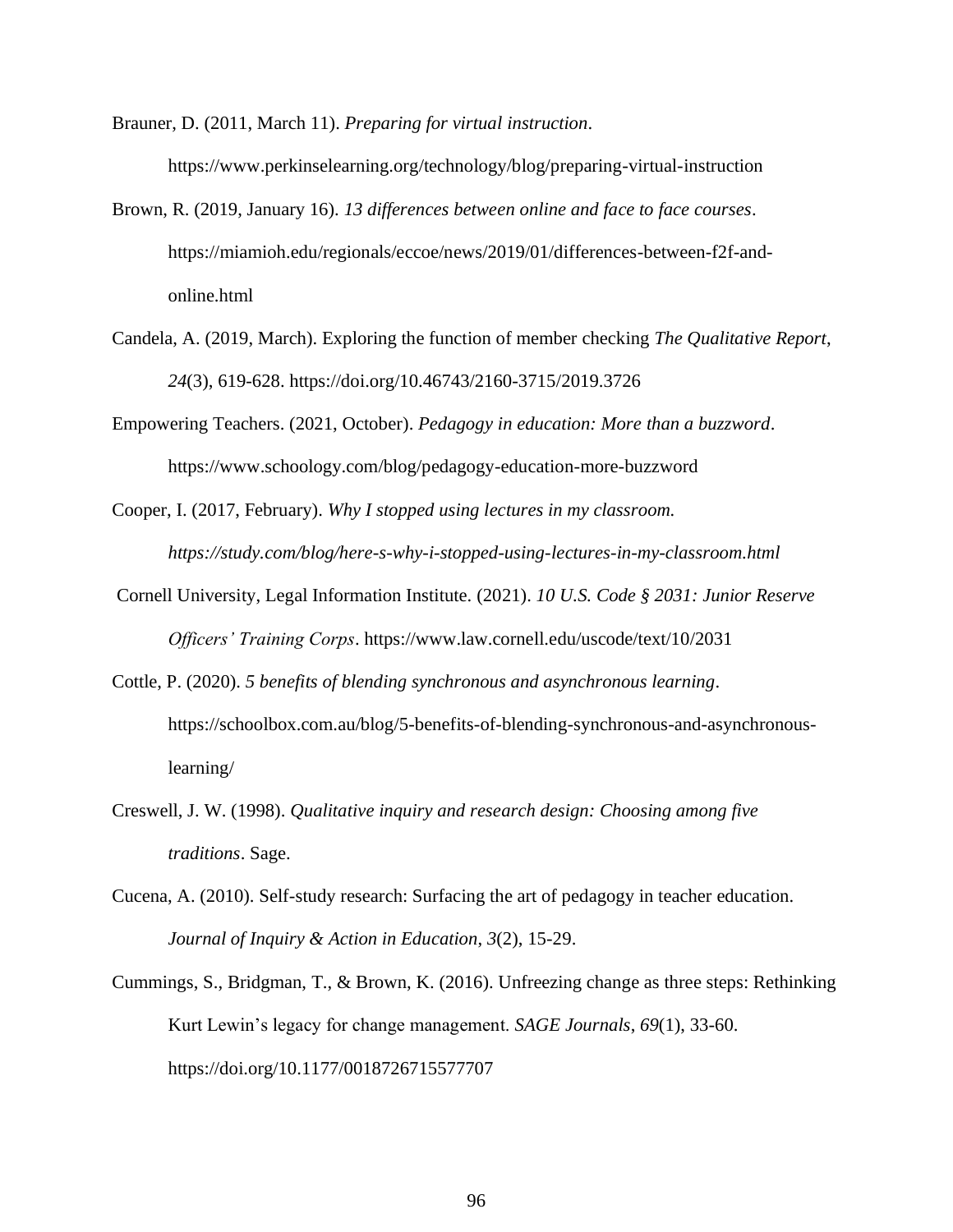De, R., Pandey, N., & Pal, A., (June, 2020). Impact of digital surge during Covid-19 pandemic: A viewpoing on research and practice.

https://www.ncbi.nlm.nih.gov/pmc/articles/PMC7280123/

- Deneen, C., & Cowling, M. (2021). Good riddance to boring lectures: *Technology isn't the answer—understanding good teaching is*. https://theconversation.com/good-riddance-toboring-lectures-technology-isnt-the-answer-understanding-good-teaching-is-158217 Devi, C. (2021, July). Revisiting the Pedagogy of Teaching-Learing: *Student's perspective.* Indian Journal of Educational Technology. Vol.3(2).
- Dommett, E., Gardner, B., & Tilburg, W. (2019). Staff and student views of lecture capture: A qualitative study. *International Journal of Educational Technology in Higher Education*, *16*(23). https://doi.org/10.1186/s41239-019-0153-2

Empowered Teachers. (2021, October). *Pedagogy in education: More than a buzzword*. https://www.schoology.com/blog/pedagogy-education-more-buzzword

- Finlay, L., & Gough, B. (2003). *Reflexivity: A practical guide for researchers*. Blackwell Science, Ltd.
- Flaherty, C. (2019). *The dangers of fluent lectures*. https://www.insidehighered.com/news/2019/09/09/study-how-smooth-talking-professorscan-lull-students-thinking-theyve-learned-more

Fogarty, J., Pete, B. (2007). From Staff Room to Classroom. *A guide for planning and coaching professional development.* Corwin Press. https://books.google.com/books?id=3EkxwyaYwH4C&printsec=frontcover#v=onepage &q&f=false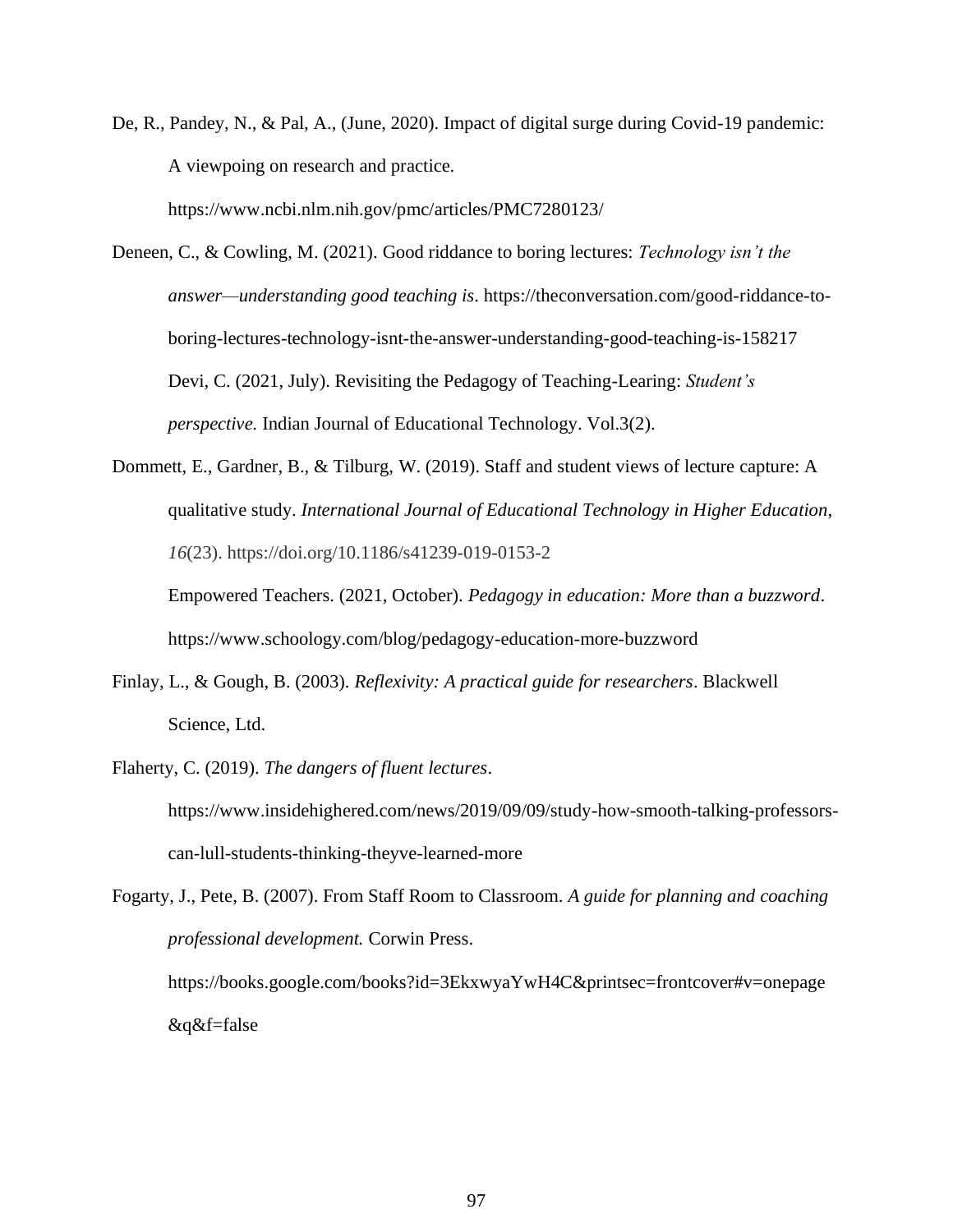- Fullan, M. (2006, November). *Michael Fullan: Author, speaker, educational consultant*. http://michaelfullan.ca/wp-content/uploads/2016/06/13396072630.pdf
- Goldstein, D., (2020, March 13). Coronavirus is shutting schools: *Is America ready for virtual learning?* https://www.nytimes.com/2020/03/13/us/virtual-learning-challenges.html
- Greenleaf, R. (1977). *Servant leadership: A journey into the nature of legitimate power and greatness*. Paulist Press.
- Gross, W. (2021). *The Army Reserve Officers' Training Corps: A hundred years old and still going strong*. https://armyhistory.org/army-reserve-officers-training-corps-hundredyears-old-still-going-strong/
- Harper, M., & Cole, P. (2012). Member checking: Can benefits be gained similar to group therapy*. The Qualitative Report*, *17*(2), 510-517.
- Heifetz, R., Grashow, A., & Linsky, M. (2009). *The theory behind the practice: A brief introduction to the adaptive leadership framework*. Harvard Business Press.
- Hoffler, D. (1983). Literacy Research and Instruction. *Approach, method, technique a clarification.*

*Vol.23(1).https://www.tandfonline.com/doi/abs/10.1080/19388078309557742*

Hrastinski, S. (2008). Asynchronous and synchronous e-learning. *EDUCAUSE Quarterly*, *31*(n4), 51-55.

Husbands, C., & Pearce, J. (2012). *What makes great pedagogy: Nine claims from research*. https://www.researchgate.net/profile/Jo-Pearce-4/publication/309384091\_What\_makes\_great\_pedagogy\_Nine\_claims\_from\_research/lin ks/580cb1c408ae2cb3a5dd4876/What-makes-great-pedagogy-Nine-claims-fromresearch.pdf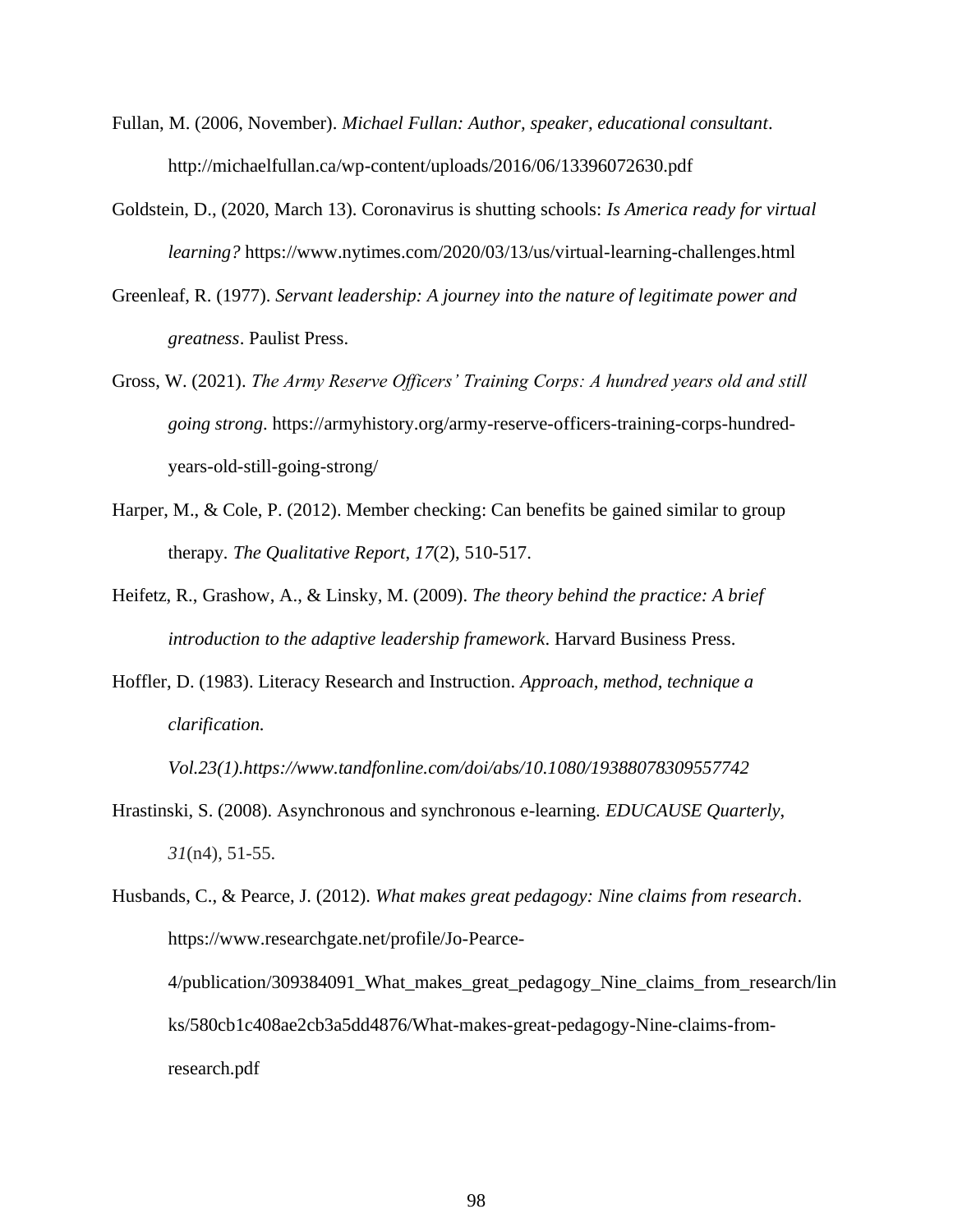Jeong, J. (2021, April 27). *Students and professors balance benefits and challenges of synchronous and asynchronous learning*. https://www.cavalierdaily.com/article/2021/04/students-and-professors-balance-benefitsand-challenges-of-synchronous-and-asynchronouslearning?ct=content\_open&cv=cbox\_latest

- The National Network Opposing the Militarization of Youth. (2020). *JROTC*. https://nnomy.org/en/297-flexicontent/jrotc/324-jrotc-53920913.html
- Kelly, M. (2019, November 18). *Advantage and disadvantages of lecturing: Strategies for more effective lectures*. https://www.thoughtco.com/lecture-pros-and-cons-8037
- Kokoulina, O. (2020, May). *Synchronous learning simply put: Definition, benefits, and tools*. https://www.ispringsolutions.com/blog/what-is-synchronous-learning
- Learning Forward. (2012, April). Up Close. *The Learning Forward Journal*, 33(2). https://learningforward.org/journal/implementation-2/up-close-8/
- Leone, H. (2020, June 1). *Critics decry remote learning in Chicago Public Schools as unfair, say it 'rewards those with privilege.' https://www.chicagotribune.com/coronavirus/ct-cpscoronavirus-remote-learning update-20200601-qpf2ngbihjanrjojkjcijeyf4a-story.html*
- Mind Tools. (n.d.). *Lewin's change management model: Understanding the three stages of change*. https://www.mindtools.com/pages/article/newPPM\_94.htm

McGauley, S. (2014, Fall). The military invasion of my high school: The role of JROTC. *Rethinking Schools*, 29(1). https://rethinkingschools.org/articles/the-military-invasion-ofmy-high-school/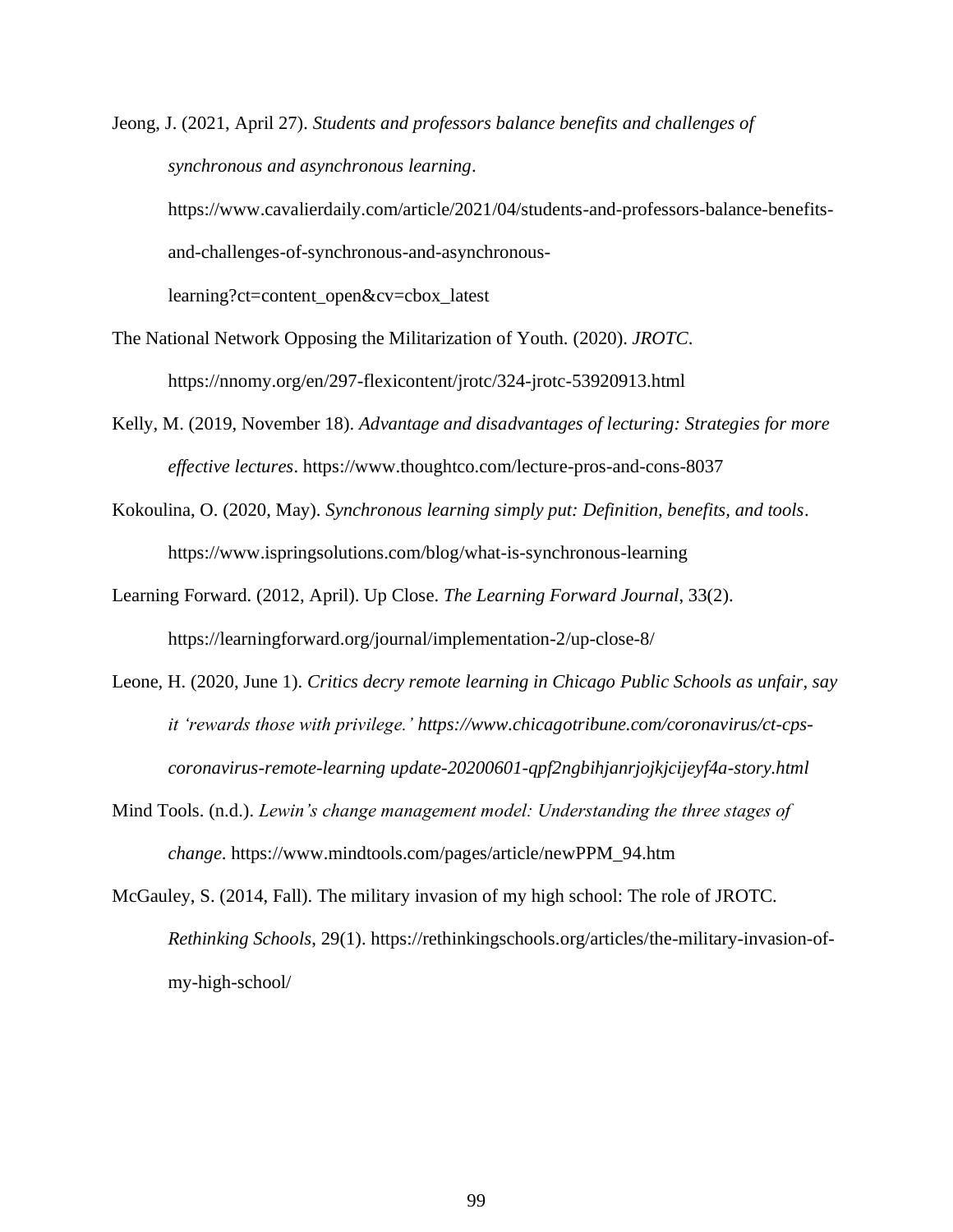- McGrath, C., Palmgren, J., & Liljedahl, M. (2019). Twelve tips for conducting qualitative research interviews. *Medical Teacher*, *41*(9), 1002-1006. doi: 10.1080/0142159X.2018.1497149
- Mcleod, S. (2019). *What's the difference between qualitative and quantitative research?* https://www.simplypsychology.org/qualitative-quantitative.html

Means, B., Toyama, Y. Murphy, R. Bakia, & Jones, K. (2010, September). *Evaluation of evidence-based practices in online learning: A meta-analysis and review of online learning studies*. Center for Technology in Learning, United States Department of Education. https://www2.ed.gov/rschstat/eval/tech/evidence-basedpractices/finalreport.pdf

Meyer, D. (2021). *Virtual learning is the way forward for educators*. Elmhurst University. https://www.elmhurst.edu/blog/virtual-learning/

Montana Office of Public Instruction. (2021). Educator Licenses. https://opi.mt.gov/ROTC

Moody, J. (2020). *What ROTC programs are and how they work*.

https://www.usnews.com/education/best-colleges/what-rotc-programs-are-and-how-theywork

- Naval Education and Training Command (NETC). (2017a). *Navy Junior Reserve Officers Training Corps: NJROTC program*.https://www.netc.navy.mil/Commands/Naval-Service-Training-Command/NJROTC/Program-Information/
- Naval Education and Training Command. (2017b). *Navy Junior Reserve Officers Training Corps: Instructor application process*. https://www.netc.navy.mil/Commands/Naval-Service-Training-Command/NJROTC/Inst-App-Process/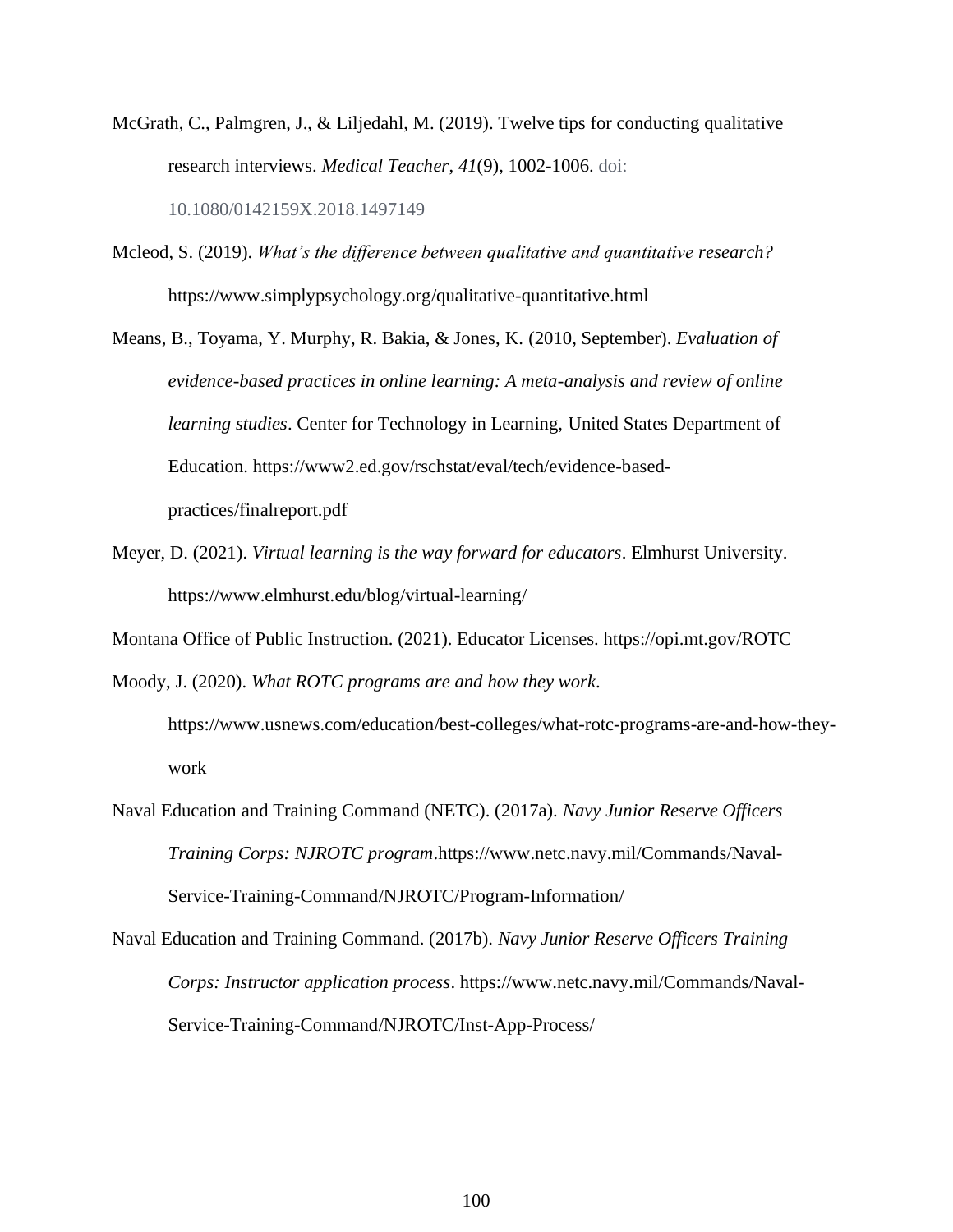- Neubauer, B., Witkop, C., & Varpio, L. (2019). How phenomenology can help us learn from the experiences of others. *Perspective Medical Education*, *8*(2),90-97*.* doi: 10.1007/s40037- 019-0509-2
- Northouse, P. (2016). Leadership: Theory and practice (7th ed.). Sage.
- Oregon State University, Department of Naval Science. (2020). *ROTC at OSU*. https://nrotc.oregonstate.edu/scholarship-applicants
- Padgett, D. K. (1998). *Qualitative methods in social work research: Challenges and rewards*. Sage.
- Page, S., (2020, June 22). *10 Reasons you may want to join the military*.
- Pannoni, A., & Moody, J. (2021). *What to know about high school JROTC programs*. https://www.usnews.com/education/blogs/high-school-notes/2014/11/10/3-things-toknow-about-high-school-jrotc-programs
- Patrick, S. K., & Newsome, U. (2020, June). *Teaching through a global pandemic*. https://peabody.vanderbilt.edu/TERA/files/TES2020\_COVID\_Brief\_FINAL.pdf
- Patton, M. Q. with Ralph Erskine Conrad Memorial Fund. (2002). *Qualitative research & evaluation methods*. Sage.
- Pearson, (2017). Introduction to the Navy Junior Reserve Officer Trainin Corps. 2016 Edition. https://www.ddtwo.org/site/handlers/filedownload.ashx?moduleinstanceid=15106

&dataid=26269&FileName=NS1%20Book%20Unit%201\_Optimize.pdf

Pennsylvania State University. (2021). *Fullan's educational change*.

http://www.personal.psu.edu/wxh139/Fullan.htm

Persaud, C. (2021, May 13). *Pedagogy: What educators need to know.* https://tophat.com/blog/pedagogy/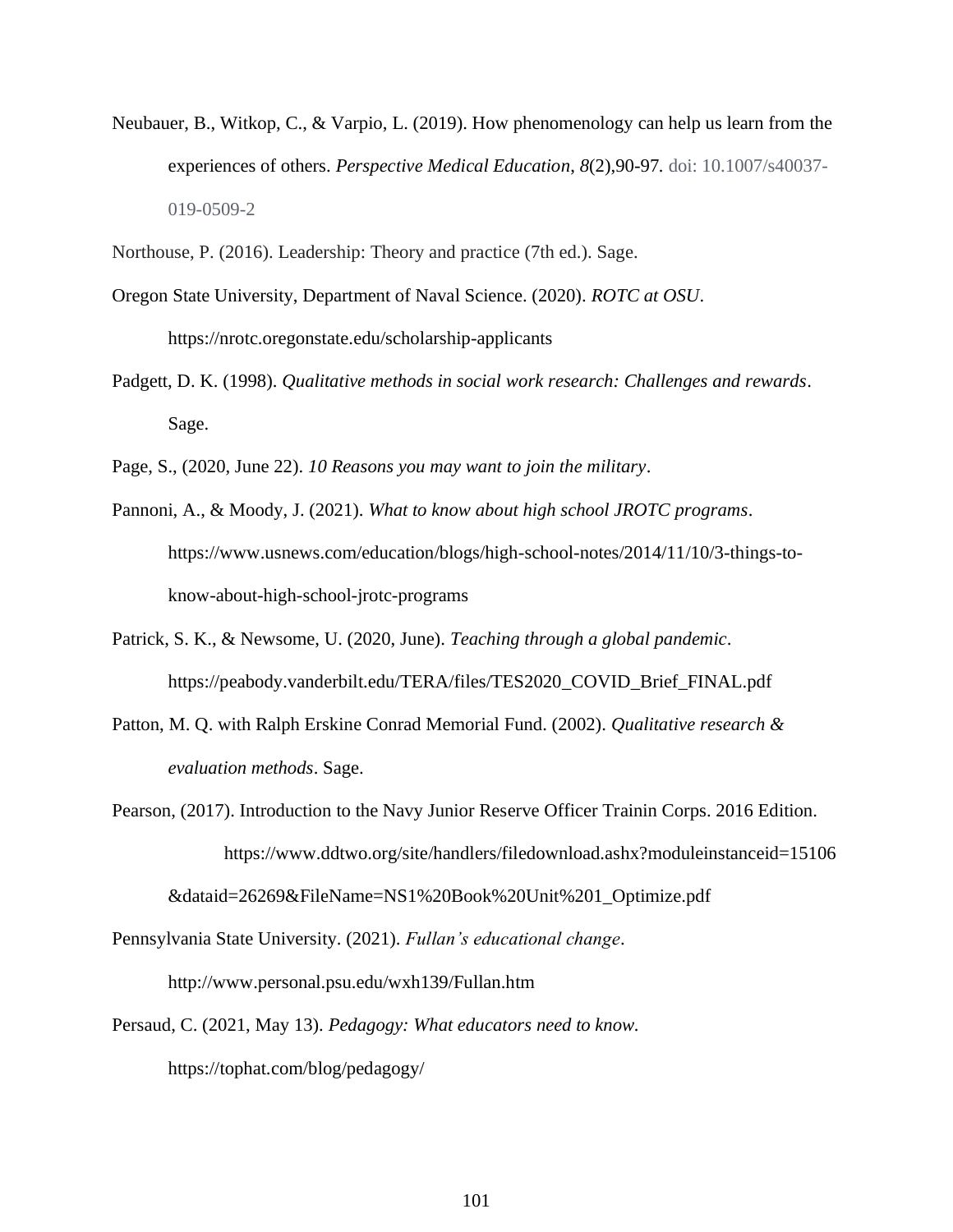Pettit, M. (2020, January). *7 powerful ways to increase self-motivation*. https://thriveglobal.com/stories/7-powerful-ways-to-increase-self-motivation/

Rahul, A. (n.d.). *What is virtual?* Tech Target. https://searchservervirtualization.techtarget.com/definition/virtual

Renard, L. (2019, March 28). *Direct instruction: A practical guide to effective teaching*. https://www.bookwidgets.com/blog/2019/03/direct-instruction-a-practical-guide-toeffective-teaching

- Robyler, M., Porter, M., Bielefeldt, T., & Donaldson, M. (2009). Teaching online made me a better teacher: Studying the impact of virtual course experiences on teachers' face-to-face practice. *Journal of Computing in Teacher Education*, *25*(4), 121-126
- Roffe, I. (2004). *Innovation and e-learning: E-business for an educational enterprise.* University of Wales Press.

Rooney, M. (2017, November 13). *Optimizing flipped classrooms for students with ADHD:*  Huntington Learning Center Tutoring & Test Prep. https://huntingtonhelps.com/resources/adhd-blog/optimizing-flipped-classrooms-forstudents-with-adhd

Scheiderer, J. (2021, March). *What's the difference between asynchronous and synchronous Learning. https://online.osu.edu/resources/learn/whats-difference-betweenasynchronous-and-synchronous-learning*

Srinivasan, R. (2020, September 30). *The positives of virtual learning that nobody is talking about*. https://news.utexas.edu/2020/09/30/the-positives-of-virtual-learning-that-nobodyis-talking-about/

Teaching and Learning Consulting Network. (2007). *Phases of the change process*.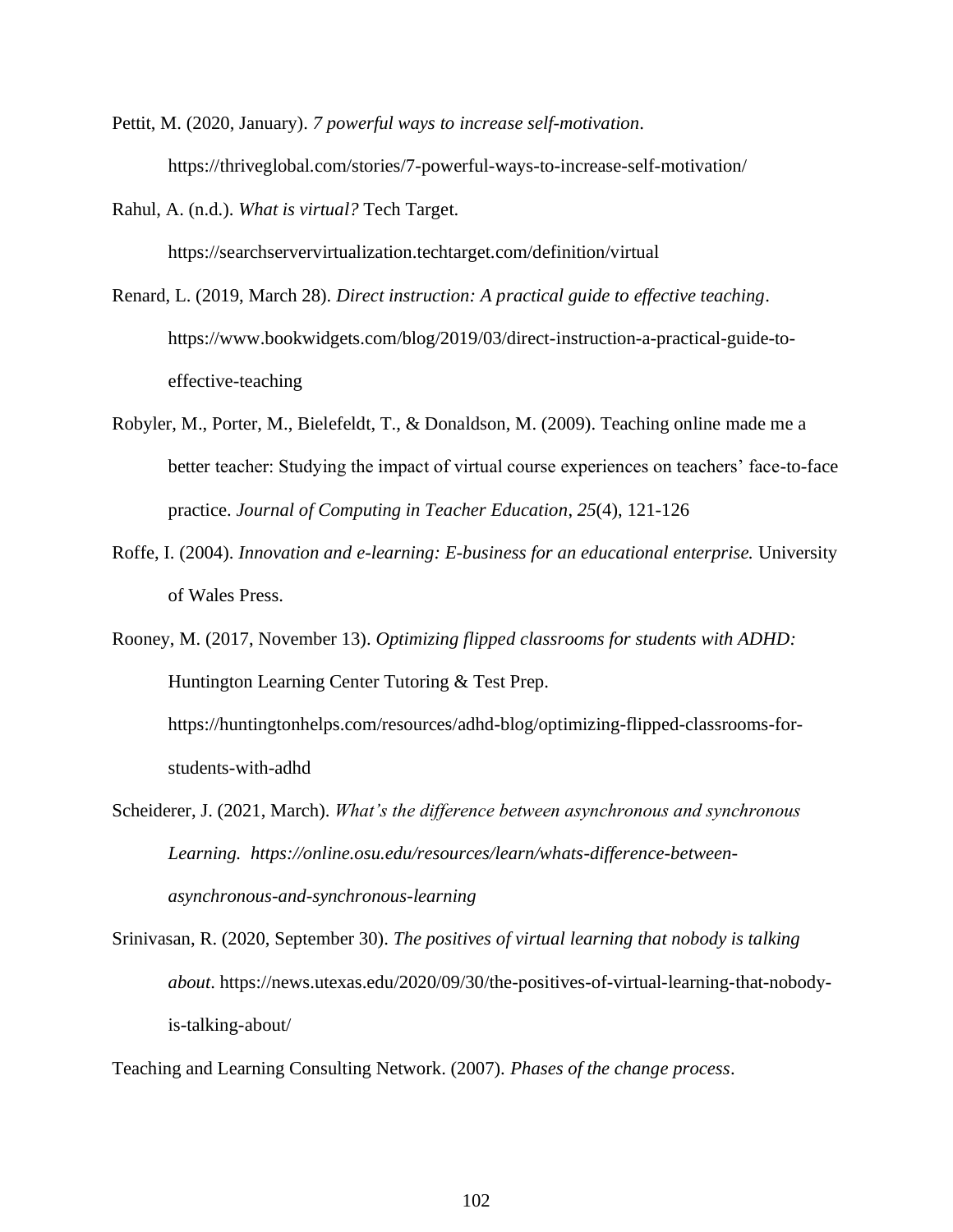https://www.teachingandlearningnetwork.com/uploads/1/2/7/6/12764277/phases of chan ge\_fullan\_unit\_1\_ho\_3.1.pdf

- Tennessee Department of Education. (2021). *New to Education*. https://www.tn.gov/education/licensing/educator-licensure/new-to-education.html The National Network Opposing the Militarization of Youth. (2020). *JROTC*. https://nnomy.org/en/297-flexicontent/jrotc/324-jrotc-53920913.html
- Thomas, E., & Magilvy, J. K. (2011). Qualitative rigor or research validity in qualitative research. *Journal for Specialists in Pediatric Nursing,16*(2), 151-155. https://doi.org/10.1111/j.1744-6155.2011.00283.x
- Thompson, E. (2021, May 27). *History of online education*. https://thebestschools.org/magazine/online-education-history/
- Toban,G., & Begley, C., (2004, June 7). Methodological Issues in Nursing Research. *Methodological rigour within a qualitative framework.* Journal of Advanced Nursing. 48(4), 388–396.
- Today's Military. (2021). *ROTC Programs*. https://www.todaysmilitary.com/educationtraining/rotc-programs
- United States Air Force. (2015, February 10). *Air Force Reserve Officer Training Corps*. https://www.af.mil/About-Us/Fact-Sheets/Display/Article/104478/air-force-reserve officer-training-corps/
- United States Army. (2005, May). *JROTC instructor certification: Application information*. https://www.chicagojrotc.com/pdf/certification\_packet.pdf

United States Army. (2021a). *JROTC Overview*.

http://www.usarmyjrotc.com/general/program\_overview.php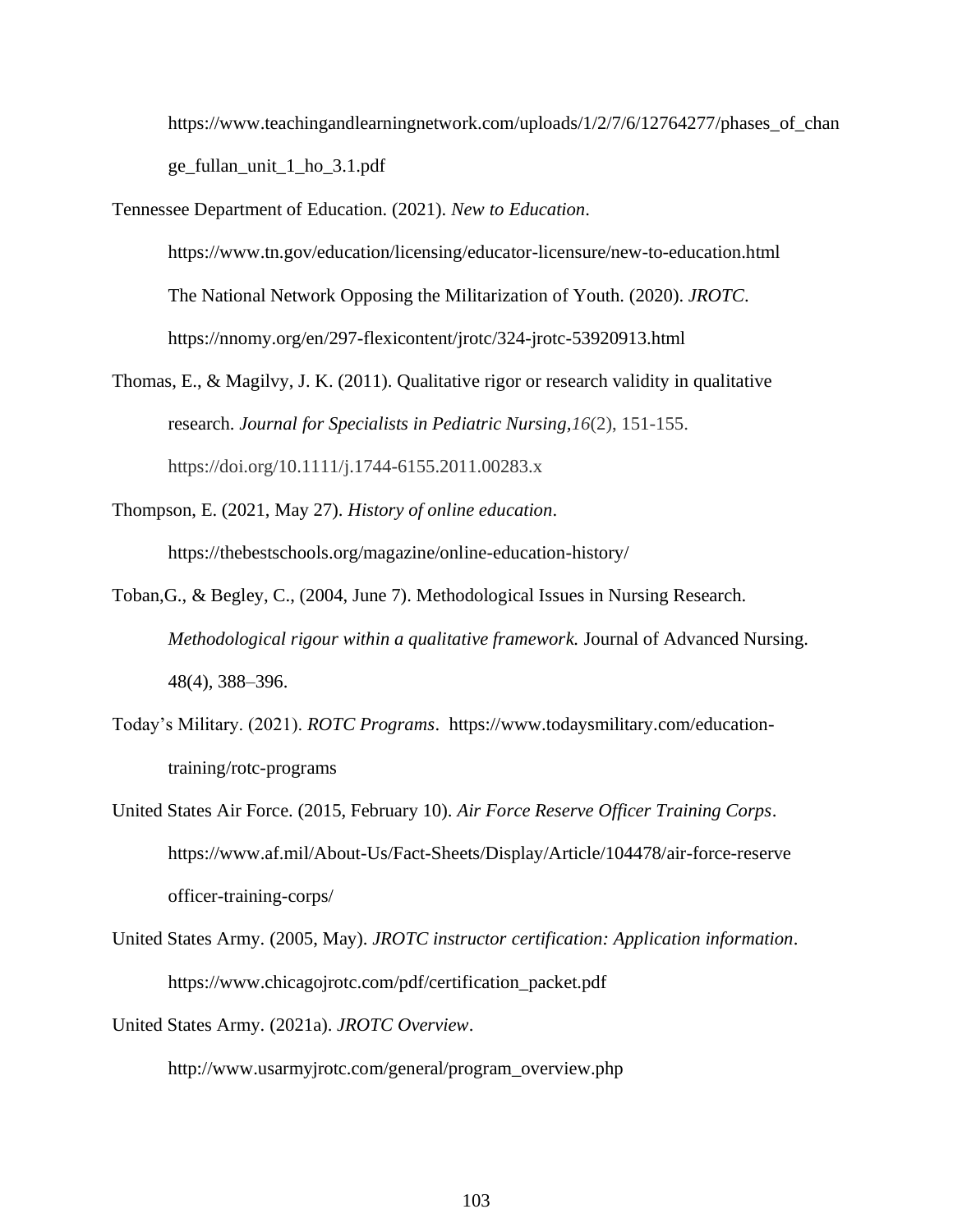- United States Army JROTC. (2021b). *Future Instructors: Continuing Education*. http://www.usarmyjrotc.com/employment/sub\_pages/instructor\_continuing\_education.ph p
- United States Coast Guard JROTC. (2021). https://jrotc.wikia.org/wiki/Coast\_Guard\_JROTC

United States Congress. (1964). *10 U.S.C.* § 2031. https://www.loc.gov > item > uscode1964-002010102

- United States Marine Corps*.* (2021a). *JROTC cadet handbook*. https://www.mcjrotc.marines.mil/Portals/209/Docs/Marine%20Corps%20JROTC%20Ca det%20Handbook.pdf?ver=36dzFG5yG7lcxLV4O6\_i6g%3d%3d
- United States Marine Corps*.* (2021b). *Marine corps values*. https://www.marines.com/life-as-amarine/standards/values.html
- United States Marine Corps. (2021c). *Vacancy list: Marine Corps Junior ROTC*. https://www.mcjrotc.marines.mil/Vacancy-List/
- University at Buffalo (2022). *Curriculum, Assessment and Teaching Transformation.*  https://www.buffalo.edu/catt/develop/design/delivery-modes.html

University of Florida. (2021). *Commitment: Air Force ROTC.*  http://www.afrotc.ufl.edu/about/commitment/

University of Tennessee*.* (2022). *Air Force ROTC*. https://afrotc.utk.edu/

Weitzel, A. (2021, June 17). *Why synchronous courses are better than asynchronous courses*. https://coursekey.com/blog/synchronous-vs-asynchronous-courses/

Whelan, F. (2009). *Lessons learned: How good policies produce better schools*. Fenton Whelan.

Whiter, K. (2021). *The Socratic method*. https://ctl.byu.edu/tip/socratic-method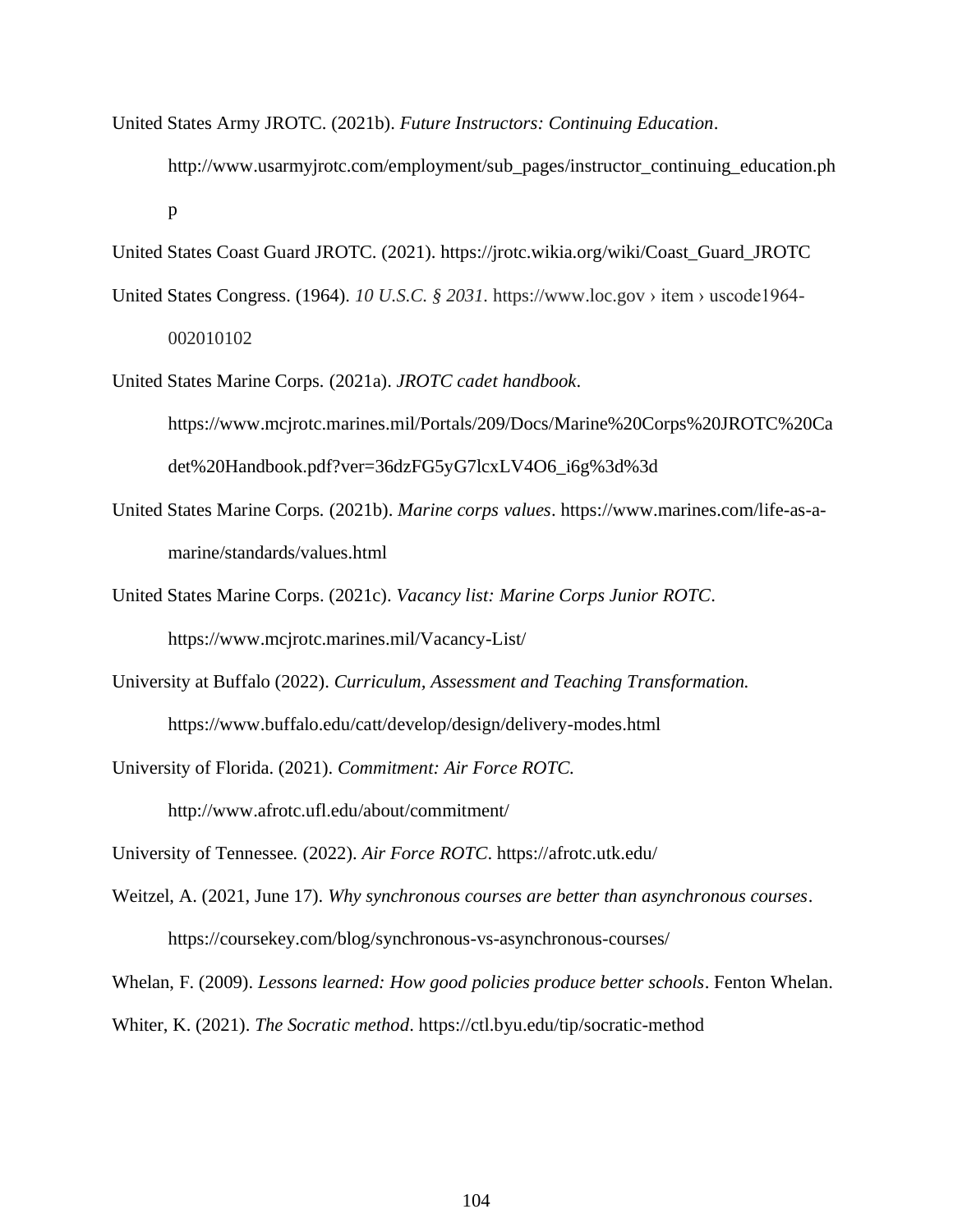- Williams, D. D. (2018). *Qualitative inquiry in daily life: Exploring qualitative thought.*  https://edtechbooks.org/qualitativeinquiry/transferability
- Wilson, B., Pollock, P., & Hamann, K. (2007). Does active learning enhance learner outcomes: Evidence from discussion participation in online classes. *Journal of Political Science Education*, *3*(2), 131-142..
- Zhou, S. (2020, October 9). *Asynchronous classes aren't as good as they seem*. http://gmufourthestate.com/2020/10/10/asynchronous-classes-arent-as-good-as-theyseem/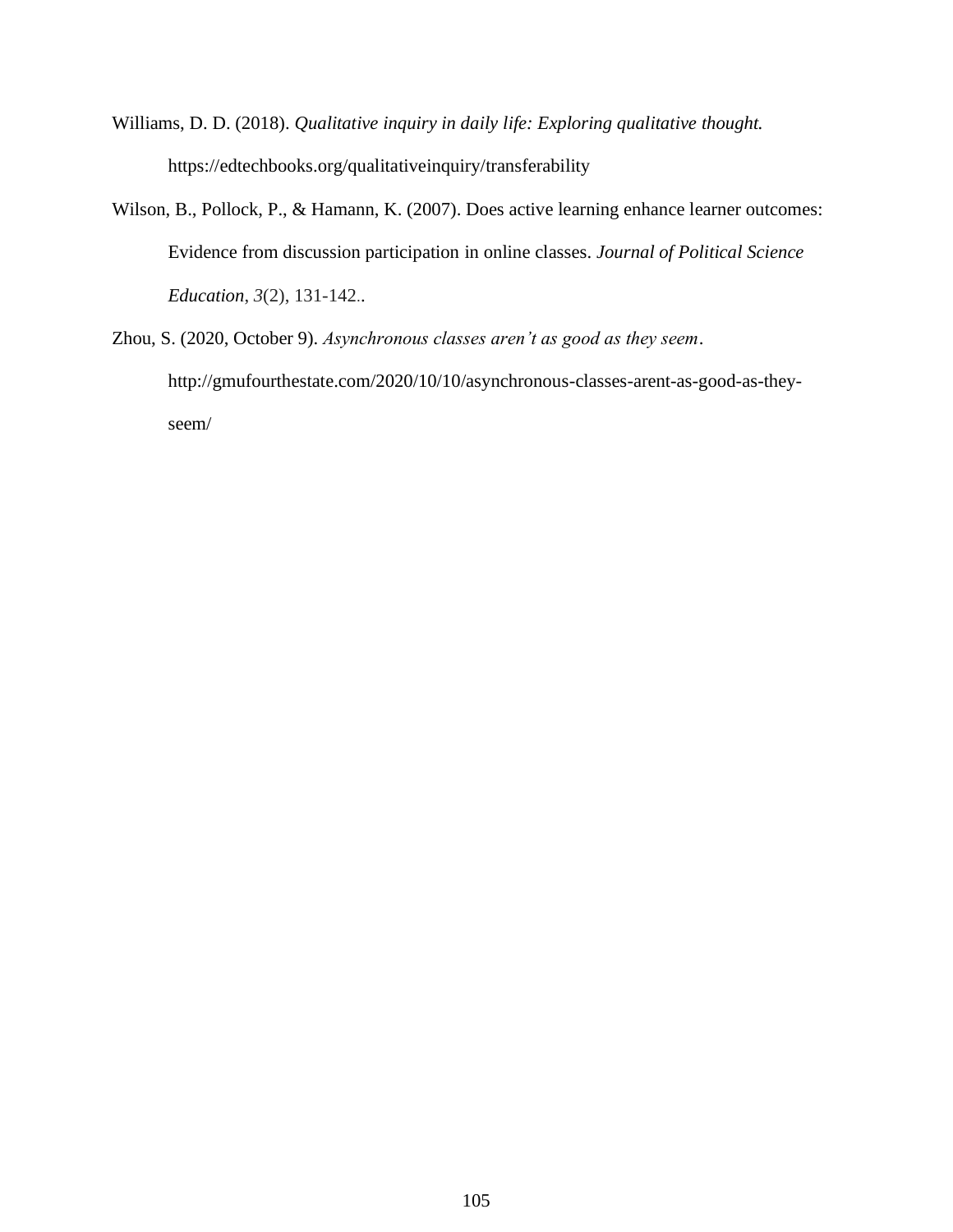# APPENDICES

# Appendix A: Recruitment Letter

Good morning/afternoon Sir/Madam:

My name is J.D. Faulconer. I am a doctoral student in the College of Education at East Tennessee State University and am currently recruiting Junior Reserve Officer Training Corps participants for interviews regarding teaching online instruction. A summary of my research proposal is below. If you are interested in participating in this study, please email a response and I will set up a time for us to talk in more detail. Thank you for your assistance and I look forward to speaking soon.

**Title of Research Study**: Delivery Methods of JROTC Instructors in a Virtual Environment **Principal Investigator**: John Derek Faulconer: Curriculum Specialist Knox County Schools john.faulconer@knoxschools. org Phone: 865.360.0035 **Organization of Principal Investigator:** East Tennessee State University

## **SUMMARY**

The purpose of this study is to examine the perceptions of JROTC instructors at the secondary level as they adapt to teaching in a virtual environment. Although the literature indicates that the delivery method for the content and curriculum aligned to Reserve Officer Training Corps, also known as ROTC, is best suited for face-to-face instruction, no evidence exists to indicate cadets' overall success based on implementation by virtual delivery, using one or multiple online platforms. The aim of each JROTC/ROTC Program is to ensure that cadets successfully complete JROTC and ROTC programs with advanced skill sets in the area of leadership. Therefore, leadership skills are most often taught in a traditional environment wherein instructors and cadets learn in real-world and face-to-face environments.

Data collection strategies will include semi-structured, one-on-one interviews conducted via a virtual platform with JROTC instructors who have taught the JROTC curriculum utilizing a virtual delivery instructional model. The research will be a phenomenological qualitative study with the researcher reviewing the experiences of JROTC instructors teaching portions of their curriculum utilizing a virtual platform during a global pandemic. The phenomena of virtual instruction and the experiences of these instructors align with the perceptions of the instructors rather than how it may appear to the researcher. This type of study is relevant because the JROTC participants have had unexpected experiences with these phenomena. The researcher will code the interviews, examine each to align answers to the specific interview questions, transcribe and identify emergent themes, and have persons interviewed member check the answers for accuracy.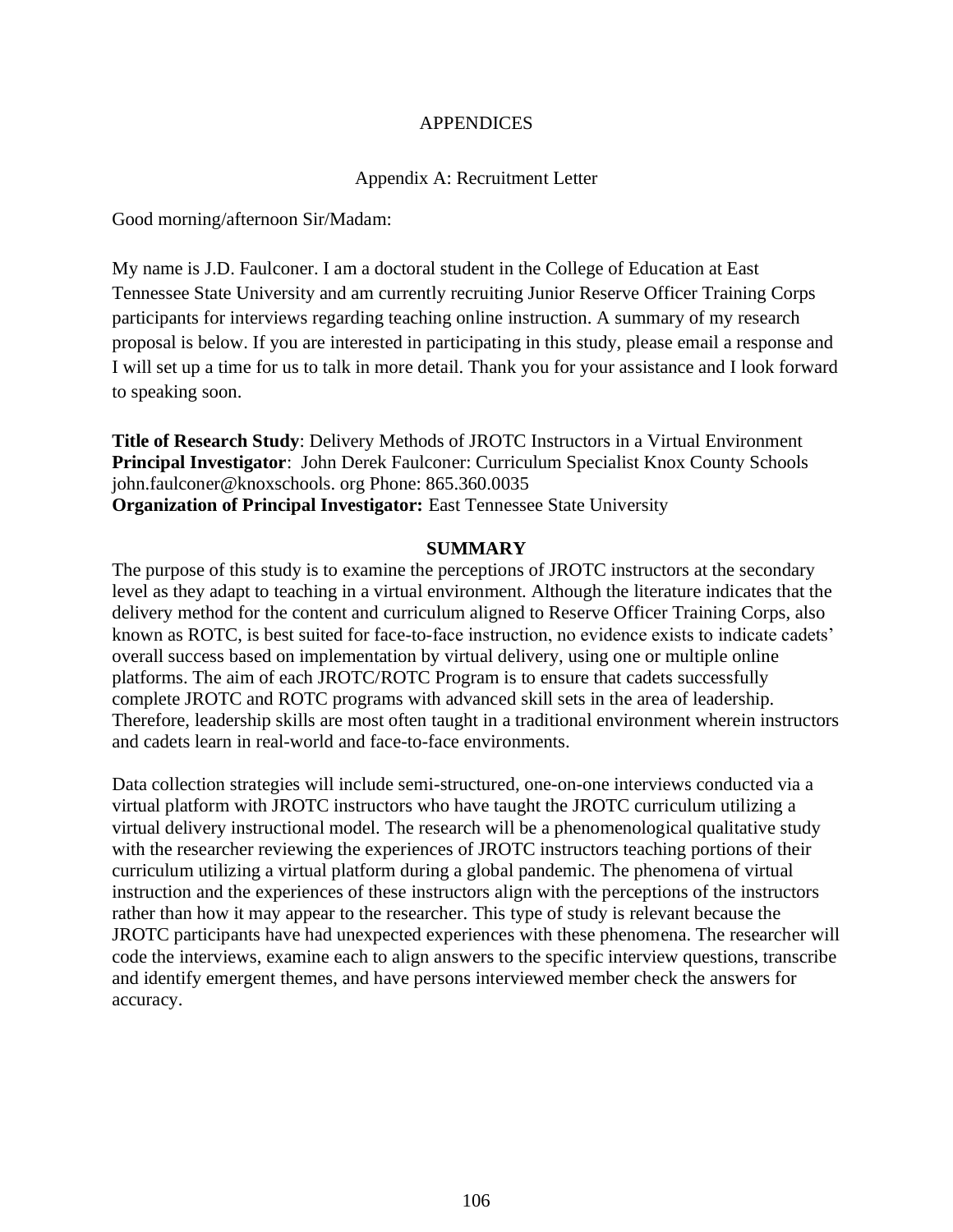# Appendix B: Interview Protocol and Research Questions

RQ1. What factors supported changing from a face-to-face instructional delivery method to a virtual instruction delivery method?

1. In JROTC/ROTC, how important is the face-to-face delivery method of cadet instruction?

2. As a JROTC/ROTC instructor, what factors did you have to consider before moving from face-to-face instruction to virtual instruction?

RQ2. What factors inhibited changing from a face-to-face instructional delivery method to a virtual instructional delivery method?

1. Based on the JROTC/ROTC curriculum, why would some instructors choose to refrain from teaching key concepts virtually?

2. Leadership is a key component of the JROTC/ROTC curriculum. How was the concept of leadership instruction impacted by moving from a face-to-face delivery method to a virtual delivery method?

RQ3. What perceptions existed regarding virtual instruction prior to the change from face-to-face instruction to delivery of instruction virtually?

1. How did your time in the military prepare you to deliver instruction utilizing a virtual teaching platform?

2. Prior to the global pandemic, describe your level of effectiveness in being able to deliver instruction virtually?

RQ4. What processes and procedures were developed due to the change from face-to-face instruction to virtual instruction?

1. How has military training adapted to delivery of instruction utilizing a virtual platform?

2. What procedures are currently being developed to ensure that instructors and cadets master the curriculum in a virtual environment?

RQ5. What adaptations to current instructional practices occurred by changing from face-to-face instruction to virtual instruction?

1. What changes have you made in your approach to your face-to-face delivery of instruction based on the global pandemic?

2. In what ways have you adapted your virtual delivery of instruction to meet the needs of cadets?